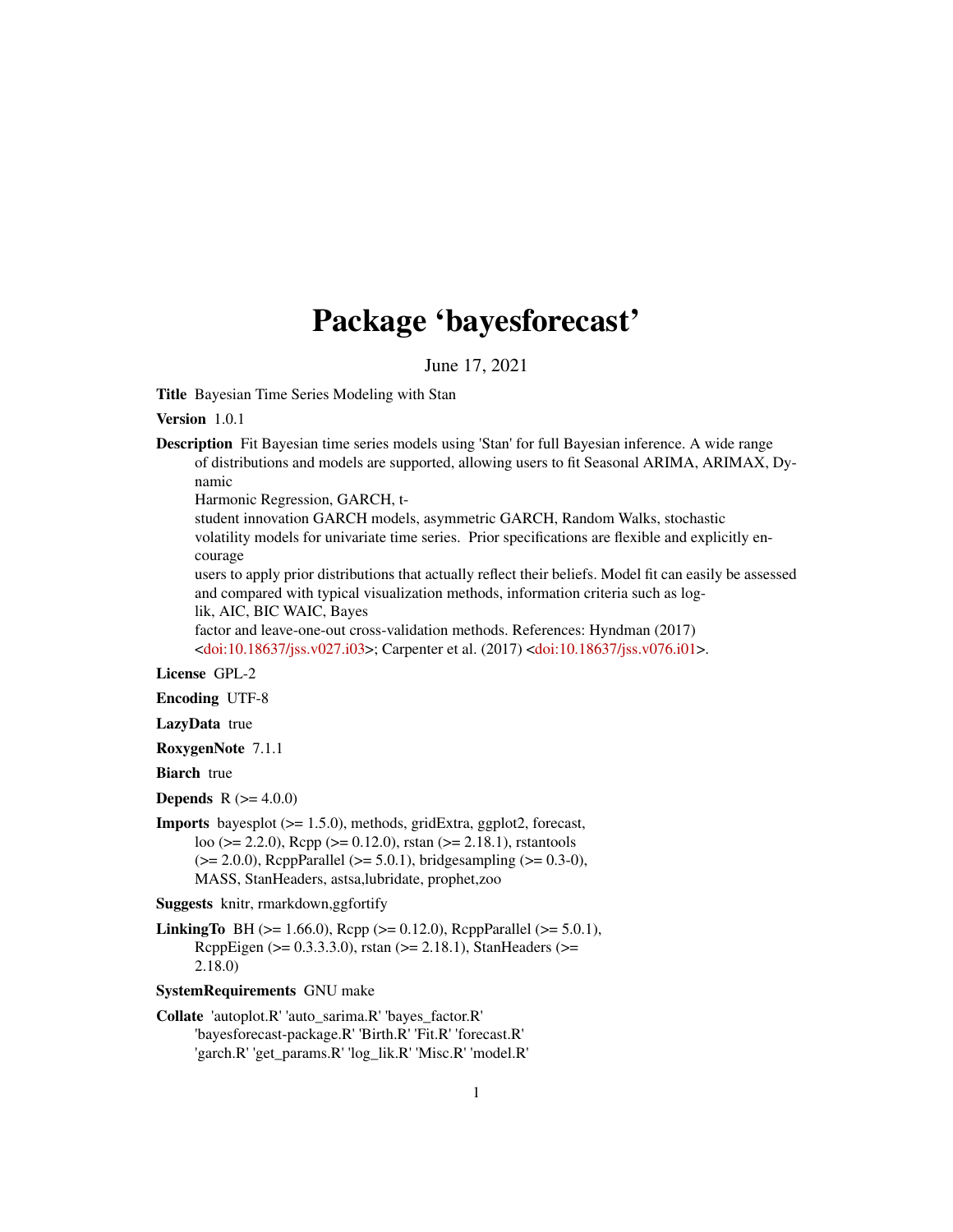'naive.R' 'posterior\_intervals.R' 'posterior\_predict.R' 'ets.R' 'predictive\_error.R' 'print.R' 'prior.R' 'report.R' 'Sarima.R' 'summary.R' 'ssm.R' 'stanmodels.R' 'SVM.R' 'varstan.R' 'stan\_models.R'

### NeedsCompilation yes

Author Asael Alonzo Matamoros [aut, cre], Cristian Cruz Torres [aut], Andres Dala [ctb], Rob Hyndman [ctb], Mitchell O'Hara-Wild [ctb]

Maintainer Asael Alonzo Matamoros <asael.alonzo@gmail.com>

VignetteBuilder knitr

Repository CRAN

Date/Publication 2021-06-17 10:00:02 UTC

## R topics documented:

| bayesforecast-package $\ldots \ldots \ldots \ldots \ldots \ldots \ldots \ldots \ldots \ldots \ldots \ldots$<br>$\overline{4}$ |
|-------------------------------------------------------------------------------------------------------------------------------|
| $\overline{4}$                                                                                                                |
| 5                                                                                                                             |
| 6                                                                                                                             |
| $\overline{7}$                                                                                                                |
| $\overline{7}$                                                                                                                |
| $\mathbf{8}$                                                                                                                  |
| 10                                                                                                                            |
| 12 <sub>12</sub>                                                                                                              |
| 12                                                                                                                            |
| 13                                                                                                                            |
| 14                                                                                                                            |
| 15                                                                                                                            |
| 15                                                                                                                            |
| 17                                                                                                                            |
| 17                                                                                                                            |
| 18                                                                                                                            |
| 19                                                                                                                            |
| 19                                                                                                                            |
| 20                                                                                                                            |
| 21                                                                                                                            |
| 22.                                                                                                                           |
| 24                                                                                                                            |
| 25                                                                                                                            |
| 25<br>garch                                                                                                                   |
| 27                                                                                                                            |
| 28                                                                                                                            |
| ggacf<br>29                                                                                                                   |
| 30                                                                                                                            |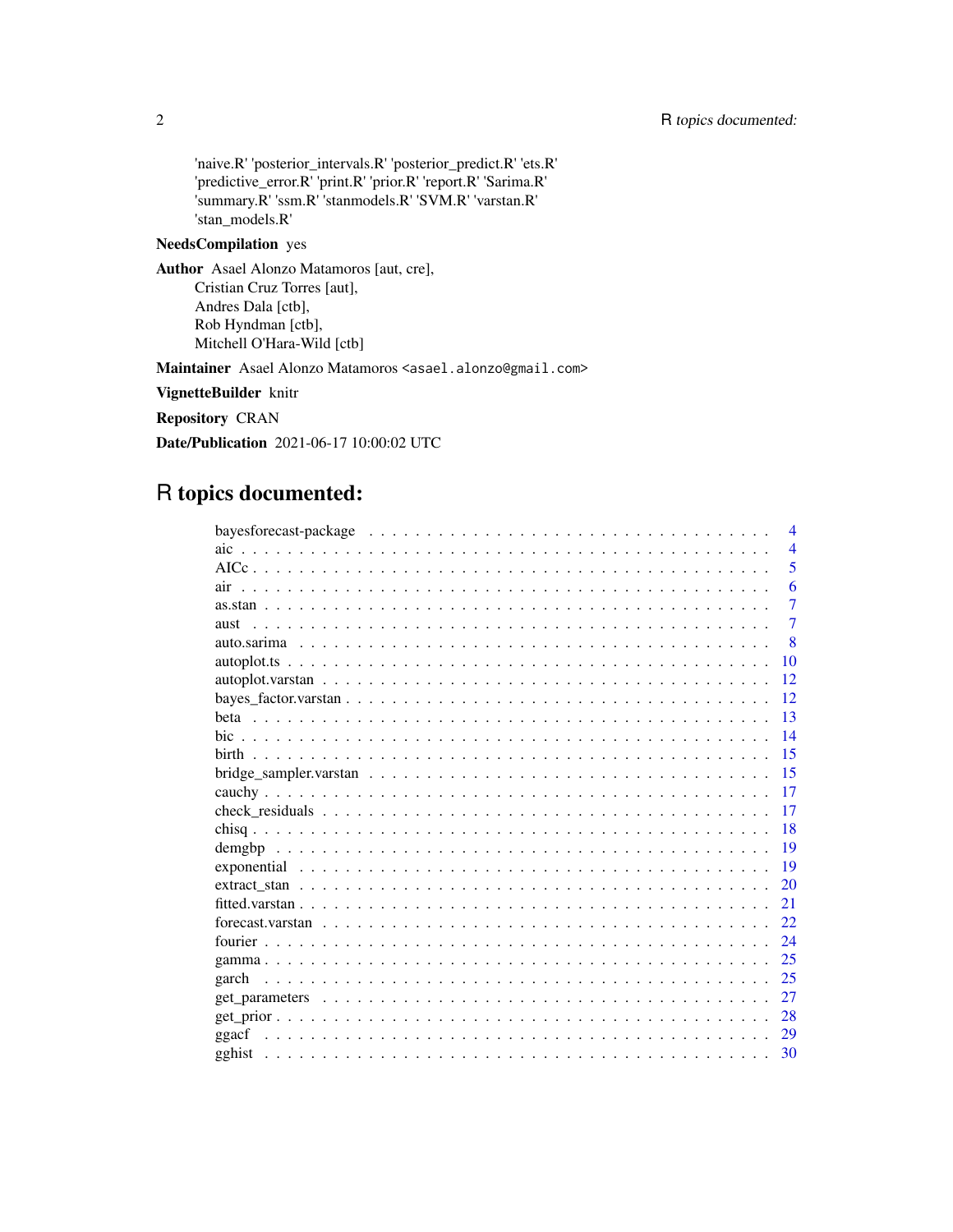|                                                                                                         | 31 |
|---------------------------------------------------------------------------------------------------------|----|
|                                                                                                         | 31 |
| Holt                                                                                                    | 32 |
|                                                                                                         | 33 |
|                                                                                                         | 35 |
|                                                                                                         | 36 |
|                                                                                                         | 36 |
|                                                                                                         | 37 |
|                                                                                                         | 37 |
|                                                                                                         | 38 |
|                                                                                                         | 38 |
| loglik                                                                                                  | 40 |
|                                                                                                         | 41 |
|                                                                                                         | 42 |
|                                                                                                         | 43 |
|                                                                                                         | 44 |
|                                                                                                         | 45 |
|                                                                                                         | 46 |
|                                                                                                         | 47 |
|                                                                                                         | 47 |
|                                                                                                         | 48 |
|                                                                                                         | 49 |
|                                                                                                         | 50 |
|                                                                                                         | 51 |
|                                                                                                         | 52 |
|                                                                                                         | 53 |
|                                                                                                         | 53 |
| $print. LocalLevel \ldots \ldots \ldots \ldots \ldots \ldots \ldots \ldots \ldots \ldots \ldots \ldots$ | 54 |
|                                                                                                         | 54 |
|                                                                                                         | 55 |
|                                                                                                         | 55 |
|                                                                                                         | 56 |
|                                                                                                         | 56 |
|                                                                                                         | 57 |
|                                                                                                         | 58 |
|                                                                                                         | 59 |
|                                                                                                         | 59 |
|                                                                                                         | 61 |
| ssm                                                                                                     | 62 |
|                                                                                                         | 64 |
|                                                                                                         | 67 |
|                                                                                                         | 70 |
|                                                                                                         | 73 |
|                                                                                                         | 76 |
|                                                                                                         | 78 |
|                                                                                                         | 81 |
|                                                                                                         |    |
|                                                                                                         | 84 |
|                                                                                                         | 86 |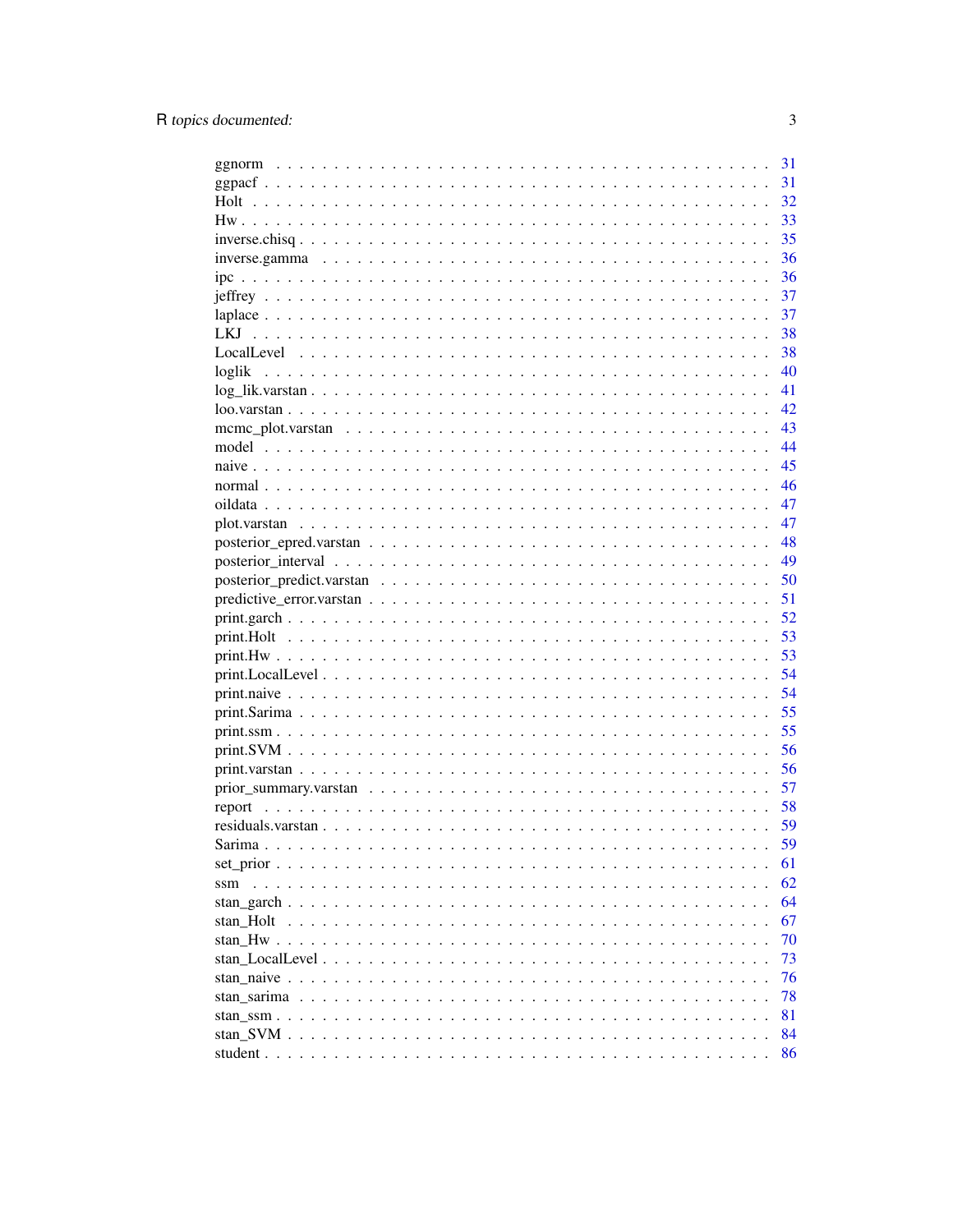<span id="page-3-0"></span>

bayesforecast-package *Bayesian Time Series Modeling with* Stan*.*

#### Description

Fit univariate time series models using 'Stan' for full Bayesian inference. A wide range of distributions and models are supported, allowing users to fit Seasonal ARIMA, ARIMAX, Dynamic Harmonic Regression, GARCH, t-student innovation GARCH models, asymmetric GARCH, Random Walks, and stochastic volatility models. Prior specifications are flexible and explicitly encourage users to apply prior distributions that actually reflect their beliefs. Model fit can easily be assessed and compared with typical visualization methods, information criteria such as loglik, AIC, BIC WAIC, Bayes factor and leave-one-out cross-validation methods.

#### References

Carpenter, B. and Gelman, A. and Hoffman, D. and Lee, D. and Goodrich, B. and Betancourt, M. and Brubaker, and Guo, L. and Riddell. 2017. Stan: A probabilistic programming language. *Journal of Statistical Software* 76(1). doi: 10.18637/jss.v076.i01.

Stan Development Team. (2018). Stan Modeling Language Users Guide and Reference Manual, Version 2.18.0. url: https://mc-stan.org.

Hyndman, R. & Khandakar, Y. (2008). Automatic time series forecasting: the forecast package for R. *Journal of Statistical Software*. 26(3), 1-22.doi: 10.18637/jss.v027.i03.

Tsay, R (2010). Analysis of Financial Time Series. *Wiley-Interscience*. 978-0470414354, second edition.

Shumway, R.H. and Stoffer, D.S. (2010).Time Series Analysis and Its Applications: With R Examples. *Springer Texts in Statistics*. isbn: 9781441978646. First edition.

aic *Computes posterior sample of the pointwise AIC method from a varstan object*

#### **Description**

Convenience function for computing the pointwise Akaike Information Criteria method from a varstan object.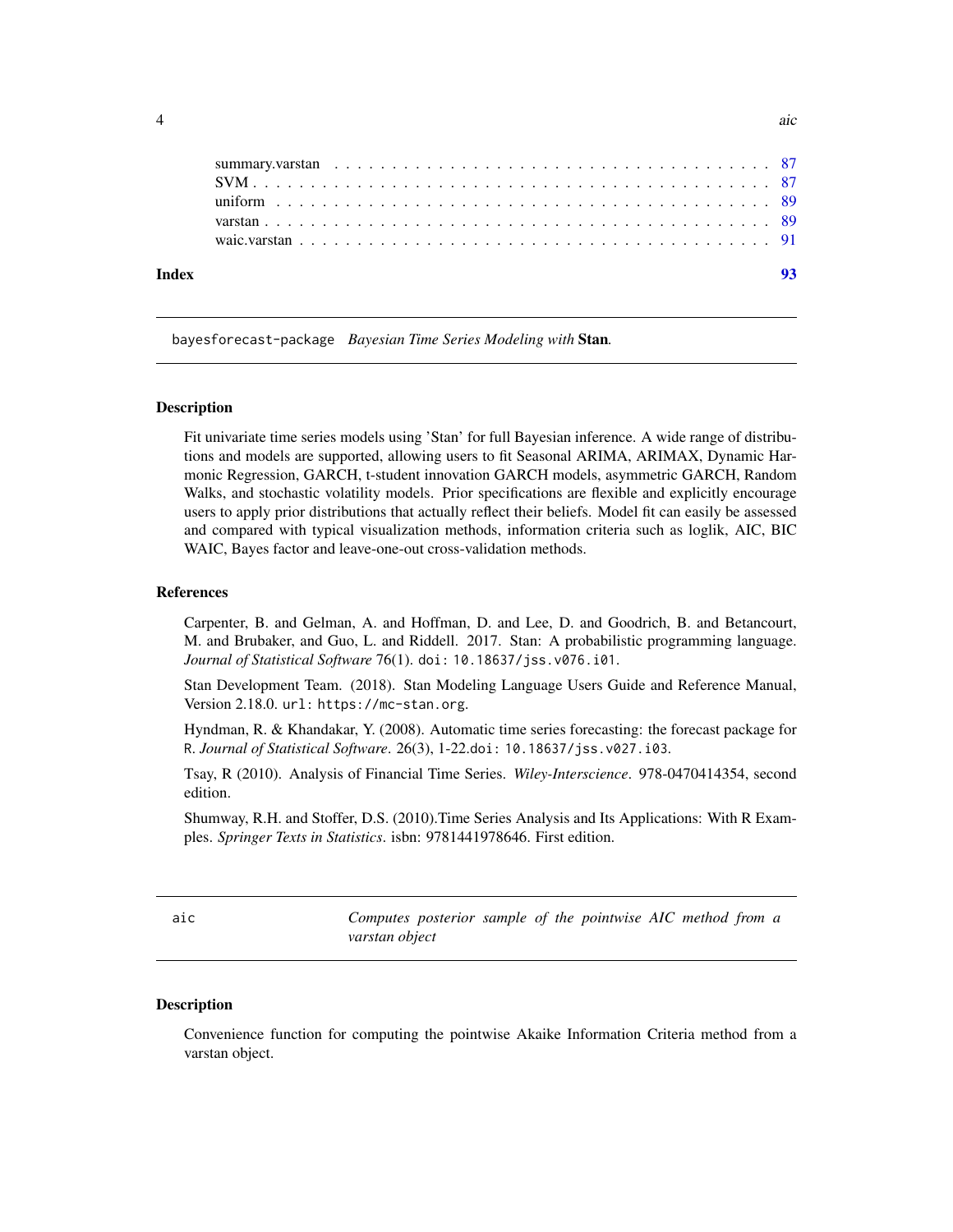#### <span id="page-4-0"></span> $\angle$  AICc  $\frac{1}{2}$  5

### Usage

aic(x)

### Arguments

x A varstan object of the time series fitted model.

### Value

A numeric array of size R, containing the posterior samples of the AICc for a varstan object, where R is the number of iterations. If multiple chains are fitted, then the array is of length M\*R, where M is the number of chains

#### Author(s)

Asael Alonzo Matamoros

### Examples

```
library(astsa)
model = Sarima(birth, order = c(\emptyset,1,2), seasonal = c(1,1,1))
fit1 = varstan(model,iter = 500,chains = 1)
aic1 = aic(fit1)mean(aic1)
```
AICc *Computes posterior sample of the pointwise corrected AIC method from a varstan object*

#### Description

Convenience function for computing the pointwise corrected Akaike Information Criteria method from a varstan object.

#### Usage

AICc(x)

#### Arguments

x A varstan object of the time series fitted model.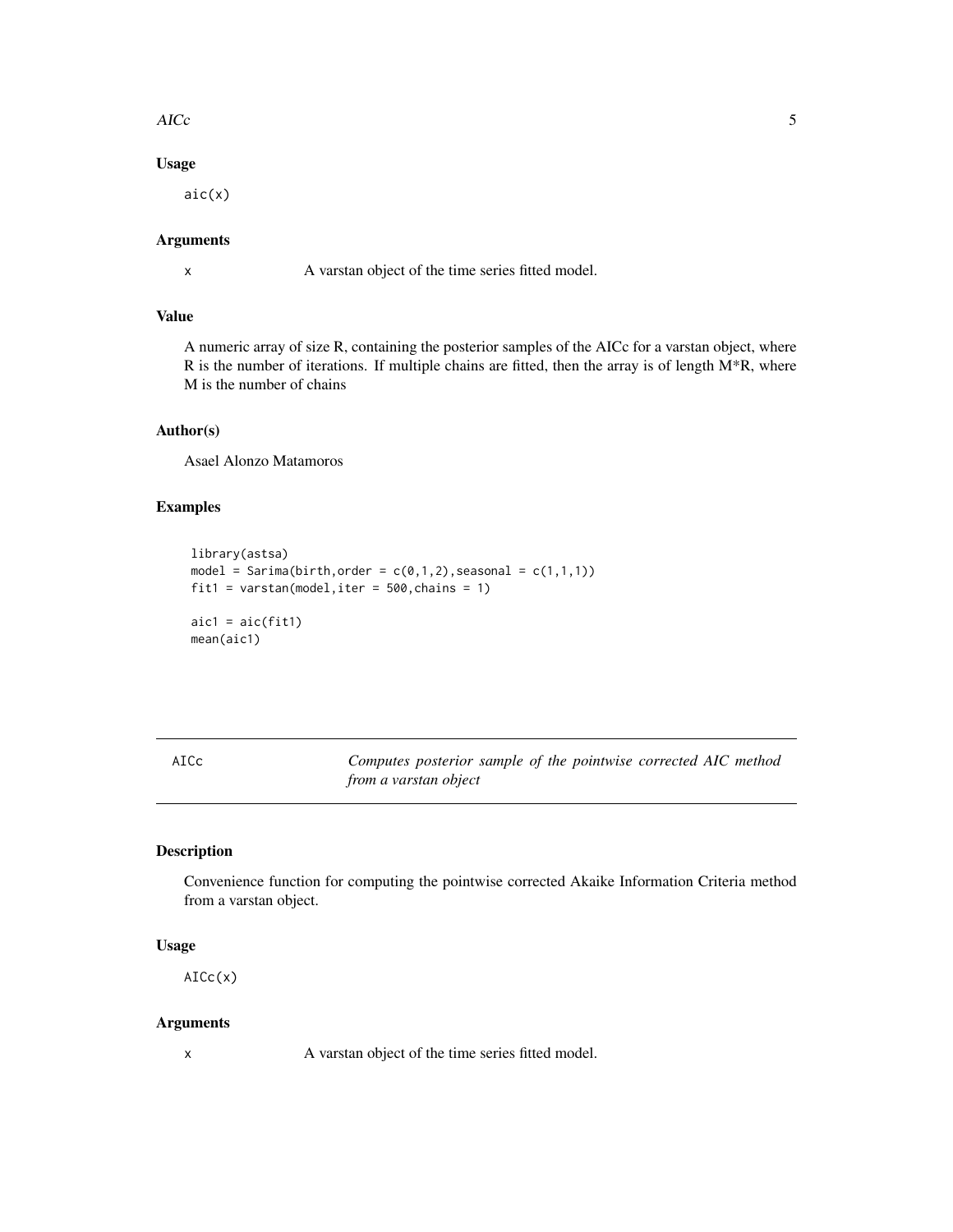### <span id="page-5-0"></span>Value

A numeric array of size R, containing the posterior samples of the AICc for a varstan object, where R is the number of iterations. If multiple chains are fitted, then the array is of length  $M^*R$ , where m is the number of chains

### Author(s)

Asael Alonzo Matamoros

#### Examples

```
library(astsa)
model = Sarima(birth, order = c(0,1,2), seasonal = c(1,1,1))
fit1 = varstan(model,iter = 500, chains = 1)aic1 = AICc(fit1)mean(aic1)
```
#### air *Air Transport Passengers Australia*

#### Description

Total annual air passengers (in millions) including domestic and international aircraft passengers of air carriers registered in Australia. 1970-2016.

### Usage

air

### Format

the format is: Annual Time-Series (1:27) from 1990 to 2016:

#### Source

fpp2

#### References

Hyndman, R. & Khandakar, Y. (2008). Automatic time series forecasting: the forecast package for R. *Journal of Statistical Software*. 26(3), 1-22.doi: 10.18637/jss.v027.i03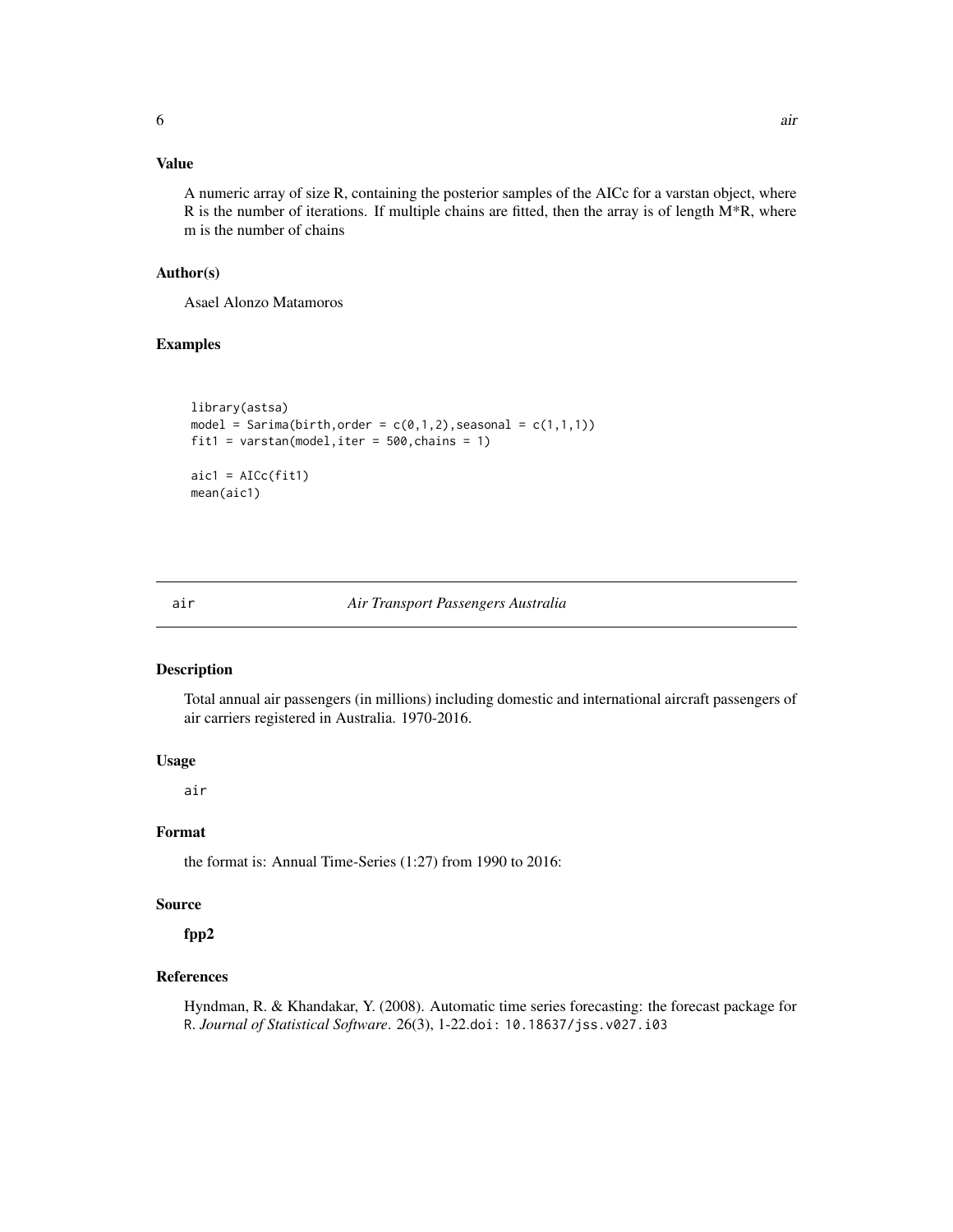<span id="page-6-0"></span>

Convert a varstan object to a stanfit object of the rstan package.

#### Usage

as.stan(object)

### Arguments

object a varstan object.

### Value

a stanfit object.

### Author(s)

Asael Alonzo Matamoros

### Examples

```
# Fitting a GARCH(1,1) model
dat = garch(ipc, order = c(1,1,0))
fit1 = varstan(dat, iter = 500, chains = 1)
# Converting to a Stanfit object
stanfit1 = as.stan(fit1)
```
aust *International Tourists to Australia: Total visitor nights.*

### Description

Quarterly visitor nights (in millions) spent by international tourists to Australia. 1999-2015

#### Usage

aust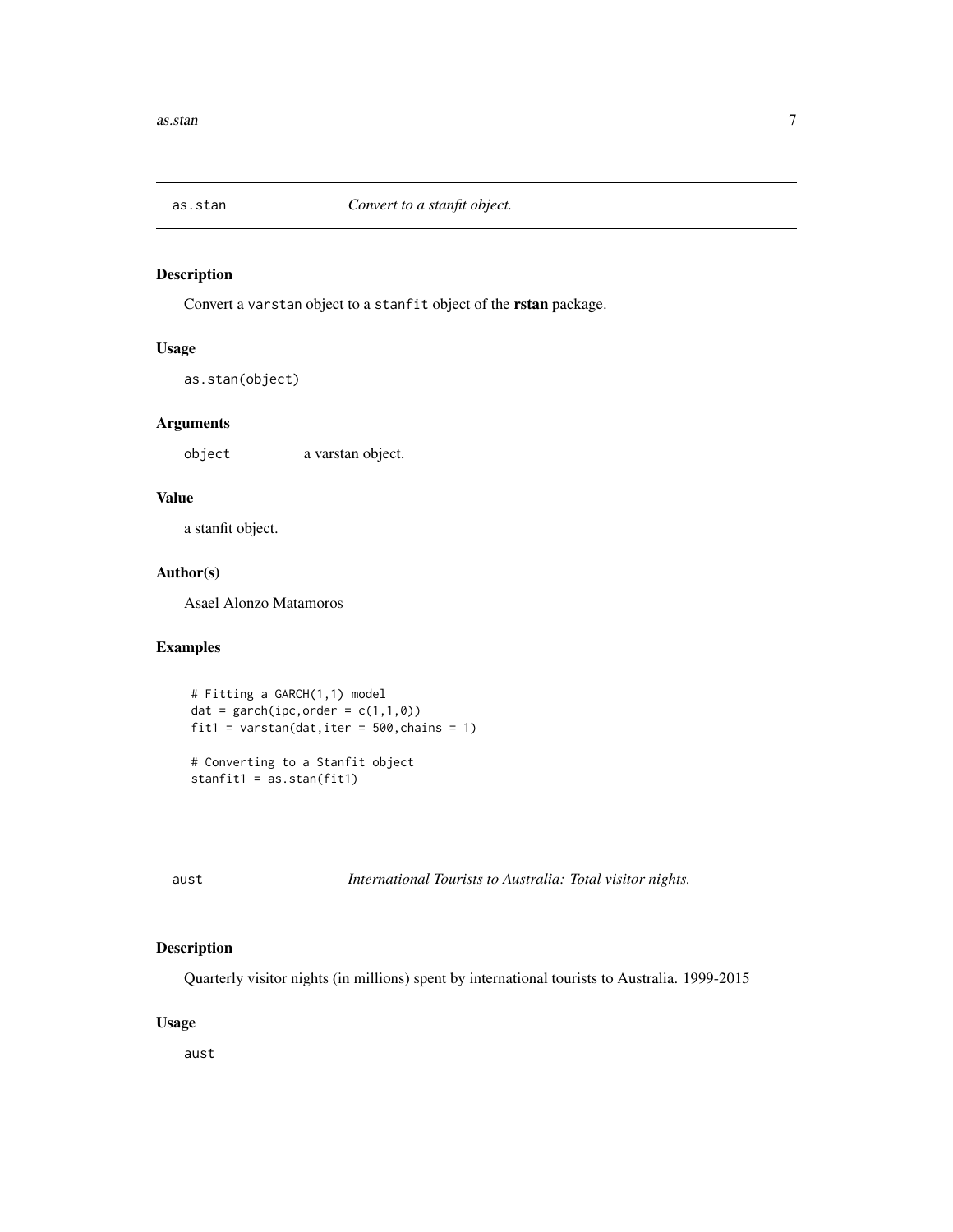#### <span id="page-7-0"></span>Format

the format is: Quarterly Time-Series (1:44) from 1999 to 2015:

#### Source

fpp2

### References

Hyndman, R. & Khandakar, Y. (2008). Automatic time series forecasting: the forecast package for R. *Journal of Statistical Software*. 26(3), 1-22.doi: 10.18637/jss.v027.i03

<span id="page-7-1"></span>

auto.sarima *Automatic estimate of a Seasonal ARIMA model*

#### Description

Returns the best seasonal ARIMA model using a bic value, this function theauto.arima function of the forecast package to select the seasonal ARIMA model and estimates the model using a HMC sampler.

#### Usage

auto.sarima(ts,seasonal = TRUE,xreg = NULL,chains=4,iter=4000,warmup=floor(iter/2), adapt.delta = 0.9,tree.depth =10,stepwise = TRUE, series.name = NULL, prior\_mu0 = NULL,prior\_sigma0 = NULL,prior\_ar = NULL, prior\_ma = NULL, prior\_sar = NULL,prior\_sma = NULL, prior\_breg = NULL,...)

### Arguments

| ts          | a numeric or ts object with the univariate time series.                                                                                                                                                                                                                                            |
|-------------|----------------------------------------------------------------------------------------------------------------------------------------------------------------------------------------------------------------------------------------------------------------------------------------------------|
| seasonal    | optionally, a logical value for seasonal ARIMA models. By default seasonal =<br>TRUE.                                                                                                                                                                                                              |
| xreg        | Optionally, a numerical matrix of external regressors, which must have the same<br>number of rows as ts. It should not be a data frame.                                                                                                                                                            |
| chains      | An integer of the number of Markov Chains chains to be run, by default 4 chains<br>are run.                                                                                                                                                                                                        |
| iter        | An integer of total iterations per chain including the warm-up, by default the<br>number of iterations are 2000.                                                                                                                                                                                   |
| warmup      | A positive integer specifying number of warm-up (aka burn-in) iterations. This<br>also specifies the number of iterations used for step-size adaptation, so warm-up<br>samples should not be used for inference. The number of warmup should not be<br>larger than iter and the default is iter/2. |
| adapt.delta | An optional real value between 0 and 1, the thin of the jumps in a HMC method.<br>By default is 0.9.                                                                                                                                                                                               |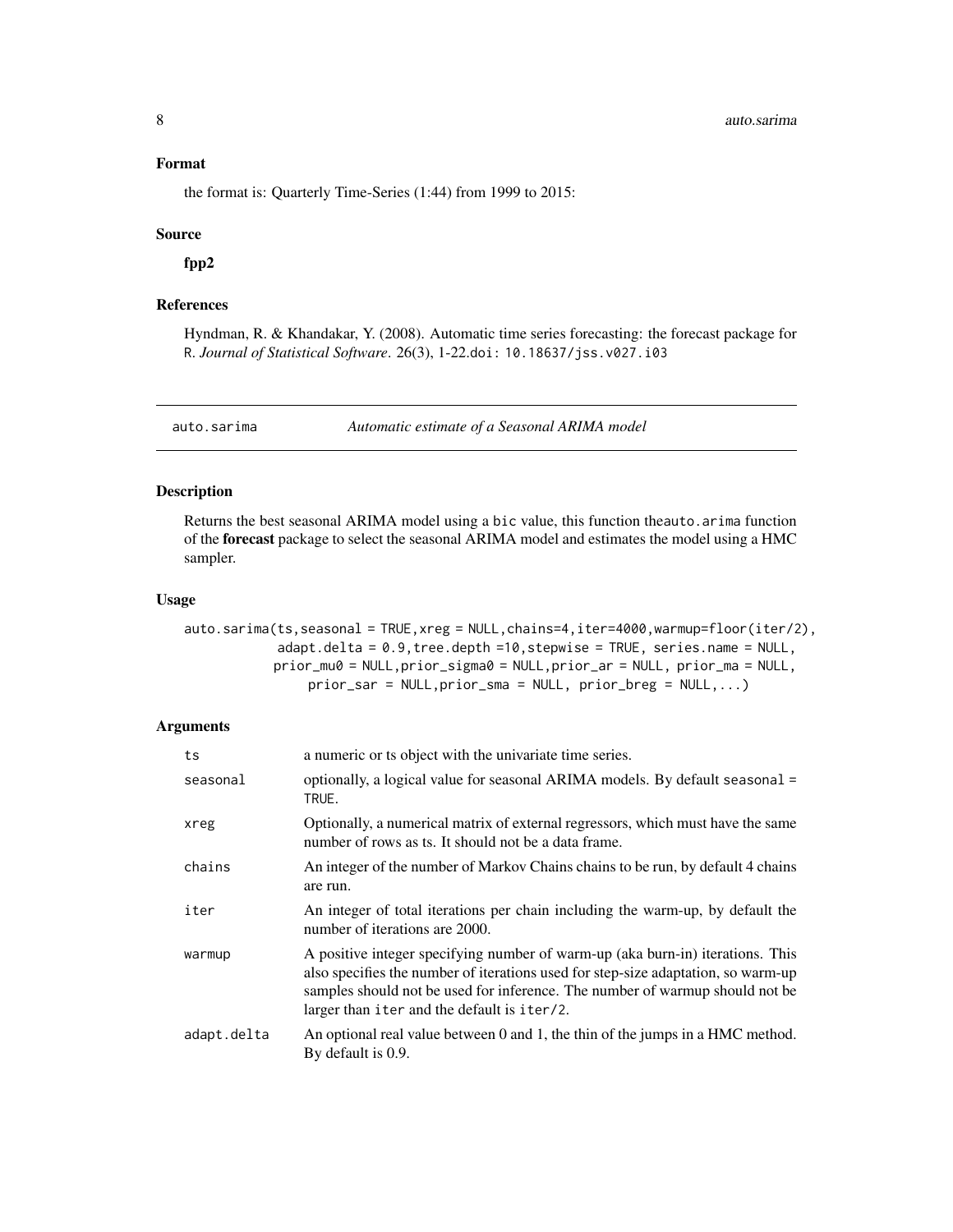#### auto.sarima 9

| tree.depth   | An integer of the maximum depth of the trees evaluated during each iteration.<br>By default is 10.                                                                                 |
|--------------|------------------------------------------------------------------------------------------------------------------------------------------------------------------------------------|
| stepwise     | If TRUE, will do stepwise selection (faster). Otherwise, it searches over all<br>models. Non-stepwise selection can be very slow, especially for seasonal mod-<br>els.             |
| series.name  | an optional string vector with the series names.                                                                                                                                   |
| prior_mu0    | The prior distribution for the location parameter in an ARIMA model. By de-<br>fault the value is set NULL, then the default student( $7,0,1$ ) prior is used.                     |
| prior_sigma0 | The prior distribution for the scale parameter in an ARIMA model. By default<br>the value is set NULL, then the default student( $7,0,1$ ) prior is used.                          |
| prior_ar     | The prior distribution for the auto-regressive parameters in an ARIMA model.<br>By default the value is set NULL, then the default normal $(0,0.5)$ priors are used.               |
| prior_ma     | The prior distribution for the moving average parameters in an ARIMA model.<br>By default the value is set NULL, then the default normal $(0,0.5)$ priors are used.                |
| prior_sar    | The prior distribution for the seasonal auto-regressive parameters in a SARIMA<br>model. By default the value is set NULL, then the default normal $(0,0.5)$ priors are<br>used.   |
| prior_sma    | The prior distribution for the seasonal moving average parameters in a SARIMA<br>model. By default the value is set $NULL$ , then the default normal $(0,0.5)$ priors are<br>used. |
| prior_breg   | The prior distribution for the regression coefficient parameters in a ARIMAX<br>model. By default the value is set NULL, then the default student( $7,0,1$ ) priors<br>are used.   |
| $\cdots$     | Further arguments passed to auto. arima function.                                                                                                                                  |

#### Details

Automatic ARIMA model fitting implemented by Rob Hyndman, this function finds the best Seasonal ARIMA model using bic, and then proceeds to fit the model using varstan function and the default priors of a Sarima model constructor.

This function provides an initial model fit for beginning the Bayesian analysis of the univariate time series. For better fit and model selection try different models and other model selection criteria such as loo or bayes\_factor.

The default arguments are designed for rapid estimation of models for many time series. If you are analyzing just one time series, and can afford to take some more time, it is recommended that you set stepwise=FALSE and reduce the number of iterations per chain (iter).

For more information look at auto.arima() function of forecast package.

#### Value

A varstan object with the "best" fitted ARIMA model to the data

### Author(s)

Asael Alonzo Matamoros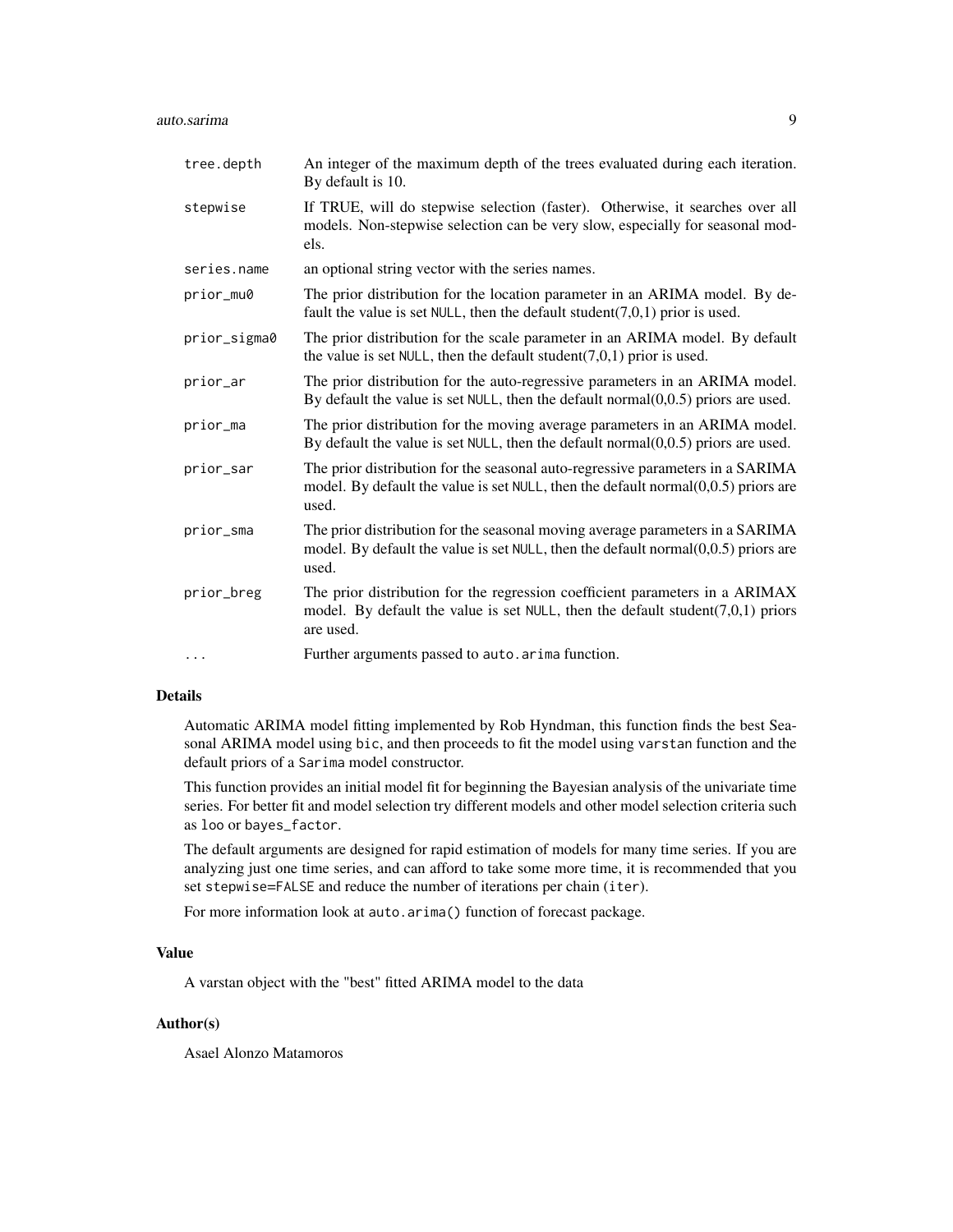#### <span id="page-9-0"></span>References

Hyndman, R. & Khandakar, Y. (2008). Automatic time series forecasting: the forecast package for R. *Journal of Statistical Software*. 26(3), 1-22.doi: 10.18637/jss.v027.i03.

Box, G. E. P. and Jenkins, G.M. (1978). Time series analysis: Forecasting and control. San Francisco: Holden-Day. *Biometrika*, 60(2), 297-303. doi:10.1093/biomet/65.2.297.

Kennedy, P. (1992). Forecasting with dynamic regression models: Alan Pankratz, 1991. *International Journal of Forecasting*. 8(4), 647-648. url: https://EconPapers.repec.org/RePEc:eee:intfor:v:8:y:1992:i:

#### See Also

Sarima varstan.

#### Examples

```
# Automatic Sarima model for the birth data
auto.sarima(birth,iter = 500,chains = 1)
# Dynamic Harmonic regression
```

```
auto.sarima(birth, xreg = fourier(birth, K = 6), iter = 500, chains = 1)
```

| autoplot.ts | Automatically create a ggplot for time series objects. |
|-------------|--------------------------------------------------------|
|             |                                                        |

#### Description

autoplot takes an object of type ts or mts and creates a ggplot object suitable for usage with stat\_forecast.

#### Usage

```
## S3 method for class 'ts'
autoplot(
 object,
  series = NULL,
  xlab = "Time",ylab = deparse(substitute(object)),
 main = NULL,factors = FALSE,colour = TRUE,
  ...
)
## S3 method for class 'ts'
fortify(model, data, ...)
```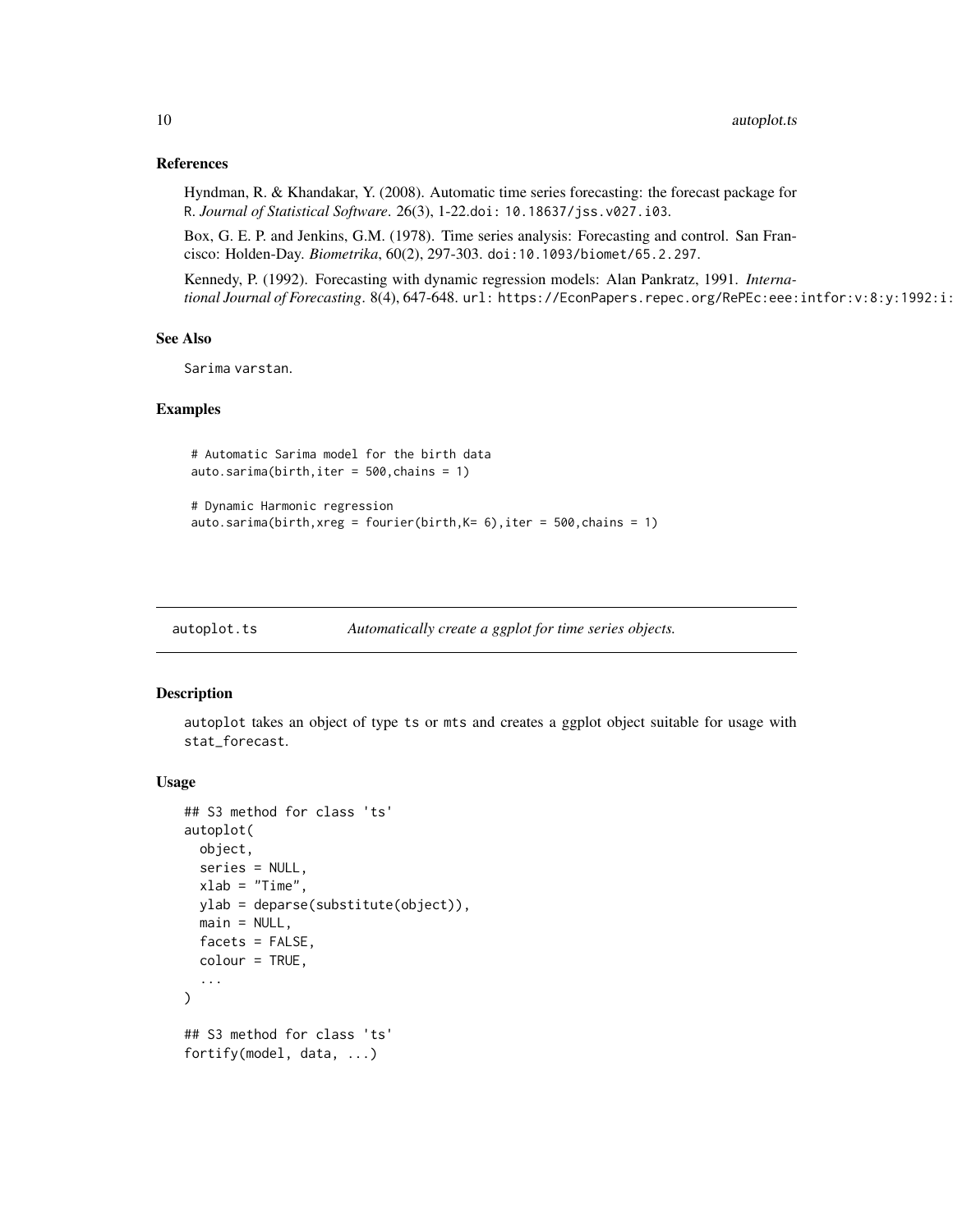### autoplot.ts 11

### Arguments

| object   | Object of class "ts" or "mts".                                                                                                                    |
|----------|---------------------------------------------------------------------------------------------------------------------------------------------------|
| series   | Identifies the time series with a colour, which integrates well with the function-<br>ality of geom_forecast.                                     |
| xlab     | a string with the plot's x axis label. By default a NUII value.                                                                                   |
| ylab     | a string with the plot's y axis label. By default a counts" value.                                                                                |
| main     | a string with the plot's title.                                                                                                                   |
| facets   | If TRUE, multiple time series will be faceted (and unless specified, colour is set<br>to FALSE). If FALSE, each series will be assigned a colour. |
| colour   | If TRUE, the time series will be assigned a colour aesthetic                                                                                      |
| $\ddots$ | Other plotting parameters to affect the plot.                                                                                                     |
| model    | Object of class "ts" to be converted to "data. frame".                                                                                            |
| data     | Not used (required for fortify method)                                                                                                            |

### Details

fortify.ts takes a ts object and converts it into a data frame (for usage with ggplot2).

### Value

None. Function produces a ggplot2 graph.

### Author(s)

Mitchell O'Hara-Wild.

### See Also

[plot.ts](#page-0-0), [fortify](#page-0-0)

### Examples

library(ggplot2) autoplot(USAccDeaths)

lungDeaths <- cbind(mdeaths, fdeaths) autoplot(lungDeaths) autoplot(lungDeaths, facets=TRUE)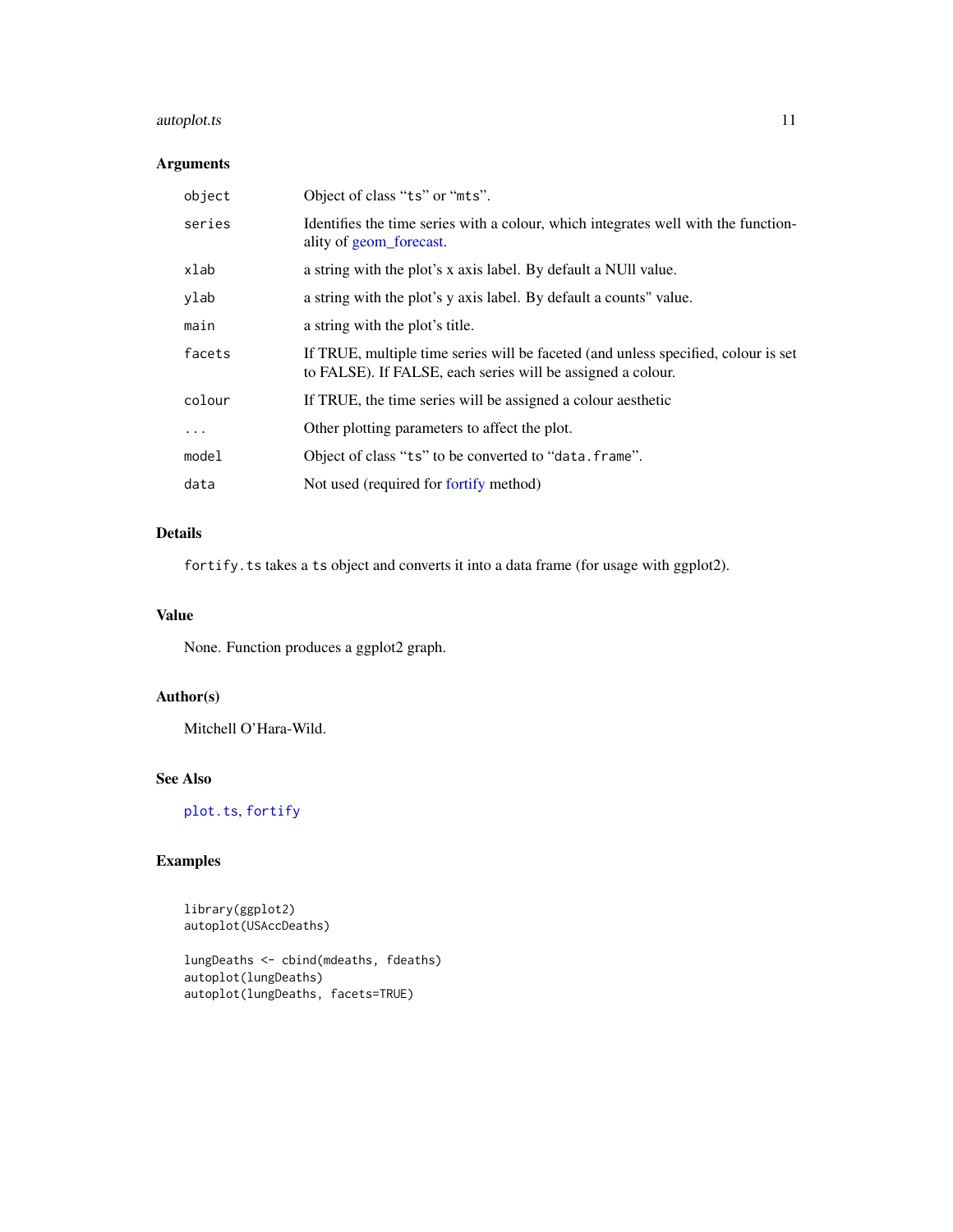<span id="page-11-0"></span>

Preliminary autoplot methods for varstan models only valid for univariate time series models. The function prints the fitted values time series, the trace and density plots for the sampled model parameters, or the residuals' posterior mean time series.

#### Usage

```
## S3 method for class 'varstan'
autoplot(object, prob = 0.95, ...)
```
### Arguments

| object                  | An object of class varstan.                                                                                                                                                                       |
|-------------------------|---------------------------------------------------------------------------------------------------------------------------------------------------------------------------------------------------|
| prob                    | A number $p \in (0,1)$ indicating the desired probability mass to include in the<br>intervals. The default is to report 90% intervals ( $prob=0.9$ ) rather than the tradi-<br>tionally used 95%. |
| $\cdot$ $\cdot$ $\cdot$ | Further arguments passed to mcmc_combo.                                                                                                                                                           |

#### Value

None. Function produces a ggplot2 graph.

#### Examples

```
library(astsa)
sf1 = auto.sarima(ts = birth, iter = 500, chains = 1)# fitted model
autoplot(sf1)
```
bayes\_factor.varstan *Bayes Factors from Marginal Likelihoods.*

### Description

Compute Bayes factors from marginal likelihoods.

#### Usage

```
## S3 method for class 'varstan'
bayes_factor(x1, x2, log = FALSE, ...)
```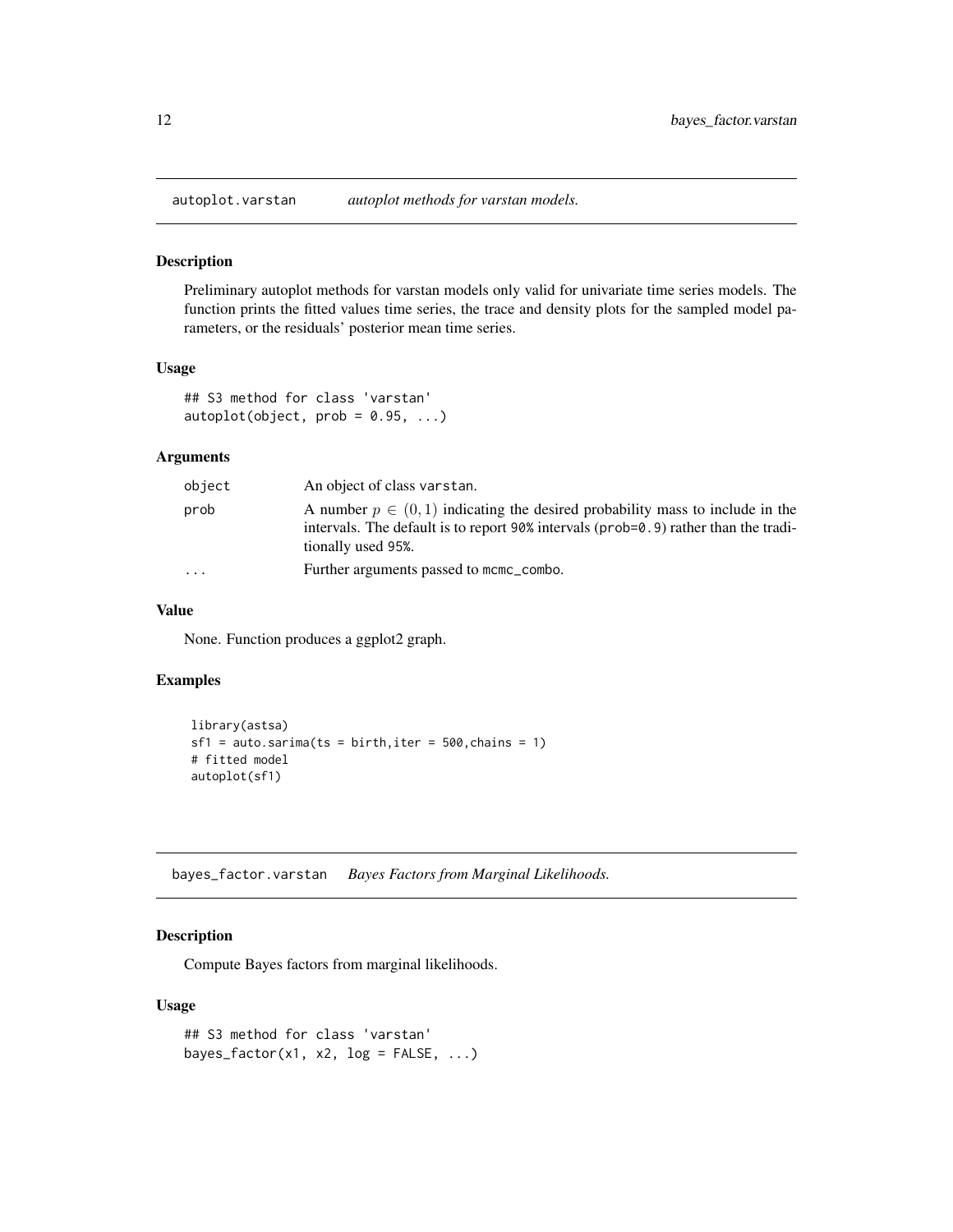#### <span id="page-12-0"></span>beta and the set of the set of the set of the set of the set of the set of the set of the set of the set of the set of the set of the set of the set of the set of the set of the set of the set of the set of the set of the

#### Arguments

| x1             | A varstan object                                                                             |
|----------------|----------------------------------------------------------------------------------------------|
| x <sub>2</sub> | Another varstan object based on the same data.                                               |
| log            | A boolean parameter for report the Bayes_factor in log scale. The default value<br>is FALSE. |
| $\cdots$       | Additional arguments passed to bayes_factor.                                                 |

#### Details

The computation of marginal likelihoods based on bridge sampling requires a lot more posterior samples than usual. A good conservative rule of thump is perhaps 10-fold more samples (read: the default of 4000 samples may not be enough in many cases). If not enough posterior samples are provided, the bridge sampling algorithm tends to be unstable leading to considerably different results each time it is run. We thus recommend running bridge\_sampler multiple times to check the stability of the results.

For more details check the bridgesampling package.

#### Value

The bayes factors of two models.

#### Examples

```
library(astsa)
# Fitting a seasonal arima model
mod1 = Sarima(birth, order = c(0,1,2), seasonal = c(1,1,1))
fit1 = varstan(mod1, iter = 500, chains = 1)
# Fitting a Dynamic harmonic regression
mod2 = Sarima(birth, order = c(0,1,2), xreg = fourier(birth,K=6))fit2 = varstan(mod2,iter = 500, chains = 1)# compute the Bayes factor
```

```
bayes_factor(fit1, fit2)
```
beta *Define a beta prior distribution*

#### Description

beta(shape1,shape2)

#### Usage

beta(shape1 =  $2$ , shape2 =  $2$ )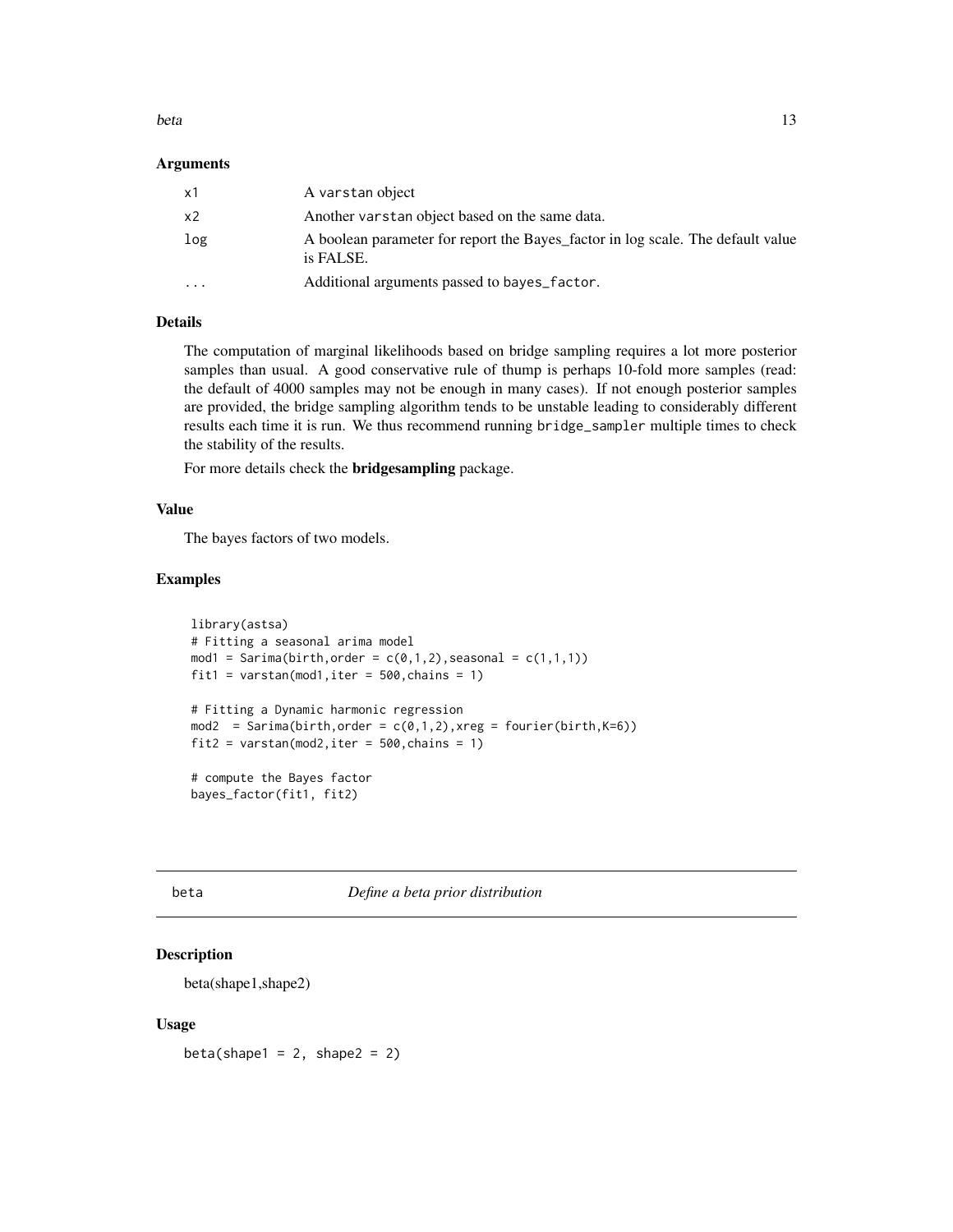### <span id="page-13-0"></span>Arguments

| shape1 | the first form parameter  |
|--------|---------------------------|
| shape2 | the second form parameter |

### Details

Define a beta prior distribution using the hyper parameters shape1 and shape2, by default a beta $(2,2)$ distribution is return.

#### Value

a numerical vector interpreted as a prior in Stan

| bic | Computes posterior sample of the pointwise BIC method from a |  |  |  |  |  |
|-----|--------------------------------------------------------------|--|--|--|--|--|
|     | varstan object                                               |  |  |  |  |  |

### Description

Convenience function for computing the pointwise Bayesian Information Criteria method from a varstan object.

### Usage

bic(x)

### Arguments

x A varstan object of the time series fitted model.

### Value

A numeric array of size R, containing the posterior samples of the aic for a varstan object, where R is the number of iterations. If multiple chains are fitted, then the array is of length M\*R, where M is the number of chains

### Author(s)

Asael Alonzo Matamoros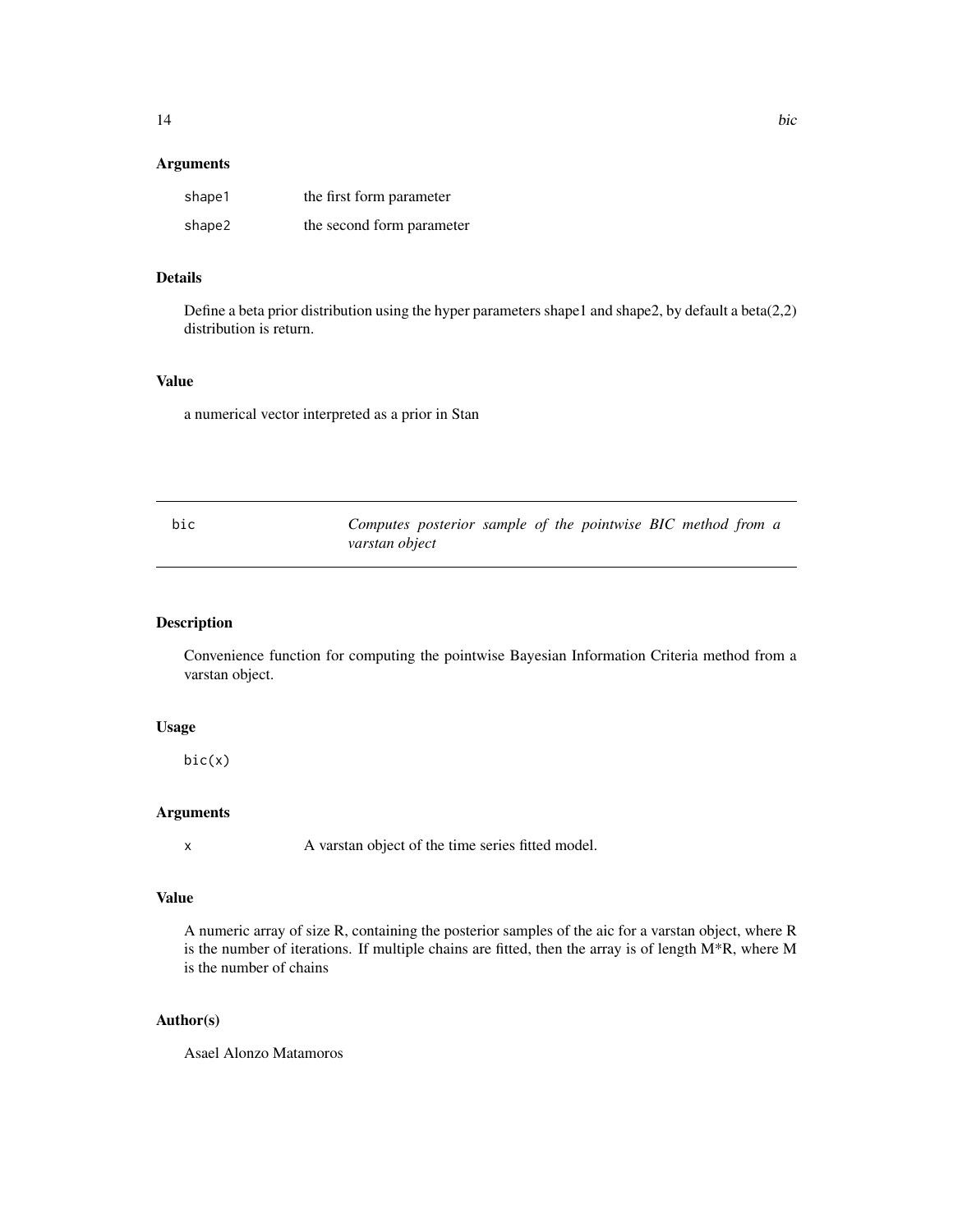#### <span id="page-14-0"></span>birth the contract of the contract of the contract of the contract of the contract of the contract of the contract of the contract of the contract of the contract of the contract of the contract of the contract of the cont

### Examples

```
library(astsa)
model = Sarima(birth, order = c(0,1,2), seasonal = c(1,1,1))
fit1 = varstan(model, iter = 500, chains = 1)
bic1 = bic(fit1)mean(bic1)
```
#### birth *U.S. Monthly Live Births.*

### Description

Monthly live births (adjusted) in thousands for the United States, 1948-1979.

### Usage

birth

### Format

the format is: Time-Series (1:373) from 1948 to 1979:

#### Source

astsa

#### References

http://www.stat.pitt.edu/stoffer/tsa4/ http://www.stat.pitt.edu/stoffer/tsda/

bridge\_sampler.varstan

*Log Marginal Likelihood via Bridge Sampling.*

### Description

Computes log marginal likelihood via bridge sampling, which can be used in the computation of Bayes factors and posterior model probabilities.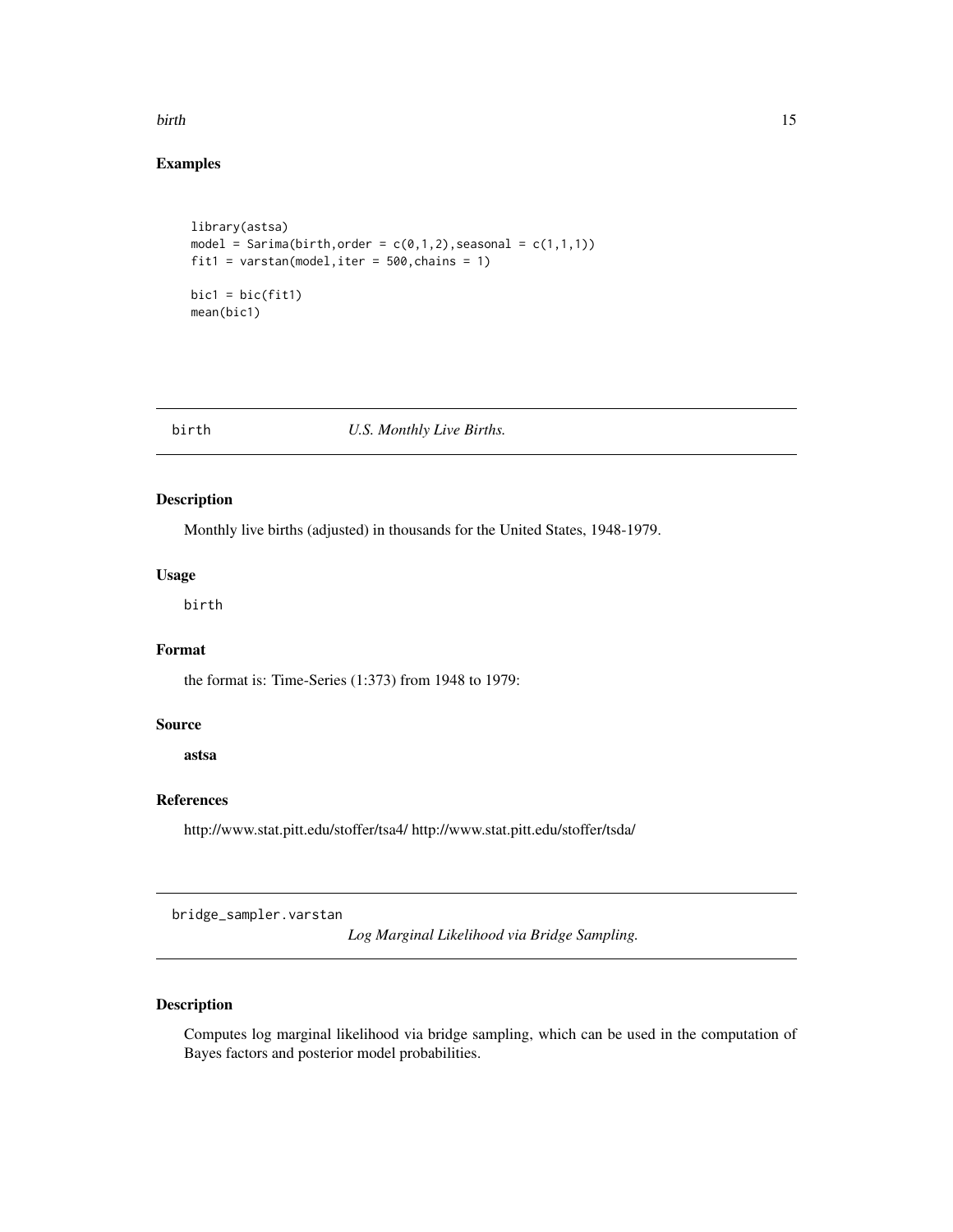#### Usage

```
## S3 method for class 'varstan'
bridge_sampler(samples, ...)
```
#### Arguments

| samples                 | A varstan object.                                      |
|-------------------------|--------------------------------------------------------|
| $\cdot$ $\cdot$ $\cdot$ | Additional arguments passed to bridge_sampler.stanfit. |

### Details

The varstan class is just a thin wrapper that contains the stanfit objects.

Computing the marginal likelihood via the bridgesampler package for stanfit objects.

The computation of marginal likelihoods based on bridge sampling requires a lot more posterior samples than usual. A good conservative rule of thump is perhaps 10-fold more samples (read: the default of 4000 samples may not be enough in many cases). If not enough posterior samples are provided, the bridge sampling algorithm tends to be unstable leading to considerably different results each time it is run. We thus recommend running bridge\_sampler multiple times to check the stability of the results.

For more details check the bridgesampling package.

#### Value

the model's marginals likelihood from the bridge\_sampler package.

#### Examples

```
library(astsa)
# Fitting a seasonal ARIMA model
mod1 = Saring(birth, order = c(0,1,2), seasonal = c(1,1,1))fit1 = varstan(mod1, iter = 500, chains = 1)
fit1
bridge_sampler(fit1)
# Fitting a Dynamic harmonic regression
mod2 = Sarima(birth, order = c(0,1,2), xreg = fourier(birth,K=6))fit2 = varstan(mod2,iter = 500, chains = 1)fit2
bridge_sampler(fit2)
```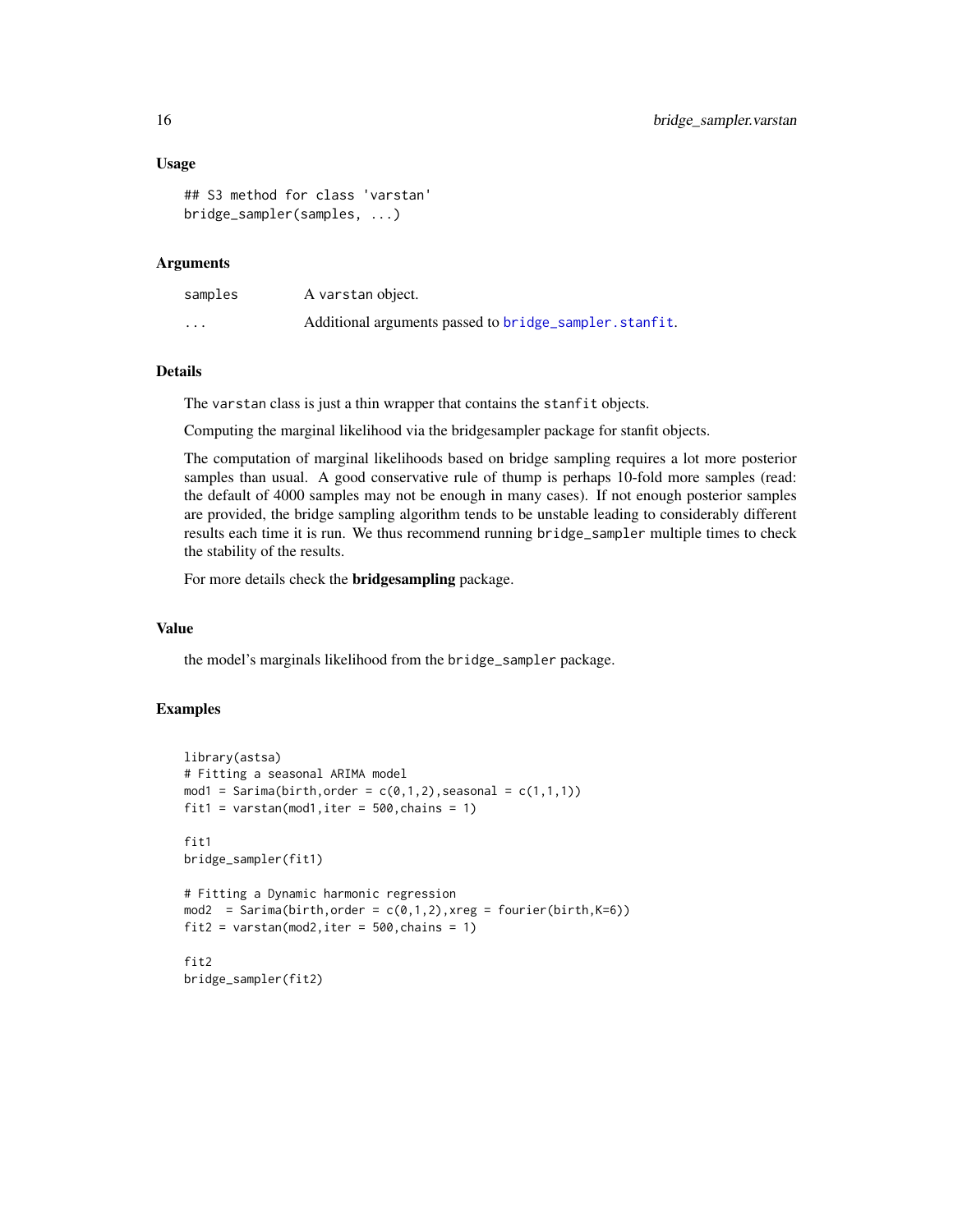<span id="page-16-0"></span>

cauchy(mu,sd)

### Usage

cauchy(mu =  $0$ , sd = 1)

#### Arguments

| mu | the location parameter mu              |
|----|----------------------------------------|
| sd | the standard deviation parameter sigma |

### Details

Define a Cauchy prior distribution using the hyper parameters mu and sigma, by default a standard Cauchy(0,1) distribution is return.

### Value

a numerical vector interpreted as a prior in Stan

| check_residuals | Visual check of residuals in a varstan object. |  |
|-----------------|------------------------------------------------|--|
|                 |                                                |  |

### Description

Performs a visual check of residuals in time series models, this method is inspired in the check. residuals function provided by the forecast package.

#### Usage

```
check_residuals(object, ...)
```
### Arguments

| object   | a varstan object.                             |
|----------|-----------------------------------------------|
| $\cdots$ | Other plotting parameters to affect the plot. |

### Value

None. Function produces a ggplot2 graph.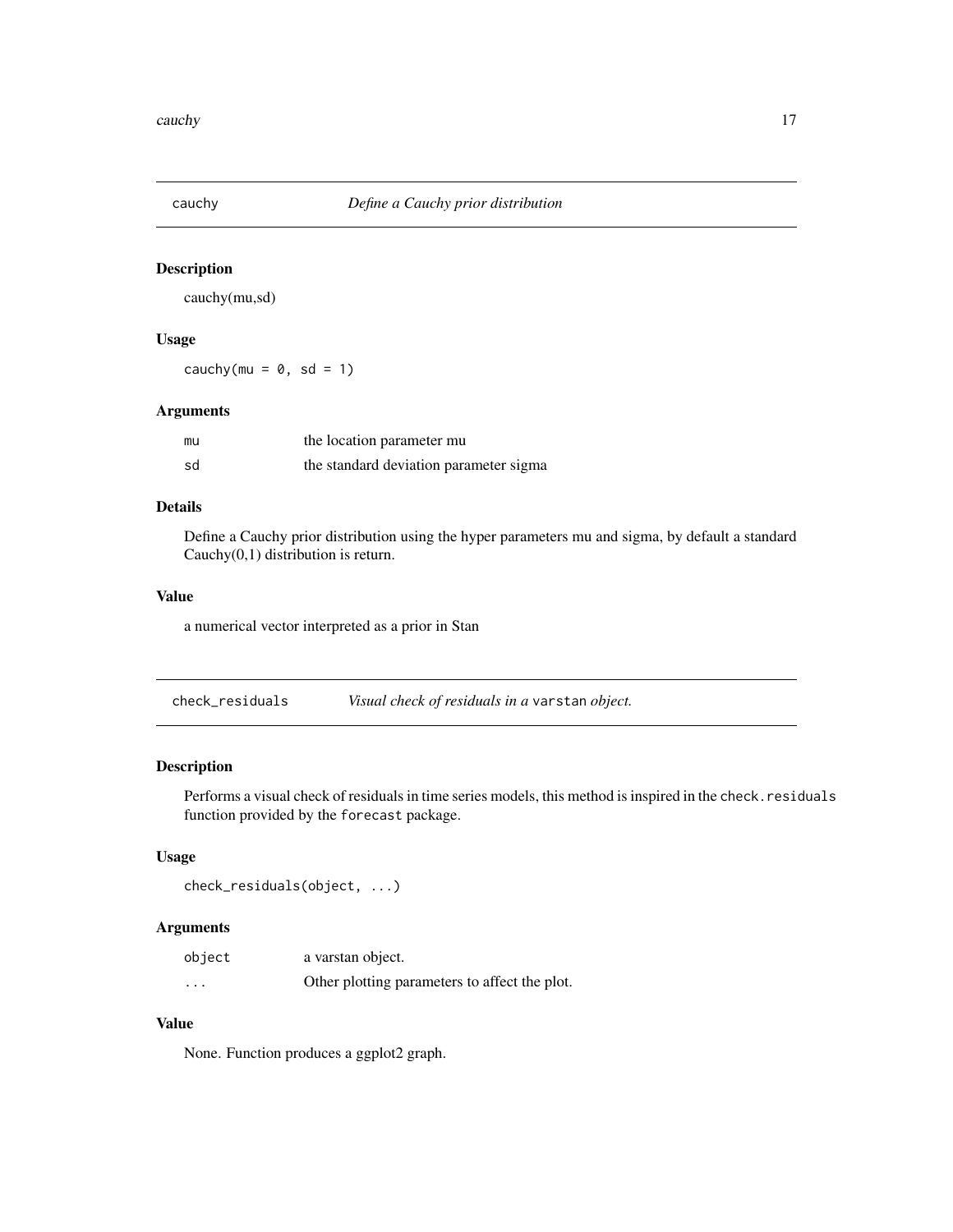### Author(s)

Asael Alonzo Matamoros.

### Examples

```
library(astsa)
sf1 = auto.sarima(ts = birth, iter = 500, chains = 1)# fitted model
check_residuals(sf1)
```
### chisq *Define a chi square prior distribution*

### Description

chisq(df)

#### Usage

 $chisq(df = 7)$ 

### Arguments

df the degree freedom parameter df

#### Details

Define a gamma prior distribution using the degree freedom df hyper parameter, by default an chisq(7) distribution is return.

#### Value

a numerical vector interpreted as a prior in Stan

<span id="page-17-0"></span>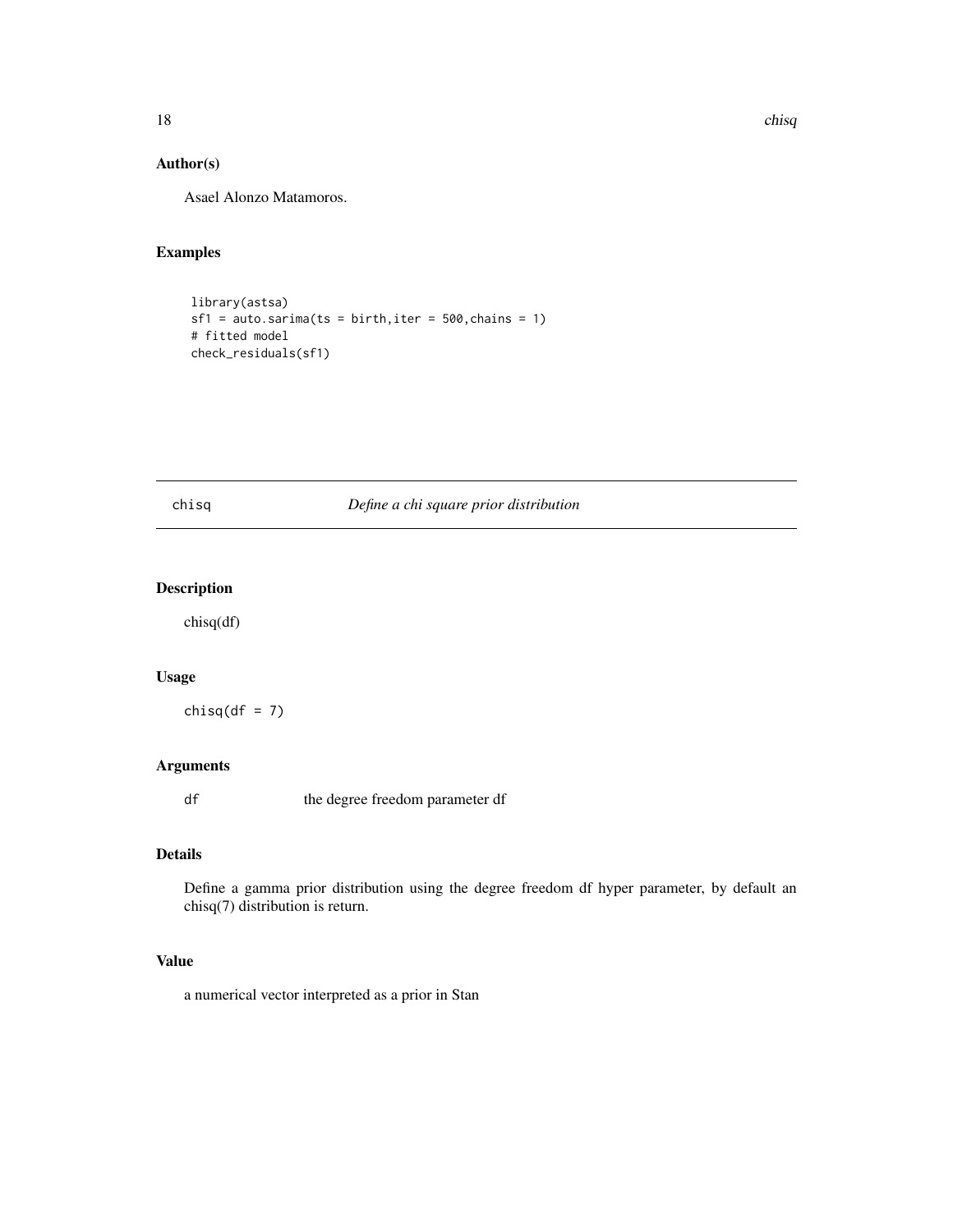<span id="page-18-0"></span>

The vector dem2gbp contains daily observations of the Deutschmark vs British Pound foreign exchange rate log-returns. This data set has been promoted as an informal benchmark for GARCH time-series software validation. See McCullough and Renfro (1999), and Brooks, Burke, and Persand (2001) for details. The nominal returns are expressed in percent as in Bollerslev and Ghysels (1996). The sample period is from January 3, 1984, to December 31, 1991, for a total of 1974 observations.

#### Usage

demgbp

### Format

the format is: Time-Series (1:350) from 1984 to 1985:

#### Source

#### bayesGARCH

#### References

Engle, R. (1982). Autoregressive Conditional Heteroscedasticity with Estimates of the Variance of United Kingdom Inflation. *Econometrica*, 50(4), 987-1007. url: http://www.jstor.org/stable/1912773.

Bollerslev, T. (1986). Generalized autoregressive conditional heteroskedasticity. *Journal of Econometrics*. 31(3), 307-327. doi: https://doi.org/10.1016/0304-4076(86)90063-1.

Ardia, D. and Hoogerheide, L. (2010). Bayesian Estimation of the GARCH(1,1) Model with Student-t Innovations. *The R Journal*. 2(7), 41-47. doi: 10.32614/RJ-2010-014.

exponential *Define an exponential prior distribution*

### **Description**

exponential(rate)

#### Usage

exponential(rate = 1)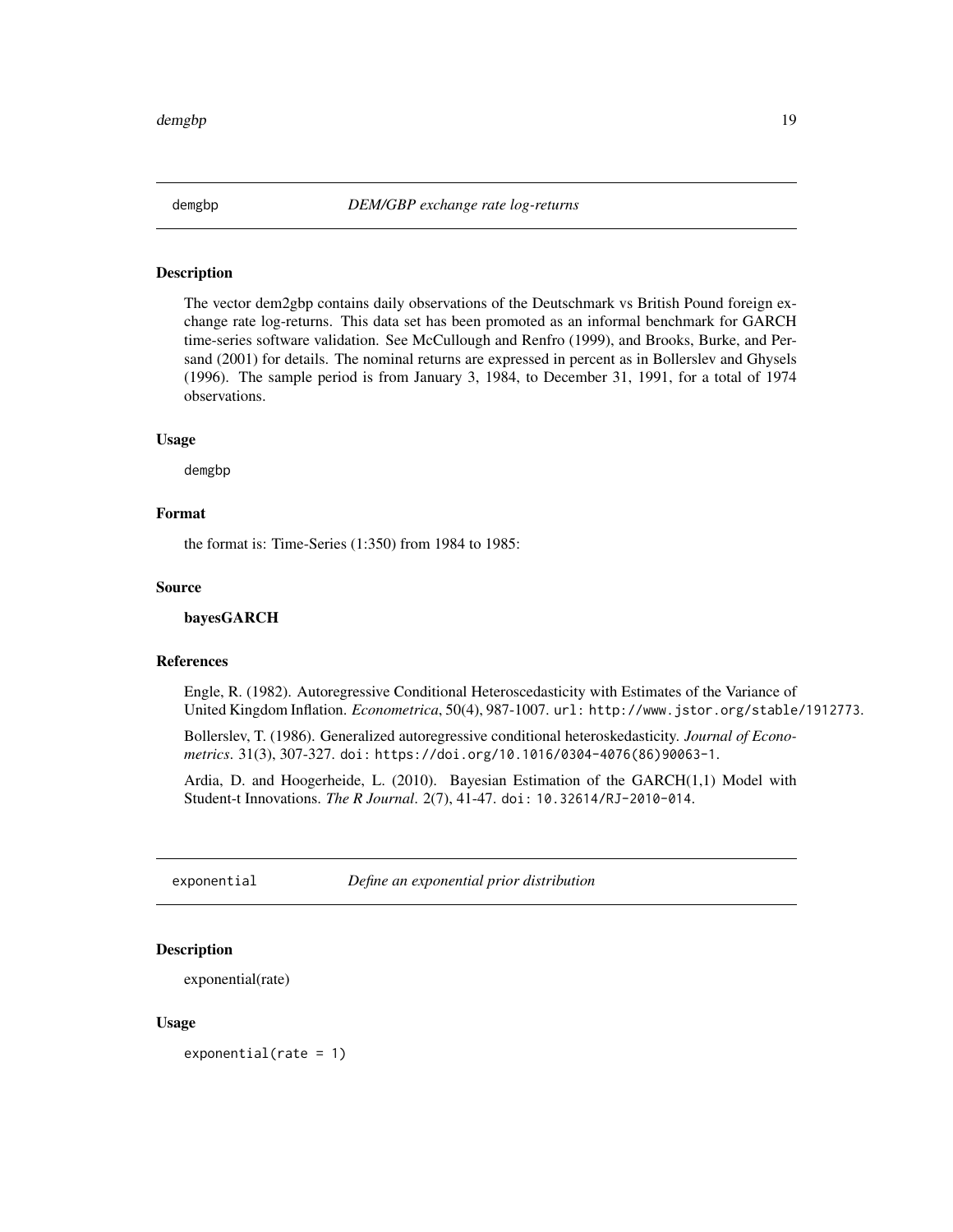#### <span id="page-19-0"></span>Arguments

rate the rate parameter lambda in exponential distribution

#### Details

Define a gamma prior distribution using the rate hyper parameter, by default an exponential(1) distribution is return.

### Value

a numerical vector interpreted as a prior in Stan

extract\_stan *Extract chains of an stanfit object implemented in rstan package*

### Description

Extract chains of an stanfit object implemented in rstan package

### Usage

extract\_stan(object,pars,permuted = TRUE,inc\_warmup = FALSE,include = TRUE, ...)

### Arguments

| object     | a varstan object                                                                                                                                                                                                                                                                                        |
|------------|---------------------------------------------------------------------------------------------------------------------------------------------------------------------------------------------------------------------------------------------------------------------------------------------------------|
| pars       | in optional character vector providing the parameter names (or other quantity<br>names) of interest. If not specified, all parameters and other quantities are used.<br>The log-posterior with name lp_ is also included by default.                                                                    |
| permuted   | A logical scalar indicating whether the draws after the warmup period in each<br>chain should be permuted and merged. If FALSE, the original order is kept. For<br>each stanfit object, the permutation is fixed (i.e., extracting samples a second<br>time will give the same sequence of iterations). |
| inc_warmup | A logical scalar indicating whether to include the warmup draws. This argument<br>is only relevant if permuted is FALSE.                                                                                                                                                                                |
| include    | A logical scalar indicating whether the parameters named in pars should be in-<br>cluded (TRUE) or excluded (FALSE).                                                                                                                                                                                    |
| .          | Further arguments passed to extract function.                                                                                                                                                                                                                                                           |

### Value

a list with the posterior samples of the provided parameters.

### Author(s)

Asael Alonzo Matamoros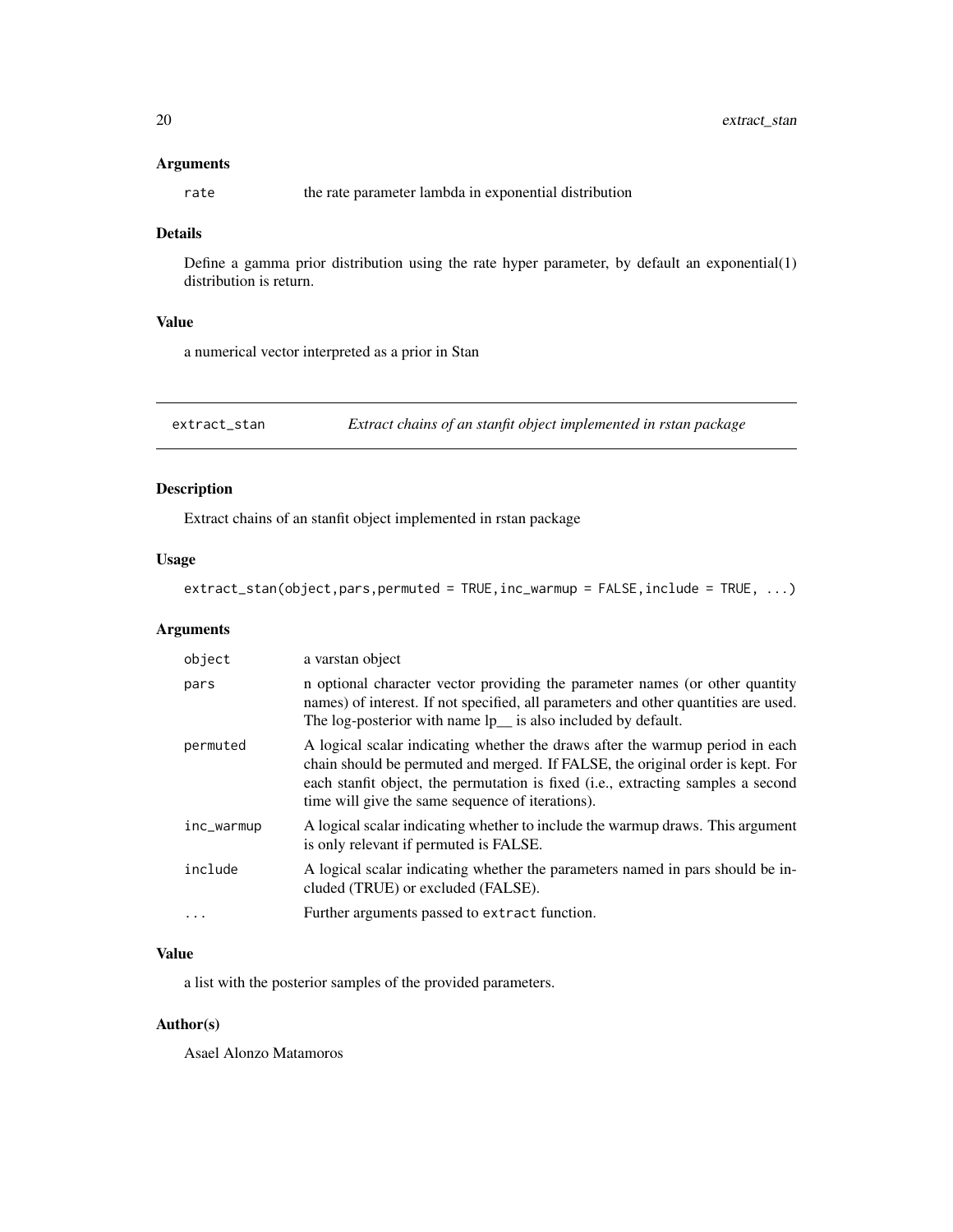#### <span id="page-20-0"></span>fitted.varstan 21

### Examples

```
library(astsa)
# Fitting a GARCH(1,1) model
dat = garch(ipc, order = c(1,1,0))
fit2 = varstan(dat, iter = 500, chains = 1)
# Extracting the mean parameter
mu0 = extract_stan(fit2,pars = "mu0")
```
fitted.varstan *Expected Values of the Posterior Predictive Distribution*

### Description

The function returns the posterior estimate of the fitted values of a varstan model, similar to the fit\_values functions of other packages.

### Usage

```
## S3 method for class 'varstan'
fitted(object, robust = FALSE, ...)
```
### Arguments

| object                  | A varstan object, varstan                                                                                                                                |
|-------------------------|----------------------------------------------------------------------------------------------------------------------------------------------------------|
| robust                  | A boolean value, if its TRUE it returns the median of the posterior distribution,<br>and if its FALSE it returns the mean, by default is the FALSE value |
| $\cdot$ $\cdot$ $\cdot$ | Further arguments passed to posterior_predict.                                                                                                           |

### Details

This function returns a time series of the predicted *mean* response values.

#### Value

A time series (ts) of predicted *mean* response values.

#### Author(s)

Asael Alonzo Matamoros

#### See Also

[posterior\\_predict.varstan](#page-49-1)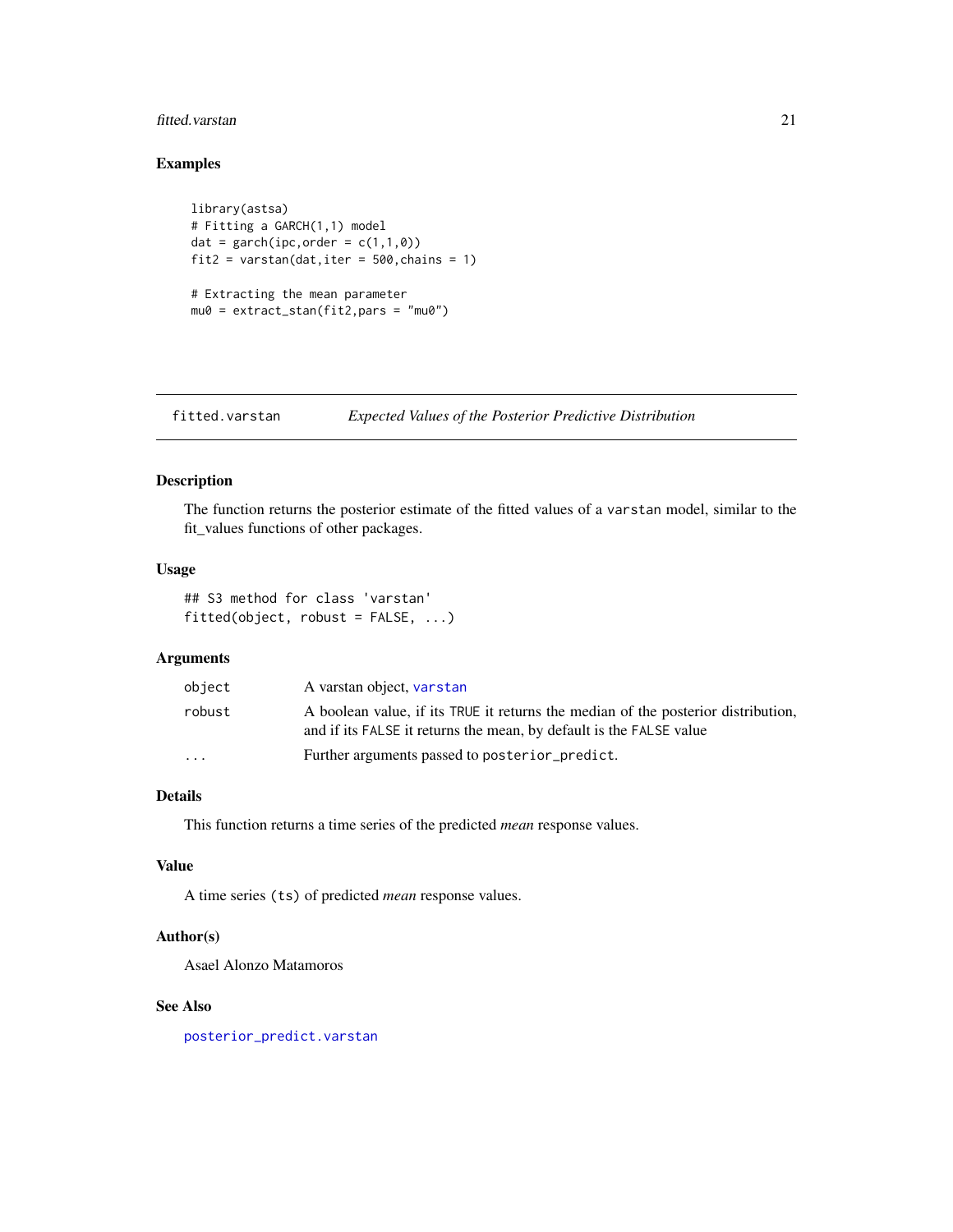<span id="page-21-0"></span>forecast is a generic function for forecasting from time series or varstan models. The function invokes particular *methods* which depend on the class of the first argument.

#### Usage

```
## S3 method for class 'varstan'
forecast(
  object,
 h = 10,
 probs = c(0.8, 0.9),
  xreg = NULL,
  robust = FALSE,draws = 1000,
  seed = NULL,
  ...
)
```
### Arguments

| object   | a time series or varstan model for which forecasts are required.                                                                                                                  |
|----------|-----------------------------------------------------------------------------------------------------------------------------------------------------------------------------------|
| h        | Number of periods for forecasting.                                                                                                                                                |
| probs    | A numerical vector $p \in (0, 1)$ indicating the desired probability mass to include<br>in the intervals. The default is to report 90% and 80% intervals (level= $c(0.8, 0.9)$ ). |
| xreg     | Optionally, a numerical matrix of external regressors, which must have the same<br>number of rows as ts. It should not be a data frame.                                           |
| robust   | A boolean for obtain the robust estimation. The default                                                                                                                           |
| draws    | An integer indicating the number of draws to return. The default number of<br>draws is $1000$ .                                                                                   |
| seed     | An optional seed to use.                                                                                                                                                          |
| $\cdots$ | Further arguments passed to posterior_predict.                                                                                                                                    |

### Details

If model=NULL, the function forecast. ts makes forecasts using [ets](#page-0-0) models (if the data are nonseasonal or the seasonal period is 12 or less) or [stlf](#page-0-0) (if the seasonal period is 13 or more).

If model is not NULL, forecast.ts will apply the model to the object time series, and then generate forecasts accordingly.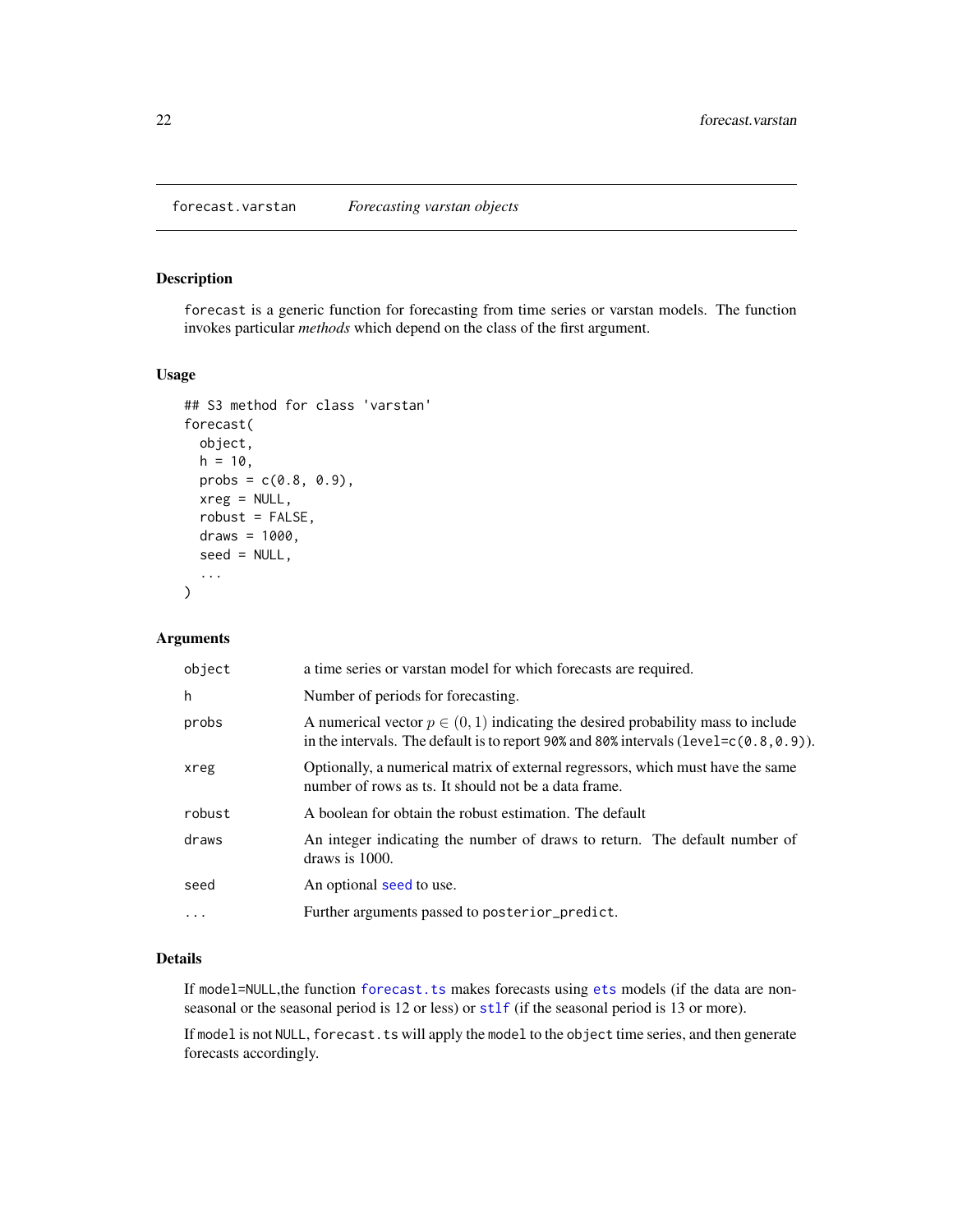### forecast.varstan 23

### Value

An object of class "forecast".

The function summary is used to obtain and print a summary of the results, while the function plot produces a plot of the forecasts and prediction intervals.

The generic accessors functions fitted.values and residuals extract various useful features of the value returned by forecast\$model.

An object of class "forecast" is a list usually containing at least the following elements:

| model     | A list containing information about the fitted model                                                                  |
|-----------|-----------------------------------------------------------------------------------------------------------------------|
| method    | The name of the forecasting method as a character string                                                              |
| mean      | Point forecasts as a time series                                                                                      |
| lower     | Lower limits for prediction intervals                                                                                 |
| upper     | Upper limits for prediction intervals                                                                                 |
| level     | The confidence values associated with the prediction intervals                                                        |
| X         | The original time series (either object itself or the time series used to create the<br>model stored as object).      |
| residuals | Residuals from the fitted model. For models with additive errors, the residuals<br>will be x minus the fitted values. |
| fitted    | Fitted values (one-step forecasts)                                                                                    |

### Author(s)

Asael Alonzo Matamoros.

### See Also

The "forecast" methods of the forecast package.

### Examples

```
fit = auto.sarima(ts = birth, iter = 500, chains = 1)
fc = forecast(fit, h = 12)
```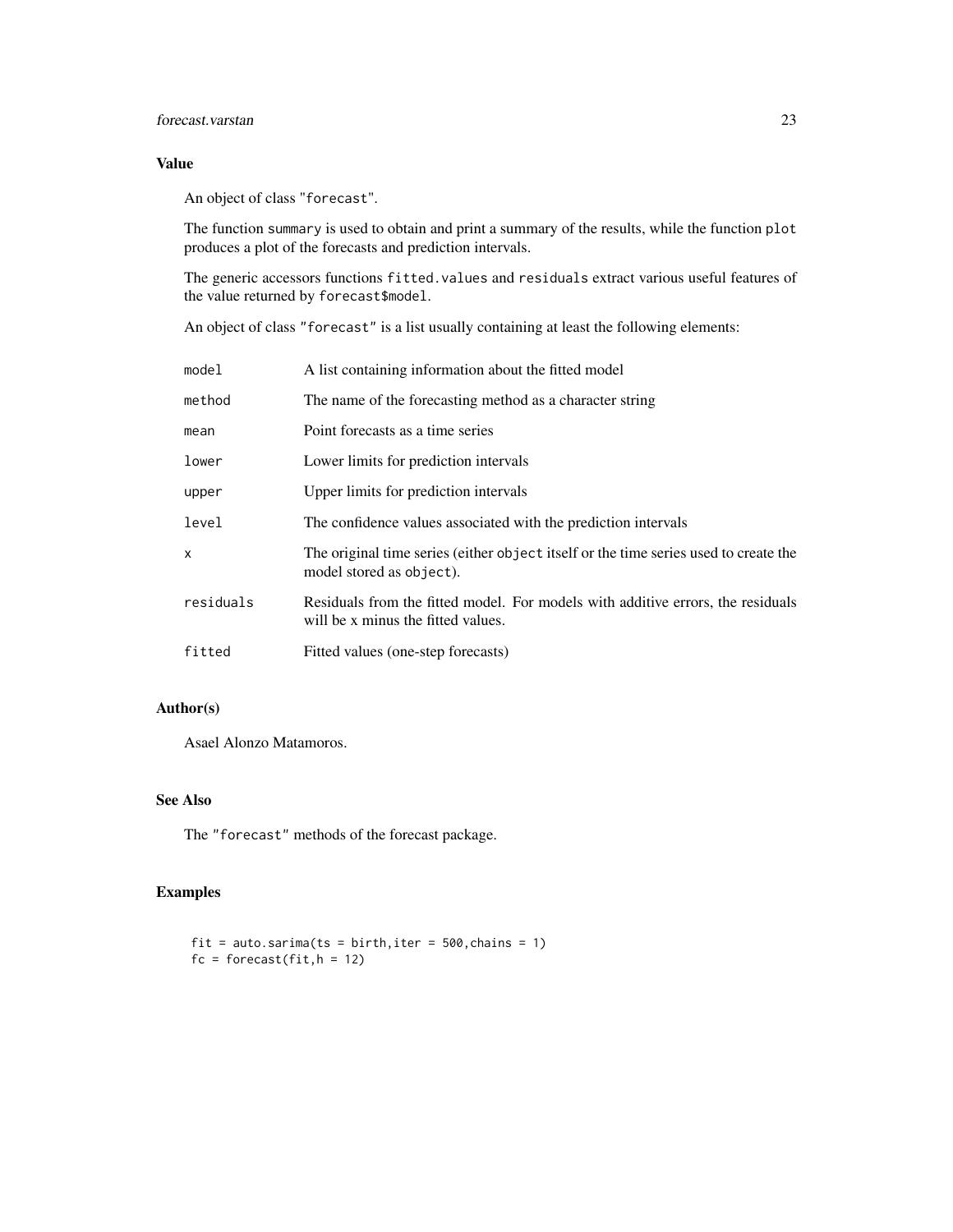<span id="page-23-0"></span>

fourier returns a matrix containing terms from a Fourier series, up to order K, suitable for use in [Sarima](#page-58-1) or [auto.sarima](#page-7-1).

#### Usage

 $fourier(x, K, h = NULL)$ 

#### Arguments

| x | Seasonal time series: a ts or a msts object    |
|---|------------------------------------------------|
| K | Maximum order(s) of Fourier terms              |
| h | Number of periods ahead to forecast (optional) |

#### Details

The period of the Fourier terms is determined from the time series characteristics of x. When h is missing, the length of x also determines the number of rows for the matrix returned by fourier. Otherwise, the value of h determines the number of rows for the matrix returned by fourier, typically used for forecasting. The values within x are not used.

Typical use would omit h when generating Fourier terms fitting a model and include h when generating Fourier terms for forecasting.

When  $x$  is a ts object, the value of  $K$  should be an integer and specifies the number of sine and cosine terms to return. Thus, the matrix returned has 2\*K columns.

When  $x$  is a msts object, then  $K$  should be a vector of integers specifying the number of sine and cosine terms for each of the seasonal periods. Then the matrix returned will have  $2*sum(K)$ columns.

#### Value

Numerical matrix.

#### Author(s)

Rob J Hyndman

#### See Also

[seasonaldummy](#page-0-0)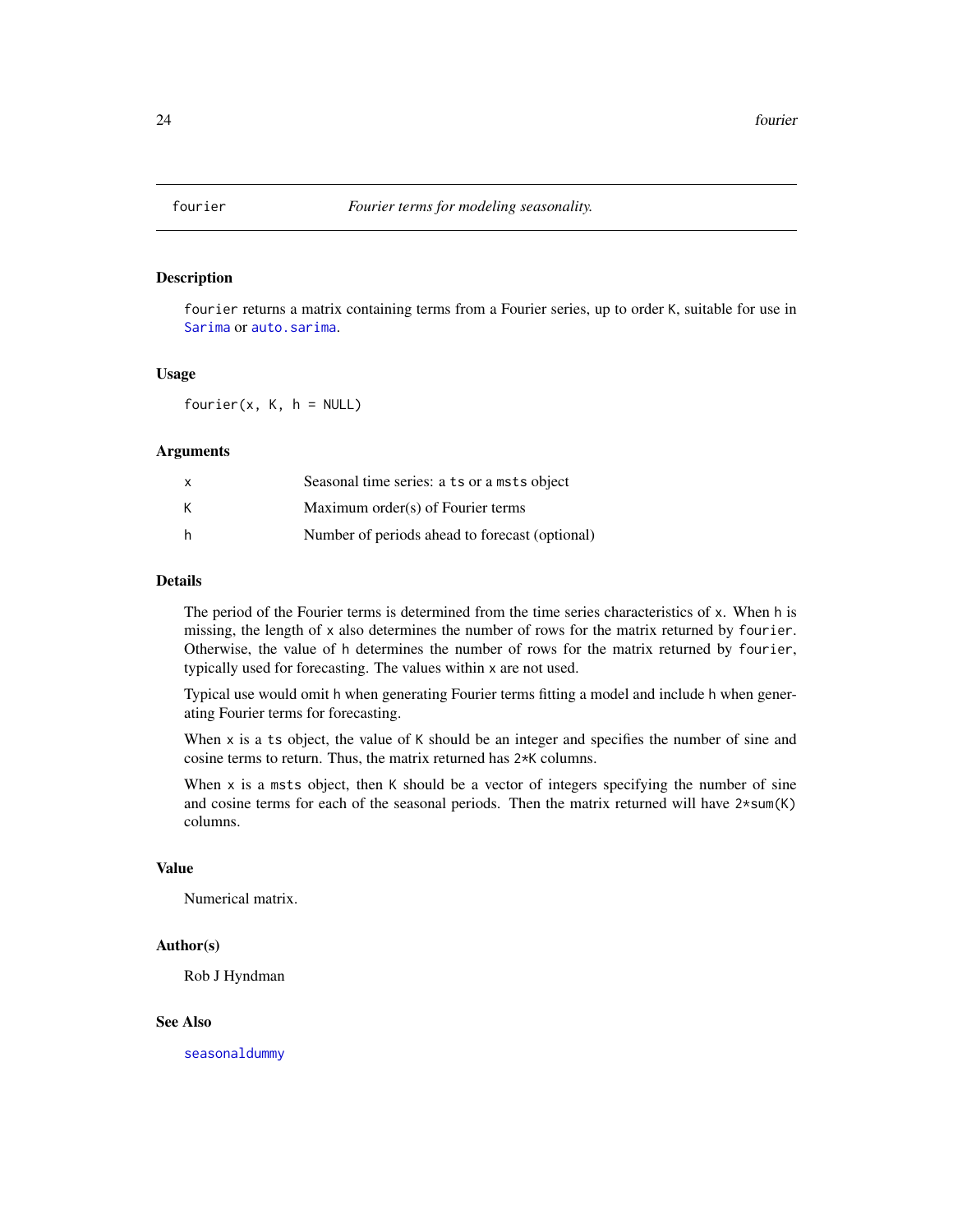#### <span id="page-24-0"></span>gamma 25

### Examples

```
library(astsa)
# Dynaimc Harmonic regression
sf1 = auto.sarima(birth, xreg = fourier(birth, K= 6), iter = 500, chains = 1)
```
gamma *Define a gamma prior distribution*

### Description

gamma(shape,rate)

### Usage

 $gamma(shape = 2, rate = 1)$ 

#### Arguments

| shape | the form parameter alpha in gamma distribution |
|-------|------------------------------------------------|
| rate  | the rate parameter beta in gamma distribution  |

#### Details

Define a gamma prior distribution using the hyper parameters shape and rate, by default an gamma(2,1) distribution is return.

### Value

a numerical vector interpreted as a prior in Stan

<span id="page-24-1"></span>garch *A constructor for a GARCH(s,k,h) model.*

### Description

Constructor of the GARCH(s, k, h) object for Bayesian estimation in Stan.

#### Usage

```
garch(ts, order = c(1,1,0), arma = c(0,0), xreg = NULL,
             genT = FALSE,asym = "none",series.name = NULL)
```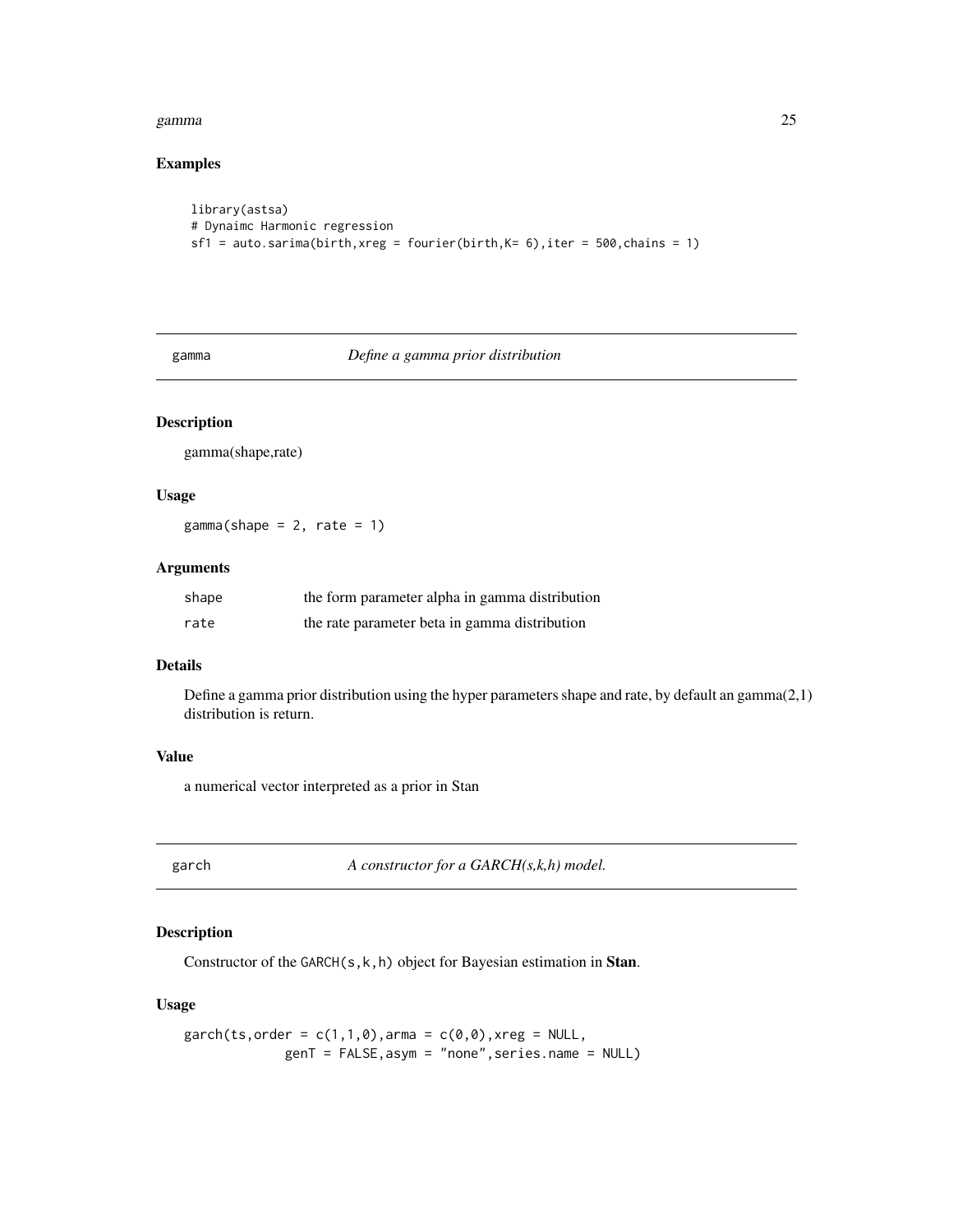#### Arguments

| ts          | a numeric or ts object with the univariate time series.                                                                                                                                                                                       |
|-------------|-----------------------------------------------------------------------------------------------------------------------------------------------------------------------------------------------------------------------------------------------|
| order       | A specification of the garch model: the three components $(s, k, h)$ are the arch<br>order, the garch order, and the mgarch order.                                                                                                            |
| arma        | A specification of the ARMA model, same as order parameter: the two compo-<br>nents $(p, q)$ are the AR order, and the MA order.                                                                                                              |
| xreg        | Optionally, a numerical matrix of external regressors, which must have the same<br>number of rows as ts. It should not be a data frame.                                                                                                       |
| genT        | a boolean value to specify for a generalized t-student garch model.                                                                                                                                                                           |
| asym        | a string value for the asymmetric function for an asymmetric GARCH process.<br>By default the value "none" for standard GARCH process. If "logit" a logistic<br>function is used for asymmetry, and if "exp" an exponential function is used. |
| series.name | an optional string vector with the time series names.                                                                                                                                                                                         |

#### Details

The function returns a list with the data for running stan() function of **rstan** package.

By default the garch() function generates a GARCH $(1,1)$  model, when genT option is TRUE a tstudent innovations GARCH model (see Ardia (2010)) is generated, and for Asymmetric GARCH models use the option asym for specify the asymmetric function, see Fonseca, et. al (2019) for more details.

The default priors used in a GARCH(s,k,h) model are:

- ar  $\sim$  normal $(0,0.5)$
- ma ~ normal $(0,0.5)$
- mu0 ~ t-student $(0,2.5,6)$
- sigma $0 \sim$  t-student $(0,1,7)$
- arch  $\sim$  normal(0,0.5)
- garch  $\sim$  normal(0,0.5)
- mgarch  $\sim$  normal $(0,0.5)$
- dfv ~ gamma $(2,0.1)$
- breg  $\sim$  t-student(0,2.5,6)

For changing the default prior use the function set\_prior().

### Value

The function returns a list with the data for running stan() function of **rstan** package.

### Author(s)

Asael Alonzo Matamoros.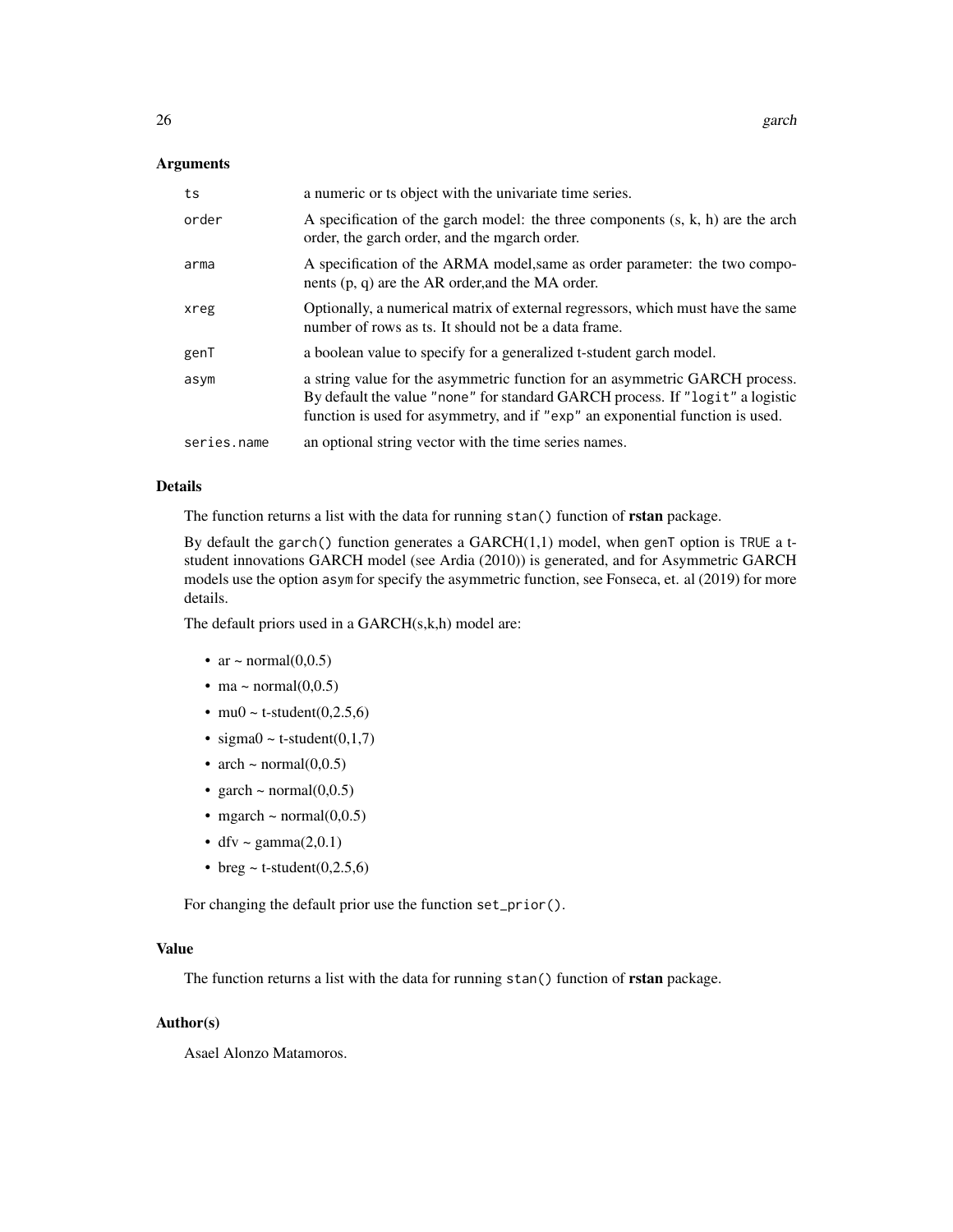### <span id="page-26-0"></span>get\_parameters 27

#### References

Engle, R. (1982). Autoregressive Conditional Heteroscedasticity with Estimates of the Variance of United Kingdom Inflation. *Econometrica*, 50(4), 987-1007. url: http://www.jstor.org/stable/1912773.

Bollerslev, T. (1986). Generalized autoregressive conditional heteroskedasticity. *Journal of Econometrics*. 31(3), 307-327. doi: https://doi.org/10.1016/0304-4076(86)90063-1.

Fonseca, T. and Cequeira, V. and Migon, H. and Torres, C. (2019). The effects of degrees of freedom estimation in the Asymmetric GARCH model with Student-t Innovations. *arXiv* doi: arXiv: 1910.01398.

Ardia, D. and Hoogerheide, L. (2010). Bayesian Estimation of the GARCH(1,1) Model with Student-t Innovations. *The R Journal*. 2(7), 41-47. doi: 10.32614/RJ-2010-014.

#### See Also

[Sarima](#page-58-1) [auto.arima](#page-0-0) [set\\_prior](#page-60-1)

### Examples

```
# Declaring a garch(1,1) model for the ipc data.
dat = garch(ipc, order = c(1,1,0))
dat
# Declaring a t-student M-GARCH(2,3,1)-ARMA(1,1) process for the ipc data.
dat = garch(ipc, order = c(2,3,1), arma = c(1,1), genT = TRUE)
dat
# Declaring a logistic Asymmetric GARCH(1,1) process.
dat = garch(ipc, order = c(1,1,0), asym = "logit")
dat
```
get\_parameters *Get parameters of a varstan object*

#### Description

Get the sampled parameters of a varstan object.

#### Usage

get\_parameters(object)

#### Arguments

object a varstan object

#### Value

a vector with the sampled parameters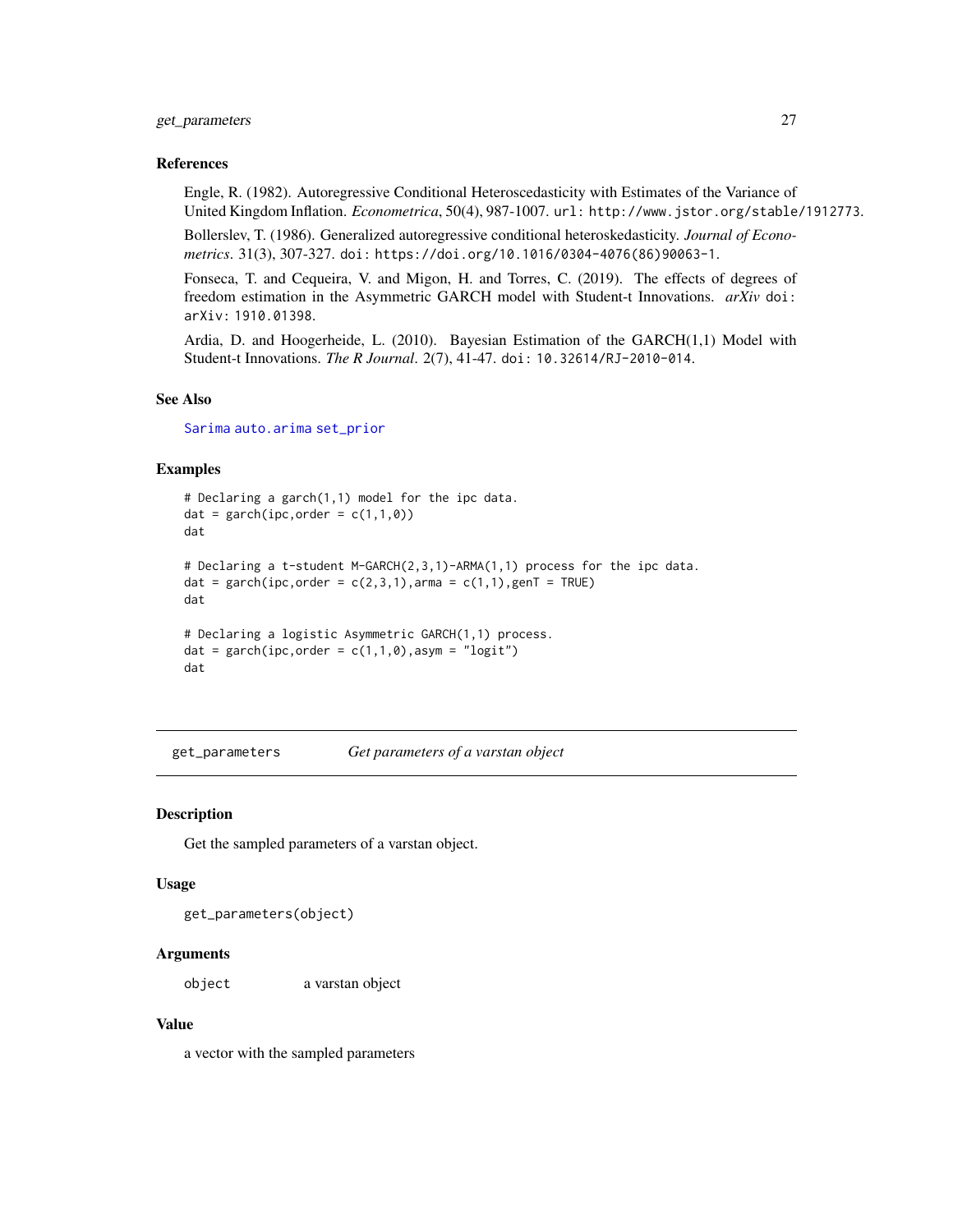### <span id="page-27-0"></span>Author(s)

Asael Alonzo Matamoros

### Examples

```
library(astsa)
sf1 = auto.sarima(birth,iter = 500,chains = 1)
get_parameters(sf1)
```
### get\_prior *Get the prior distribution of a model parameter*

### Description

The functions gets the defined distribution of a defined model parameter

### Usage

get\_prior(model,par,lag = 0)

### Arguments

| model | a time series model class specified in varstan.                                                                                                                              |
|-------|------------------------------------------------------------------------------------------------------------------------------------------------------------------------------|
| par   | a string value with the desired parameter which a prior is defined could be:<br>"mu0", "sigma0", "ar", "ma", "arch", "garch", "mgarch", "dfv", "df", "LKJ" or<br>"breg".     |
| lag   | an optional integer value, indicates the desired lag of the parameter which the<br>prior is defined if $\log = 0$ , then the prior distribution will be applied for all lags |

### Value

None. Prints the prior distribution of a desired parameter.

### Author(s)

Asael Alonzo Matamoros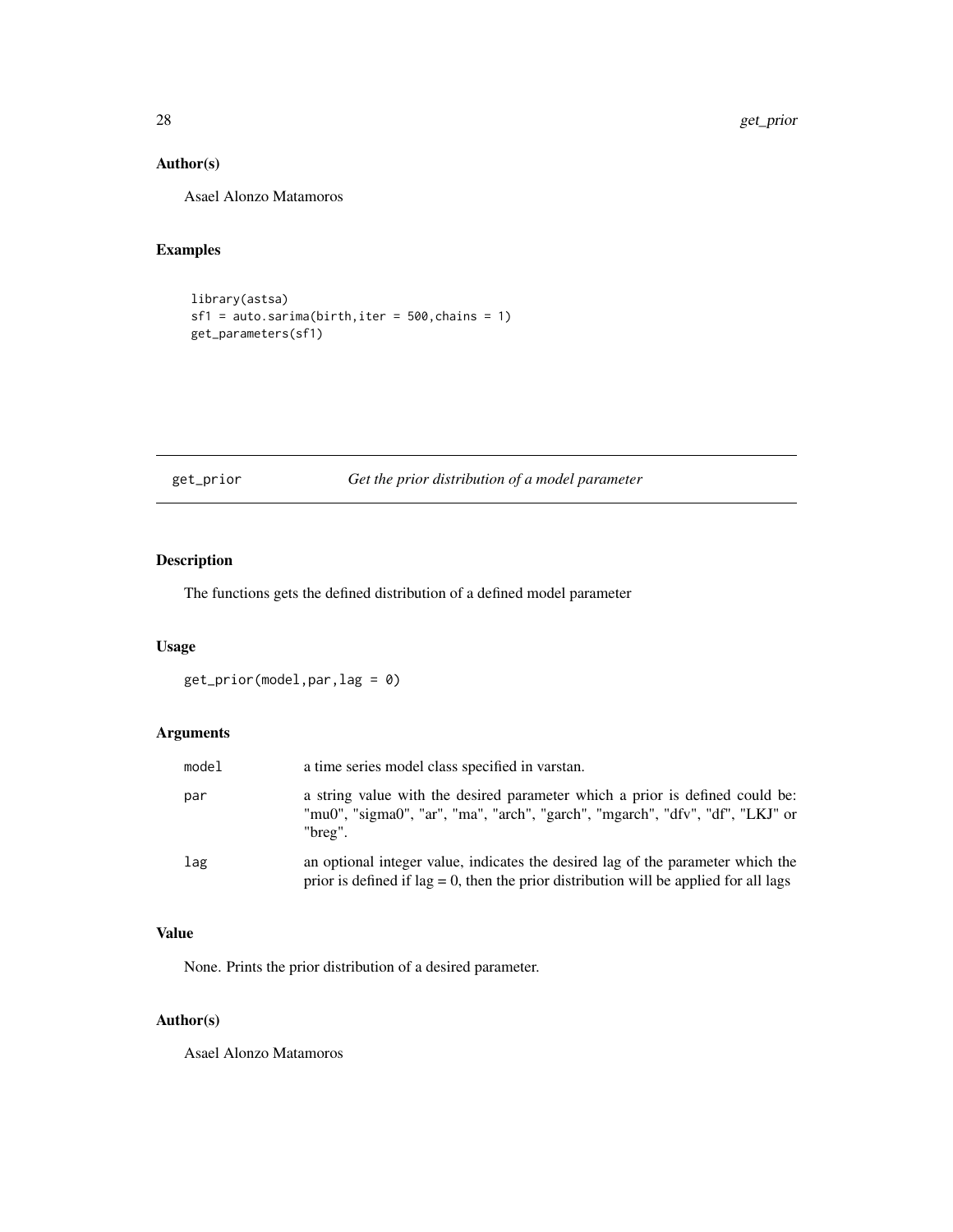#### <span id="page-28-0"></span>ggacf 29

## Examples

```
library(astsa)
# get all the ar parameters
dat = Sarima(birth, order = c(2,1,2))
get_prior(model = dat,par = "ar")
# change the mean constant parameter
dat = set\_prior(model = dat, par = "mu0", dist = student(0, 2.5, 7))get_prior(dat,par = "mu0")
# change and print only the second ma parameter
dat = set_prior(model = dat, par = "ma", dist = beta(2, 2), lag = 2)
get_prior(dat,par = "ma")
```
ggacf acf *plot*

#### Description

Plot of the auto-correlation function for a univariate time series.

### Usage

 $ggacf(y, title = NULL)$ 

#### Arguments

|       | a numeric vector or an object of the ts class containing a stationary time series. |
|-------|------------------------------------------------------------------------------------|
| title | a string with the plot's title.                                                    |

### Value

None. Function produces a ggplot2 graph.

### Author(s)

Asael Alonzo Matamoros

### Examples

 $x = rnorm(100)$ ggacf(x)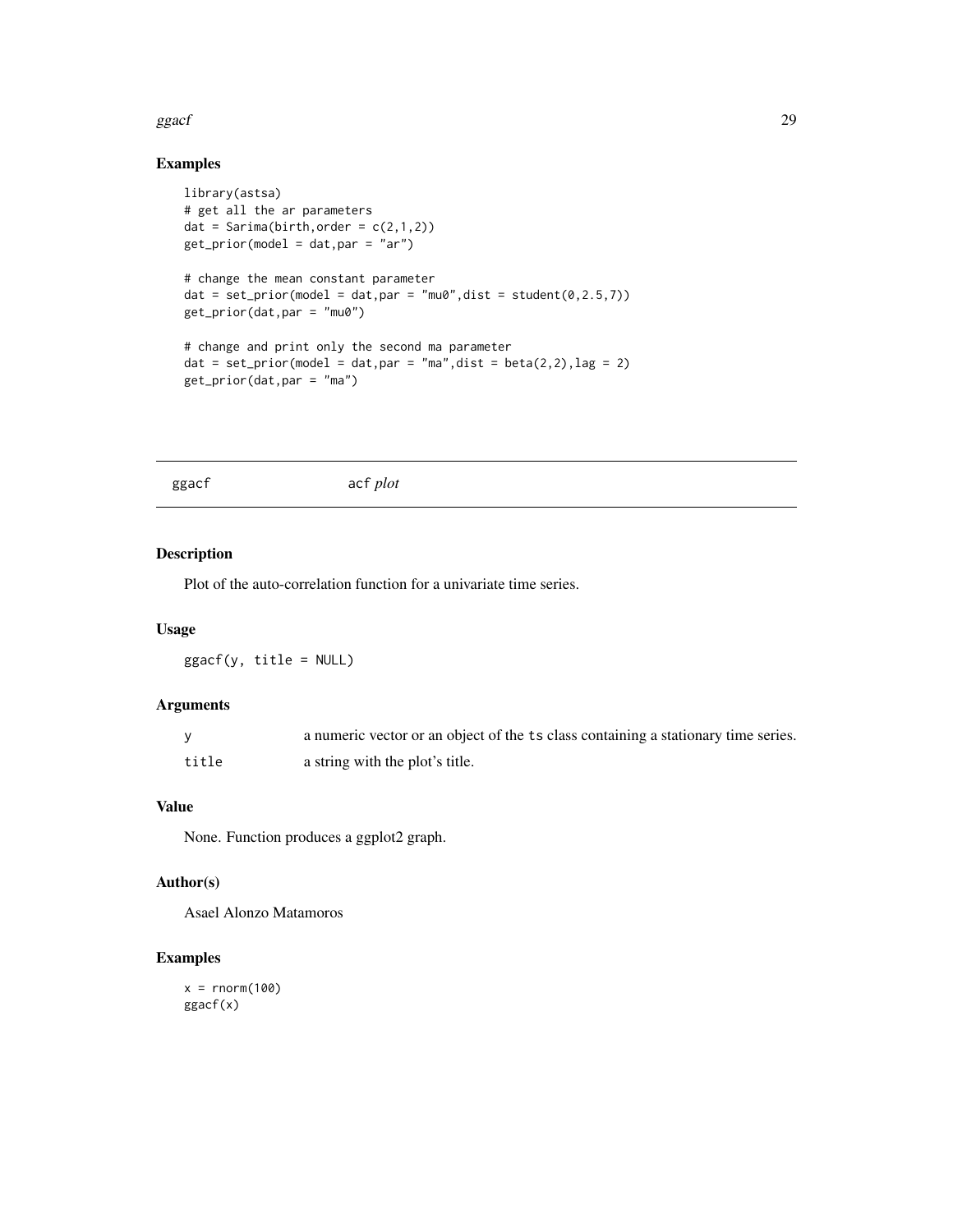<span id="page-29-0"></span>

Plots a histogram and density estimates using ggplot.

### Usage

```
gghist(y, title = NULL, xlab = NULL, ylab = "counts", bins, add.normal = TRUE)
```
### Arguments

| y          | a numeric vector or an object of the ts class containing a stationary time series.                    |
|------------|-------------------------------------------------------------------------------------------------------|
| title      | a string with the plot's title.                                                                       |
| xlab       | a string with the plot's x axis label. By default a NUII value                                        |
| ylab       | a string with the plot's y axis label. By default a "counts" value                                    |
| bins       | The number of bins to use for the histogram. Selected by default using the<br>Friedman-Diaconis rule. |
| add.normal | A boolean value. Add a normal density function for comparison, by default<br>$add.normal = TRUE.$     |

### Value

None. Function produces a ggplot2 graph.

### Author(s)

Rob J Hyndman

### Examples

```
x = rnorm(100)gghist(x,add.normal = TRUE)
```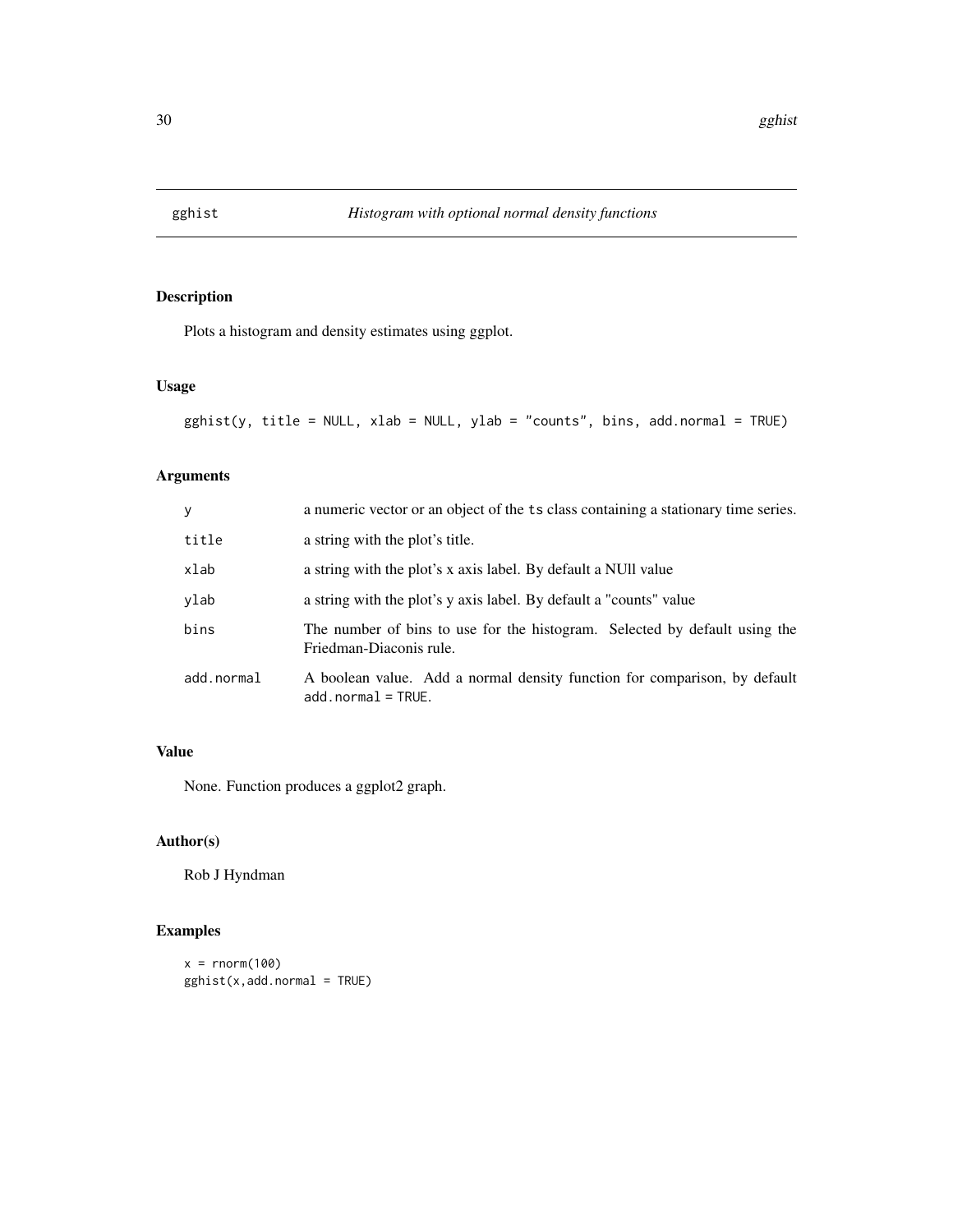<span id="page-30-0"></span>

Plot the quantile-quantile plot and quantile-quantile line using ggplot.

### Usage

 $ggnorm(y, title = NULL, add.normal = TRUE)$ 

### Arguments

|            | a numeric vector or an object of the ts class containing a stationary time series. |
|------------|------------------------------------------------------------------------------------|
| title      | a string with the plot's title.                                                    |
| add.normal | Add a normal density function for comparison.                                      |

### Value

None. Function produces a ggplot2 graph.

### Author(s)

Asael Alonzo Matamoros

### Examples

 $x = rnorm(100)$ ggnorm(x)

ggpacf pacf *plot*.

### Description

Plot of the partial autocorrelation function for a univariate time series.

### Usage

 $ggpacf(y, title = NULL)$ 

### Arguments

|       | a numeric vector or an object of the ts class containing a stationary time series. |
|-------|------------------------------------------------------------------------------------|
| title | a string with the plot's title.                                                    |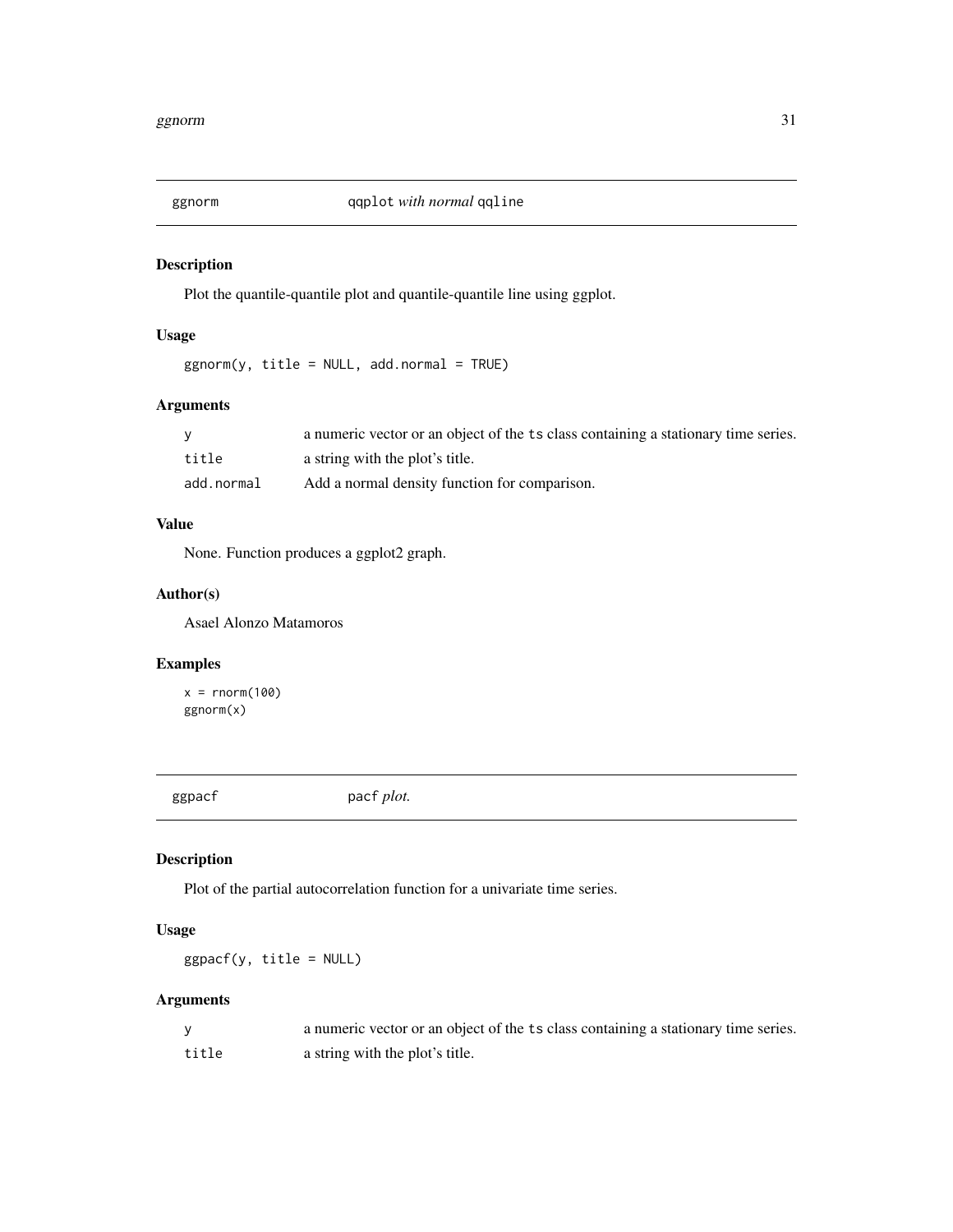### <span id="page-31-0"></span>Value

None.

### Author(s)

Mitchell O'Hara-Wild and Asael Alonzo Matamoros

### Examples

 $x = rnorm(100)$ ggpacf(x)

Holt *A constructor for a Holt trend state-space model.*

### Description

Constructor of the ets("A","A","Z") object for Bayesian estimation in Stan.

### Usage

```
Holt(ts,damped = FALSE,xreg = NULL,genT = FALSE,series.name = NULL)
```
### Arguments

| ts          | a numeric or ts object with the univariate time series.                                                                                                  |
|-------------|----------------------------------------------------------------------------------------------------------------------------------------------------------|
| damped      | a boolean value to specify a damped trend local level model. By default is<br>FALSE. If trend option is FALSE then damped is set to FALSE automatically. |
| xreg        | Optionally, a numerical matrix of external regressors, which must have the same<br>number of rows as ts. It should not be a data frame.                  |
| genT        | a boolean value to specify for a generalized t-student SSM model.                                                                                        |
| series.name | an optional string vector with the time series names.                                                                                                    |

### Details

The function returns a list with the data for running stan() function of rstan package.

When genT option is TRUE a t-student innovations ssm model (see Ardia (2010)) is generated see Fonseca, et. al (2019) for more details.

The default priors used in a ssm( ) model are:

- level  $\sim$  normal $(0,0.5)$
- trend ~ normal $(0,0.5)$
- damped~ normal $(0,0.5)$
- sigma $0 \sim t$ -student $(0,1,7)$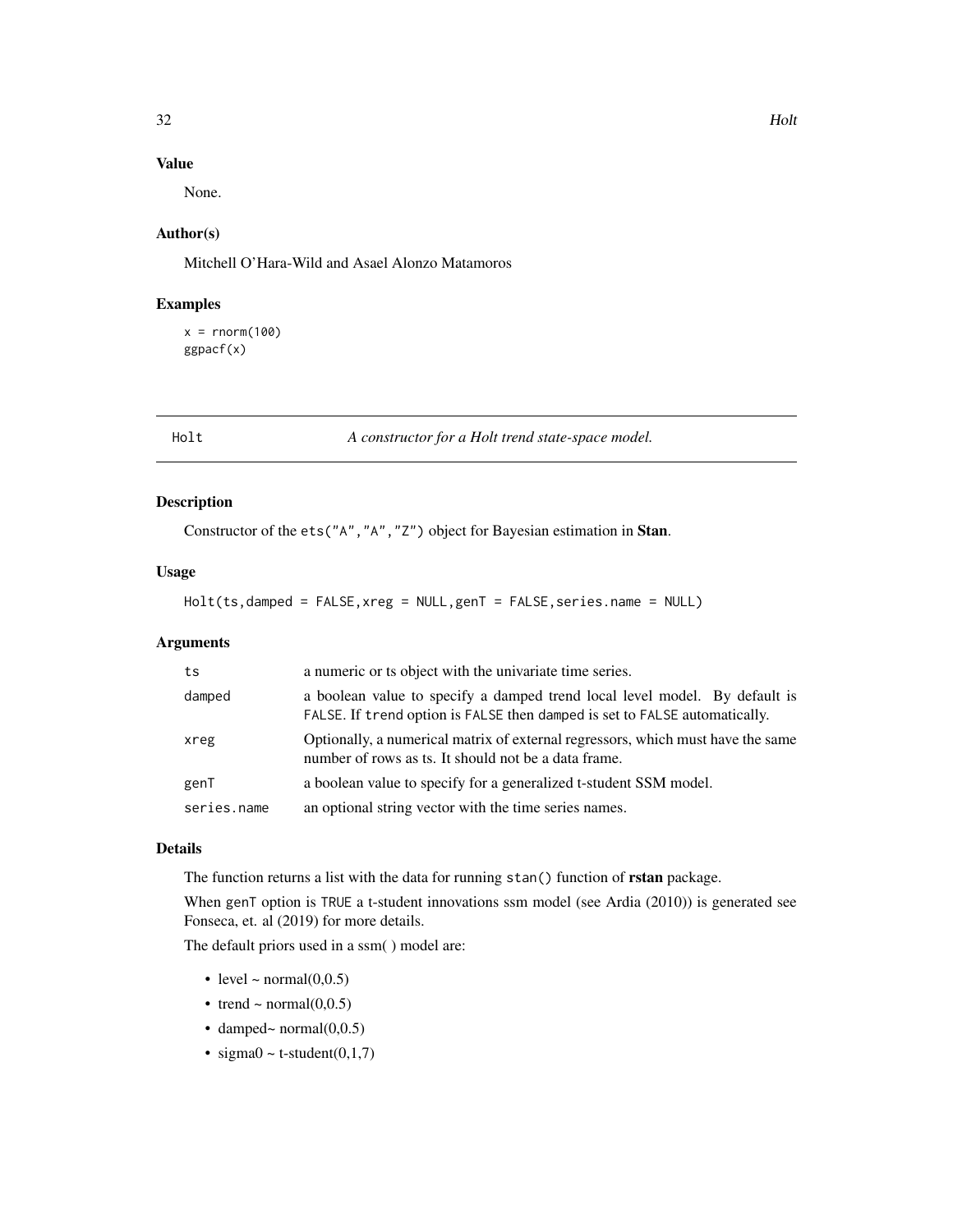- level1  $\sim$  normal(0,1)
- trend1 ~ normal $(0,1)$
- dfv ~ gamma $(2,0.1)$
- breg  $\sim$  t-student(0,2.5,6)

For changing the default prior use the function set\_prior().

#### Value

The function returns a list with the data for running stan() function of rstan package.

### Author(s)

Asael Alonzo Matamoros.

### References

Fonseca, T. and Cequeira, V. and Migon, H. and Torres, C. (2019). The effects of degrees of freedom estimation in the Asymmetric GARCH model with Student-t Innovations. *arXiv* doi: arXiv: 1910.01398.

### See Also

[Sarima](#page-58-1) [auto.arima](#page-0-0) [set\\_prior](#page-60-1) [garch](#page-24-1)

#### Examples

 $mod1 = Holt(ipc)$ 

# Declaring a Holt damped trend model for the ipc data. mod2 = Holt(ipc,damped = TRUE)

Hw *A constructor for a Holt-Winters state-space model.*

### Description

Constructor of the ets("A","A","A") object for Bayesian estimation in Stan.

#### Usage

```
Hw(ts,damped = FALSE,xreg = NULL,period = 0,genT = FALSE,series.name = NULL)
```
<span id="page-32-0"></span> $Hw$  33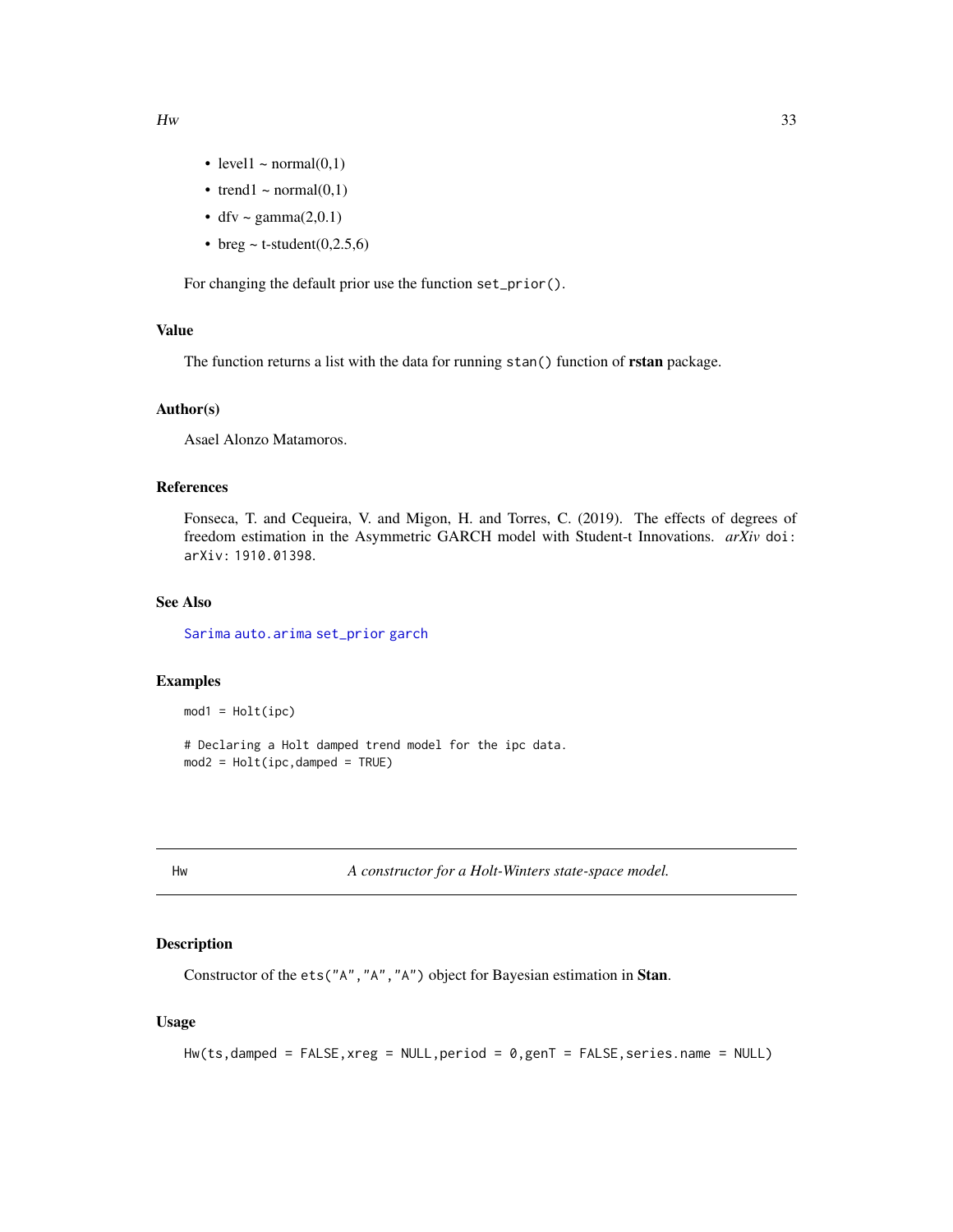#### **Arguments**

| ts          | a numeric or ts object with the univariate time series.                                                                                                  |
|-------------|----------------------------------------------------------------------------------------------------------------------------------------------------------|
| damped      | a boolean value to specify a damped trend local level model. By default is<br>FALSE. If trend option is FALSE then damped is set to FALSE automatically. |
| xreg        | Optionally, a numerical matrix of external regressors, which must have the same<br>number of rows as ts. It should not be a data frame.                  |
| period      | an integer specifying the periodicity of the time series by default the value fre-<br>quency $(ts)$ is used.                                             |
| genT        | a boolean value to specify for a generalized t-student SSM model.                                                                                        |
| series.name | an optional string vector with the time series names.                                                                                                    |

#### Details

The function returns a list with the data for running stan() function of rstan package.

When genT option is TRUE a t-student innovations ssm model (see Ardia (2010)) is generated see Fonseca, et. al (2019) for more details.

The default priors used in a ssm( ) model are:

- level  $\sim$  normal(0,0.5)
- Trend ~ normal $(0,0.5)$
- damped~ normal $(0,0.5)$
- Seasonal  $\sim$  normal $(0,0.5)$
- sigma $0 \sim$  t-student $(0,1,7)$
- level1  $\sim$  normal(0,1)
- trend1 ~ normal $(0,1)$
- seasonal1 ~ normal $(0,1)$
- dfv ~ gamma $(2,0.1)$
- breg  $\sim$  t-student(0,2.5,6)

For changing the default prior use the function set\_prior().

#### Value

The function returns a list with the data for running stan() function of **rstan** package.

### Author(s)

Asael Alonzo Matamoros.

#### References

Fonseca, T. and Cequeira, V. and Migon, H. and Torres, C. (2019). The effects of degrees of freedom estimation in the Asymmetric GARCH model with Student-t Innovations. *arXiv* doi: arXiv: 1910.01398.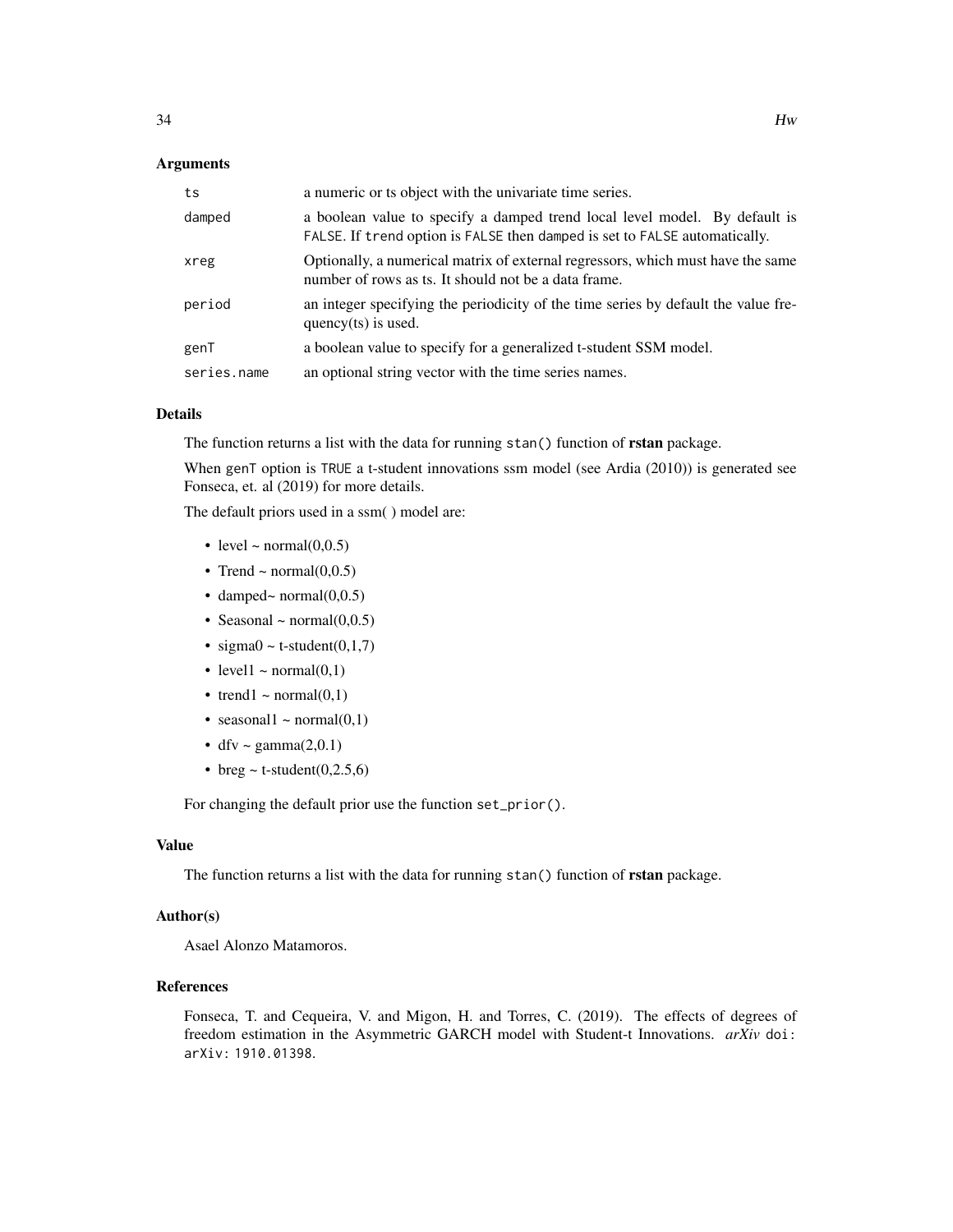### <span id="page-34-0"></span>inverse.chisq 35

### See Also

[Sarima](#page-58-1) [auto.arima](#page-0-0) [set\\_prior](#page-60-1) [garch](#page-24-1)

### Examples

```
mod1 = Hw(ipc)
```
# Declaring a Holt Winters damped trend model for the ipc data.  $mod2 = Hw(ipc, damped = TRUE)$ 

```
# Declaring an additive Holt-Winters model for the birth data
mod3 = Hw(birth, damped = FALSE)
```
inverse.chisq *Define an inverse gamma prior distribution*

#### Description

inverse.chisq(df)

### Usage

```
inverse.chisq(df = 7)
```
### Arguments

df the degree freedom parameter df

### Details

Define a inverse chi square prior distribution using the hyper parameter df, by default an inverse.chisq(df = 2) distribution is return.

If sigma has a chi square distribution then 1/sigma has n inverse chi square distribution.

### Value

a numerical vector interpreted as a prior in Stan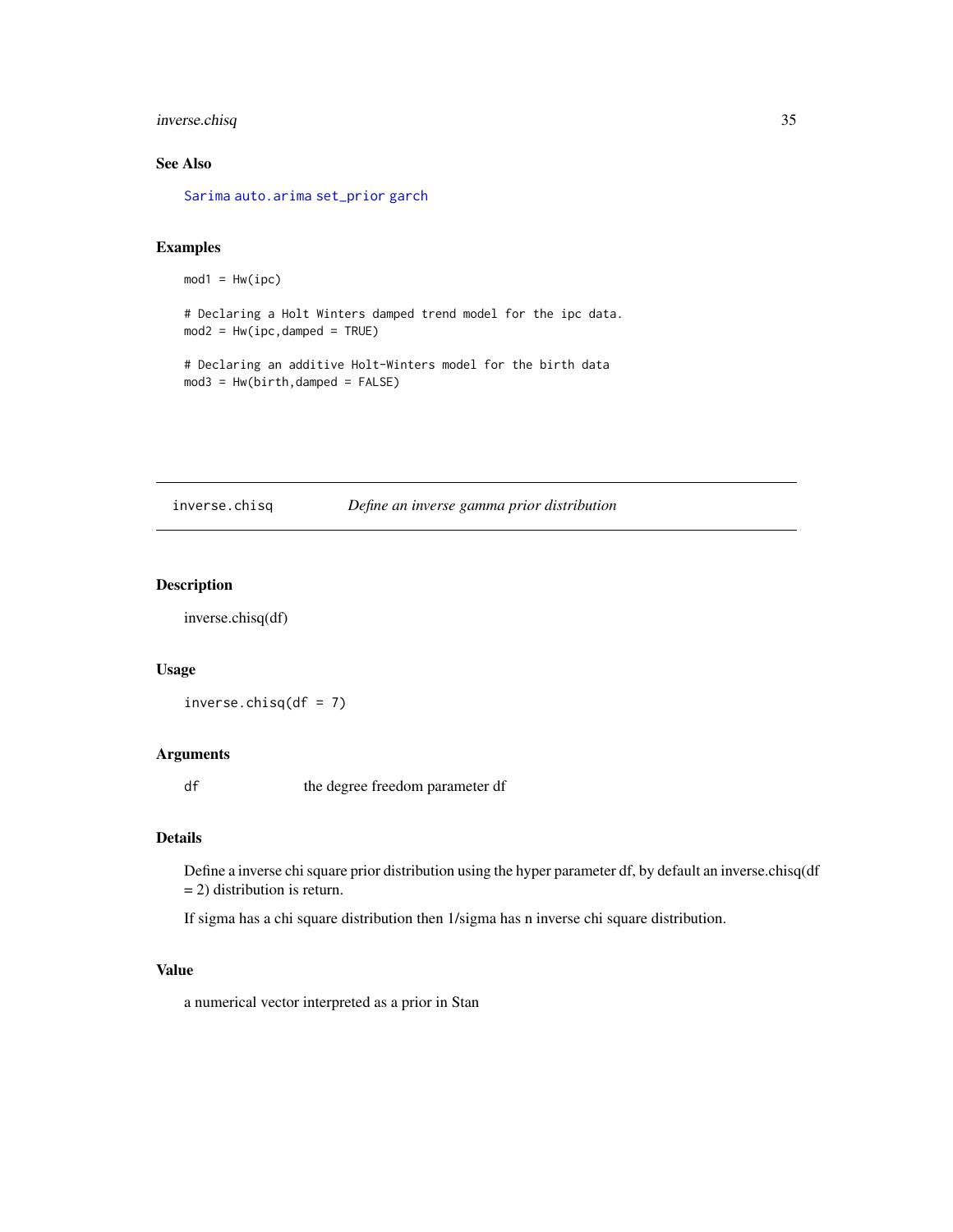<span id="page-35-0"></span>

inverse.gamma(shape,rate)

#### Usage

 $inverse.gamma(shape = 2, rate = 1)$ 

#### Arguments

| shape | the form parameter alpha in gamma distribution |
|-------|------------------------------------------------|
| rate  | the rate parameter beta in gamma distribution  |

### Details

Define a inverse.gamma prior distribution using the hyper parameters shape and rate, by default an inverse.gamma(2,1) distribution is return.

If sigma has a gamma distribution then 1/sigma has n inverse gamma distribution. The rate parameter is the inverse of an scale parameter.

#### Value

a numerical vector interpreted as a prior in Stan

ipc *Monthly inflation coefficients from 1980-2018.*

### Description

Monthly return coefficients for the inflation. An economic indicator of a country's economy.

#### Usage

ipc

### Format

A time series of monthly data from 1980 to 2018.

#### Source

https://www.bch.hn/series\_estadisticas.php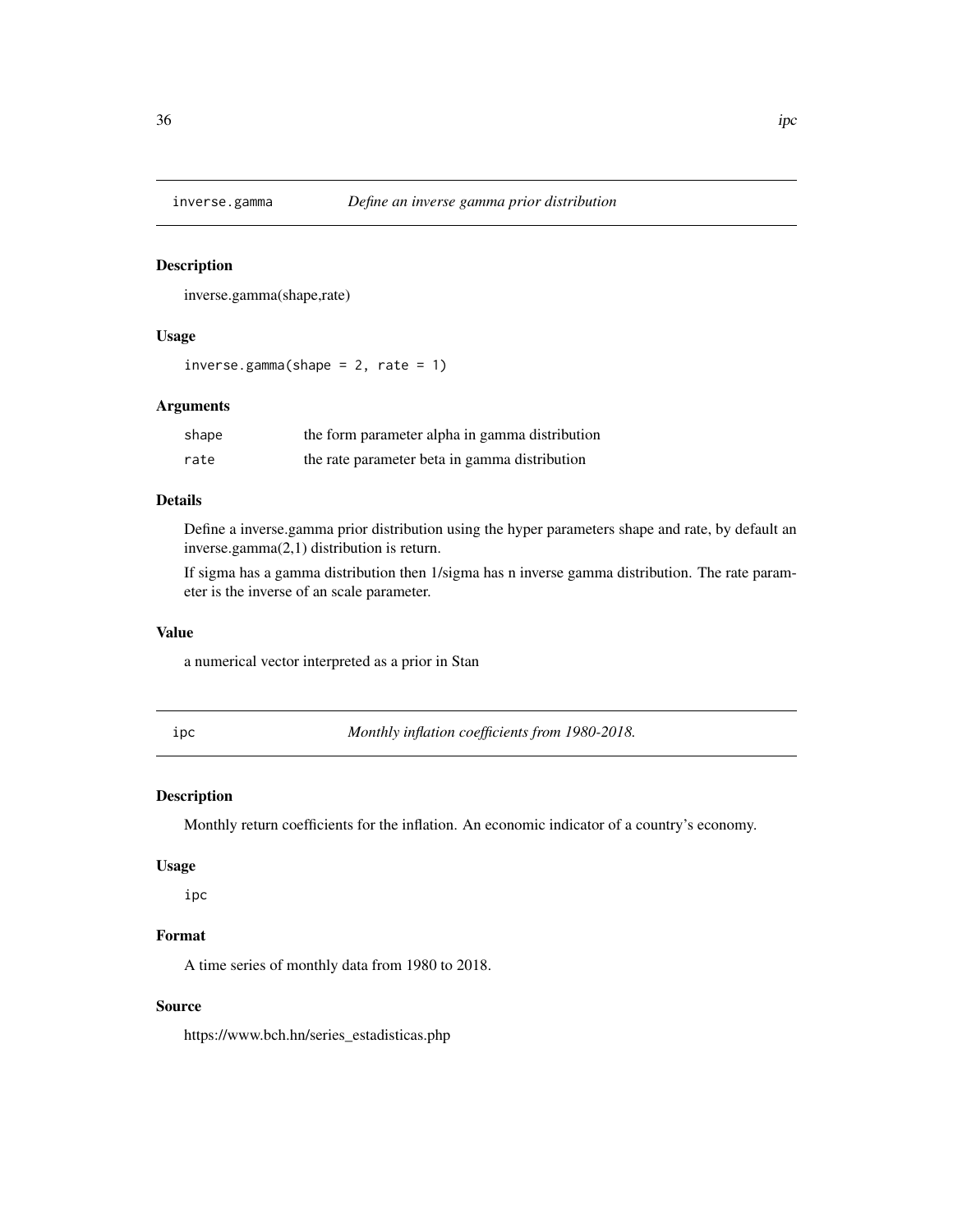jeffrey *Define a non informative Jeffrey's prior for the degree freedom hyper parameter*

# Description

jeffey.df()

### Usage

jeffrey()

### Details

Define a non informative Jeffrey's prior distribution, by default an jeffrey.df( ) distribution is return. This prior can only be used in garch models with t-student innovations, or Bekk models with generalized t-student distribution.

## Value

a numerical vector interpreted as a prior in Stan

laplace *Define a Laplace prior distribution*

## Description

laplace(mu,sd)

## Usage

 $laplace(mu = 0, sd = 1)$ 

### **Arguments**

| mu | the location parameter mu              |
|----|----------------------------------------|
| sd | the standard deviation parameter sigma |

## Details

Define a Laplace prior distribution using the hyper parameters mu and sigma, by default a standard Laplace distribution is return.

The laplace distribution is exactly the same as the double exponential distribution

# Value

a numerical vector interpreted as a prior in Stan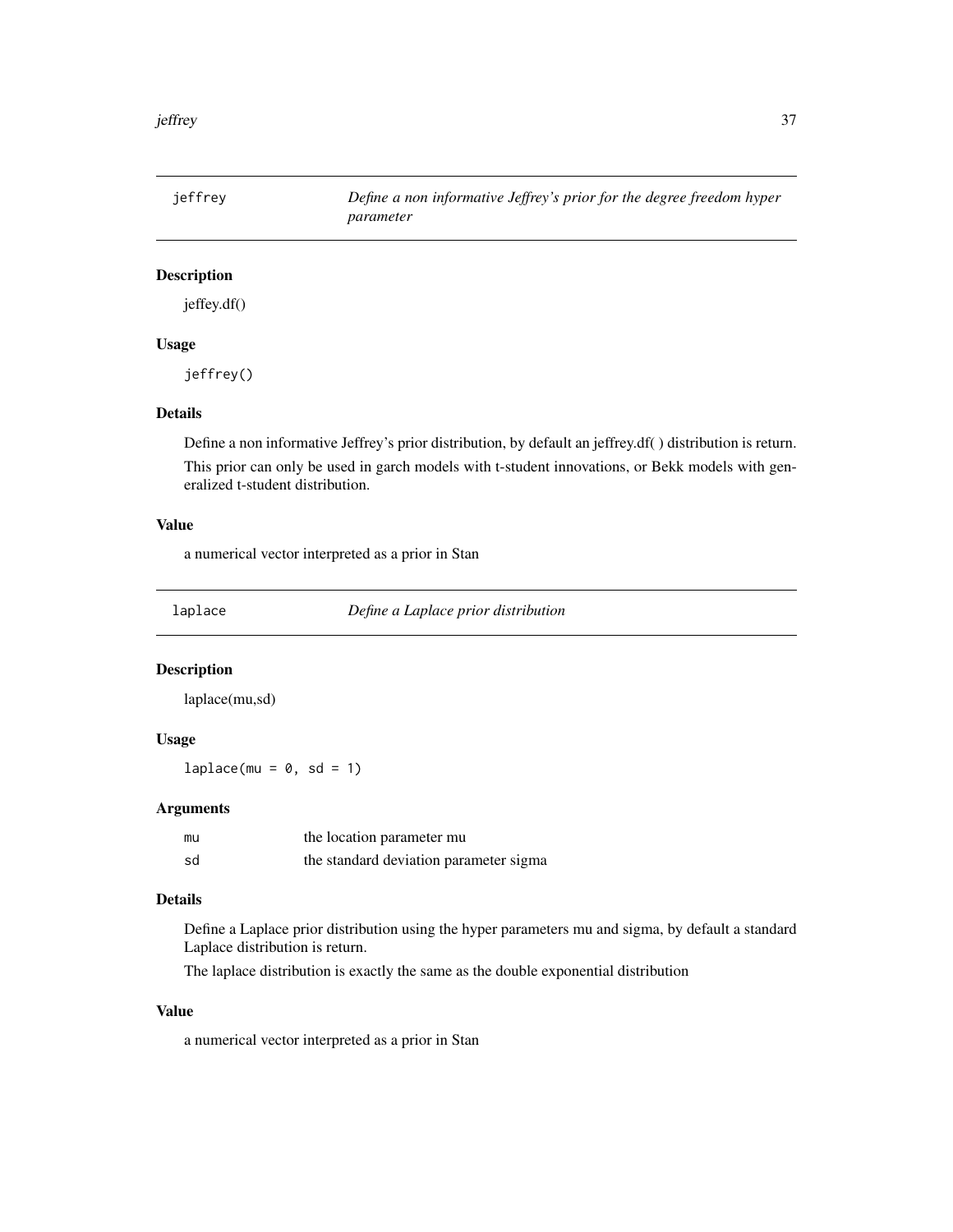# Description

LKJ(df)

# Usage

 $LKJ(df = 2)$ 

## Arguments

df the degree freedom parameter df

### Details

Define a Lewandowski Kurowicka and Joe (LKJ) matrix correlation prior distribution using the degree freedom df hyper parameter,by default a LKJ(2) distribution is return.

# Value

a numerical vector interpreted as a prior in Stan

### References

Lewandowski D, Kurowicka D, Joe H (2009). "Generating random correlation matrices based on vines and extended onion method." Journal of Multivariate Analysis, 100(9), 1989 2001. ISSN 0047-259X. doi:https://doi.org/10.1016/j.jmva.2009.04.008. URL: http://www.sciencedirect.com/science/article/pii/S00472.

LocalLevel *A constructor for local level state-space model.*

### Description

Constructor of the ets("A","N","N") object for Bayesian estimation in Stan.

## Usage

LocalLevel(ts,xreg = NULL,genT = FALSE,series.name = NULL)

### Arguments

| ts          | a numeric or ts object with the univariate time series.                                                                                 |
|-------------|-----------------------------------------------------------------------------------------------------------------------------------------|
| xreg        | Optionally, a numerical matrix of external regressors, which must have the same<br>number of rows as ts. It should not be a data frame. |
| genT        | a boolean value to specify for a generalized t-student SSM model.                                                                       |
| series.name | an optional string vector with the time series names.                                                                                   |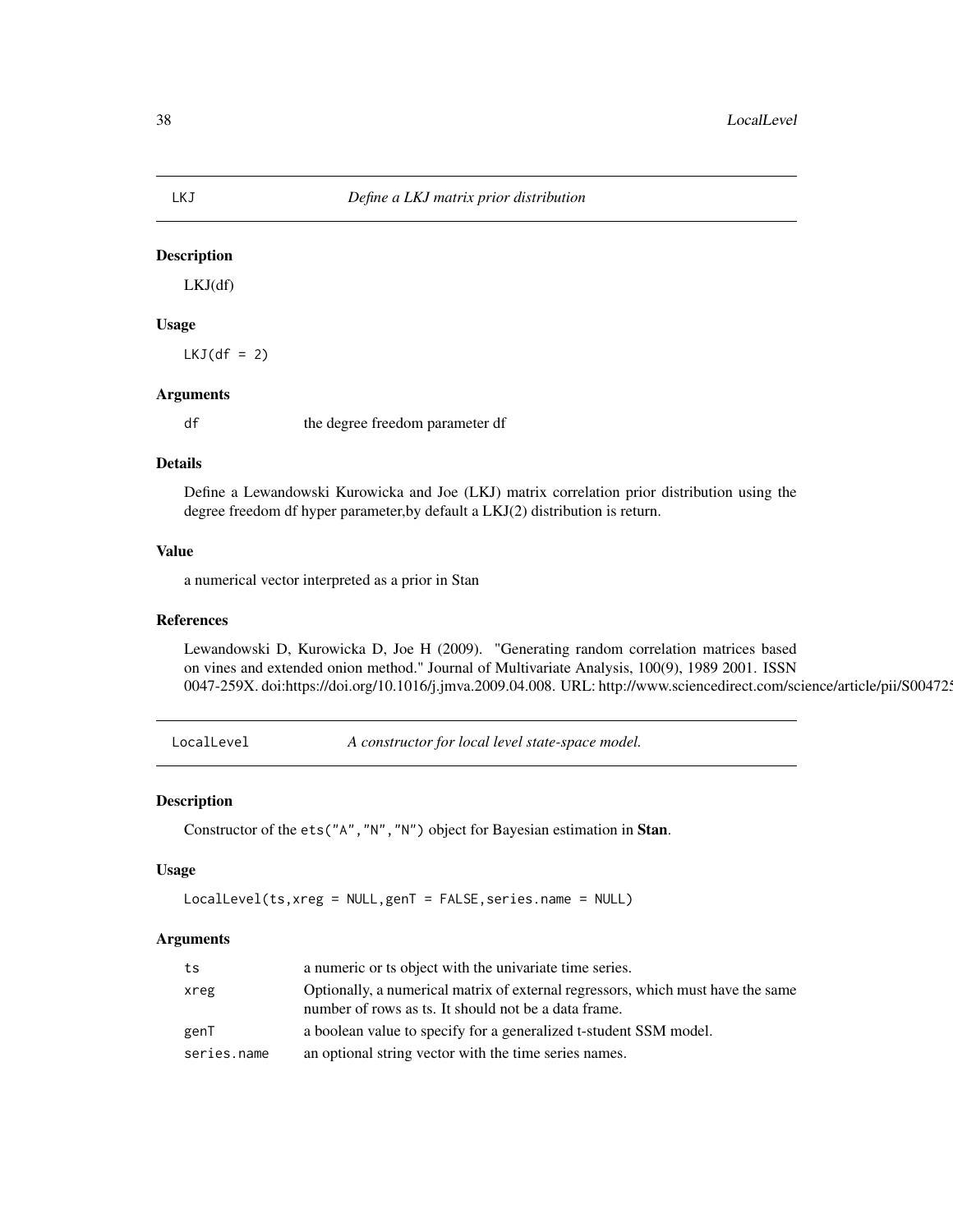#### LocalLevel 39

## Details

The function returns a list with the data for running stan() function of **rstan** package.

By default the ssm() function generates a local level model (or a ets("A","N","N") or exponential smoothing model from the forecast package). If trend is set TRUE, then a local trend ssm model is defined (a equivalent ets("A","A","N") or Holt model from the **forecast** package). For damped trend models set damped to TRUE. If seasonal is set to TRUE a seasonal local level model is defined (a equivalent ets("A","N","A") model from the forecast package). For a Holt-Winters method (ets("A","A","A")) set Trend and seasonal to TRUE.

When genT option is TRUE a t-student innovations ssm model (see Ardia (2010)) is generated see Fonseca, et. al (2019) for more details.

The default priors used in a ssm( ) model are:

- level  $\sim$  normal(0,0.5)
- sigma $0 \sim$  t-student $(0,1,7)$
- level1  $\sim$  normal(0,1)
- dfv ~ gamma $(2,0.1)$
- breg  $\sim$  t-student(0,2.5,6)

For changing the default prior use the function set\_prior().

### Value

The function returns a list with the data for running stan() function of **rstan** package.

## Author(s)

Asael Alonzo Matamoros.

### References

Fonseca, T. and Cequeira, V. and Migon, H. and Torres, C. (2019). The effects of degrees of freedom estimation in the Asymmetric GARCH model with Student-t Innovations. *arXiv* doi: arXiv: 1910.01398.

# See Also

[Sarima](#page-58-0) [auto.arima](#page-0-0) [set\\_prior](#page-60-0) [garch](#page-24-0)

### Examples

mod1 = LocalLevel(ipc)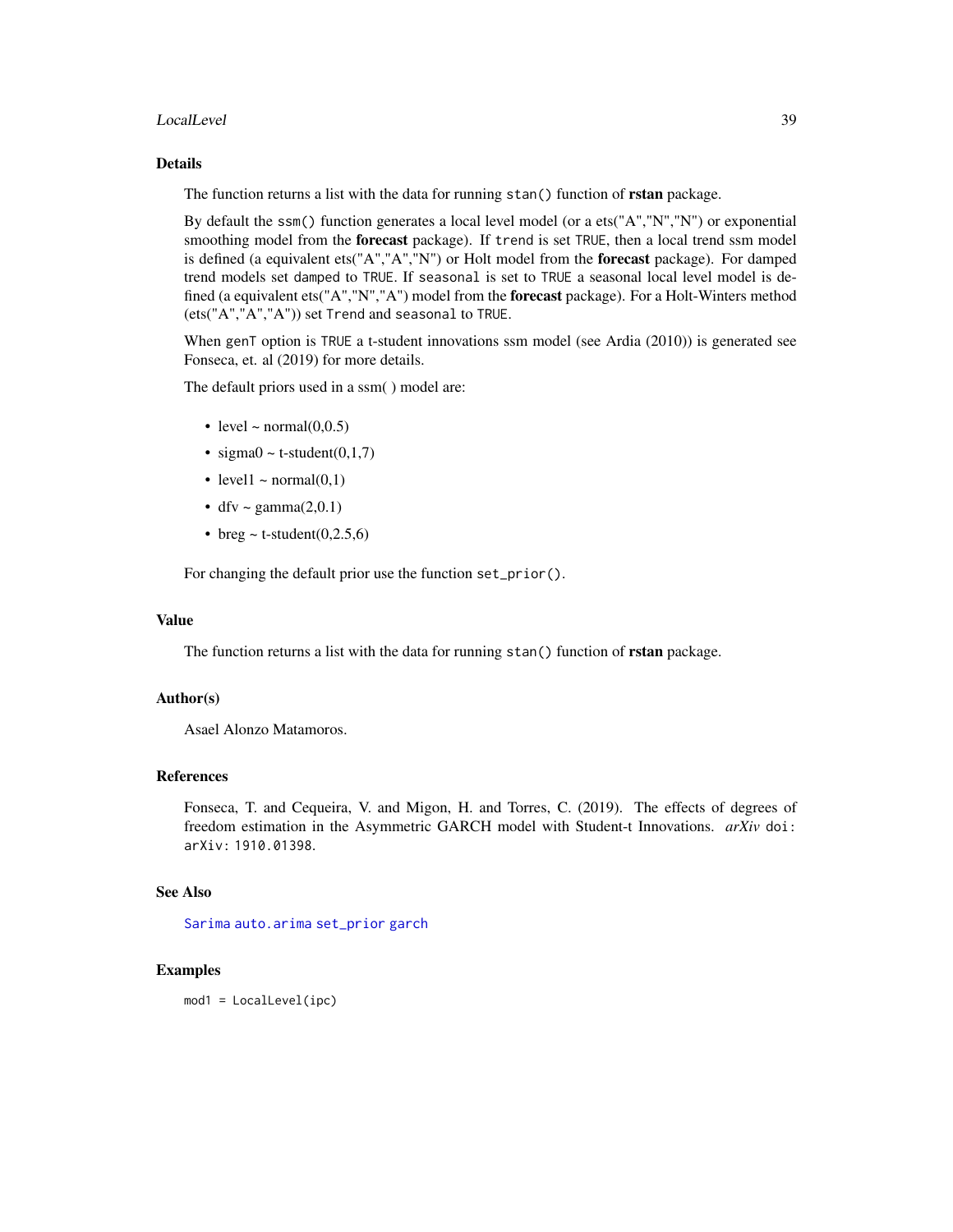loglik *Extract posterior sample of the accumulated log-likelihood from a varstan object*

### Description

Convenience function for extracting the posterior sample of the accumulated log-likelihood array from a fitted varstan object.

## Usage

loglik(object, permuted = TRUE)

### Arguments

| object   | A varstan object of the time series fitted model.                                                                                                                                                                                                                                                       |
|----------|---------------------------------------------------------------------------------------------------------------------------------------------------------------------------------------------------------------------------------------------------------------------------------------------------------|
| permuted | A logical scalar indicating whether the draws after the warmup period in each<br>chain should be permuted and merged. If FALSE, the original order is kept. For<br>each stanfit object, the permutation is fixed (i.e., extracting samples a second<br>time will give the same sequence of iterations). |

## Value

A real value with the accumulated log likelihood.

## References

Vehtari, A., Gelman, A., & Gabry J. (2016). Practical Bayesian model evaluation using leave-oneout cross-validation and WAIC. *In Statistics and Computing*, doi:10.1007/s11222-016-9696-4.

Gelman, A., Hwang, J., & Vehtari, A. (2014). Understanding predictive information criteria for Bayesian models. *Statistics and Computing*. 24, 997-1016.

Watanabe, S. (2010). Asymptotic equivalence of Bayes cross validation and widely applicable information criterion in singular learning theory. *The Journal of Machine Learning Research*. 11, 3571-3594.

### Examples

```
library(astsa)
model = Sarima(birth, order = c(0,1,2), seasonal = c(1,1,1))
fit1 = varstan(model, iter = 500, chains = 1)log1 = loglik(fit1)log1
```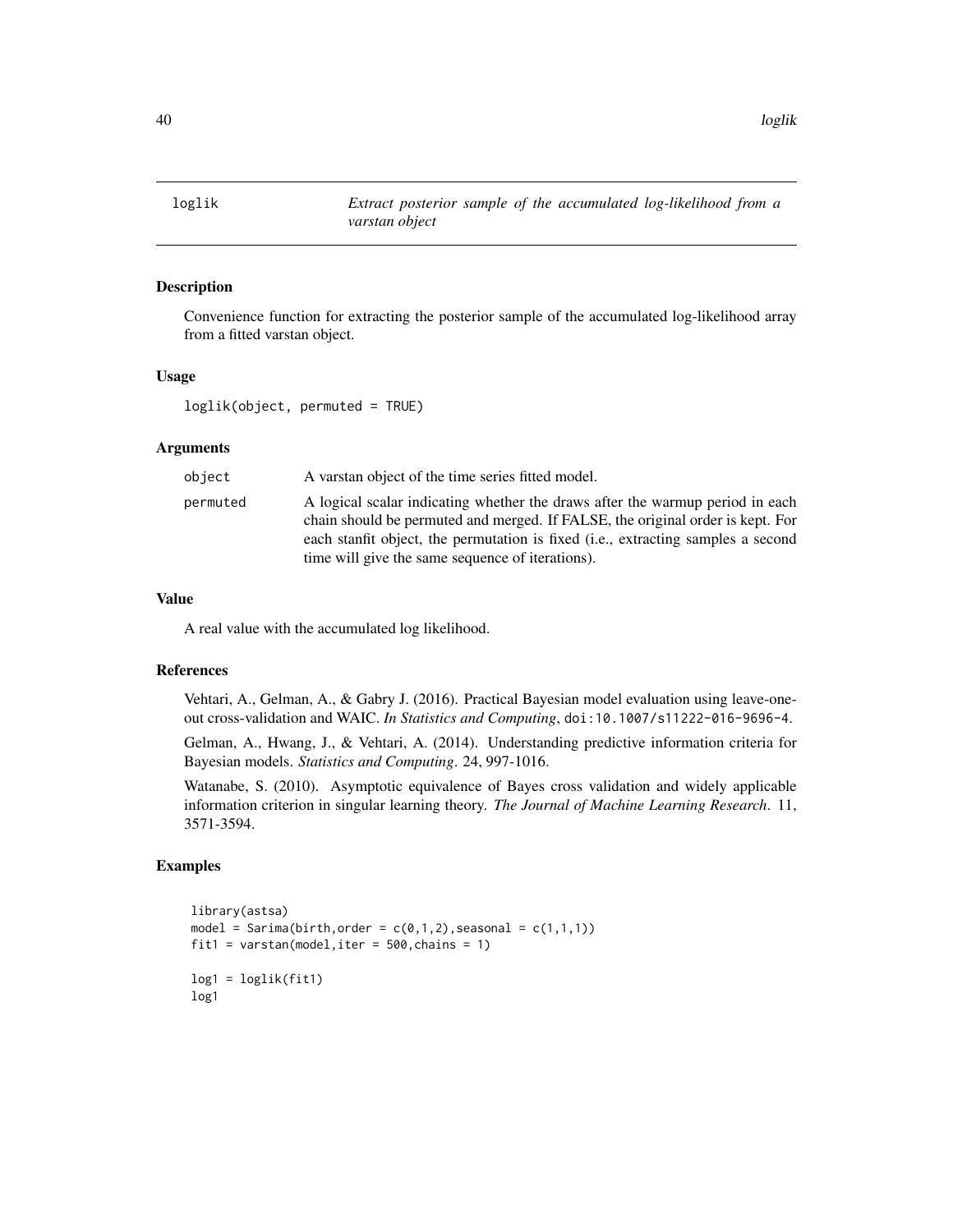#### Description

Convenience function for extracting the pointwise log-likelihood matrix or array from a fitted Stan model.

#### Usage

```
## S3 method for class 'varstan'
log\_lik(object, permuted = TRUE, ...)
```
### Arguments

| object   | A varstan object of the time series fitted model.                                                                                                                                                                                                                                                       |
|----------|---------------------------------------------------------------------------------------------------------------------------------------------------------------------------------------------------------------------------------------------------------------------------------------------------------|
| permuted | A logical scalar indicating whether the draws after the warmup period in each<br>chain should be permuted and merged. If FALSE, the original order is kept. For<br>each stanfit object, the permutation is fixed (i.e., extracting samples a second<br>time will give the same sequence of iterations). |
| .        | additional values need in log_lik methods                                                                                                                                                                                                                                                               |

## Value

Usually, an S x N matrix containing the pointwise log-likelihood samples, where S is the number of samples and N is the number of observations in the data. If permuted is FALSE, an S  $x$  N  $x$  R array is returned, where R is the number of fitted chains.

#### References

Vehtari, A., Gelman, A., & Gabry J. (2016). Practical Bayesian model evaluation using leave-oneout cross-validation and WAIC. *In Statistics and Computing*, doi:10.1007/s11222-016-9696-4.

Gelman, A., Hwang, J., & Vehtari, A. (2014). Understanding predictive information criteria for Bayesian models. *Statistics and Computing*. 24, 997-1016.

Watanabe, S. (2010). Asymptotic equivalence of Bayes cross validation and widely applicable information criterion in singular learning theory. *The Journal of Machine Learning Research*. 11, 3571-3594.

### Examples

```
library(astsa)
model = Sarima(birth, order = c(\emptyset,1,2), seasonal = c(1,1,1))
fit1 = varstan(model, iter = 500, chains = 1)
```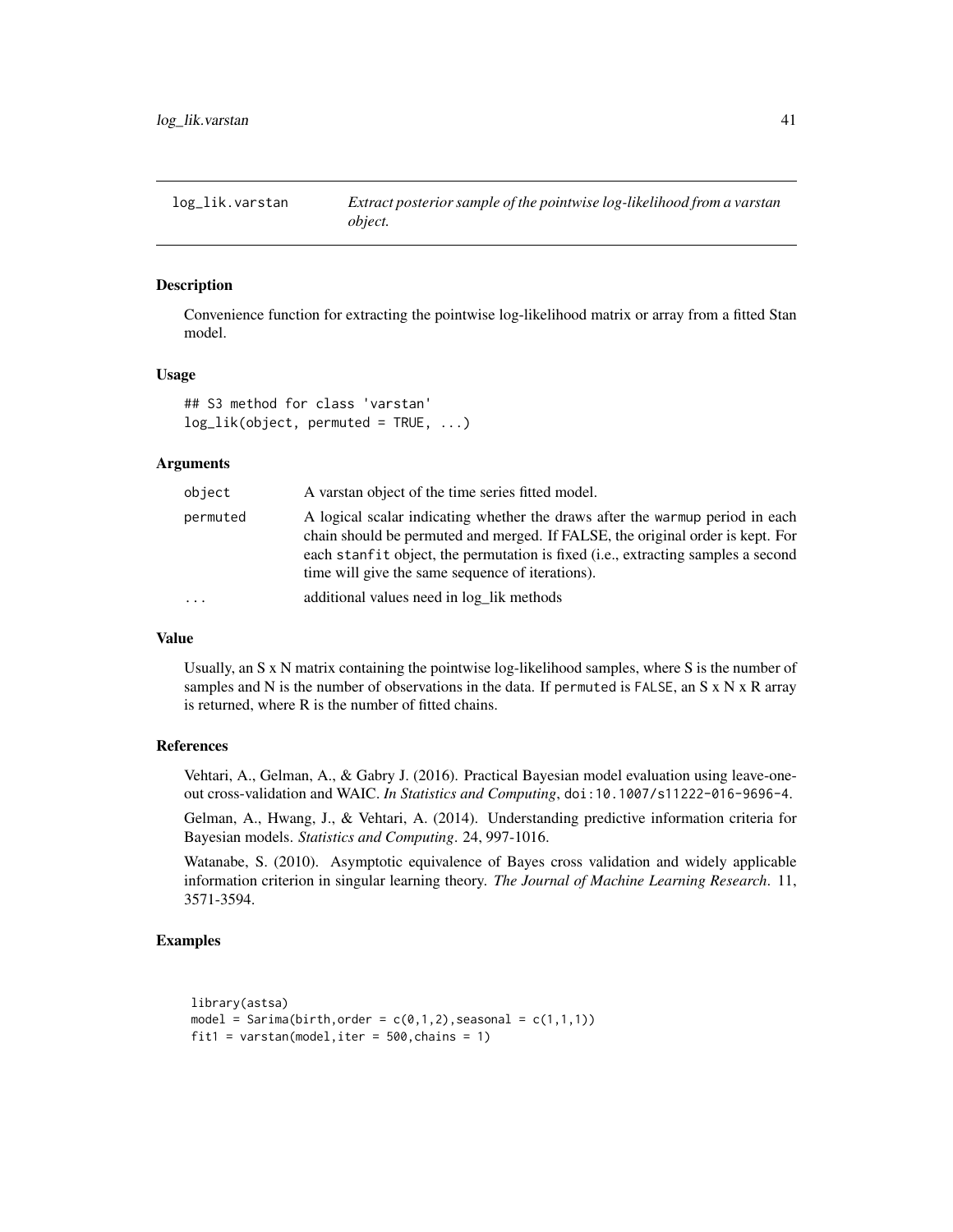```
log1 = log\_lik(fit1)log1
```
#### loo.varstan *Leave-one-out cross-validation*

# **Description**

The loo method for varstan objects. Computes approximate leave-one-out cross-validation using Pareto smoothed importance sampling (PSIS-LOO CV).

### Usage

## S3 method for class 'varstan'  $\text{loo}(x, \ldots)$ 

### Arguments

|          | A varstan object                      |
|----------|---------------------------------------|
| $\cdots$ | additional values need in loo methods |

### Value

an object from the loo class with the results of the Pareto-Smooth Importance Sampling, leave one out cross validation for model selection.

### References

Vehtari, A., Gelman, A., & Gabry J. (2016). Practical Bayesian model evaluation using leave-oneout cross-validation and WAIC. *In Statistics and Computing*, doi:10.1007/s11222-016-9696-4.

Gelman, A., Hwang, J., & Vehtari, A. (2014). Understanding predictive information criteria for Bayesian models. *Statistics and Computing*. 24, 997-1016.

Watanabe, S. (2010). Asymptotic equivalence of Bayes cross validation and widely applicable information criterion in singular learning theory. *The Journal of Machine Learning Research*. 11, 3571-3594.

### See Also

- The loo package [vignettes](https://mc-stan.org/loo/articles/index.html) for demonstrations.
- [psis\(\)](#page-0-0) for the underlying Pareto Smoothed Importance Sampling (PSIS) procedure used in the LOO-CV approximation.
- [pareto-k-diagnostic](#page-0-0) for convenience functions for looking at diagnostics.
- [loo\\_compare\(\)](#page-0-0) for model comparison.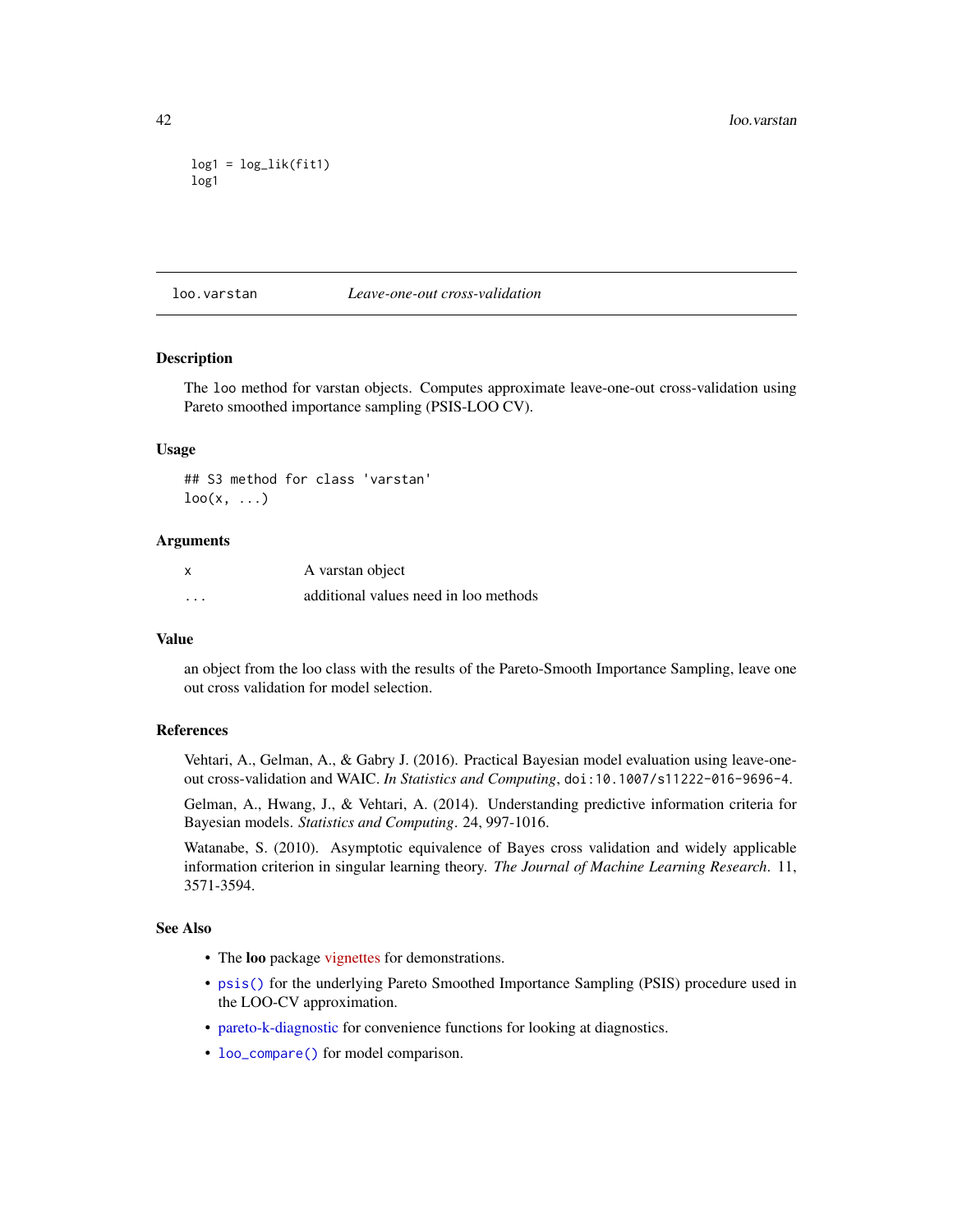# mcmc\_plot.varstan 43

# Examples

```
library(astsa)
model = Sarima(birth, order = c(0,1,2), seasonal = c(1,1,1))
fit1 = varstan(model, iter = 500, chains = 1)
loo1 = loo(fit1)loo1
```
mcmc\_plot.varstan *MCMC Plots Implemented in* bayesplot

# Description

Convenient way to call MCMC plotting functions implemented in the bayesplot package.

# Usage

```
## S3 method for class 'varstan'
mcmc_plot(
  object,
  pars = NULL,
  combo = c("dens", "trace"),
  fixed = FALSE,exact_match = FALSE,
  ...
\mathcal{L}
```

```
mcmc_plot(object, ...)
```
# Arguments

| object | An varstan object.                                                                                                                                                                                                                                                                                                                                                                                                                 |
|--------|------------------------------------------------------------------------------------------------------------------------------------------------------------------------------------------------------------------------------------------------------------------------------------------------------------------------------------------------------------------------------------------------------------------------------------|
| pars   | Names of parameters to be plotted, as given by a character vector or regular ex-<br>pressions. By default, all parameters except for group-level and smooth effects<br>are plotted. May be ignored for some plots.                                                                                                                                                                                                                 |
| combo  | An array that contains the types of plot. By default combo = $c("dens", "trace").$<br>Supported types are (as names) hist, dens, hist_by_chain, dens_overlay,<br>violin, intervals, areas, acf, acf_bar, trace, trace_highlight, scatter,<br>rhat, rhat_hist, neff, neff_hist nuts_acceptance, nuts_divergence, nuts_stepsize,<br>nuts_treedepth, and nuts_energy. For an overview on the various plot types<br>see MCMC-overview. |
| fixed  | Indicates whether parameter names should be matched exactly (TRUE) or treated<br>as regular expressions (FALSE). Default is FALSE.                                                                                                                                                                                                                                                                                                 |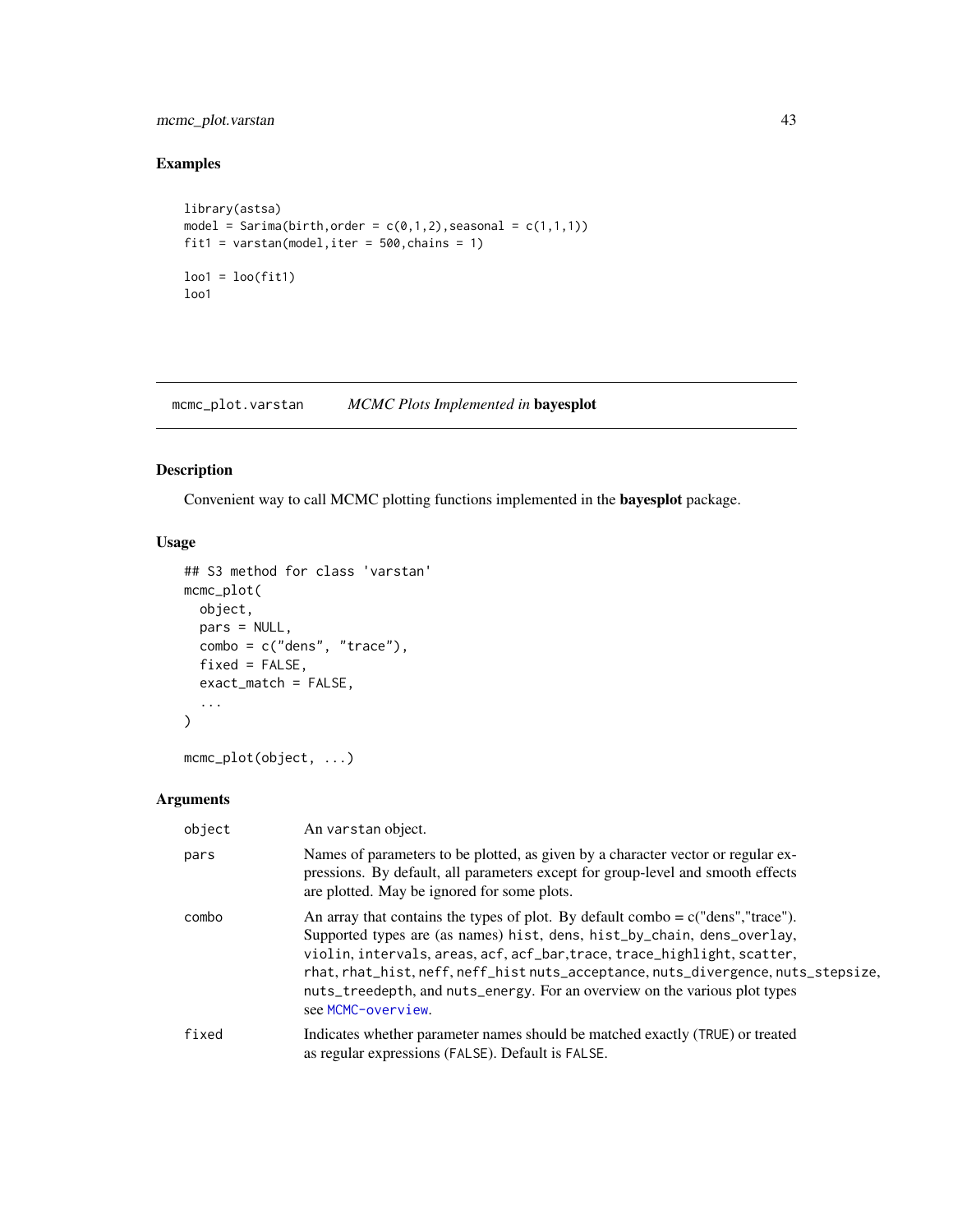44 model

| exact match | Deprecated alias of argument fixed.                                                           |
|-------------|-----------------------------------------------------------------------------------------------|
| $\cdots$    | Additional arguments passed to the plotting functions. See MCMC-overview for<br>more details. |

# Value

A [ggplot](#page-0-0) object that can be further customized using the ggplot2 package.

### Examples

```
## Not run:
sf1 = stan_ssm(ipc,iter = 500, chains = 1)# plot posterior intervals
mcmc_plot(sf1)
# only show population-level effects in the plots
mcmc_plot(sf1, pars = "level")
## End(Not run)
```
model *Print the defined model of a varstan object.*

### Description

The function returns a string with the users defined model for the given time series data.

# Usage

```
model(object,...)
```
### Arguments

| object | a varstan object or one of the defined current defined models in varstan package. |
|--------|-----------------------------------------------------------------------------------|
| .      | additional values need in print methods                                           |

## Details

if object is a varstan object the function will print the information of the defined model inside of the object. If object is one of the model classes (like Sarima, garch, SVM or varma), then it will print the model information as well.

For full information of the model with the used priors use the function report or just print the object.

# Value

a string with the defined time series model.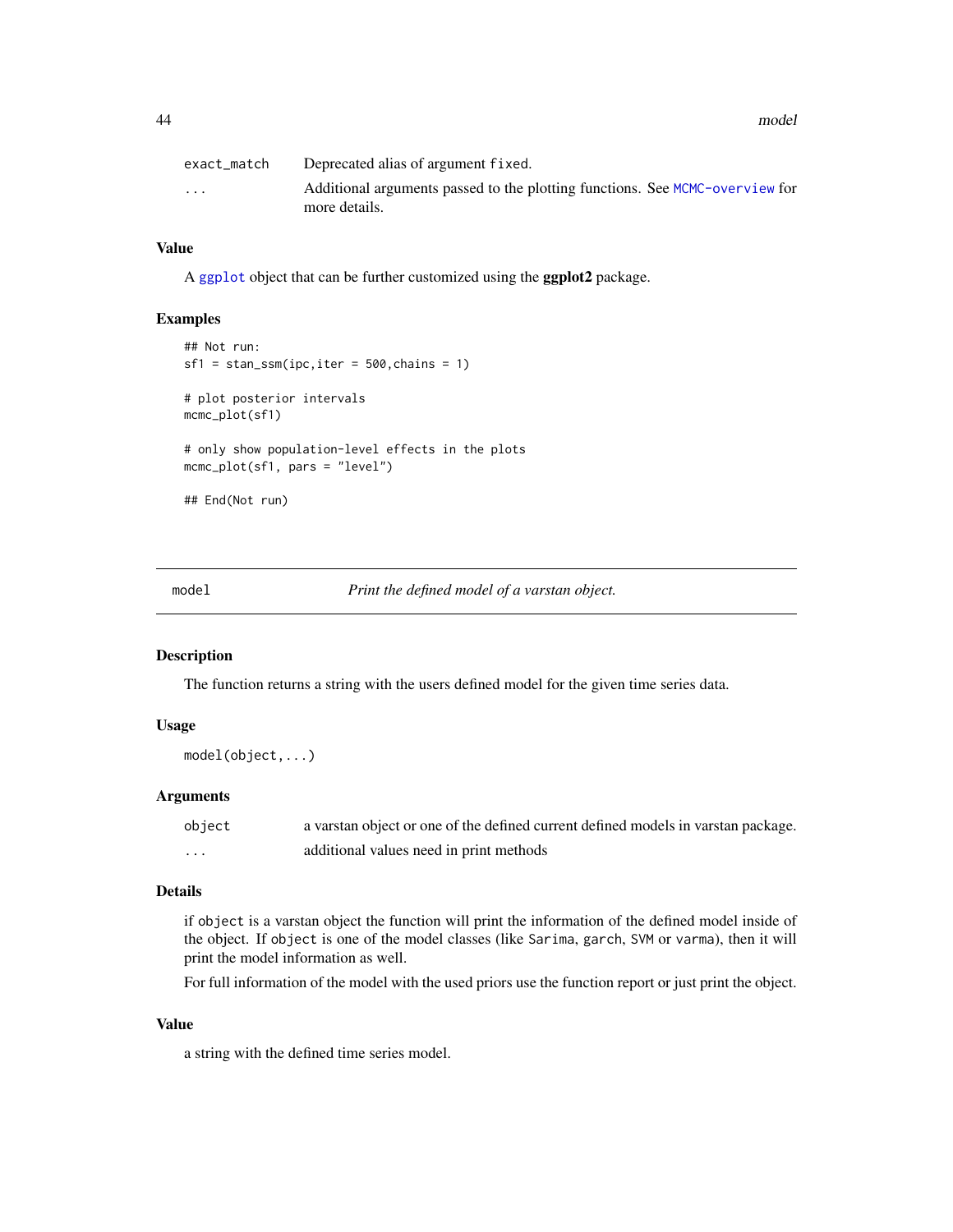naive and the set of the set of the set of the set of the set of the set of the set of the set of the set of the set of the set of the set of the set of the set of the set of the set of the set of the set of the set of the

## Author(s)

Asael Alonzo Matamoros.

#### See Also

report print

### Examples

```
library(astsa)
model1 = Sarima(birth, order = c(0,1,2), seasonal = c(1,1,1))
model(model1)
```
naive *Naive and Random Walk models.*

### Description

naive is the model constructor for a random walk model applied to y. This is equivalent to an ARIMA(0,1,0) model. naive() is simply a wrapper to maintain forecast package similitude. seasonal returns the model constructor for a seasonal random walk equivalent to an ARIMA(0,0,0)(0,1,0)m model where m is the seasonal period.

## Usage

 $naive(ts,seasonal = FALSE, m = 0)$ 

#### Arguments

| ts       | a numeric or ts object with the univariate time series.    |
|----------|------------------------------------------------------------|
| seasonal | a Boolean value for select a seasonal random walk instead. |
| m        | an optional integer value for the seasonal period.         |

## Details

The random walk with drift model is

$$
Y_t = mu_0 + Y_{t-1} + epsilon_t
$$

where  $epsilon$  is a normal iid error.

The seasonal naive model is

 $Y_t = mu_0 + Y_{t-m} + epsilon_t$ 

where  $epsilon$  is a normal iid error.

## Value

The function returns a list with the data for running stan() function of rstan package.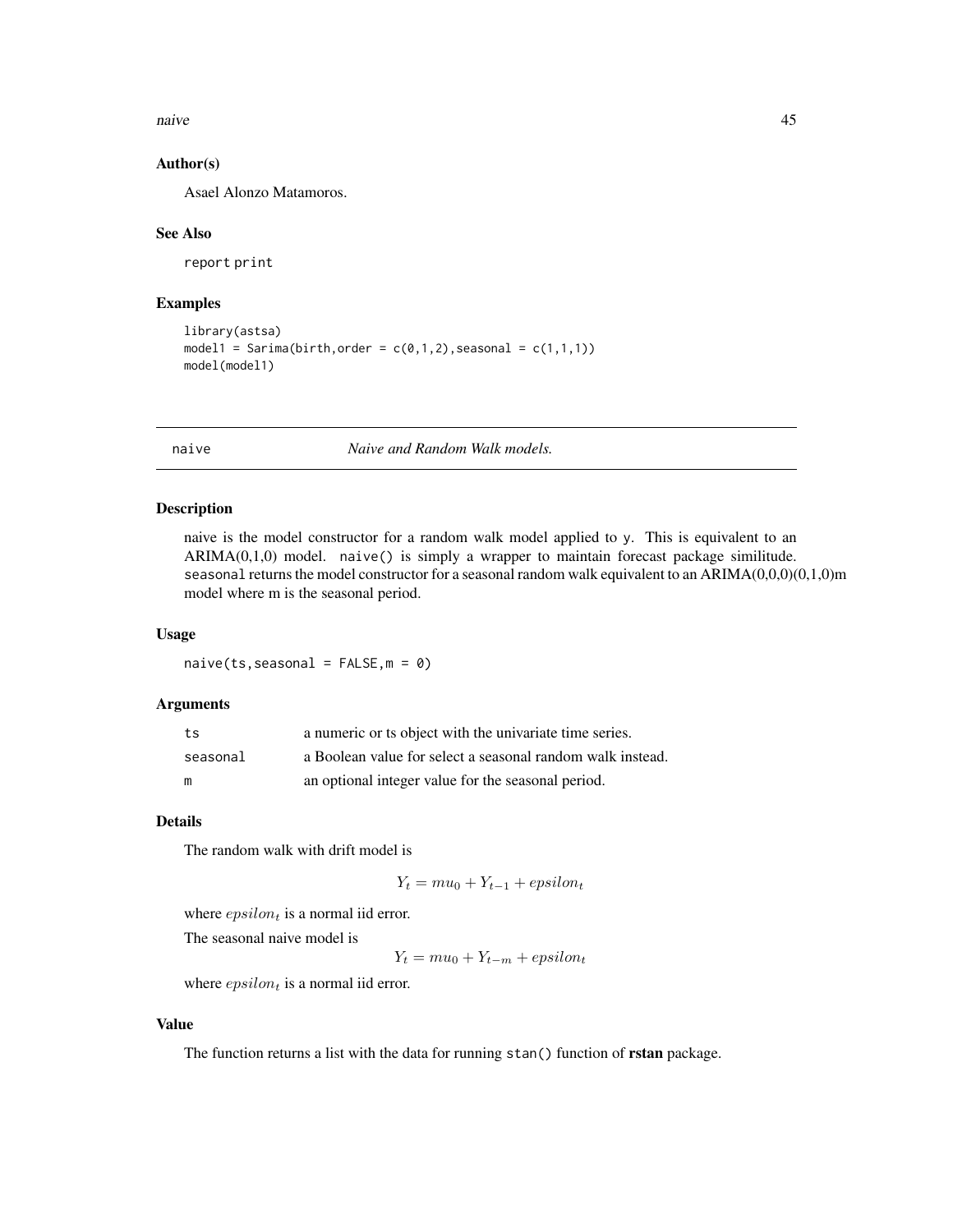### Author(s)

Asael Alonzo Matamoros

#### References

Hyndman, R. & Khandakar, Y. (2008). Automatic time series forecasting: the forecast package for R. *Journal of Statistical Software*. 26(3), 1-22.doi: 10.18637/jss.v027.i03.

Box, G. E. P. and Jenkins, G.M. (1978). Time series analysis: Forecasting and control. San Francisco: Holden-Day. *Biometrika*, 60(2), 297-303. doi:10.1093/biomet/65.2.297.

Kennedy, P. (1992). Forecasting with dynamic regression models: Alan Pankratz, 1991. *International Journal of Forecasting*. 8(4), 647-648. url: https://EconPapers.repec.org/RePEc:eee:intfor:v:8:y:1992:i:

# See Also

[Sarima](#page-58-0)

### Examples

```
library(astsa)
# A seasonal Random-walk model.
model = naive(birth, seasonal = TRUE)model
```
normal *Define a normal prior distribution*

# Description

normal(mu,sd)

# Usage

 $normal(mu = 0, sd = 1)$ 

## Arguments

| mu | the location parameter mu              |
|----|----------------------------------------|
| sd | the standard deviation parameter sigma |

### Details

Define a normal prior distribution using the hyper parameters mu and sigma, by default a standard normal distribution is return.

#### Value

a numerical vector interpreted as a prior in Stan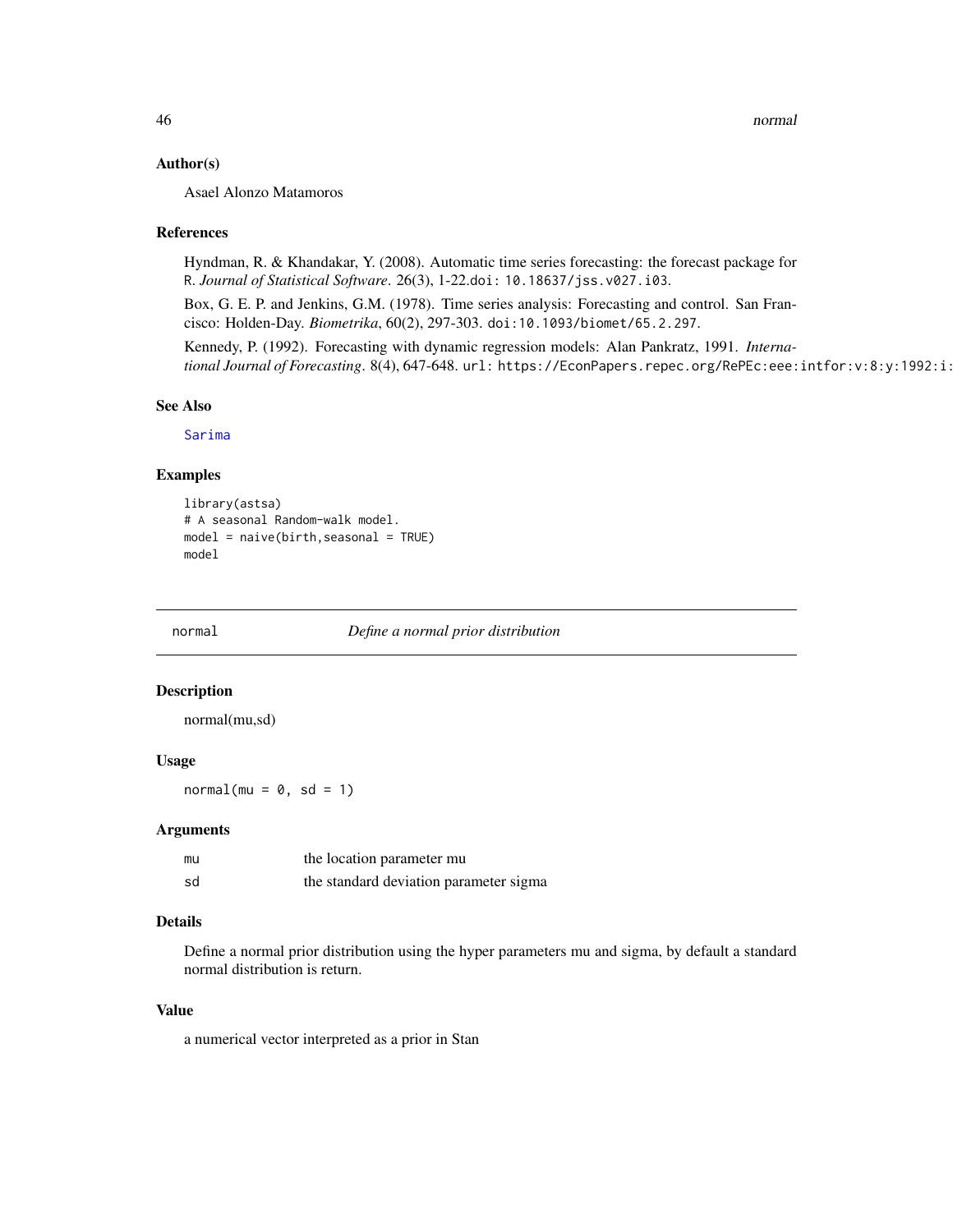# Description

Annual oil production (millions of tonnes), Saudi Arabia, 1965-2013.

### Usage

oildata

## Format

the format is: Annual Time-Series (1:18) from 1996 to 2013:

# Source

# fpp2

# References

Hyndman, R. & Khandakar, Y. (2008). Automatic time series forecasting: the forecast package for R. *Journal of Statistical Software*. 26(3), 1-22.doi: 10.18637/jss.v027.i03

plot.varstan *plot methods for varstan models.*

### Description

Preliminary plot methods for varstan models only valid for univariate time series models. The function prints the fitted values time series, the trace and density plots for the sampled model parameters, or the residuals' posterior mean time series.

### Usage

## S3 method for class 'varstan'  $plot(x, prob = 0.95, ...)$ 

#### Arguments

| $\mathsf{x}$            | An object of class varstan.                                                                                                                                                                           |
|-------------------------|-------------------------------------------------------------------------------------------------------------------------------------------------------------------------------------------------------|
| prob                    | A number $p \in (0, 1)$ indicating the desired probability mass to include in the<br>intervals. The default is to report $90\%$ intervals (prob=0.9) rather than the tra-<br>ditionally used $95\%$ . |
| $\cdot$ $\cdot$ $\cdot$ | Further arguments passed to mcmc_combo.                                                                                                                                                               |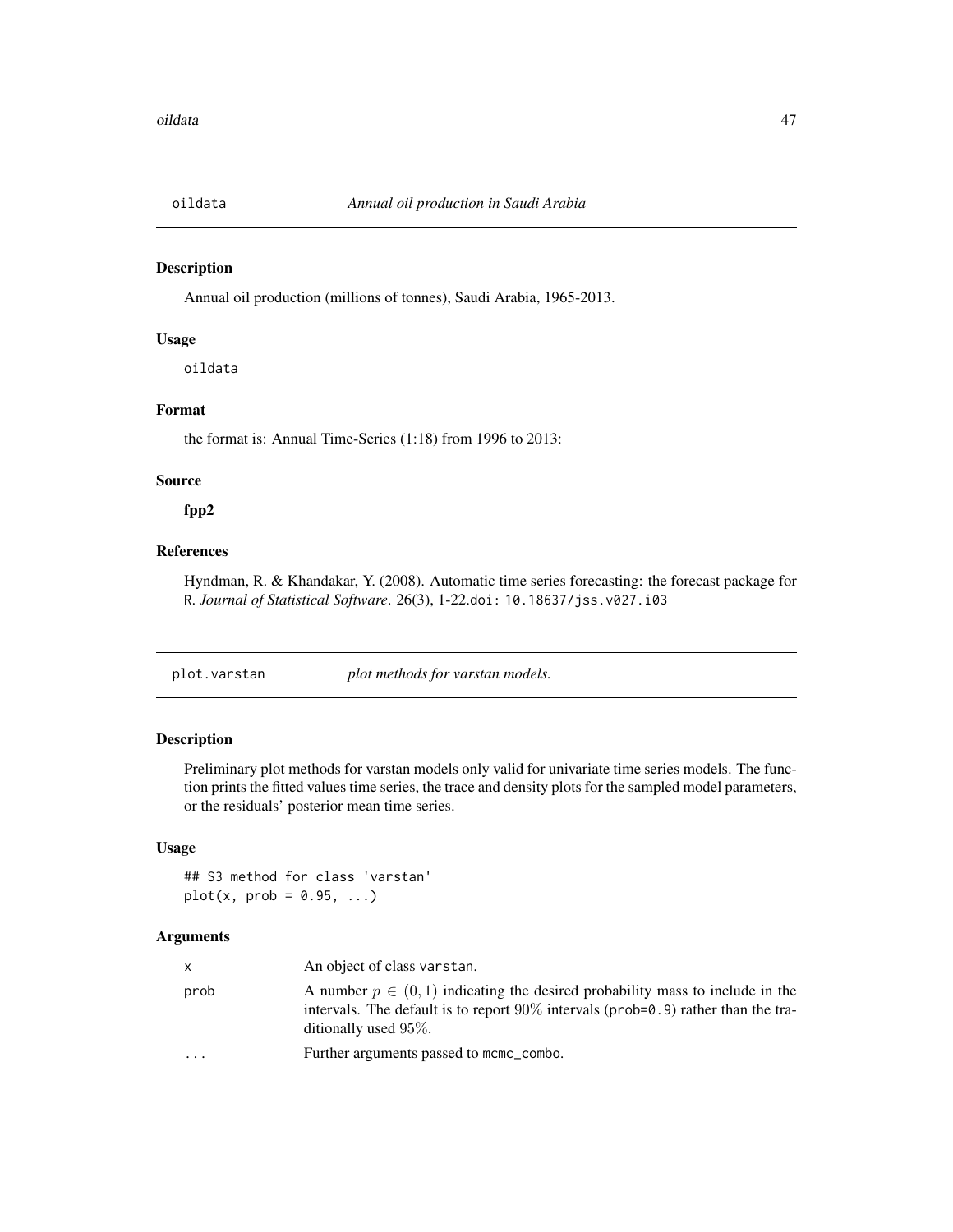# Value

None. Function produces a ggplot2 graph.

## Examples

```
library(astsa)
sf1 = auto.sarima(ts = birth, iter = 500, chains = 1)# fitted model
plot(sf1)
```
posterior\_epred.varstan

*Expected Values of the Posterior Predictive Distribution*

# Description

Compute posterior samples of the expected value/mean of the posterior predictive distribution. Can be performed for the data used to fit the model (posterior predictive checks) or for new data. By definition, these predictions have smaller variance than the posterior predictions performed by the [posterior\\_predict.varstan](#page-49-0) method. This is because only the uncertainty in the mean is incorporated in the samples computed by posterior\_epred while any residual error is ignored. However, the estimated means of both methods averaged across samples should be very similar.

### Usage

```
## S3 method for class 'varstan'
posterior_epred(
 object,
 h = 0,
 xreg = NULL,
  robust = FALSE,draws = 1000,
  seed = NULL,
  ...
)
```
#### **Arguments**

| object | a varstan object                                                                                                                        |
|--------|-----------------------------------------------------------------------------------------------------------------------------------------|
| h      | An integer indicating the number of predictions. The default number of predic-<br>tions is 12.                                          |
| xreg   | Optionally, a numerical matrix of external regressors, which must have the same<br>number of rows as ts. It should not be a data frame. |
| robust | A boolean for obtain the robust estimation. The default                                                                                 |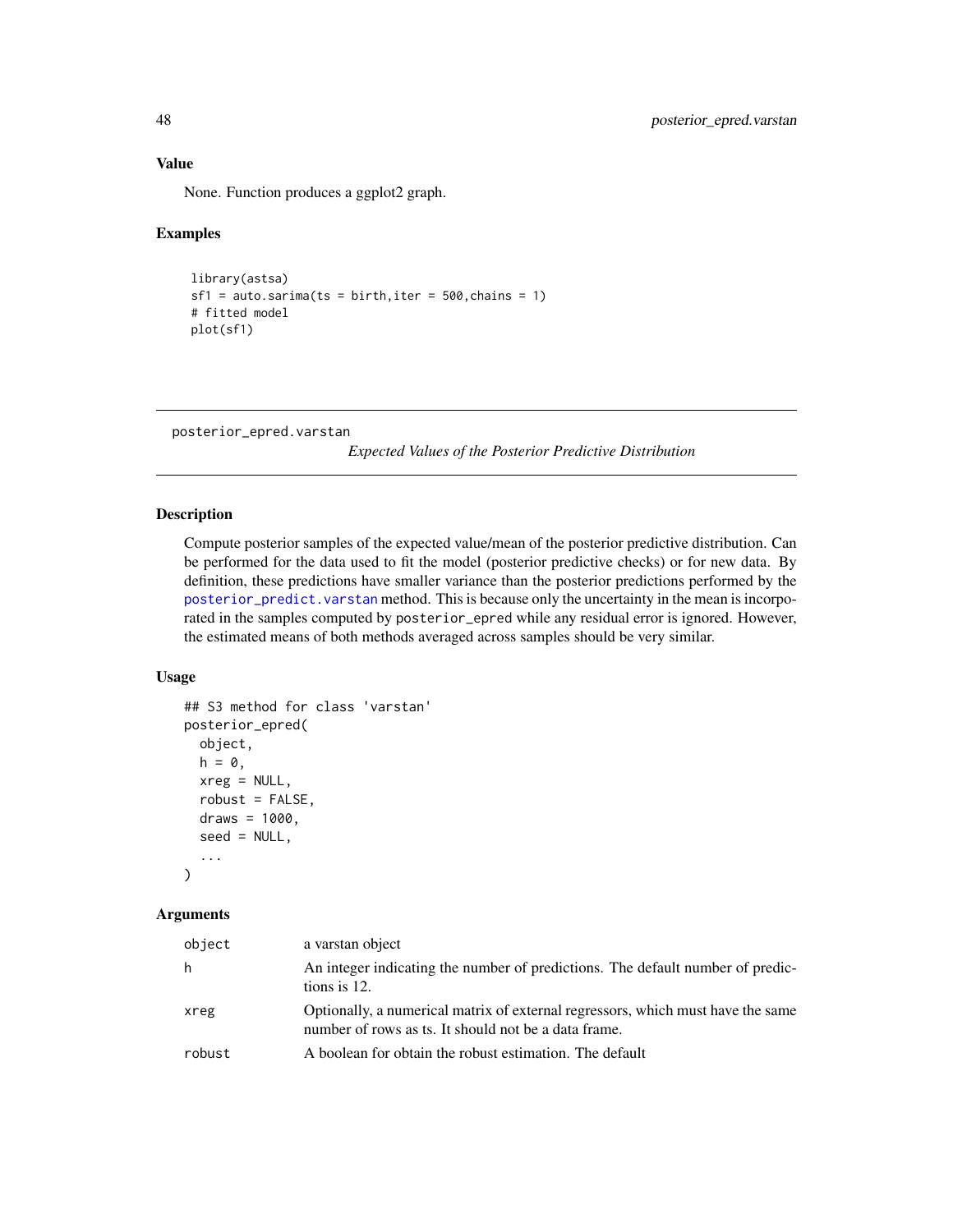# posterior\_interval 49

| draws    | An integer indicating the number of draws to return. The default number of<br>draws is 1000 |  |
|----------|---------------------------------------------------------------------------------------------|--|
| seed     | An optional seed to use.                                                                    |  |
| $\cdots$ | Further arguments passed to posterior_predict.                                              |  |

### Value

An array of predicted *mean* response values. For categorical and ordinal models, the output is an S x N x C array. Otherwise, the output is an S x N matrix, where S is the number of posterior samples, N is the number of observations, and C is the number of categories. In multivariate models, an additional dimension is added to the output which indexes along the different response variables.

posterior\_interval *Posterior uncertainty intervals*

### Description

The posterior\_interval function computes Bayesian posterior uncertainty intervals. These intervals are often referred to as *credible* intervals, for more details see rstanarm

### Usage

```
posterior_interval(mat, prob = 0.9, ...)
```
#### Arguments

| mat      | a matrix containing the posterior samples of a fitted parameter                                                                                                                                   |
|----------|---------------------------------------------------------------------------------------------------------------------------------------------------------------------------------------------------|
| prob     | A number $p \in (0,1)$ indicating the desired probability mass to include in the<br>intervals. The default is to report 90% intervals ( $prob=0.9$ ) rather than the tradi-<br>tionally used 95%. |
| $\cdots$ | Further arguments passed to posterior_intervals.                                                                                                                                                  |

#### Value

A matrix with two columns and as many rows as model parameters (or the subset of parameters specified by pars and/or regex\_pars). For a given value of prob,  $p$ , the columns correspond to the lower and upper 100\*p% interval limits and have the names  $100\alpha/2$  and  $100(1 - \alpha/2)$ %, where  $\alpha = 1 - p$ . For example, if prob=0.9 is specified (a 90% interval), then the column names will be "5%" and "95%", respectively.

## Author(s)

Asael Alonzo Matamoros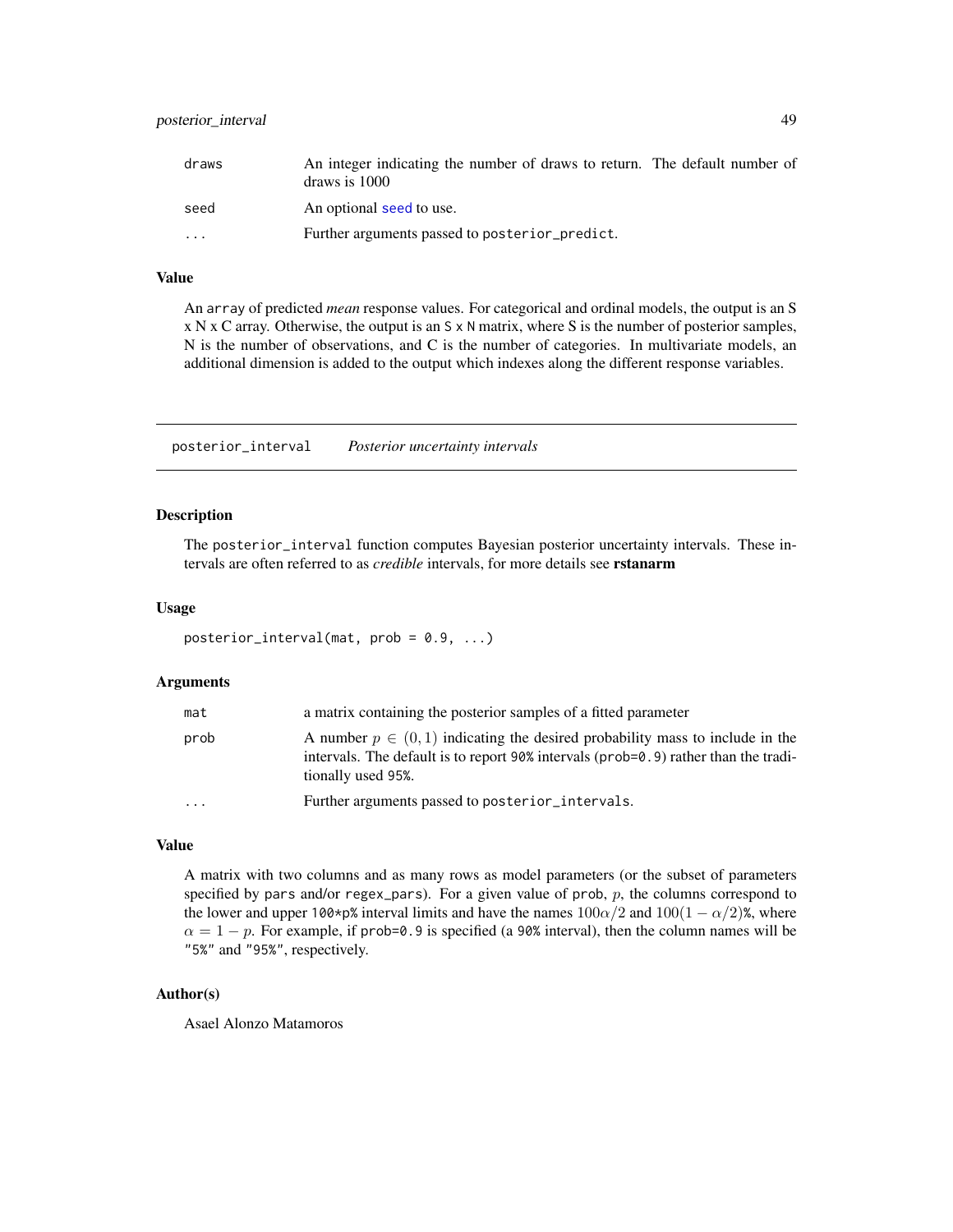<span id="page-49-0"></span>posterior\_predict.varstan

*Draw from posterior predictive h steps ahead distribution*

#### <span id="page-49-1"></span>Description

The posterior predictive distribution is the distribution of the outcome implied by the model after using the observed data to update our beliefs about the unknown parameters in the model. Simulating data from the posterior predictive distribution using the observed predictors is useful for checking the fit of the model. Drawing from the posterior predictive distribution at interesting values of the predictors also lets us visualize how a manipulation of a predictor affects (a function of) the outcome(s). With new observations of predictor variables we can use the posterior predictive distribution to generate predicted outcomes.

### Usage

```
## S3 method for class 'varstan'
posterior_predict(
  object,
 h = 0,
  xreg = NULL,robust = FALSE,draws = 1000,
  seed = NULL,
  ...
)
```
#### Arguments

| object   | a varstan object                                                                                                                        |
|----------|-----------------------------------------------------------------------------------------------------------------------------------------|
| h        | An integer indicating the number of predictions. The default number of predic-<br>tions is 12.                                          |
| xreg     | Optionally, a numerical matrix of external regressors, which must have the same<br>number of rows as ts. It should not be a data frame. |
| robust   | A boolean for obtain the robust estimation. The default                                                                                 |
| draws    | An integer indicating the number of draws to return. The default number of<br>draws is 1000                                             |
| seed     | An optional seed to use.                                                                                                                |
| $\cdots$ | Further arguments passed to posterior_predict.                                                                                          |

# Value

A draws by h data.frame of simulations from the posterior predictive distribution. Each row of the data.frame is a vector of predictions generated using a single draw of the model parameters from the posterior distribution.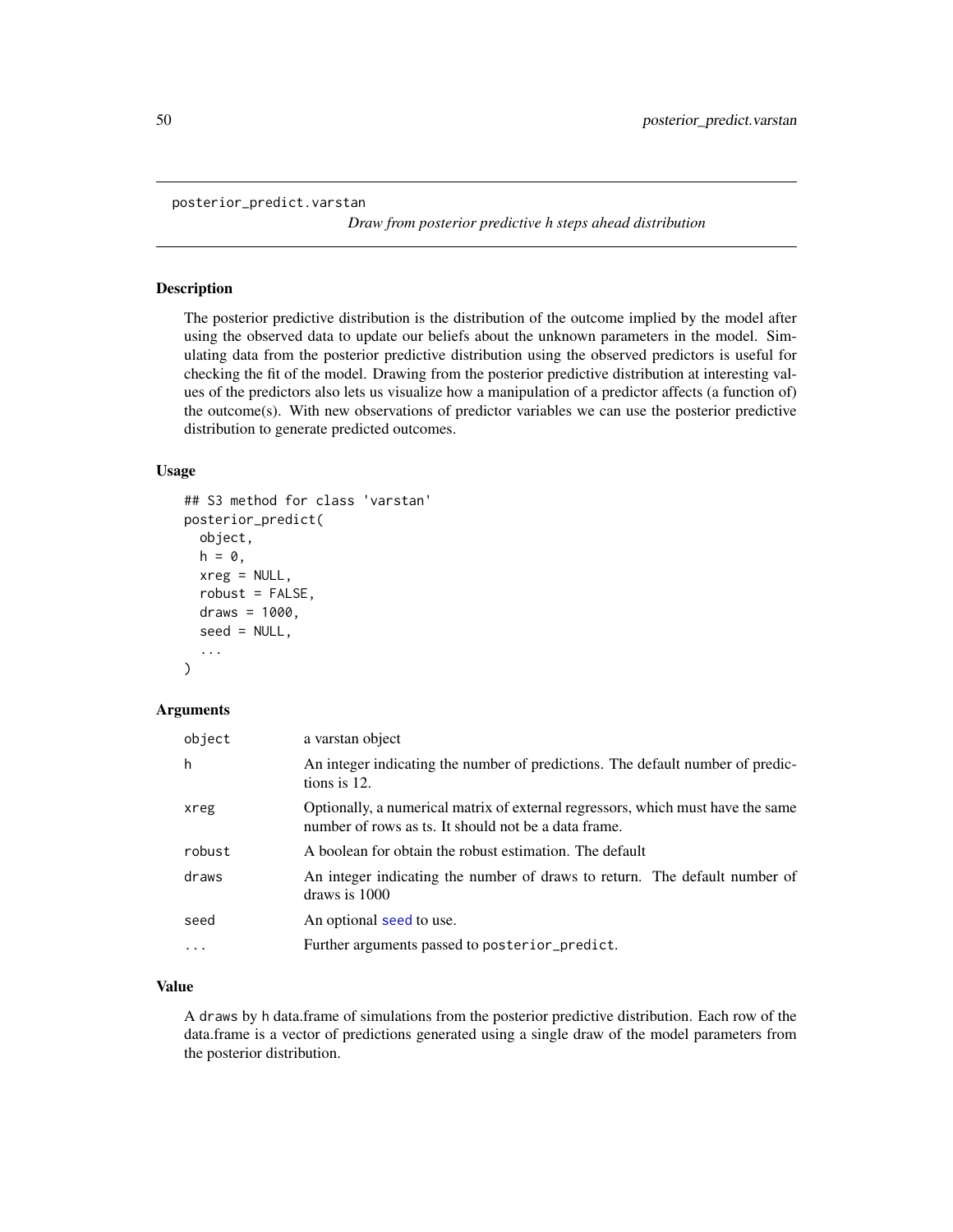# Author(s)

Asael Alonzo Matamoros

predictive\_error.varstan

*Out-of-sample predictive errors*

## Description

This is a convenience function for computing  $y-y_h$  The method for stanreg objects calls [posterior\\_predict](#page-49-1) internally, where as the method accepts the data.frame returned by posterior\_predict as input and can be used to avoid multiple calls to posterior\_predict.

# Usage

```
## S3 method for class 'varstan'
predictive_error(
 object,
 newdata = NULL,
 xreg = NULL,
 draws = 1000,
  seed = NULL,
  ...
)
```
# Arguments

| object      | Either a fitted model object returned by one of the <b>rstanarm</b> modeling functions<br>(a stanreg object) or, for the "ppd" method, a matrix of draws from the posterior<br>predictive distribution returned by posterior_predict. |
|-------------|---------------------------------------------------------------------------------------------------------------------------------------------------------------------------------------------------------------------------------------|
| newdata     | An array with the newdata vector.                                                                                                                                                                                                     |
| xreg        | Optional, a numerical matrix of external regressors, which must have the same<br>number of rows as ts. It should not be a data frame.                                                                                                 |
| draws, seed | Optional arguments passed to posterior_predict. Please see the <b>Note</b> section<br>below if newdata will be specified.                                                                                                             |
| $\ddots$ .  | Further arguments passed to predictive_error.                                                                                                                                                                                         |

# Value

A draws by nrow(newdata) data.frame.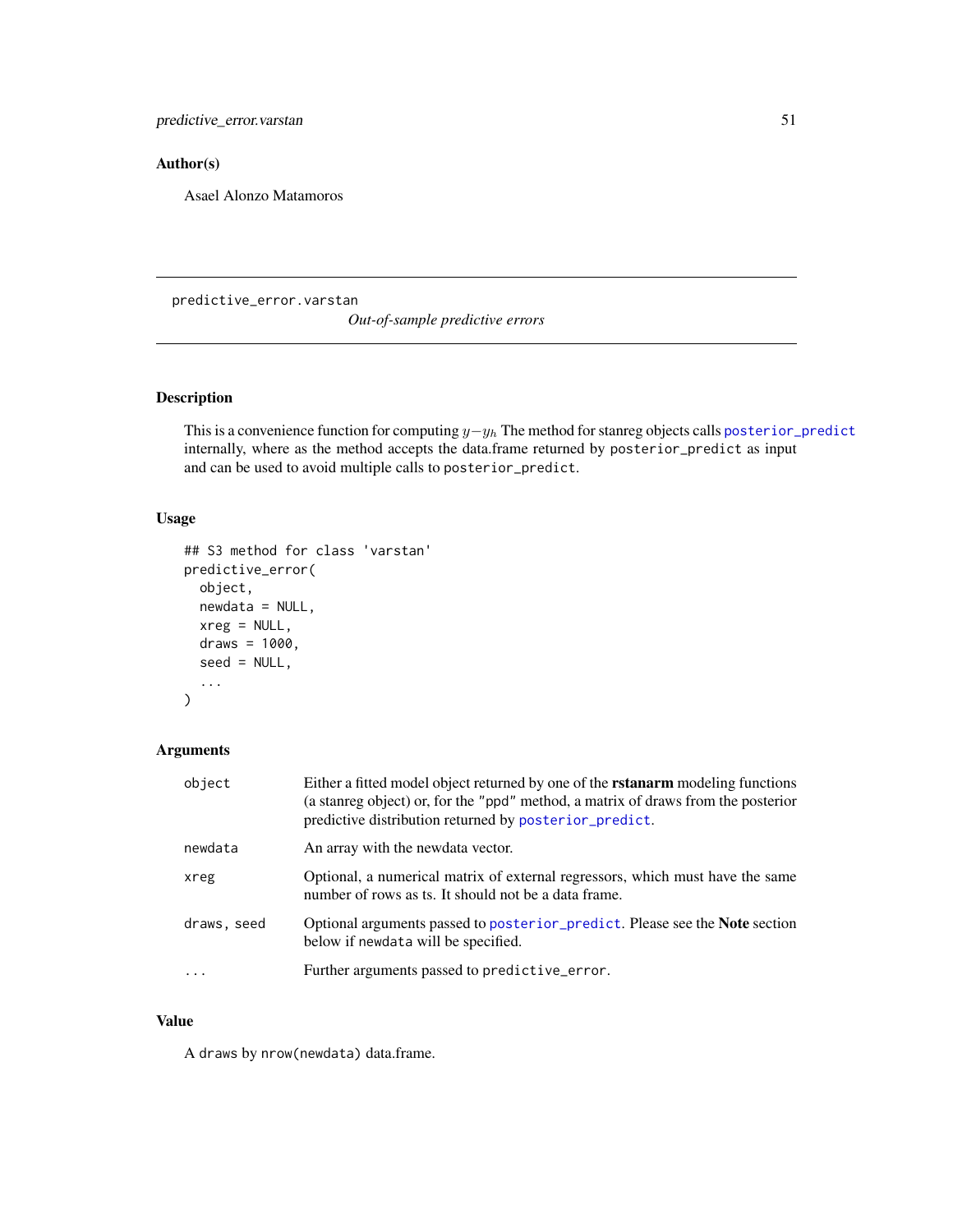If object is a varstan object of a varma model then newdata has to be a matrix with number of cols as the dimension of the time series and number of rows as the number new elements.

If object is a posterior\_predict data.frame, then the length of newdata has to be equal to the ncol of object.

If object is a posterior\_predict data.frame, for a varma model, then the dimension product of newdata matrix has to be equal to the ncol of object.

# See Also

posterior\_predict function from rstanarm package, to draw from the posterior predictive distribution without computing predictive errors.

print.garch *Print a garch model*

# Description

Print a garch model

### Usage

```
## S3 method for class 'garch'
print(x, \ldots)
```
## Arguments

|                         | a garch model from the varstan package  |
|-------------------------|-----------------------------------------|
| $\cdot$ $\cdot$ $\cdot$ | additional values need in print methods |

### Value

None. prints the object

# Note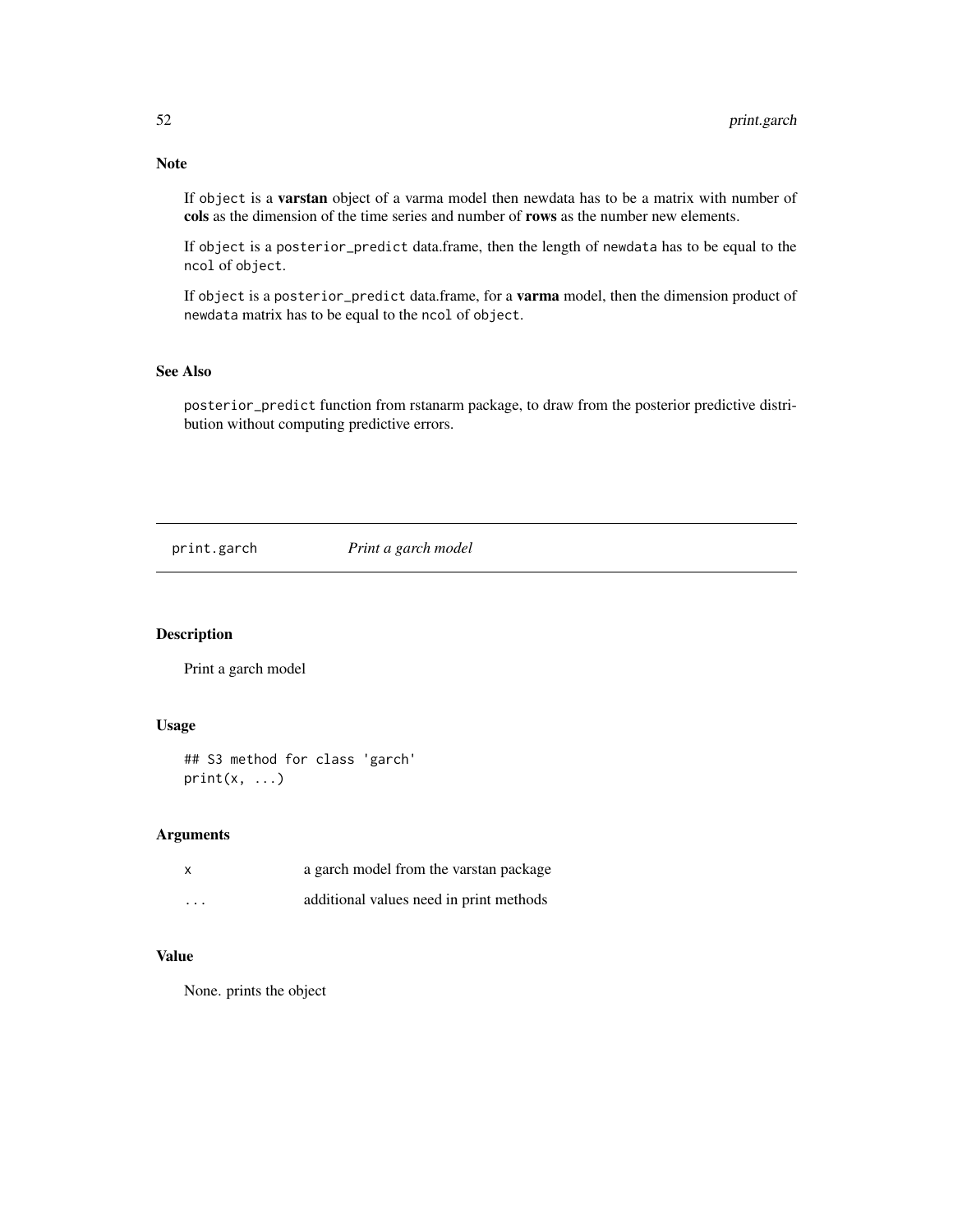# Description

Print a Holt model

# Usage

## S3 method for class 'Holt'  $print(x, \ldots)$ 

# Arguments

| X                       | a Holt model from the varstan package   |
|-------------------------|-----------------------------------------|
| $\cdot$ $\cdot$ $\cdot$ | additional values need in print methods |

# Value

None. prints the object.

print.Hw *Print a Holt-Winter model*

# Description

Print a Holt-Winter model

# Usage

## S3 method for class 'Hw' print(x, ...)

# Arguments

| X        | a Hw from the varstan package           |
|----------|-----------------------------------------|
| $\cdots$ | additional values need in print methods |

# Value

None. prints the object.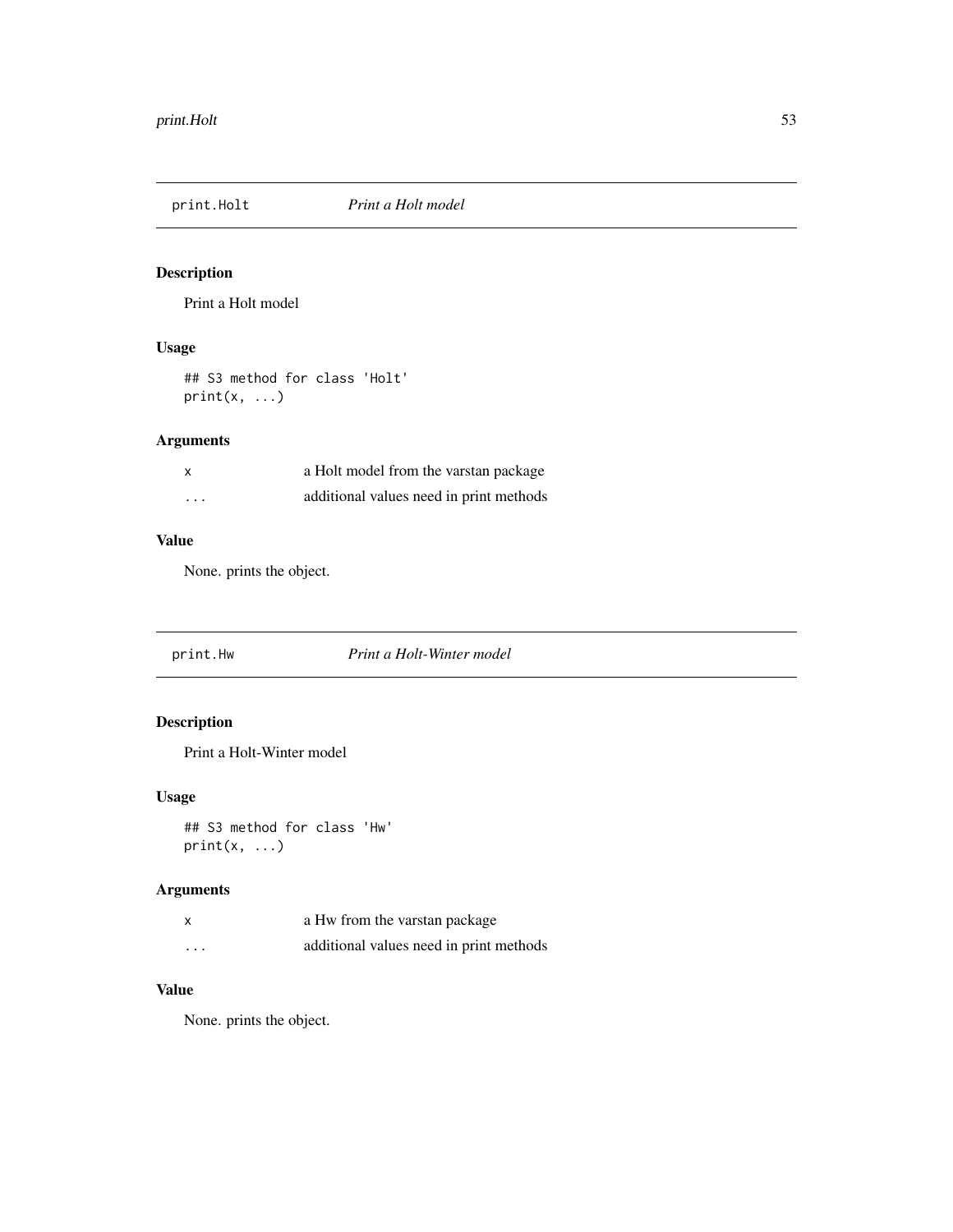print.LocalLevel *Print a Local Level model*

# Description

Print a Local Level model

# Usage

```
## S3 method for class 'LocalLevel'
print(x, \ldots)
```
# Arguments

|          | a LocalLevel model from the varstan package |
|----------|---------------------------------------------|
| $\cdots$ | additional values need in print methods     |

# Value

None. prints the object.

| print.naive | Print a naive model |  |
|-------------|---------------------|--|
|-------------|---------------------|--|

# Description

Print a naive model

# Usage

```
## S3 method for class 'naive'
print(x, ...)
```
# Arguments

| $\boldsymbol{\mathsf{x}}$ | a naive model from the varstan package  |
|---------------------------|-----------------------------------------|
| $\cdots$                  | additional values need in print methods |

## Value

None. prints the object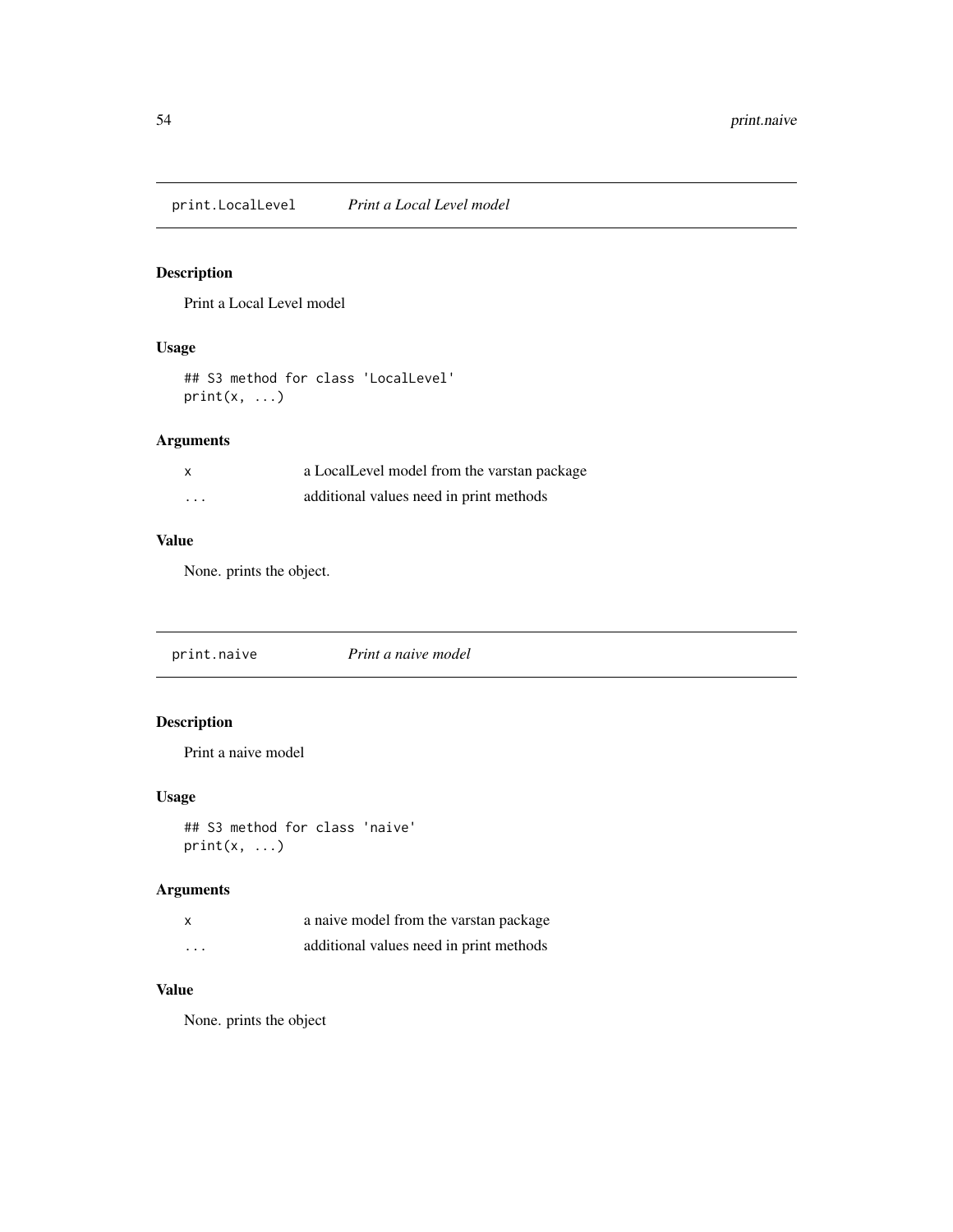print.Sarima *Print a Sarima model*

# Description

Print a Sarima model

# Usage

## S3 method for class 'Sarima'  $print(x, \ldots)$ 

# Arguments

| X        | a Sarima model from the varstan package |
|----------|-----------------------------------------|
| $\cdots$ | additional values need in print methods |

# Value

None. prints the object

print.ssm *Print a state-space model*

# Description

Print a state-space model

# Usage

```
## S3 method for class 'ssm'
print(x, \ldots)
```
# Arguments

| X        | a ssm model from the varstan package    |
|----------|-----------------------------------------|
| $\cdots$ | additional values need in print methods |

## Value

None. prints the object.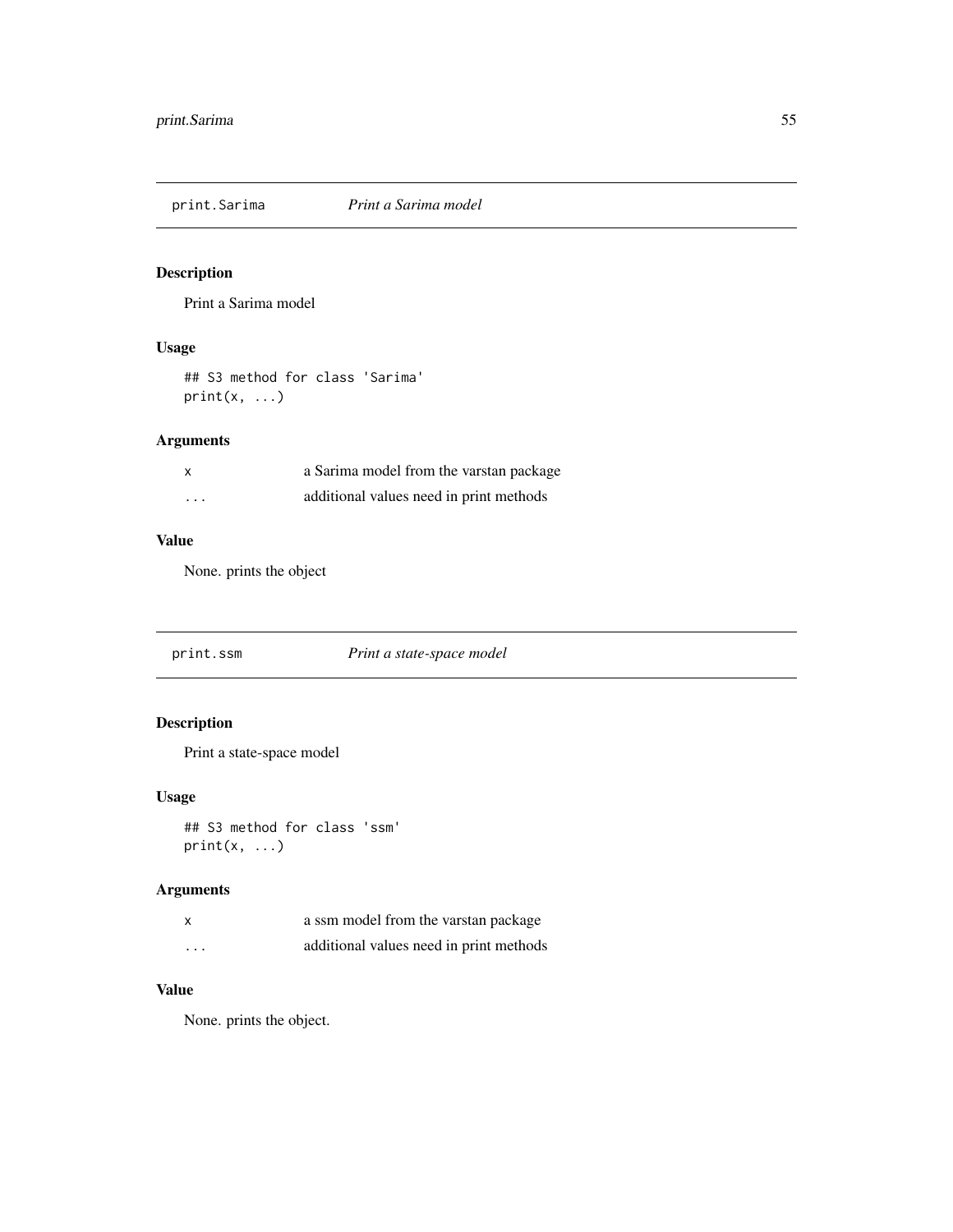# Description

Print a Stochastic Volatility model

### Usage

## S3 method for class 'SVM'  $print(x, \ldots)$ 

# Arguments

| X        | a SVM model from the varstan package    |
|----------|-----------------------------------------|
| $\cdots$ | additional values need in print methods |

# Value

None. prints the object

print.varstan *Print a varstan object*

# Description

Print a varstan object

## Usage

```
## S3 method for class 'varstan'
print(x, \ldots)
```
# Arguments

| $\boldsymbol{\mathsf{x}}$ | a varstan object                        |
|---------------------------|-----------------------------------------|
| $\cdots$                  | additional values need in print methods |

# Value

None. prints the object.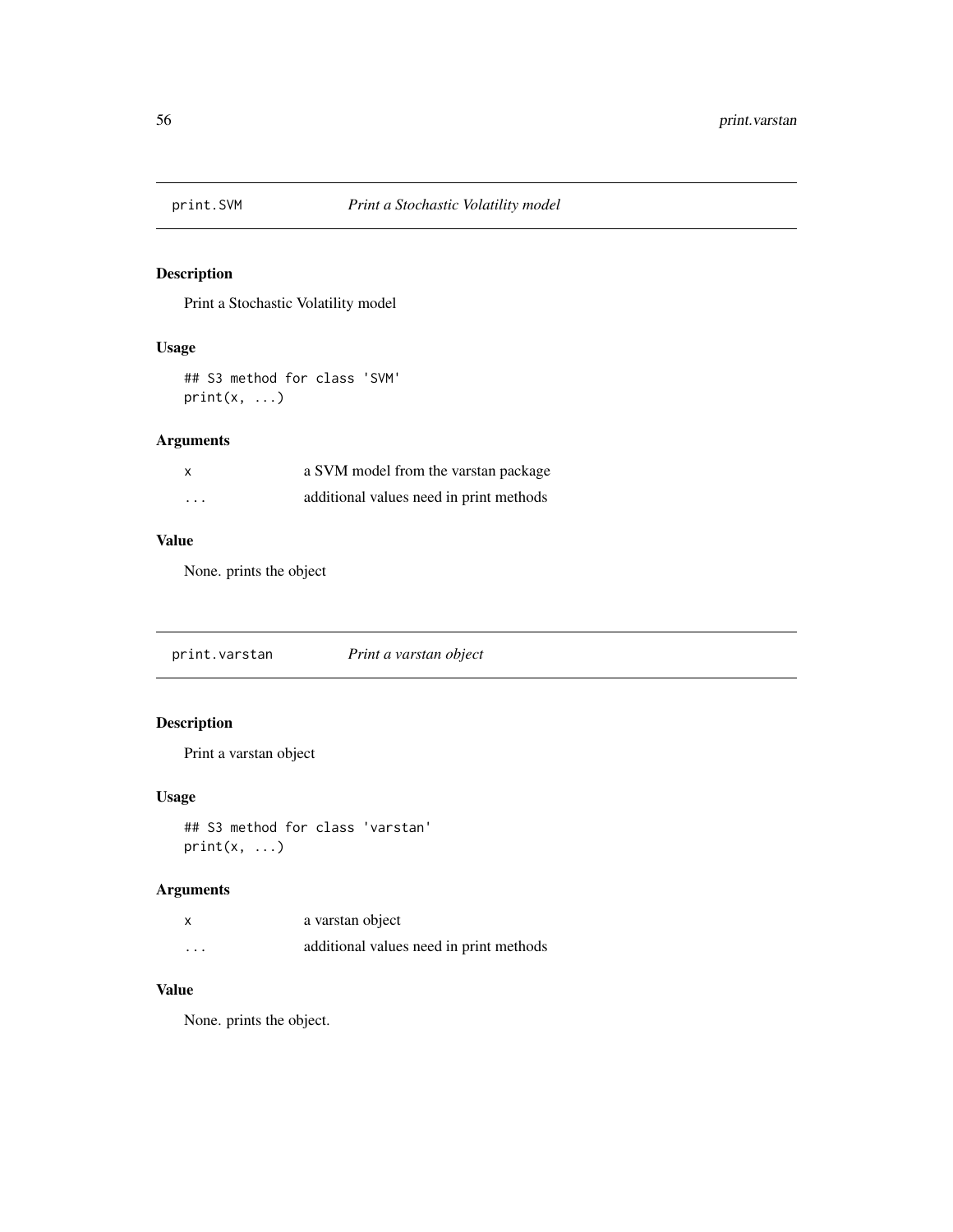prior\_summary.varstan *Generic function for extracting information about prior distributions*

## Description

The function returns a report with the users defined model for the given time series data and all the current defined priors of the model.

#### Usage

```
## S3 method for class 'varstan'
prior_summary(object, ...)
```
# Arguments

| object | a varstan object or one of the defined current defined reports in varstan package |
|--------|-----------------------------------------------------------------------------------|
| .      | additional values need in print methods                                           |

## Details

if object is a varstan object the function will print the information of the defined model inside of the object. If object is one of the model classes (like Sarima or garch) then it will print the report information as well.

## Value

none. prints a string with the defined time series model report

# Author(s)

Asael Alonzo Matamoros

## Examples

```
library(astsa)
dat2 = garch(birth, order = c(1,1,0))prior_summary(dat2)
```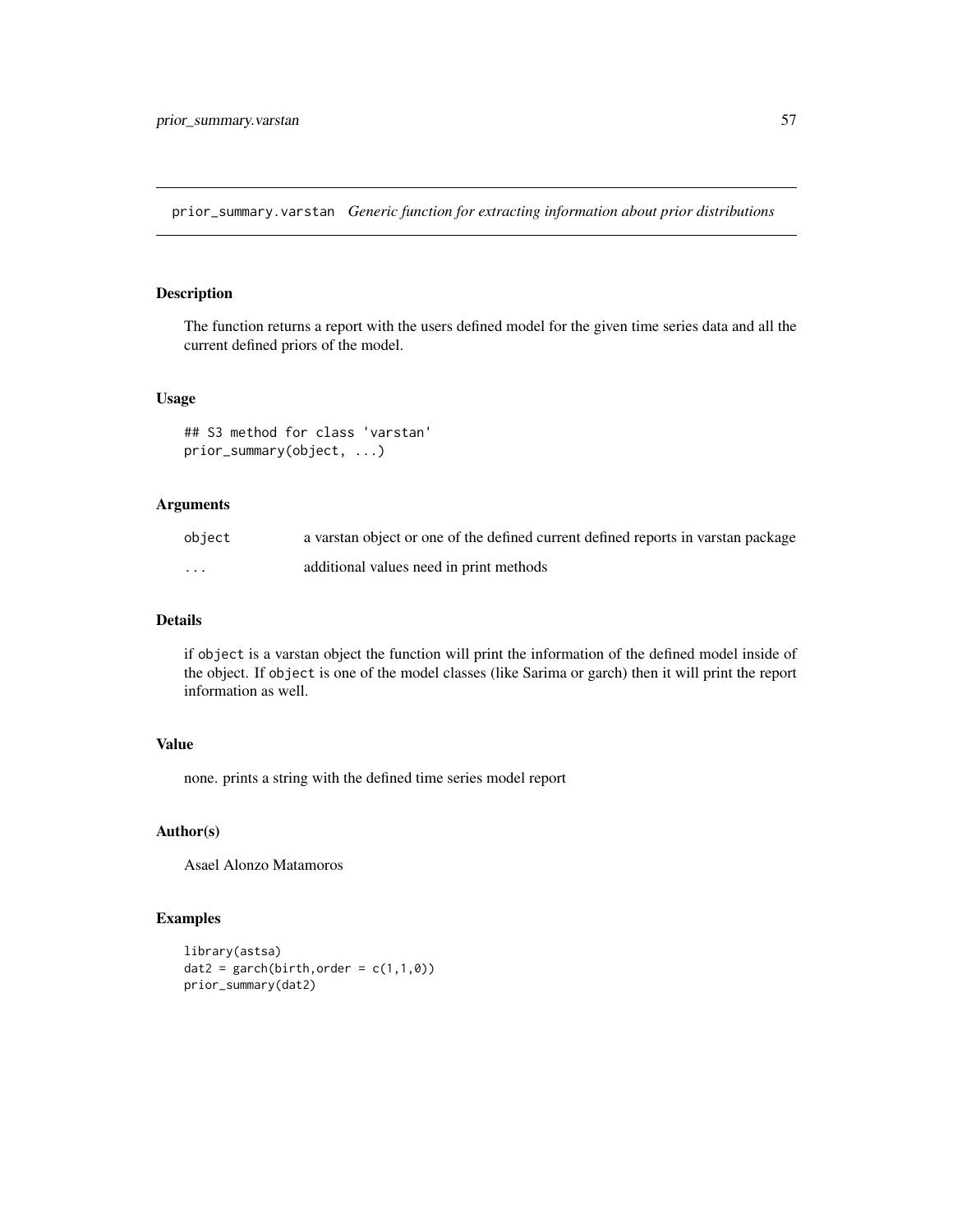## Description

The function returns a report with the users defined model for the given time series data and all the current defined priors of the model.

#### Usage

report(object,...)

# Arguments

| obiect | an object varstan object or one of the defined current defined reports in varstan<br>package |
|--------|----------------------------------------------------------------------------------------------|
| .      | additional values need in print methods                                                      |

## Details

if object is a varstan object the function will print the information of the defined model inside of the object. If object is one of the model classes (like Sarima or garch) then it will print the report information as well.

### Value

none. prints a string with the defined time series model report

# Author(s)

Asael Alonzo Matamoros

## Examples

```
library(astsa)
dat2 = garch(birth, order = c(1,1,0))report(dat2)
```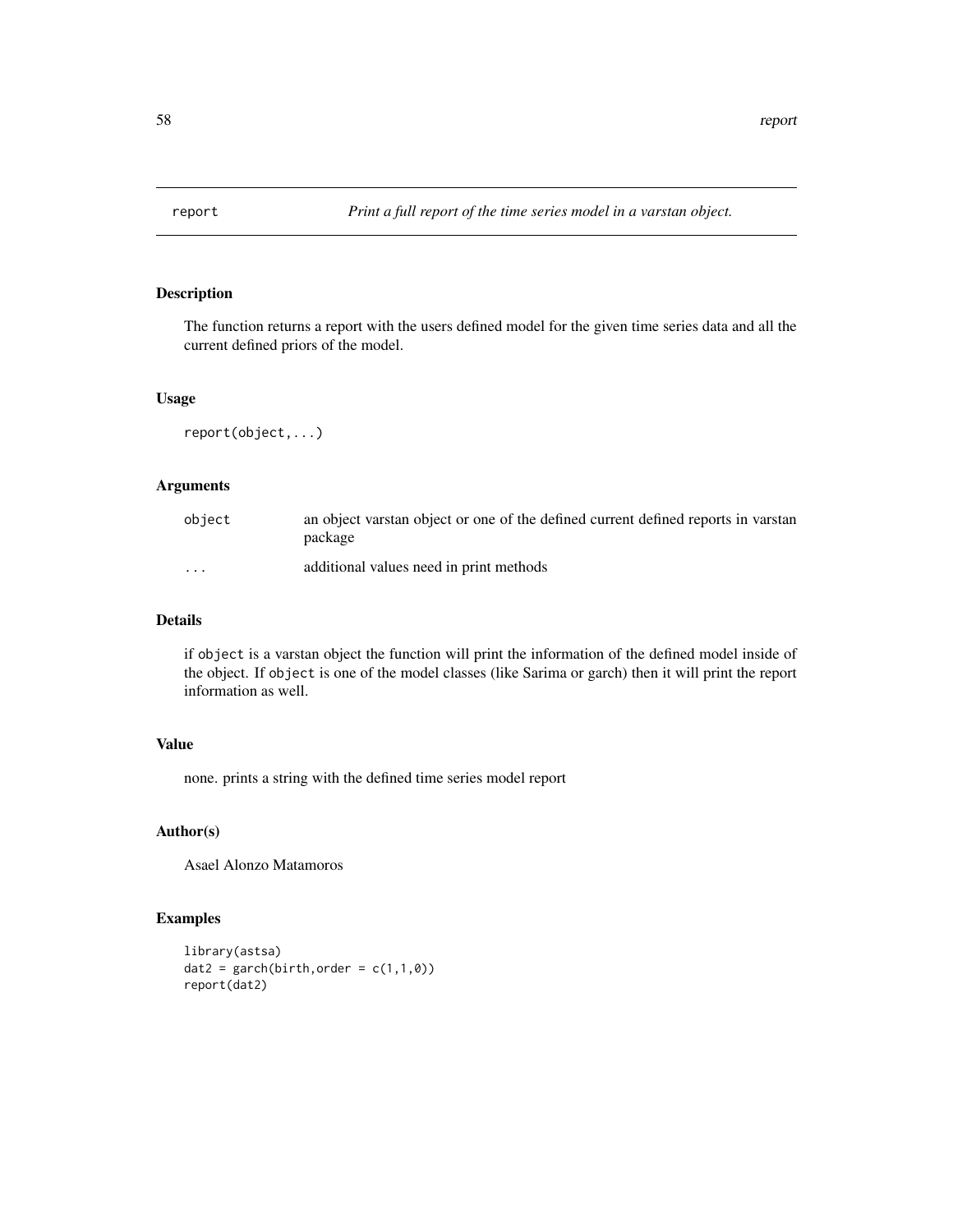residuals.varstan *Generic function and method for extract the residual of a varstan object*

#### Description

The function returns the posterior estimate of the residuals of a varstan model, similar to the residual functions of other packages.

#### Usage

```
## S3 method for class 'varstan'
residuals(object, robust = FALSE, ...)
```
## Arguments

| object                  | A varstan object, varstan                                                                                                                                |
|-------------------------|----------------------------------------------------------------------------------------------------------------------------------------------------------|
| robust                  | A boolean value, if its TRUE it returns the median of the posterior distribution,<br>and if its FALSE it returns the mean, by default is the FALSE value |
| $\cdot$ $\cdot$ $\cdot$ | Further arguments passed to posterior_residual.                                                                                                          |

## Details

This function only extracts the point-wise estimate of the time series residuals for extracting all the data use extract\_stan() or posterior\_intervals function

### Value

An array with the posterior estimate of the residuals of the time series model,

## Author(s)

Asael Alonzo Matamoros

<span id="page-58-0"></span>

| ۵ar |  | ıma |  |
|-----|--|-----|--|
|     |  |     |  |
|     |  |     |  |
|     |  |     |  |

Constructor a Multiplicative Seasonal ARIMA model.

### Description

Constructor of the SARIMA model for Bayesian estimation in Stan.

### Usage

```
Sarima(ts,order = c(1,0,0), seasonal = c(0,0,0), xreg = NULL, period = 0, series.name = NULL)
```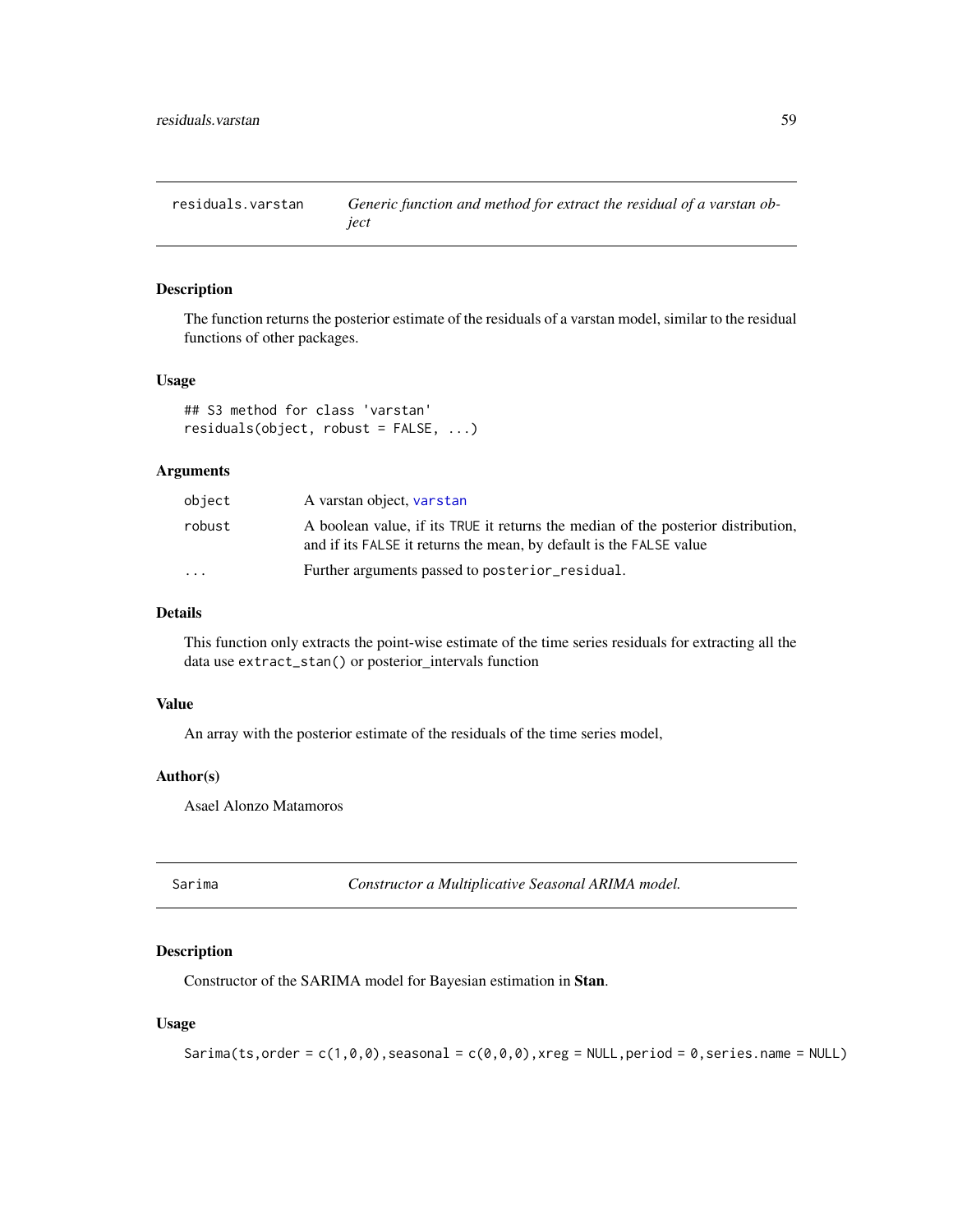### Arguments

| ts          | a numeric or ts object with the univariate time series.                                                                                                                                                              |
|-------------|----------------------------------------------------------------------------------------------------------------------------------------------------------------------------------------------------------------------|
| order       | A specification of the non-seasonal part of the ARIMA model: the three com-<br>ponents $(p, d, q)$ are the AR order, the number of differences, and the MA order.                                                    |
| seasonal    | A specification of the seasonal part of the ARIMA model, same as order param-<br>eter: the three components $(p, d, q)$ are the seasonal AR order, the degree of<br>seasonal differences, and the seasonal MA order. |
| xreg        | Optionally, a numerical matrix of external regressors, which must have the same<br>number of rows as ts. It should not be a data frame.                                                                              |
| period      | an integer specifying the periodicity of the time series by default the value fre-<br>quency $(ts)$ is used.                                                                                                         |
| series.name | an optional string vector with the series names.                                                                                                                                                                     |

# Details

The function returns a list with the data for running stan() function of rstan package

If xreg option is used, the model by default will cancel the seasonal differences adjusted  $(D = 0)$ . If a value  $d > 0$  is used, all the regressor variables in xreg will be difference as well. The default priors used in Sarima are:

- ar  $\sim$  normal $(0,0.5)$
- ma  $\sim$  normal $(0,0.5)$
- mu0 ~ t-student $(0,2.5,6)$
- sigma $0 \sim$  t-student $(0,1,7)$
- sar  $\sim$  normal $(0,0.5)$
- sma ~ normal $(0,0.5)$
- breg  $\sim$  t-student(0,2.5,6)

For changing the default prior use the function set\_prior

#### Value

The function returns a list with the data for running stan() function of rstan package.

### Author(s)

Asael Alonzo Matamoros

#### References

Box, G. E. P. and Jenkins, G.M. (1978). Time series analysis: Forecasting and control. San Francisco: Holden-Day. *Biometrika*, 60(2), 297-303. doi:10.1093/biomet/65.2.297.

Kennedy, P. (1992). Forecasting with dynamic regression models: Alan Pankratz, 1991. *International Journal of Forecasting*. 8(4), 647-648. url: https://EconPapers.repec.org/RePEc:eee:intfor:v:8:y:1992:i:

Hyndman, R. & Khandakar, Y. (2008). Automatic time series forecasting: the forecast package for R. *Journal of Statistical Software*. 26(3), 1-22.doi: 10.18637/jss.v027.i03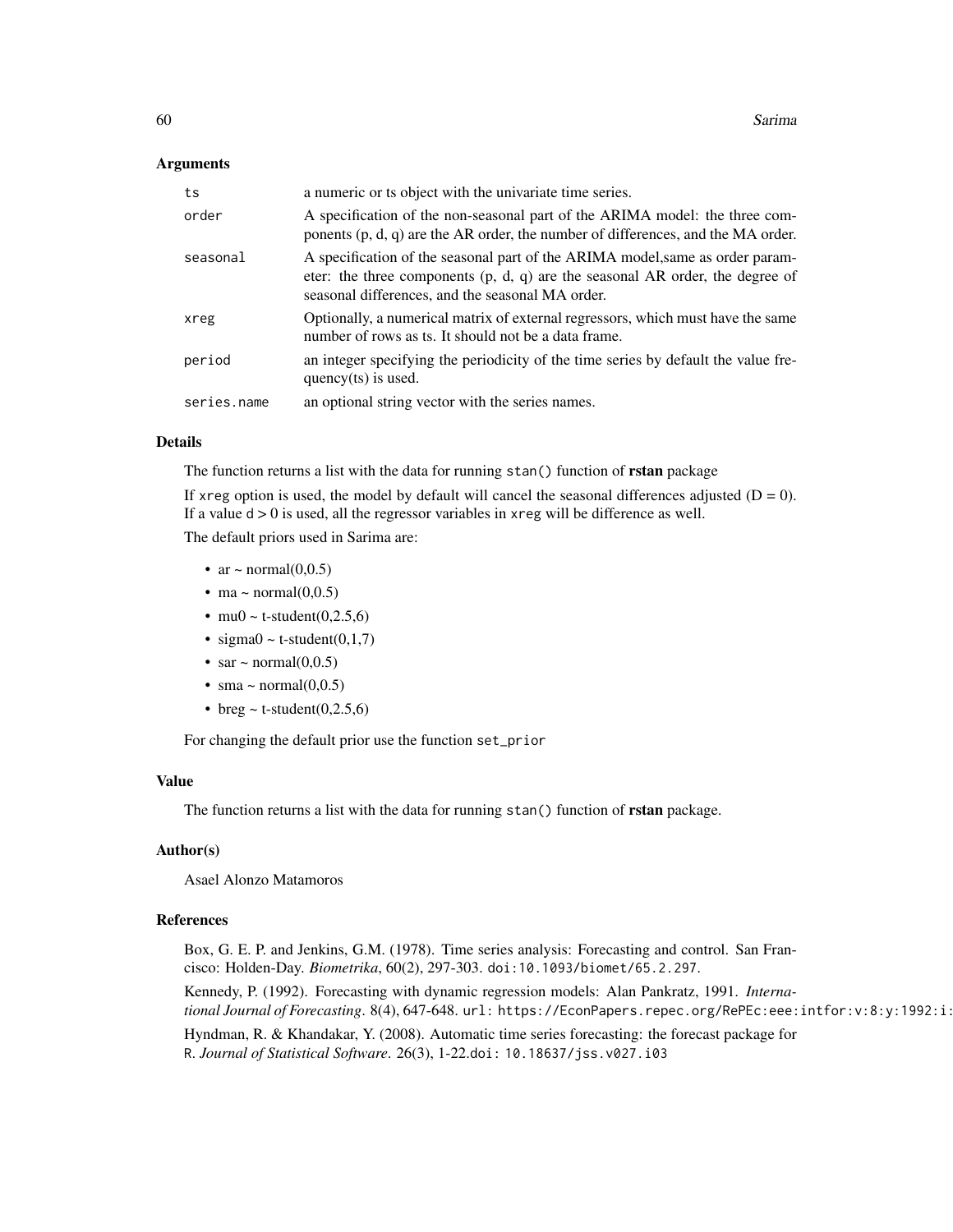#### set\_prior 61

### See Also

[garch](#page-24-0) [set\\_prior](#page-60-0)

### Examples

# Declare a multiplicative seasonal ARIMA model for the birth data.

```
library(astsa)
model = Sarima(birth, order = c(\emptyset,1,2), seasonal = c(1,1,1))
model
#Declare an Dynamic Harmonic Regression model for the birth data.
model = Sarima(birth, order = c(1, 0, 1), xreg = fourier(birth, K = 2))
```
model

<span id="page-60-0"></span>set\_prior *Set a prior distribution to a model parameter.*

#### Description

setting a prior distribution to an specify model parameter.

#### Usage

```
set_prior(model, par = "ar", dist = normal(), \text{lag} = 0)
```
#### **Arguments**

| model | a time series model class specified in <b>varstan</b> .                                                                                                                      |
|-------|------------------------------------------------------------------------------------------------------------------------------------------------------------------------------|
| par   | a string value with the desired parameter which a prior is defined could be:<br>"mu0", "sigma0", "ar", "ma", "arch", "garch", "mgarch", "dfv", "df", "LKJ" or<br>"breg".     |
| dist  | the distribution of the prior parameter. The only accepted is a prior_dist object.                                                                                           |
| lag   | an optional integer value, indicates the desired lag of the parameter which the<br>prior is defined if $lag = 0$ , then the prior distribution will be applied for all lags. |

#### Details

varstan provides its own functions to manipulate the parameter prior, this functions return a prior\_dist class, the dist argument only accepts this objects.

lag parameter is an optional value to change the prior distribution of one parameter in particular, this argument is only valid for: "ar","ma", "arch", "garch", "mgarch", or "breg" par arguments. lag has to be a integer lower than the total amount of lagged parameters of the model. For example, to ONLY change the prior of the second "arch" parameter in a garch $(3,1)$  model, a lag = 2 values must be specified.

For varma and Bekk models the covariance matrix Sigma is factorized as follows: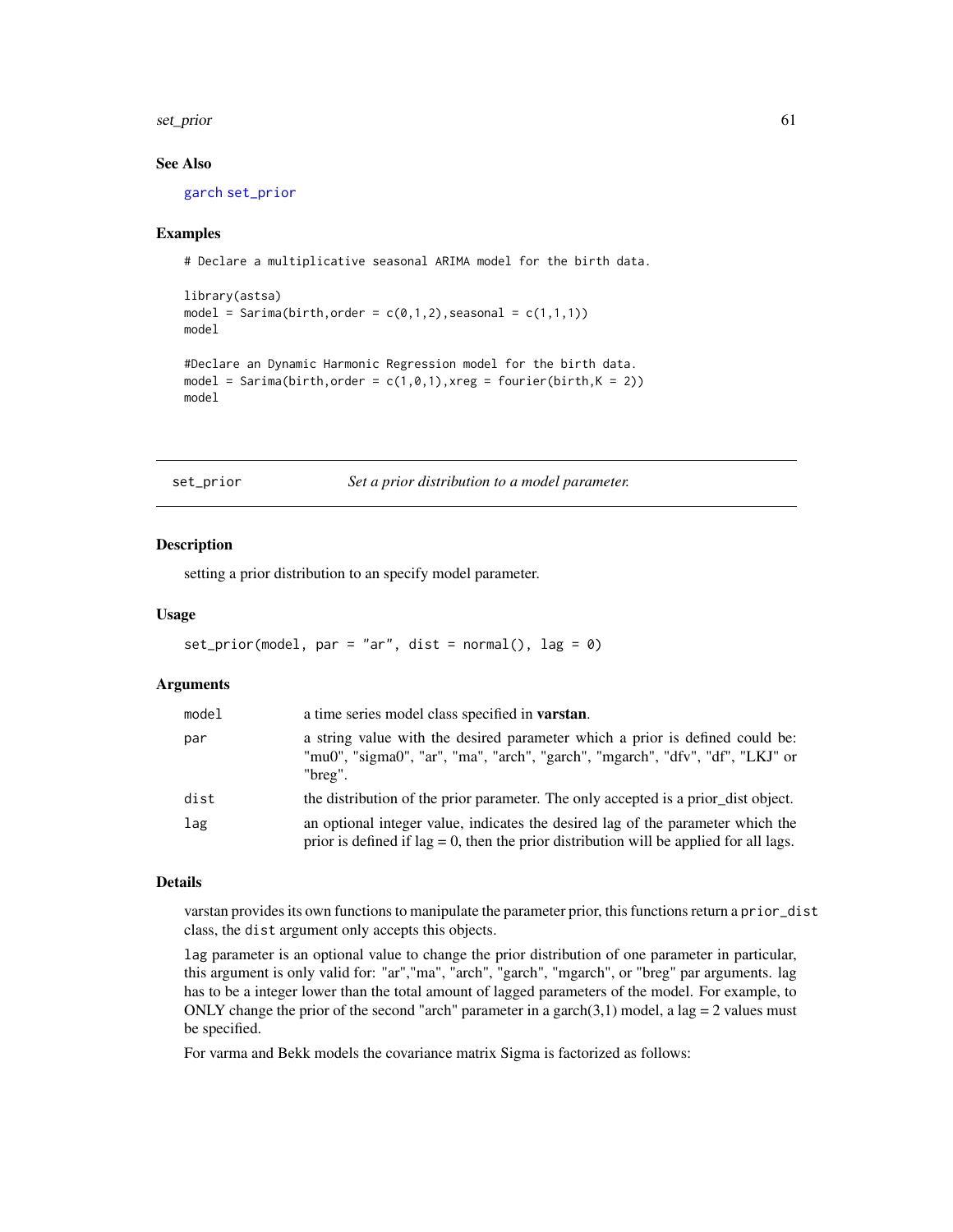$$
Signa = D' Omega D
$$

Where Omega is the correlation matrix that accepts an LKJ prior distribution D is a diagonal matrix with the inverse std deviations

For changing the degree freedom in a LKJ distribution for omega use par  $=$  "LKJ" and dist  $=$ LKJ(df), where df are the desired degree freedom.

For changing the the priors in the diagonal D use par = "sigma0" and select one of the available prior distributions.

For ar, ma garch, arch parameters in varma and Bekk models only normal distributions priors with different mu and sd are accepted. Even if get\_prior accepts its change, Stan will change it to a normal(0,1) prior.

## Value

a time series model class specified in varstan with the changed prior.

### Author(s)

Asael Alonzo Matamoros

## Examples

```
library(astsa)
dat = Sarima(birth, order = c(1,1,2))
dat = set\_prior(model = dat, par = "ar", dist = normal(0, 2))dat
dat = set_prior(model = dat,par = "mu0",dist = student(mu=0,sd = 2.5,df = 7))
dat
dat = set_prior(model = dat,par = "ma",dist= beta(shape1 = 2,shape2 = 2), lag = 2)
dat
```
ssm *A constructor for a Additive linear State space model.*

### Description

Constructor of the ets("Z","Z","Z") object for Bayesian estimation in Stan.

#### Usage

```
ssm(ts,trend = FALSE,damped = FALSE,seasonal = FALSE,xreg = NULL,
          period = 0,genT = FALSE,series.name = NULL)
```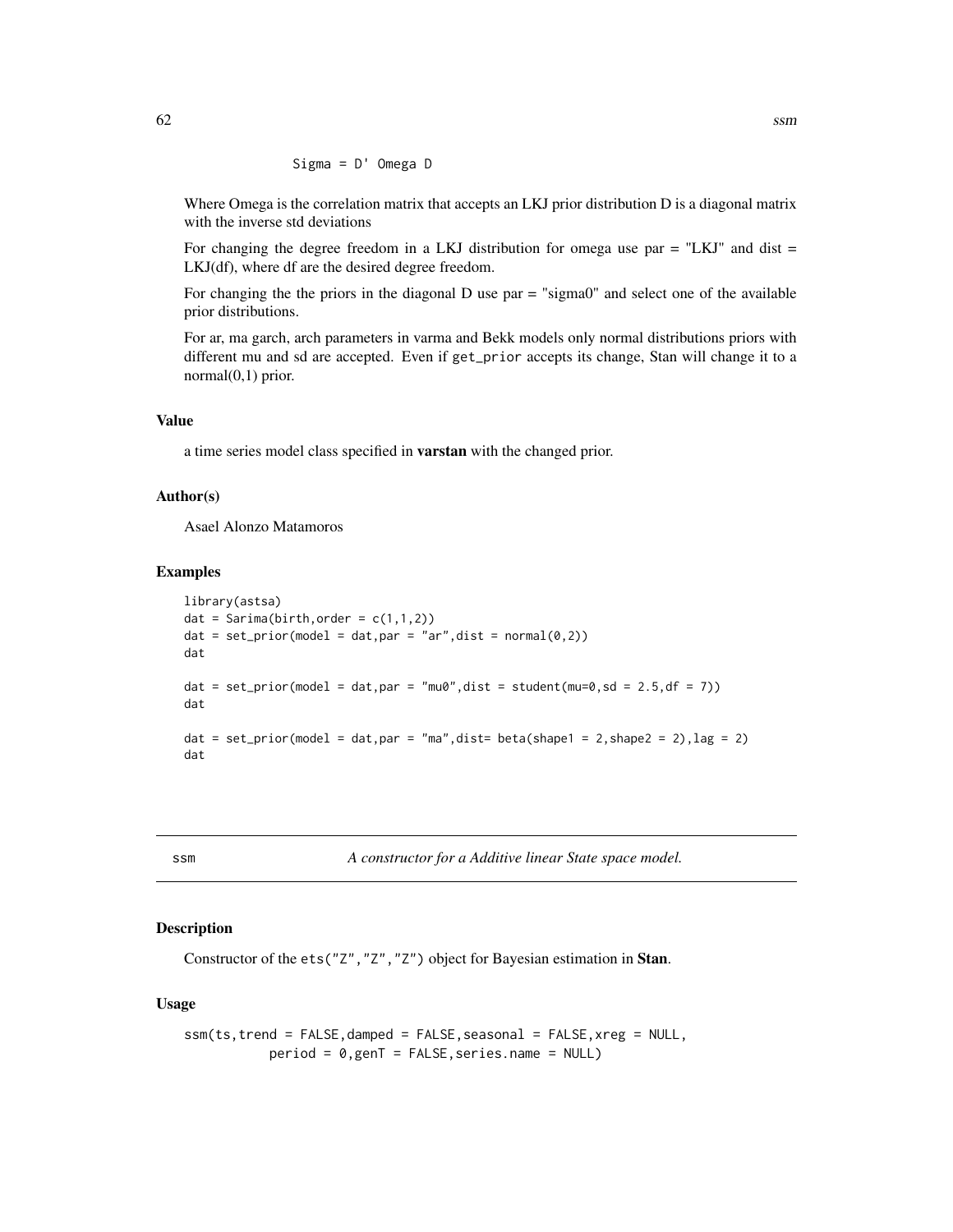$\sin$  63

### Arguments

| ts          | a numeric or ts object with the univariate time series.                                                                                                  |
|-------------|----------------------------------------------------------------------------------------------------------------------------------------------------------|
| trend       | a boolean value to specify a trend local level model. By default is FALSE.                                                                               |
| damped      | a boolean value to specify a damped trend local level model. By default is<br>FALSE. If trend option is FALSE then damped is set to FALSE automatically. |
| seasonal    | a boolean value to specify a seasonal local level model. By default is FALSE.                                                                            |
| xreg        | Optionally, a numerical matrix of external regressors, which must have the same<br>number of rows as ts. It should not be a data frame.                  |
| period      | an integer specifying the periodicity of the time series by default the value fre-<br>quency(ts) is used.                                                |
| genT        | a boolean value to specify for a generalized t-student SSM model.                                                                                        |
| series.name | an optional string vector with the time series names.                                                                                                    |

#### Details

The function returns a list with the data for running stan() function of **rstan** package.

By default the ssm() function generates a local level model (or a ets("A","N","N") or exponential smoothing model from the **forecast** package). If trend is set TRUE, then a local trend ssm model is defined (a equivalent ets("A","A","N") or Holt model from the forecast package). For damped trend models set damped to TRUE. If seasonal is set to TRUE a seasonal local level model is defined (a equivalent ets("A","N","A") model from the forecast package). For a Holt-Winters method (ets("A","A","A")) set Trend and seasonal to TRUE.

When genT option is TRUE a t-student innovations ssm model (see Ardia (2010)) is generated see Fonseca, et. al (2019) for more details.

The default priors used in a ssm( ) model are:

- level  $\sim$  normal $(0,0.5)$
- Trend ~ normal $(0,0.5)$
- damped~ normal $(0,0.5)$
- Seasonal  $\sim$  normal $(0,0.5)$
- sigma $0 \sim$  t-student $(0,1,7)$
- level1  $\sim$  normal(0,1)
- trend1 ~ normal $(0,1)$
- seasonal1 ~ normal $(0,1)$
- dfv ~ gamma $(2,0.1)$
- breg  $\sim$  t-student(0,2.5,6)

For changing the default prior use the function set\_prior().

#### Value

The function returns a list with the data for running stan() function of rstan package.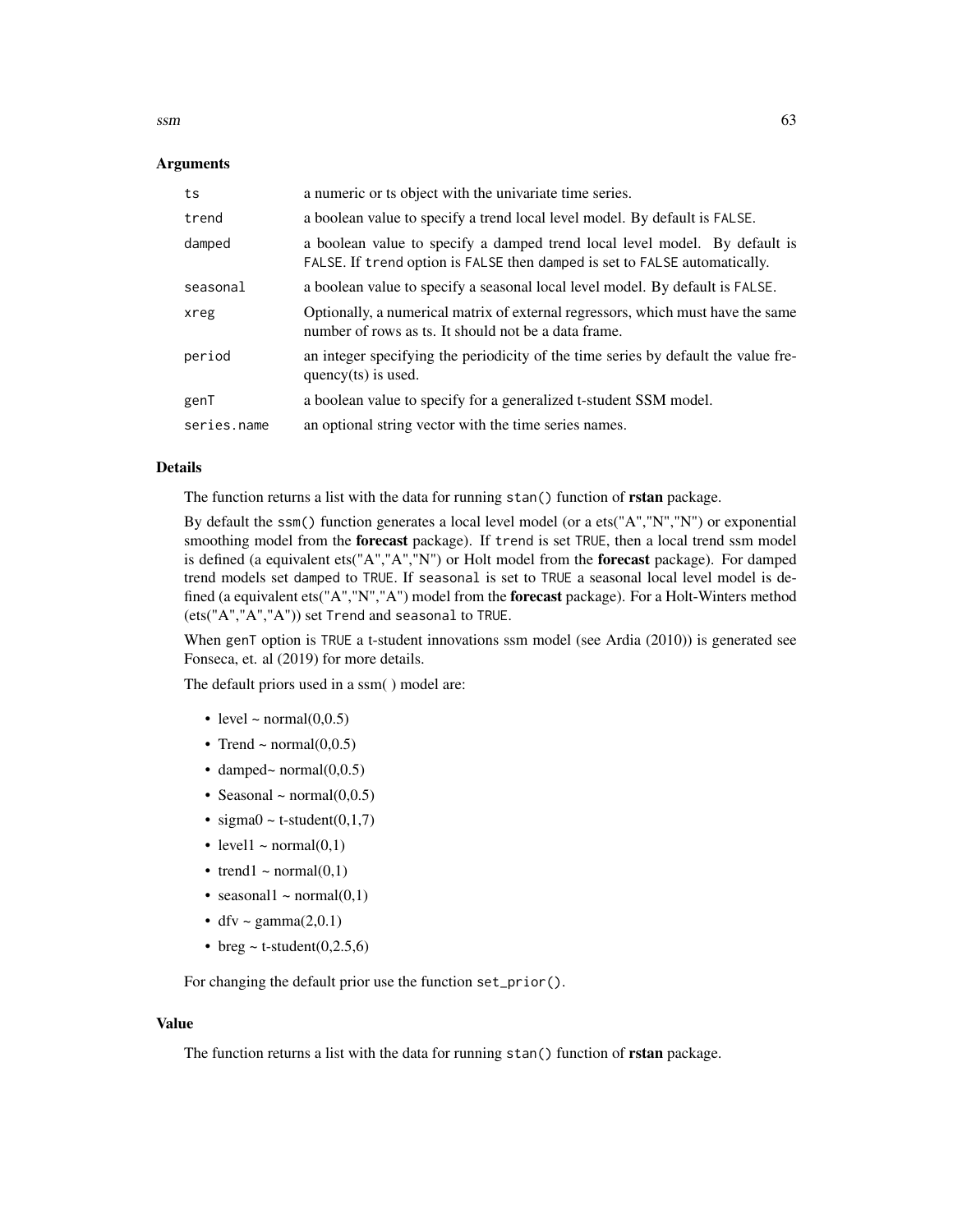### Author(s)

Asael Alonzo Matamoros.

#### References

Fonseca, T. and Cequeira, V. and Migon, H. and Torres, C. (2019). The effects of degrees of freedom estimation in the Asymmetric GARCH model with Student-t Innovations. *arXiv* doi: arXiv: 1910.01398.

# See Also

[Sarima](#page-58-0) [auto.arima](#page-0-0) [set\\_prior](#page-60-0) [garch](#page-24-0)

## Examples

 $mod1 = ssm(ipc)$ 

# Declaring a Holt model for the ipc data. mod2 = ssm(ipc,trend = TRUE,damped = TRUE)

# Declaring an additive Holt-Winters model for the birth data  $mod3 = ssm(birth, trend = TRUE, damped = TRUE, seasonal = TRUE)$ 

stan\_garch *Fitting for a GARCH(s,k,h) model.*

### Description

Fitting a GARCH(s, k, h) model in Stan.

#### Usage

```
stan_garch(
  ts,
  order = c(1, 1, 0),arma = c(0, 0),xreg = NULL,
  genT = FALSE,asym = "none",
  chains = 4,
  iter = 2000,
  warmup = floor(iter/2),
  adapt.deIta = <math>0.9</math>,tree.depth = 10.
  stepwise = TRUE,
  prior_mu0 = NULL,
  prior_sigma0 = NULL,
```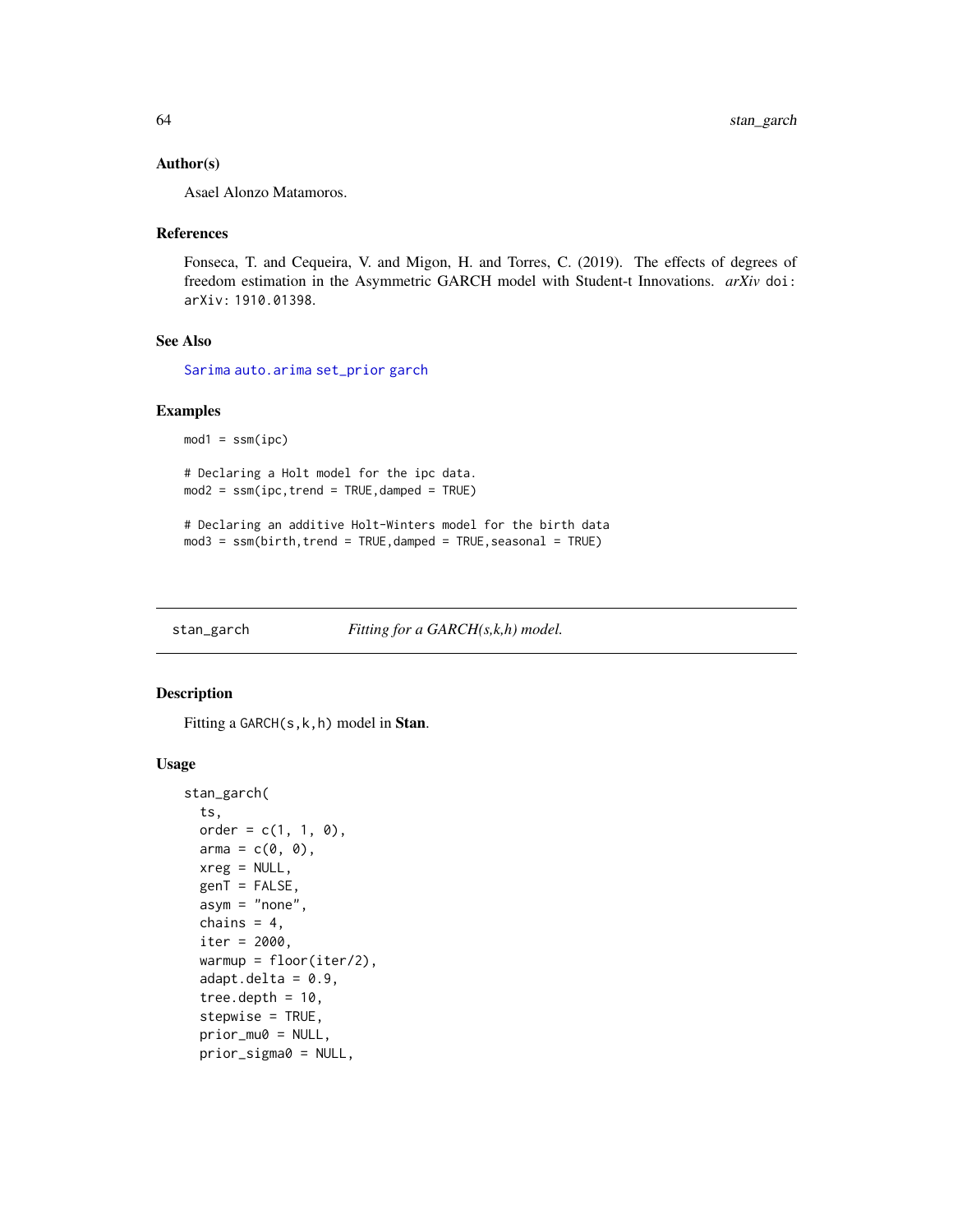# stan\_garch 65

```
prior_ar = NULL,
 prior_ma = NULL,
 prior_mgarch = NULL,
 prior_arch = NULL,
 prior_garch = NULL,
 prior_breg = NULL,
 prior_gamma = NULL,
 prior_df = NULL,
 series.name = NULL,
  ...
)
```
# Arguments

| ts           | a numeric or ts object with the univariate time series.                                                                                                                                                                                                                                            |
|--------------|----------------------------------------------------------------------------------------------------------------------------------------------------------------------------------------------------------------------------------------------------------------------------------------------------|
| order        | A specification of the garch model: the three components $(s, k, h)$ are the arch<br>order, the garch order, and the mgarch order.                                                                                                                                                                 |
| arma         | A specification of the ARMA model, same as order parameter: the two compo-<br>nents $(p, q)$ are the AR order, and the MA order.                                                                                                                                                                   |
| xreg         | Optionally, a numerical matrix of external regressors, which must have the same<br>number of rows as ts. It should not be a data frame.                                                                                                                                                            |
| genT         | a boolean value to specify for a generalized t-student garch model.                                                                                                                                                                                                                                |
| asym         | a string value for the asymmetric function for an asymmetric GARCH process.<br>By default the value "none" for standard GARCH process. If "logit" a logistic<br>function is used for asymmetry, and if "exp" an exponential function is used.                                                      |
| chains       | An integer of the number of Markov Chains chains to be run, by default 4 chains<br>are run.                                                                                                                                                                                                        |
| iter         | An integer of total iterations per chain including the warm-up, by default the<br>number of iterations are 2000.                                                                                                                                                                                   |
| warmup       | A positive integer specifying number of warm-up (aka burn-in) iterations. This<br>also specifies the number of iterations used for step-size adaptation, so warm-up<br>samples should not be used for inference. The number of warmup should not be<br>larger than iter and the default is iter/2. |
| adapt.delta  | An optional real value between 0 and 1, the thin of the jumps in a HMC method.<br>By default is 0.9.                                                                                                                                                                                               |
| tree.depth   | An integer of the maximum depth of the trees evaluated during each iteration.<br>By default is 10.                                                                                                                                                                                                 |
| stepwise     | If TRUE, will do stepwise selection (faster). Otherwise, it searches over all<br>models. Non-stepwise selection can be very slow, especially for seasonal mod-<br>els.                                                                                                                             |
| prior_mu0    | The prior distribution for the location parameter in an ARMA model. By default<br>the value is set NULL, then the default normal $(0,1)$ prior is used.                                                                                                                                            |
| prior_sigma0 | The prior distribution for the scale parameter in an ARMA model. By default<br>the value is set NULL, then the default student( $7,0,1$ ) prior is used.                                                                                                                                           |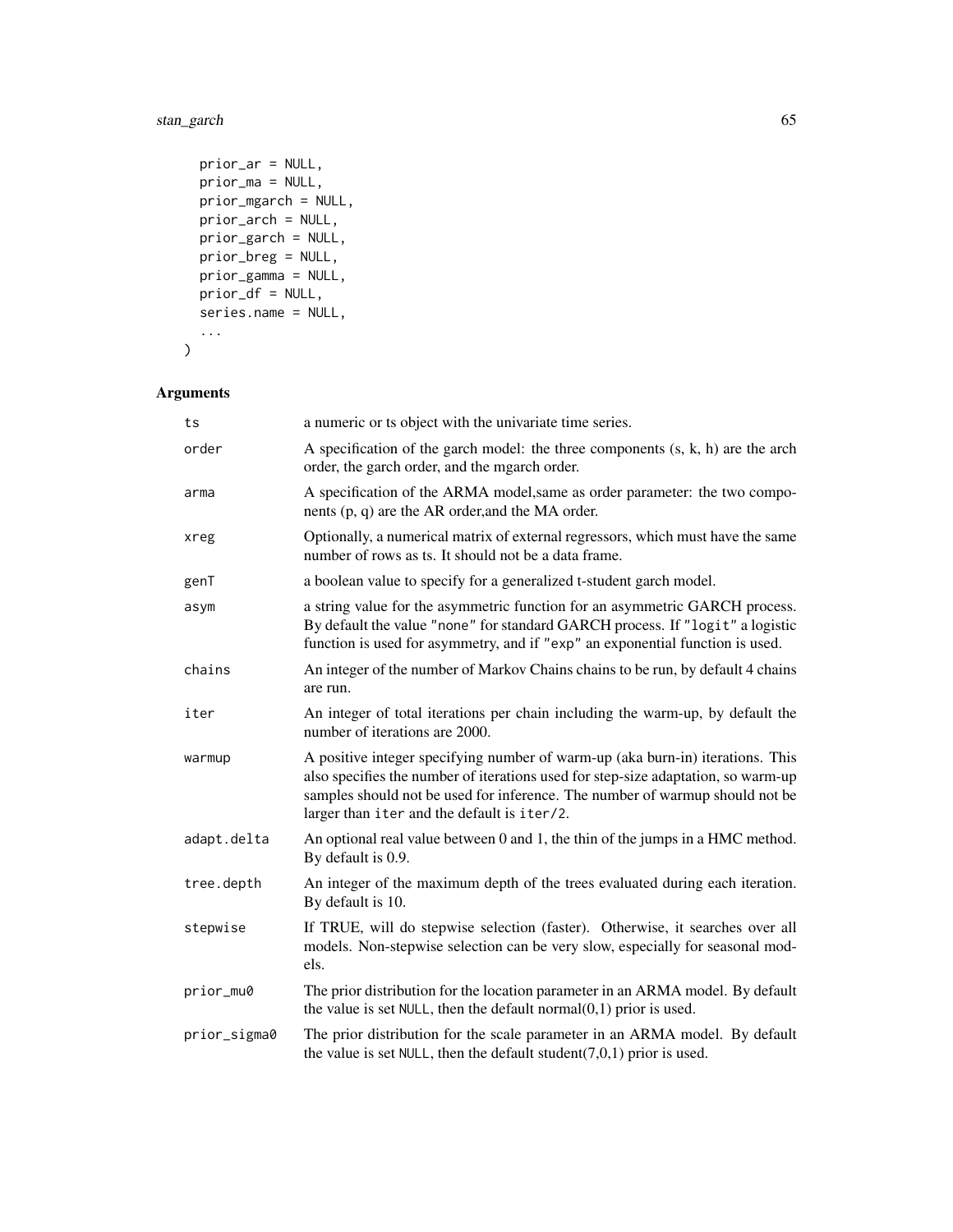| prior_ar     | The prior distribution for the auto-regressive parameters in an ARMA model.<br>By default the value is set NULL, then the default normal $(0,0.5)$ priors are used.                         |
|--------------|---------------------------------------------------------------------------------------------------------------------------------------------------------------------------------------------|
| prior_ma     | The prior distribution for the moving average parameters in an ARMA model.<br>By default the value is set NULL, then the default normal $(0,0.5)$ priors are used.                          |
| prior_mgarch | The prior distribution for the mean GARCH parameters in a GARCH model.<br>By default the value is set NULL, then the default normal $(0,0.5)$ priors are used.                              |
| prior_arch   | The prior distribution for the arch parameters in a GARCH model. By default<br>the value is set $NULL$ , then the default normal $(0,0.5)$ priors are used.                                 |
| prior_garch  | The prior distribution for the GARCH parameters in a GARCH model. By de-<br>fault the value is set NULL, then the default normal $(0,0.5)$ priors are used.                                 |
| prior_breg   | The prior distribution for the regression coefficient parameters in a ARIMAX<br>model. By default the value is set NULL, then the default student( $7,0,1$ ) priors<br>are used.            |
| prior_gamma  | The prior distribution for the asymmetric parameters in am Asymmetric GARCH<br>model. By default the value is set $NULL$ , then the default normal $(0,0.5)$ priors are<br>used.            |
| prior_df     | The prior distribution for the degree freedom parameters in a t-student inno-<br>vations GARCH model. By default the value is set NULL, then the default<br>$gamma(2,0.1)$ priors are used. |
| series.name  | an optional string vector with the series names.                                                                                                                                            |
|              | Further arguments passed to varstan function.                                                                                                                                               |
|              |                                                                                                                                                                                             |

## Details

The function returns a varstan object with the fitted model.

By default the garch() function generates a  $GARCH(1,1)$  model, when genT option is TRUE a tstudent innovations GARCH model (see Ardia (2010)) is generated, and for Asymmetric GARCH models use the option asym for specify the asymmetric function, see Fonseca, et. al (2019) for more details.

The default priors used in a GARCH(s,k,h) model are:

- ar  $\sim$  normal(0,0.5)
- ma ~ normal $(0,0.5)$
- mu0 ~ t-student $(0,2.5,6)$
- sigma $0 \sim t$ -student $(0,1,7)$
- arch ~ normal $(0,0.5)$
- garch  $\sim$  normal $(0,0.5)$
- mgarch ~ normal $(0,0.5)$
- dfv ~ gamma $(2,0.1)$
- breg  $\sim$  t-student(0,2.5,6)

For changing the default prior use the function set\_prior().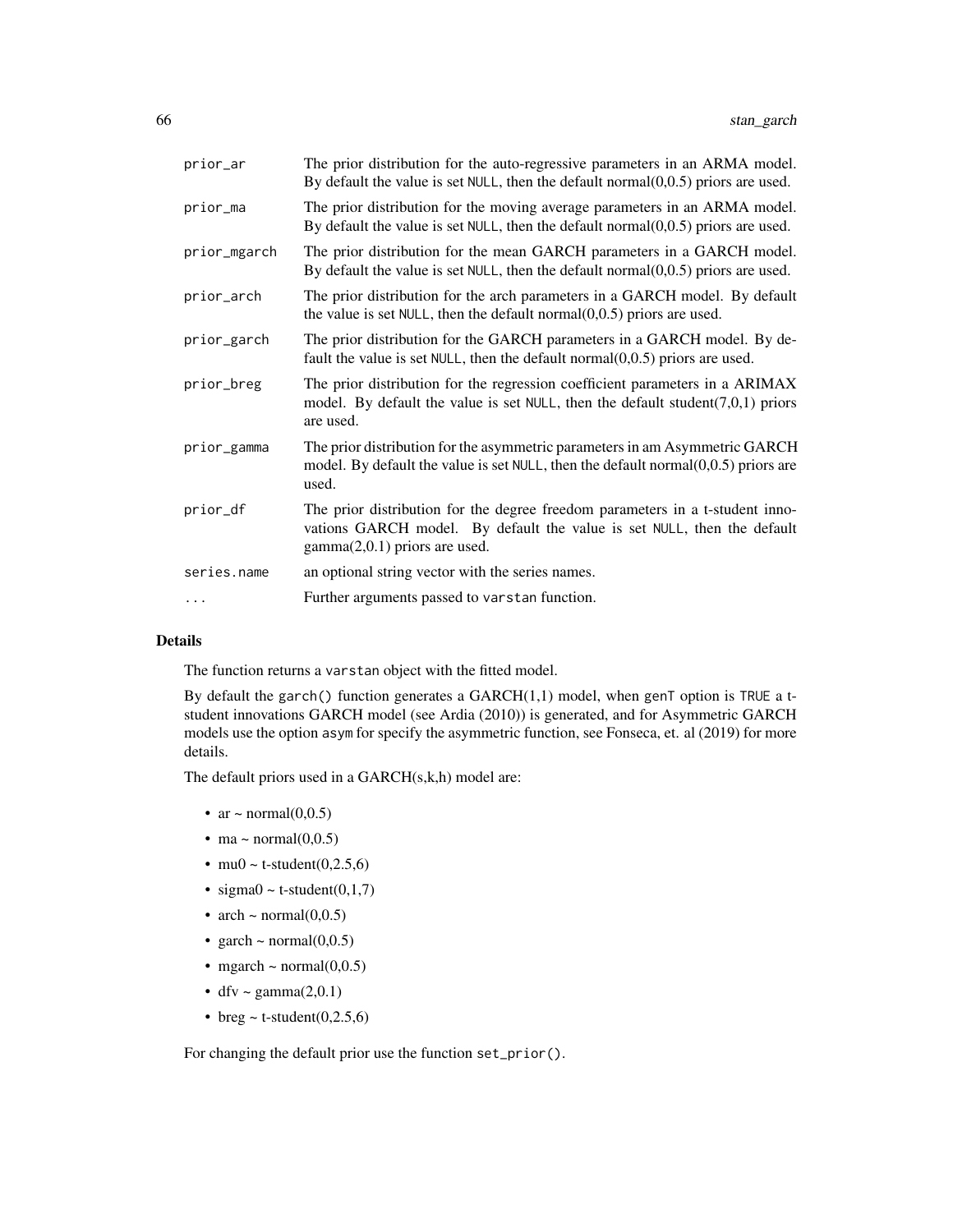#### stan\_Holt 67

# Value

A varstan object with the fitted GARCH model.

## Author(s)

Asael Alonzo Matamoros.

## References

Engle, R. (1982). Autoregressive Conditional Heteroscedasticity with Estimates of the Variance of United Kingdom Inflation. *Econometrica*, 50(4), 987-1007. url: http://www.jstor.org/stable/1912773.

Bollerslev, T. (1986). Generalized autoregressive conditional heteroskedasticity. *Journal of Econometrics*. 31(3), 307-327. doi: https://doi.org/10.1016/0304-4076(86)90063-1.

Fonseca, T. and Cequeira, V. and Migon, H. and Torres, C. (2019). The effects of degrees of freedom estimation in the Asymmetric GARCH model with Student-t Innovations. *arXiv* doi: arXiv: 1910.01398.

Ardia, D. and Hoogerheide, L. (2010). Bayesian Estimation of the GARCH(1,1) Model with Student-t Innovations. *The R Journal*. 2(7), 41-47. doi: 10.32614/RJ-2010-014.

## See Also

[Sarima](#page-58-0) [auto.arima](#page-0-0) [set\\_prior](#page-60-0)

### Examples

```
# Declaring a garch(1,1) model for the ipc data.
sf1 = stan\_garch(ipc,order = c(1,1,0), iter = 500, chains = 1)# Declaring a t-student M-GARCH(2,3,1)-ARMA(1,1) process for the ipc data.
sf2 = stan\_garch(ipc, order = c(2,3,1),arma = c(1,1),genT = TRUE,iter = 500, chains = 1)
```
stan\_Holt *Fitting an Holt state-space model.*

### Description

Fitting an Holt state-space model in Stan.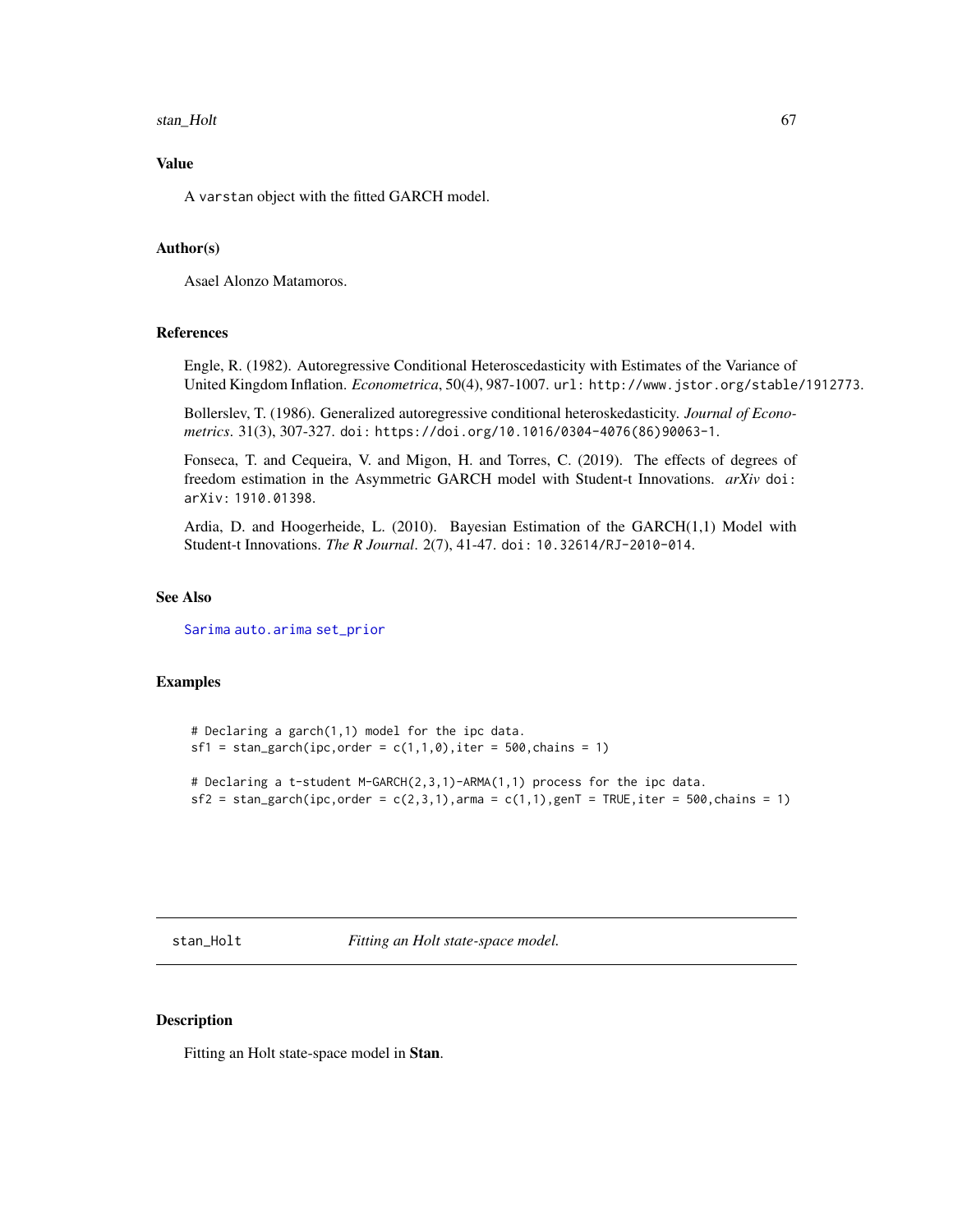# Usage

```
stan_Holt(
  ts,
  damped = FALSE,xreg = NULL,
 genT = FALSE,chains = 4,
  iter = 2000,
 warmup = floor(iter/2),
  adapt.delta = 0.9,
  tree.depth = 10,
  stepwise = TRUE,
 prior_sigma0 = NULL,
 prior_level = NULL,
 prior_level1 = NULL,
 prior_trend = NULL,
 prior_trend1 = NULL,
 prior_damped = NULL,
 prior_breg = NULL,
 prior_df = NULL,
  series.name = NULL,
  ...
\mathcal{L}
```
# Arguments

| ts          | a numeric or ts object with the univariate time series.                                                                                                                                                                                                                                            |
|-------------|----------------------------------------------------------------------------------------------------------------------------------------------------------------------------------------------------------------------------------------------------------------------------------------------------|
| damped      | a boolean value to specify a damped trend local level model. By default is<br>FALSE. If trend option is FALSE then damped is set to FALSE automatically.                                                                                                                                           |
| xreg        | Optionally, a numerical matrix of external regressors, which must have the same<br>number of rows as ts. It should not be a data frame.                                                                                                                                                            |
| genT        | a boolean value to specify for a generalized t-student SSM model.                                                                                                                                                                                                                                  |
| chains      | An integer of the number of Markov Chains chains to be run, by default 4 chains<br>are run.                                                                                                                                                                                                        |
| iter        | An integer of total iterations per chain including the warm-up, by default the<br>number of iterations are 2000.                                                                                                                                                                                   |
| warmup      | A positive integer specifying number of warm-up (aka burn-in) iterations. This<br>also specifies the number of iterations used for step-size adaptation, so warm-up<br>samples should not be used for inference. The number of warmup should not be<br>larger than iter and the default is iter/2. |
| adapt.delta | An optional real value between 0 and 1, the thin of the jumps in a HMC method.<br>By default is 0.9.                                                                                                                                                                                               |
| tree.depth  | An integer of the maximum depth of the trees evaluated during each iteration.<br>By default is 10.                                                                                                                                                                                                 |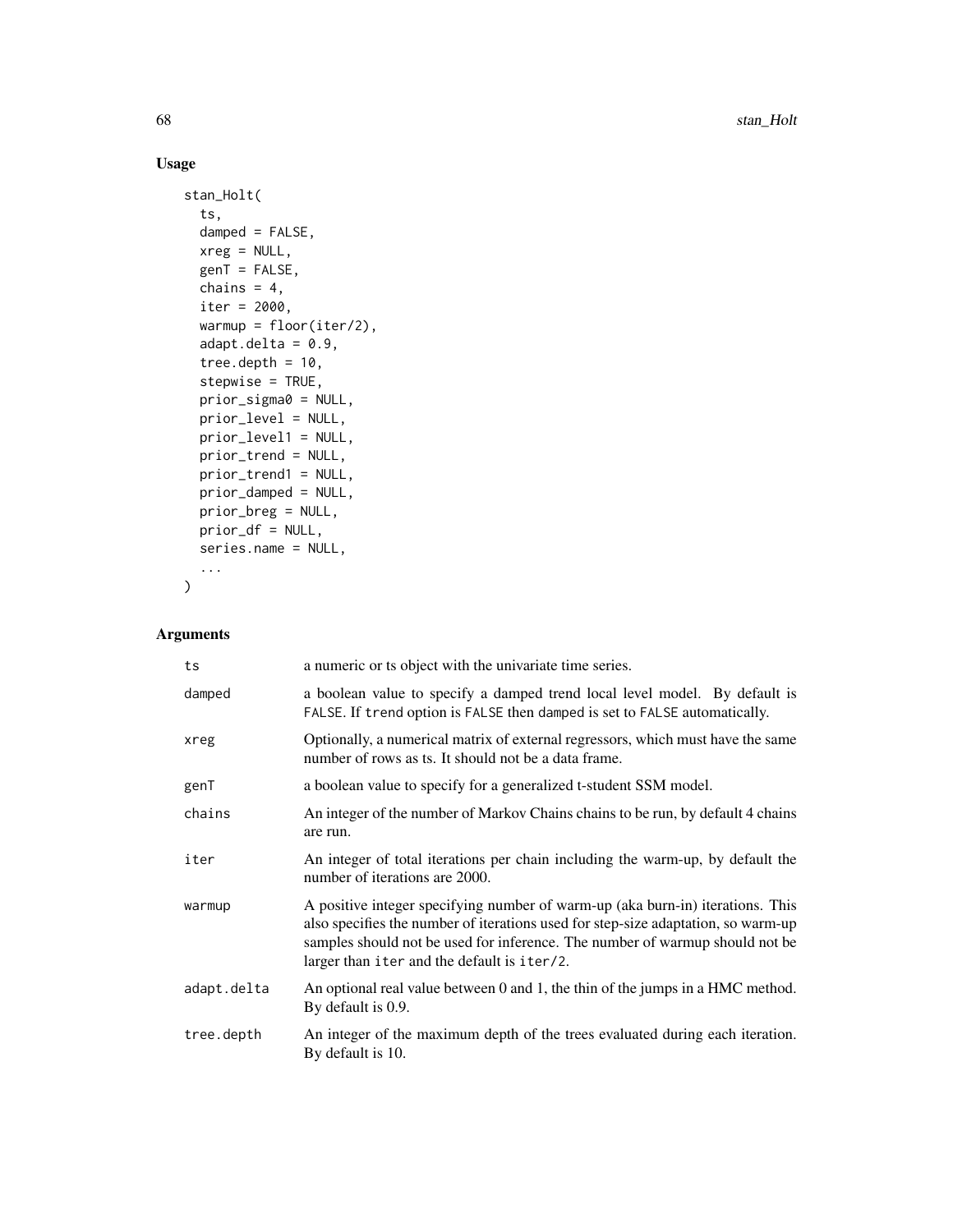| stepwise     | If TRUE, will do stepwise selection (faster). Otherwise, it searches over all<br>models. Non-stepwise selection can be very slow, especially for seasonal mod-<br>els.                  |
|--------------|-----------------------------------------------------------------------------------------------------------------------------------------------------------------------------------------|
| prior_sigma0 | The prior distribution for the scale parameter in an SSM model. By default the<br>value is set NULL, then the default student( $7,0,1$ ) prior is used.                                 |
| prior_level  | The prior distribution for the level parameter in a SSM model. By default the<br>value is set $NULL$ , then the default normal $(0,0.5)$ priors are used.                               |
| prior_level1 | The prior distribution for the initial level parameter in a SSM model. By default<br>the value is set NULL, then the default student $(6,0,2.5)$ priors are used.                       |
| prior_trend  | The prior distribution for the trend parameter in a SSM model. By default the<br>value is set NULL, then the default normal $(0,0.5)$ priors are used.                                  |
| prior_trend1 | The prior distribution for the initial trend parameter in a SSM model. By default<br>the value is set NULL, then the default student $(6,0,2.5)$ priors are used.                       |
| prior_damped | The prior distribution for the damped trend parameter in a SSM model. By<br>default the value is set $NULL$ , then the default normal $(0,0.5)$ priors are used.                        |
| prior_breg   | The prior distribution for the regression coefficient parameters in a ARMAX<br>model. By default the value is set NULL, then the default student( $7,0,1$ ) priors<br>are used.         |
| prior_df     | The prior distribution for the degree freedom parameters in a t-student innova-<br>tions SSM model. By default the value is set NULL, then the default gamma(2,0.1)<br>priors are used. |
| series.name  | an optional string vector with the series names.                                                                                                                                        |
| $\cdots$     | Further arguments passed to varstan function.                                                                                                                                           |

### Details

The function returns a varstan object with the fitted model.

When genT option is TRUE a t-student innovations ssm model (see Ardia (2010)) is generated see Fonseca, et. al (2019) for more details.

The default priors used in a ssm( ) model are:

- level  $\sim$  normal $(0,0.5)$
- Trend ~ normal $(0,0.5)$
- damped~ normal $(0,0.5)$
- sigma $0 \sim$  t-student $(0,1,7)$
- level1  $\sim$  normal(0,1)
- trend1 ~ normal $(0,1)$
- dfv ~ gamma $(2,0.1)$
- breg  $\sim$  t-student(0,2.5,6)

For changing the default prior use the function set\_prior().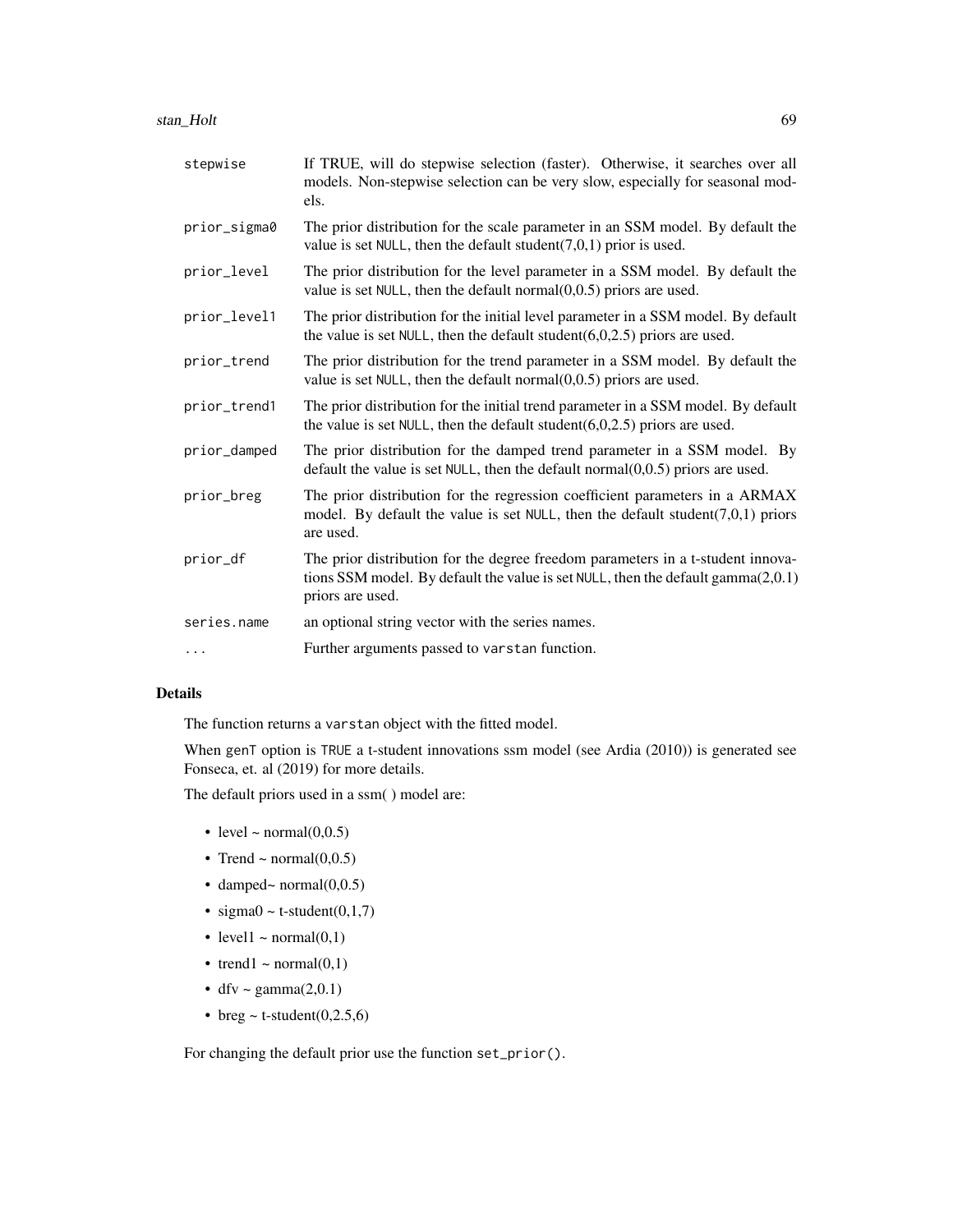## Value

A varstan object with the fitted SSM model.

### Author(s)

Asael Alonzo Matamoros.

## References

Fonseca, T. and Cequeira, V. and Migon, H. and Torres, C. (2019). The effects of degrees of freedom estimation in the Asymmetric GARCH model with Student-t Innovations. *arXiv* doi: arXiv: 1910.01398.

## See Also

[Sarima](#page-58-0) [auto.arima](#page-0-0) [set\\_prior](#page-60-0) [garch](#page-24-0)

#### Examples

# Declaring a Holt model for the ipc data.  $sf1 = stan_Holt(ipc,iter = 500, chains = 1)$ 

```
# Declaring a Holt damped trend model for the ipc data.
sf2 = stan_Holt(ipc, damped = TRUE, iter = 500, chains = 1)
```
stan\_Hw *Fitting a Holt-Winters state-space model.*

#### Description

Fitting a Holt-Winters state-space model in Stan.

### Usage

```
stan_Hw(
  ts,
  damped = FALSE,xreg = NULL,period = 0,
 genT = FALSE,
  chains = 4,
  iter = 2000.
  warmup = floor(iter/2),
  adapt.deIta = 0.9,tree.depth = 10,
```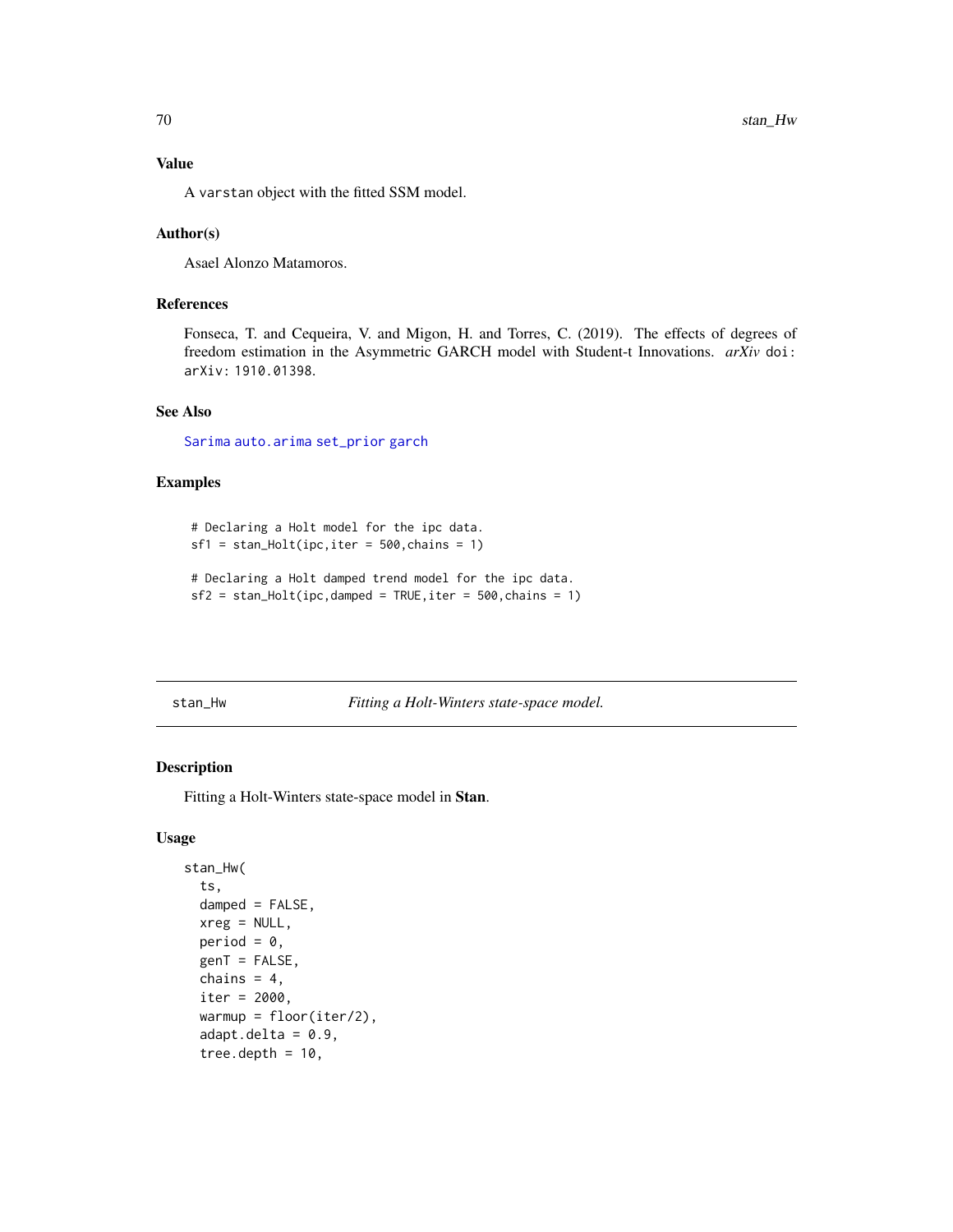#### stan\_Hw 71

```
stepwise = TRUE,
 prior_sigma0 = NULL,
 prior_level = NULL,
 prior_level1 = NULL,
 prior_trend = NULL,
 prior_trend1 = NULL,
 prior_damped = NULL,
 prior_seasonal = NULL,
 prior_seasonal1 = NULL,
 prior_breg = NULL,
 prior_df = NULL,
 series.name = NULL,
  ...
\mathcal{L}
```
# Arguments

| ts           | a numeric or ts object with the univariate time series.                                                                                                                                                                                                                                            |
|--------------|----------------------------------------------------------------------------------------------------------------------------------------------------------------------------------------------------------------------------------------------------------------------------------------------------|
| damped       | a boolean value to specify a damped trend local level model. By default is<br>FALSE. If trend option is FALSE then damped is set to FALSE automatically.                                                                                                                                           |
| xreg         | Optionally, a numerical matrix of external regressors, which must have the same<br>number of rows as ts. It should not be a data frame.                                                                                                                                                            |
| period       | an integer specifying the periodicity of the time series by default the value fre-<br>quency $(ts)$ is used.                                                                                                                                                                                       |
| genT         | a boolean value to specify for a generalized t-student SSM model.                                                                                                                                                                                                                                  |
| chains       | An integer of the number of Markov Chains chains to be run, by default 4 chains<br>are run.                                                                                                                                                                                                        |
| iter         | An integer of total iterations per chain including the warm-up, by default the<br>number of iterations are 2000.                                                                                                                                                                                   |
| warmup       | A positive integer specifying number of warm-up (aka burn-in) iterations. This<br>also specifies the number of iterations used for step-size adaptation, so warm-up<br>samples should not be used for inference. The number of warmup should not be<br>larger than iter and the default is iter/2. |
| adapt.delta  | An optional real value between 0 and 1, the thin of the jumps in a HMC method.<br>By default is 0.9.                                                                                                                                                                                               |
| tree.depth   | An integer of the maximum depth of the trees evaluated during each iteration.<br>By default is 10.                                                                                                                                                                                                 |
| stepwise     | If TRUE, will do stepwise selection (faster). Otherwise, it searches over all<br>models. Non-stepwise selection can be very slow, especially for seasonal mod-<br>els.                                                                                                                             |
| prior_sigma0 | The prior distribution for the scale parameter in an SSM model. By default the<br>value is set NULL, then the default student( $7,0,1$ ) prior is used.                                                                                                                                            |
| prior_level  | The prior distribution for the level parameter in a SSM model. By default the<br>value is set NULL, then the default normal $(0,0.5)$ priors are used.                                                                                                                                             |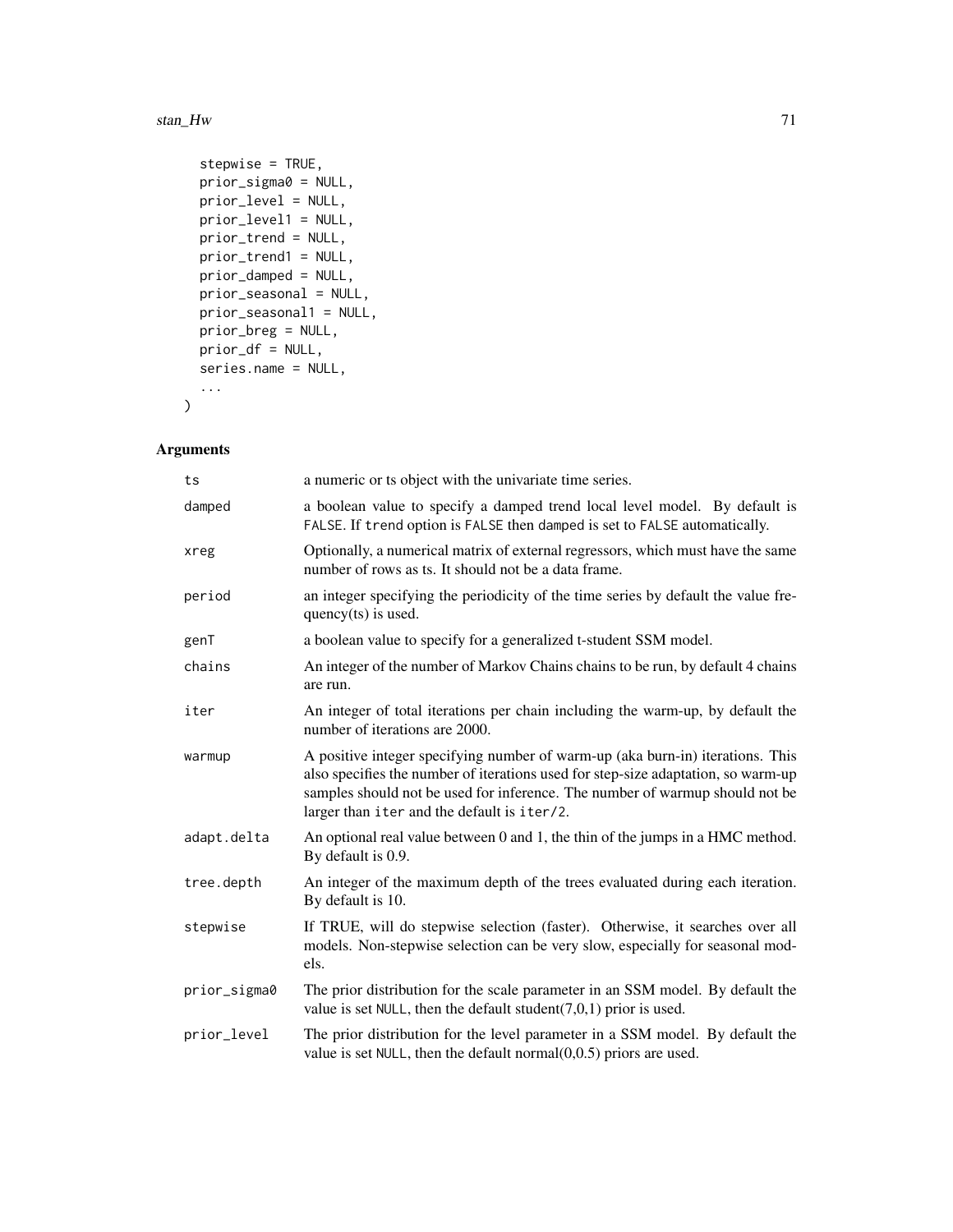| prior_level1    | The prior distribution for the initial level parameter in a SSM model. By default<br>the value is set NULL, then the default student $(6,0,2.5)$ priors are used.                                                                                                                          |  |
|-----------------|--------------------------------------------------------------------------------------------------------------------------------------------------------------------------------------------------------------------------------------------------------------------------------------------|--|
| prior_trend     | The prior distribution for the trend parameter in a SSM model. By default the<br>value is set NULL, then the default normal $(0,0.5)$ priors are used.                                                                                                                                     |  |
| prior_trend1    | The prior distribution for the initial trend parameter in a SSM model. By default<br>the value is set NULL, then the default student( $6,0,2.5$ ) priors are used.                                                                                                                         |  |
| prior_damped    | The prior distribution for the damped trend parameter in a SSM model. By<br>default the value is set $NULL$ , then the default normal $(0,0.5)$ priors are used.                                                                                                                           |  |
| prior_seasonal  | The prior distribution for the seasonal parameter in a SSM model. By default<br>the value is set $NULL$ , then the default normal $(0,0.5)$ priors are used.                                                                                                                               |  |
| prior_seasonal1 |                                                                                                                                                                                                                                                                                            |  |
|                 | The prior distribution for the initial seasonal parameters in a SSM model. The<br>prior is specified for the first m seasonal parameters, where m is the periodicity<br>of the defined time series. By default the value is set NULL, then the default<br>$normal(0,0.5)$ priors are used. |  |
| prior_breg      | The prior distribution for the regression coefficient parameters in a ARMAX<br>model. By default the value is set NULL, then the default student(7,0,1) priors<br>are used.                                                                                                                |  |
| prior_df        | The prior distribution for the degree freedom parameters in a t-student innova-<br>tions SSM model. By default the value is set NULL, then the default gamma $(2,0.1)$<br>priors are used.                                                                                                 |  |
| series.name     | an optional string vector with the series names.                                                                                                                                                                                                                                           |  |
| .               | Further arguments passed to varstan function.                                                                                                                                                                                                                                              |  |

# Details

The function returns a varstan object with the fitted model.

When genT option is TRUE a t-student innovations ssm model (see Ardia (2010)) is generated see Fonseca, et. al (2019) for more details.

The default priors used in a ssm( ) model are:

- level  $\sim$  normal $(0,0.5)$
- Trend ~ normal $(0,0.5)$
- damped~ normal(0,0.5)
- Seasonal  $\sim$  normal $(0,0.5)$
- sigma $0 \sim t$ -student $(0,1,7)$
- level1  $\sim$  normal(0,1)
- trend1 ~ normal $(0,1)$
- seasonal1 ~ normal $(0,1)$
- dfv ~ gamma $(2,0.1)$
- breg  $\sim$  t-student(0,2.5,6)

For changing the default prior use the function set\_prior().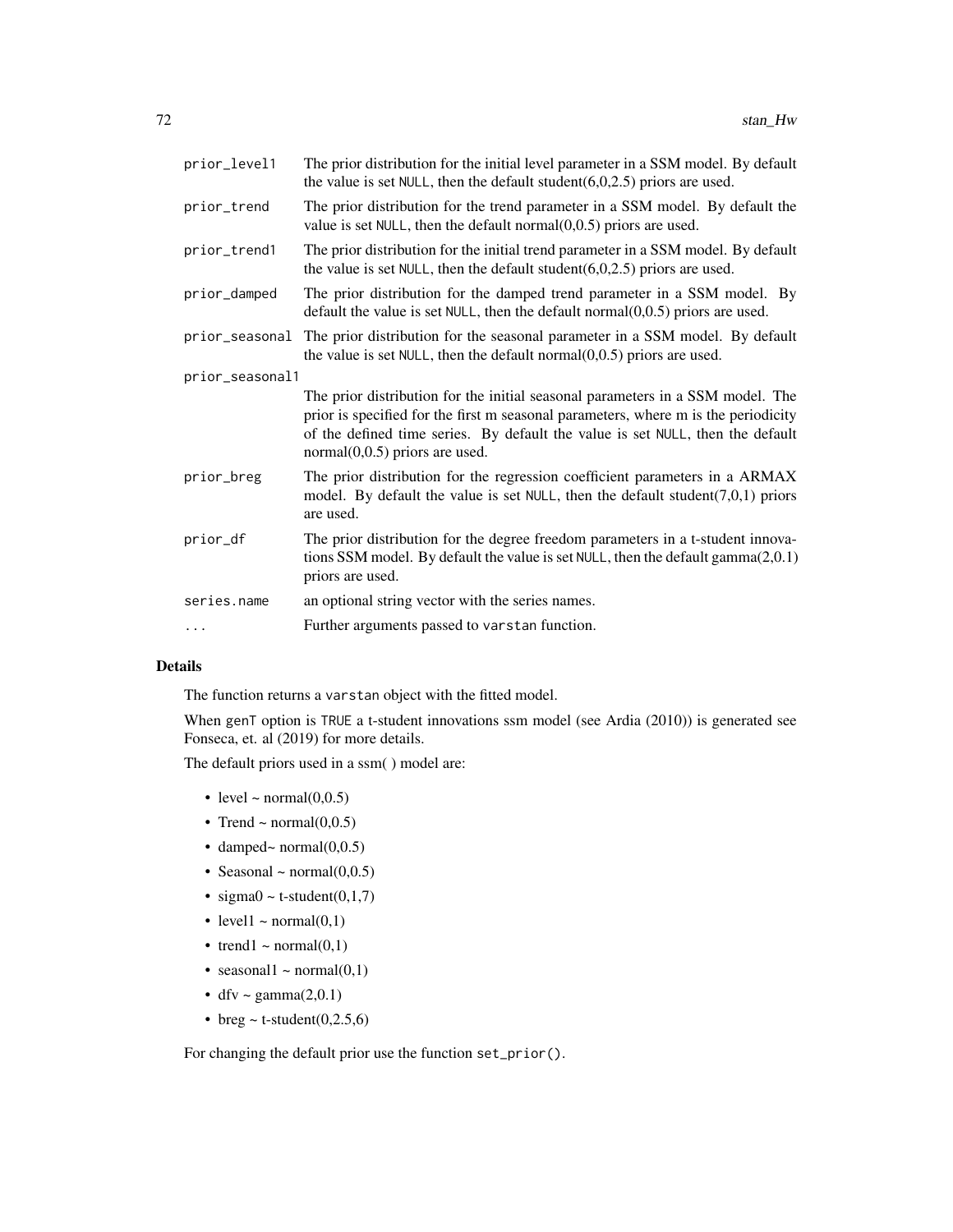## <span id="page-72-0"></span>stan\_LocalLevel 73

## Value

A varstan object with the fitted SSM model.

#### Author(s)

Asael Alonzo Matamoros.

## References

Fonseca, T. and Cequeira, V. and Migon, H. and Torres, C. (2019). The effects of degrees of freedom estimation in the Asymmetric GARCH model with Student-t Innovations. *arXiv* doi: arXiv: 1910.01398.

## See Also

[Sarima](#page-58-0) [auto.arima](#page-0-0) [set\\_prior](#page-60-0) [garch](#page-24-0)

#### Examples

```
# Declaring a Holt-Winters model for the ipc data.
sf1 = stan_Hw(ipc,iter = 500, chains = 1)# Declaring a Holt-Winters damped trend model for the ipc data.
sf2 = stan_ssm(ipc, damped = TRUE, iter = 500, chains = 1)
```
stan\_LocalLevel *Fitting a Local level state-space model.*

## Description

Fitting a Local level state-space model in Stan.

#### Usage

```
stan_LocalLevel(
  ts,
  xreg = NULL,
  genT = FALSE,
  chains = 4,
  iter = 2000.
  warmup = floor(iter/2),
  adapt.deIta = <math>0.9</math>,tree.depth = 10,
  stepwise = TRUE,
  prior_sigma0 = NULL,
```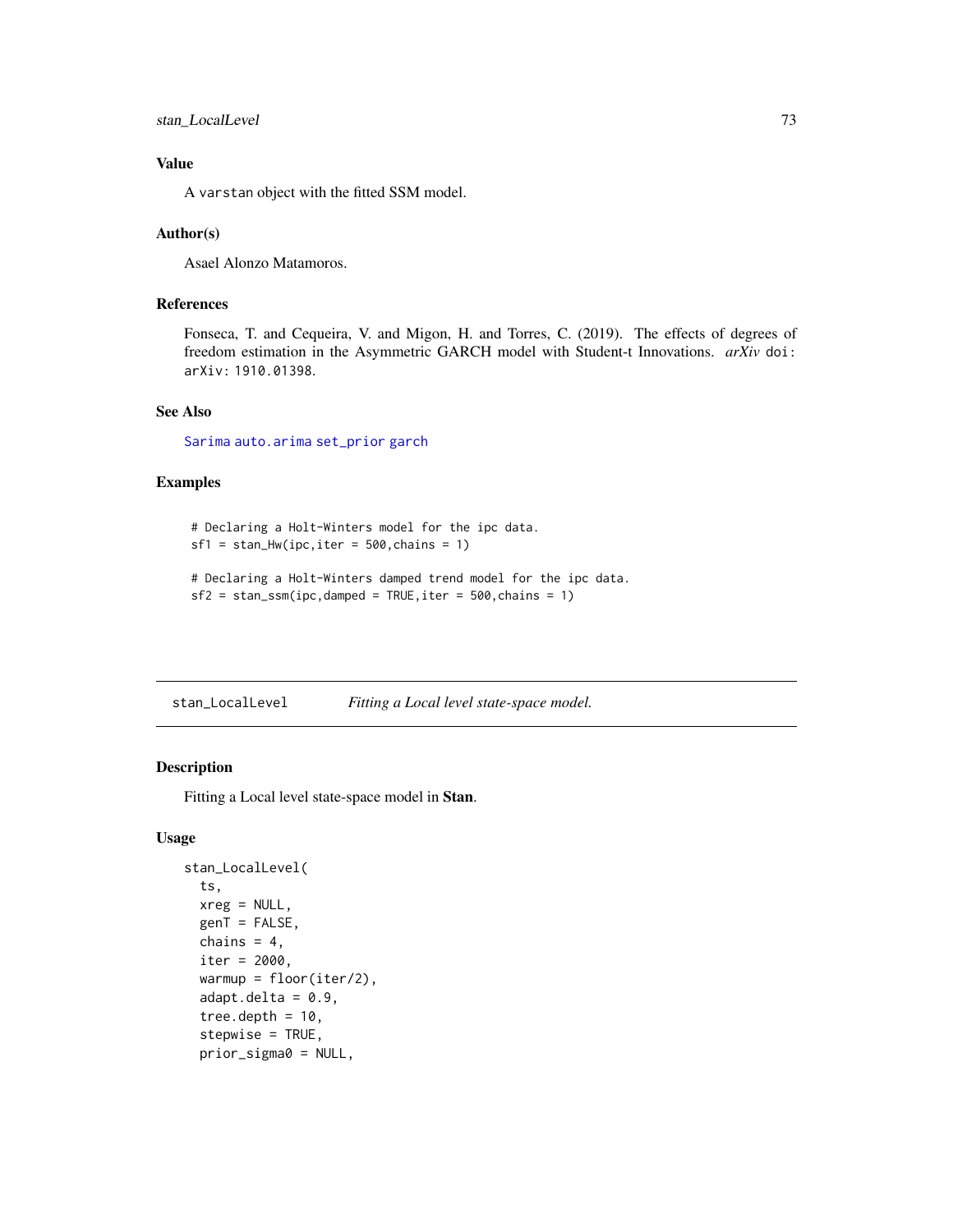```
prior_level = NULL,
  prior_level1 = NULL,
 prior_breg = NULL,
 prior_d f = NULL,series.name = NULL,
  ...
\mathcal{L}
```

| a numeric or ts object with the univariate time series.                                                                                                                                                                                                                                            |  |
|----------------------------------------------------------------------------------------------------------------------------------------------------------------------------------------------------------------------------------------------------------------------------------------------------|--|
| Optionally, a numerical matrix of external regressors, which must have the same<br>number of rows as ts. It should not be a data frame.                                                                                                                                                            |  |
| a boolean value to specify for a generalized t-student SSM model.                                                                                                                                                                                                                                  |  |
| An integer of the number of Markov Chains chains to be run, by default 4 chains<br>are run.                                                                                                                                                                                                        |  |
| An integer of total iterations per chain including the warm-up, by default the<br>number of iterations are 2000.                                                                                                                                                                                   |  |
| A positive integer specifying number of warm-up (aka burn-in) iterations. This<br>also specifies the number of iterations used for step-size adaptation, so warm-up<br>samples should not be used for inference. The number of warmup should not be<br>larger than iter and the default is iter/2. |  |
| An optional real value between 0 and 1, the thin of the jumps in a HMC method.<br>By default is 0.9.                                                                                                                                                                                               |  |
| An integer of the maximum depth of the trees evaluated during each iteration.<br>By default is 10.                                                                                                                                                                                                 |  |
| If TRUE, will do stepwise selection (faster). Otherwise, it searches over all<br>models. Non-stepwise selection can be very slow, especially for seasonal mod-<br>els.                                                                                                                             |  |
| The prior distribution for the scale parameter in an SSM model. By default the<br>value is set NULL, then the default student( $7,0,1$ ) prior is used.                                                                                                                                            |  |
| The prior distribution for the level parameter in a SSM model. By default the<br>value is set NULL, then the default normal $(0,0.5)$ priors are used.                                                                                                                                             |  |
| The prior distribution for the initial level parameter in a SSM model. By default<br>the value is set NULL, then the default student $(6,0,2.5)$ priors are used.                                                                                                                                  |  |
| The prior distribution for the regression coefficient parameters in a ARMAX<br>model. By default the value is set NULL, then the default student( $7,0,1$ ) priors<br>are used.                                                                                                                    |  |
| The prior distribution for the degree freedom parameters in a t-student innova-<br>tions SSM model. By default the value is set NULL, then the default gamma(2,0.1)<br>priors are used.                                                                                                            |  |
| an optional string vector with the series names.                                                                                                                                                                                                                                                   |  |
| Further arguments passed to varstan function.                                                                                                                                                                                                                                                      |  |
|                                                                                                                                                                                                                                                                                                    |  |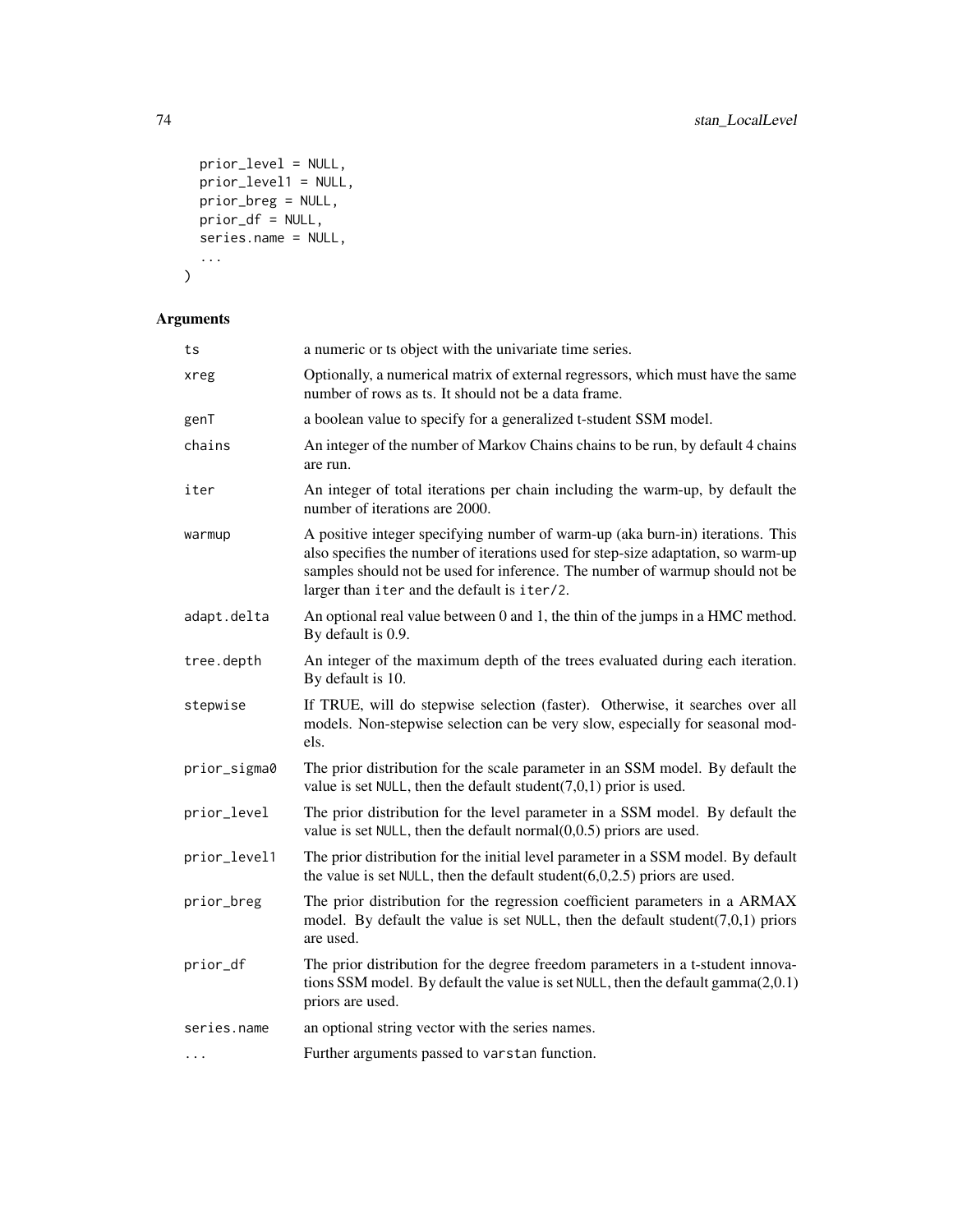## <span id="page-74-0"></span>Details

The function returns a varstan object with the fitted model.

When genT option is TRUE a t-student innovations ssm model (see Ardia (2010)) is generated see Fonseca, et. al (2019) for more details.

The default priors used in a Local\_level( ) model are:

- level  $\sim$  normal $(0,0.5)$
- sigma $0 \sim t$ -student $(0,1,7)$
- level1  $\sim$  normal(0,1)
- dfv ~ gamma $(2,0.1)$
- breg  $\sim$  t-student(0,2.5,6)

For changing the default prior use the function set\_prior().

#### Value

A varstan object with the fitted Local Level model.

#### Author(s)

Asael Alonzo Matamoros.

#### References

Fonseca, T. and Cequeira, V. and Migon, H. and Torres, C. (2019). The effects of degrees of freedom estimation in the Asymmetric GARCH model with Student-t Innovations. *arXiv* doi: arXiv: 1910.01398.

## See Also

[Sarima](#page-58-0) [auto.arima](#page-0-0) [set\\_prior](#page-60-0) [garch](#page-24-0)

#### Examples

```
# Declaring a local level model for the ipc data.
sf1 = stan\_LocalLevel(ipc,iter = 500, chains = 1)
```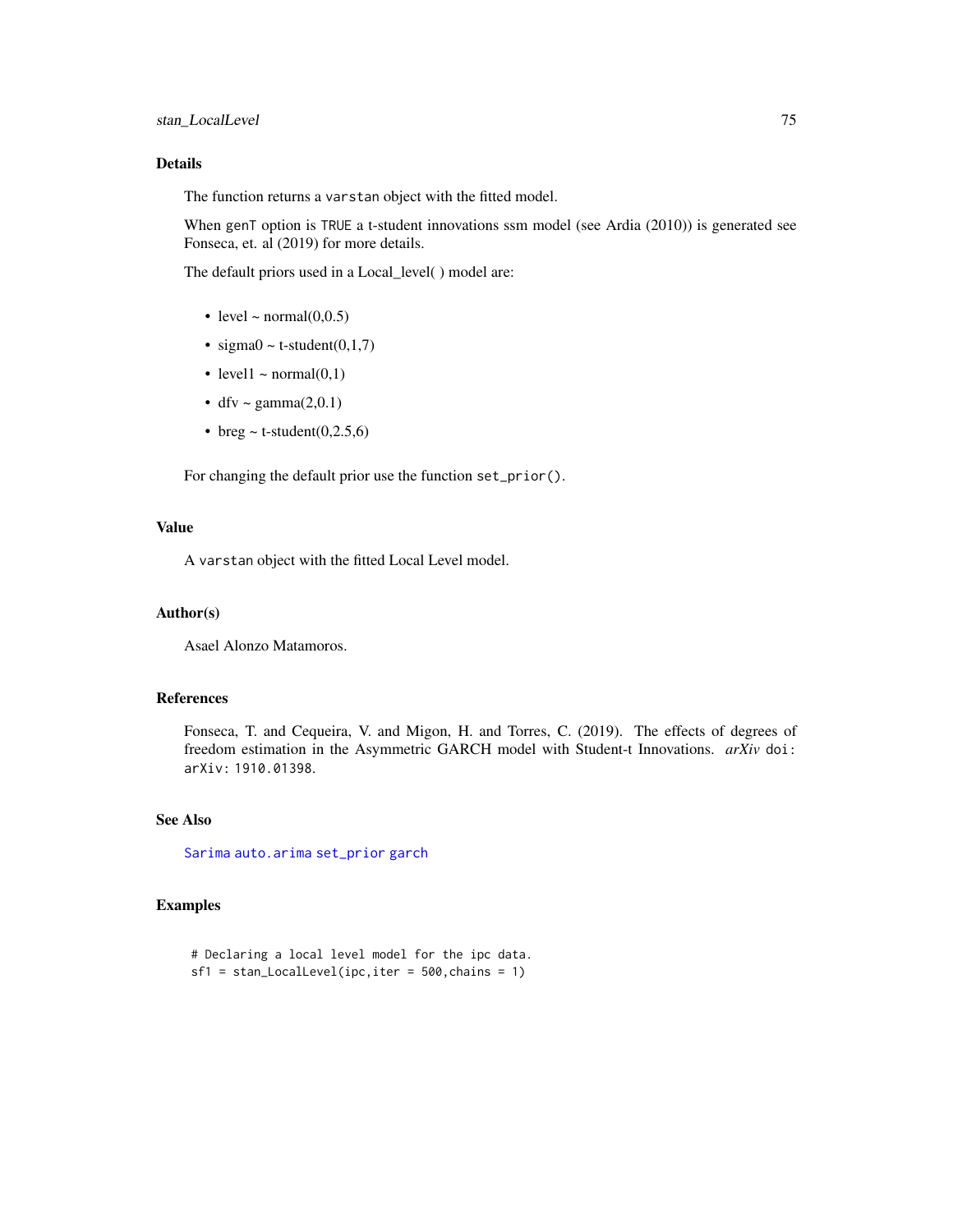<span id="page-75-0"></span>

## Description

naive is the model constructor for a random walk model applied to y. This is equivalent to an  $ARIMA(0,1,0)$  model. naive() is simply a wrapper to maintain forecast package similitude. seasonal returns the model constructor for a seasonal random walk equivalent to an ARIMA(0,0,0)(0,1,0)m model where m is the seasonal period.

#### Usage

```
stan_naive(
  ts,
  seasonal = FALSE,
 m = 0,
  chains = 4,
  iter = 2000,
  warmup = floor(iter/2),
  adapt.deIta = 0.9,tree.depth = 10,
  stepwise = TRUE,
  prior_mu0 = NULL,
 prior_sigma0 = NULL,
  series.name = NULL,
  ...
\mathcal{L}
```

| ts          | a numeric or ts object with the univariate time series.                                                                                                                                                                                                                                            |
|-------------|----------------------------------------------------------------------------------------------------------------------------------------------------------------------------------------------------------------------------------------------------------------------------------------------------|
| seasonal    | a Boolean value for select a seasonal random walk instead.                                                                                                                                                                                                                                         |
| m           | an optional integer value for the seasonal period.                                                                                                                                                                                                                                                 |
| chains      | An integer of the number of Markov Chains chains to be run, by default 4 chains<br>are run.                                                                                                                                                                                                        |
| iter        | An integer of total iterations per chain including the warm-up, by default the<br>number of iterations are 2000.                                                                                                                                                                                   |
| warmup      | A positive integer specifying number of warm-up (aka burn-in) iterations. This<br>also specifies the number of iterations used for step-size adaptation, so warm-up<br>samples should not be used for inference. The number of warmup should not be<br>larger than iter and the default is iter/2. |
| adapt.delta | An optional real value between 0 and 1, the thin of the jumps in a HMC method.<br>By default is 0.9.                                                                                                                                                                                               |
| tree.depth  | An integer of the maximum depth of the trees evaluated during each iteration.<br>By default is 10.                                                                                                                                                                                                 |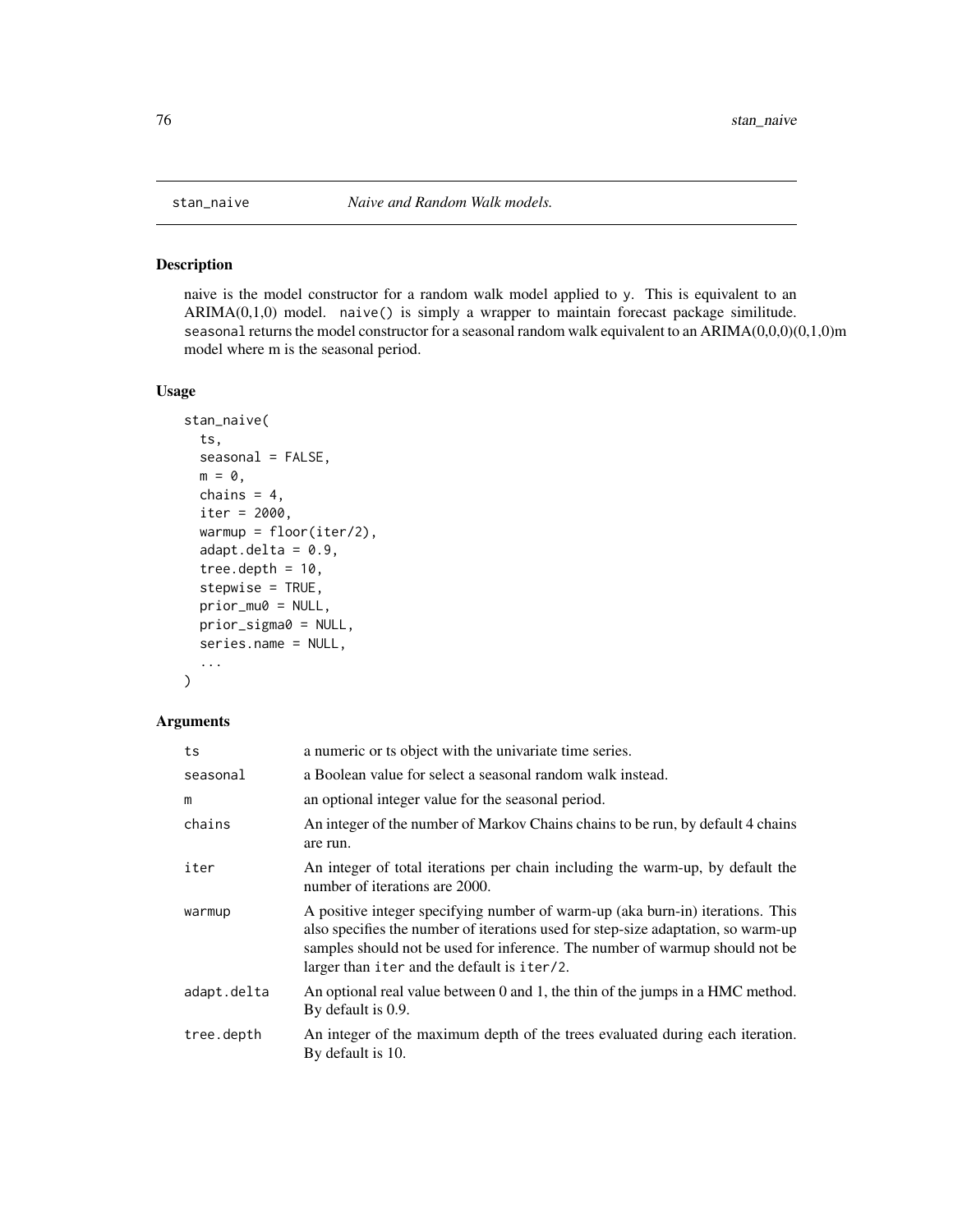## <span id="page-76-0"></span>stan\_naive 77

| stepwise     | If TRUE, will do stepwise selection (faster). Otherwise, it searches over all<br>models. Non-stepwise selection can be very slow, especially for seasonal mod-<br>els. |
|--------------|------------------------------------------------------------------------------------------------------------------------------------------------------------------------|
|              |                                                                                                                                                                        |
| prior_mu0    | The prior distribution for the location parameter in an ARIMA model. By de-<br>fault the value is set NULL, then the default student( $7,0,1$ ) prior is used.         |
| prior_sigma0 | The prior distribution for the scale parameter in an ARIMA model. By default<br>the value is set NULL, then the default student( $7,0,1$ ) prior is used.              |
| series.name  | an optional string vector with the series names.                                                                                                                       |
|              | Further arguments passed to varstan function.                                                                                                                          |

#### Details

The random walk with drift model is

 $Y_t = m u_0 + Y_{t-1} + epsilon_t$ 

where  $epsilon$  is a normal iid error.

The seasonal naive model is

 $Y_t = m u_0 + Y_{t-m} + epsilon_t$ 

where  $epsilon$  is a normal iid error.

#### Value

A varstan object with the fitted naive Random Walk model.

#### Author(s)

Asael Alonzo Matamoros

## References

Hyndman, R. & Khandakar, Y. (2008). Automatic time series forecasting: the forecast package for R. *Journal of Statistical Software*. 26(3), 1-22.doi: 10.18637/jss.v027.i03.

Box, G. E. P. and Jenkins, G.M. (1978). Time series analysis: Forecasting and control. San Francisco: Holden-Day. *Biometrika*, 60(2), 297-303. doi:10.1093/biomet/65.2.297.

Kennedy, P. (1992). Forecasting with dynamic regression models: Alan Pankratz, 1991. *International Journal of Forecasting*. 8(4), 647-648. url: https://EconPapers.repec.org/RePEc:eee:intfor:v:8:y:1992:i:

## See Also

[Sarima](#page-58-0)

## Examples

```
library(astsa)
# A seasonal Random-walk model.
sf1 = stan\_naive(birth, seasonal = TRUE, iter = 500, chains = 1)
```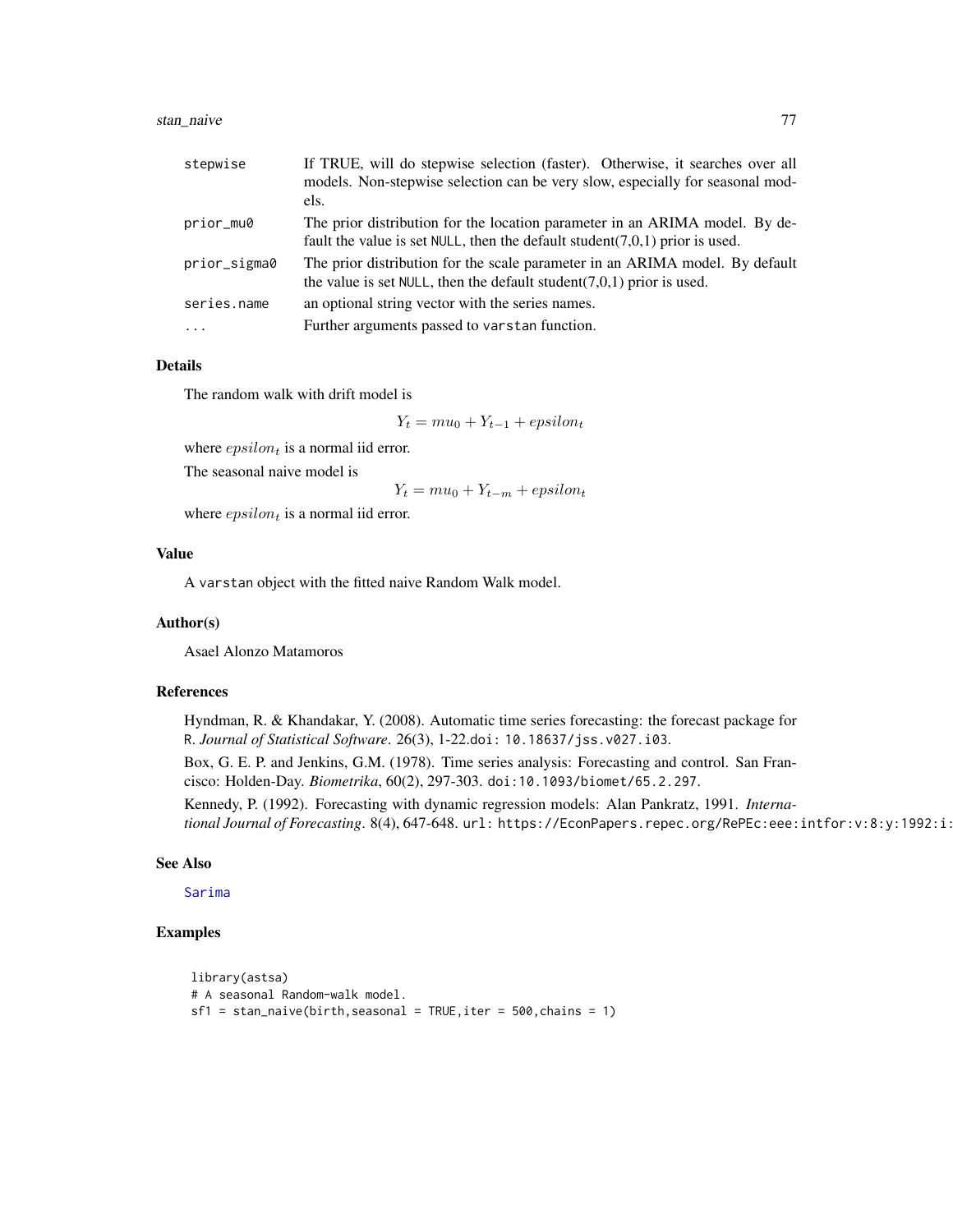<span id="page-77-0"></span>

## Description

Fitting a SARIMA model in Stan.

## Usage

```
stan_sarima(
  ts,
  order = c(1, 0, 0),
  seasonal = c(\emptyset, \emptyset, \emptyset),
  xreg = NULL,
  period = 0,
  chains = 4,
  iter = 2000,
  warmup = floor(iter/2),
  adapt.deIta = 0.9,tree.depth = 10,
  stepwise = TRUE,
  prior_mu0 = NULL,
  prior_sigma0 = NULL,
  prior_ar = NULL,
  prior_ma = NULL,
  prior_sar = NULL,
  prior_sma = NULL,
  prior_breg = NULL,
  series.name = NULL,
  ...
\mathcal{L}
```

| ts       | a numeric or ts object with the univariate time series.                                                                                                                                                              |
|----------|----------------------------------------------------------------------------------------------------------------------------------------------------------------------------------------------------------------------|
| order    | A specification of the non-seasonal part of the ARIMA model: the three com-<br>ponents $(p, d, q)$ are the AR order, the number of differences, and the MA order.                                                    |
| seasonal | A specification of the seasonal part of the ARIMA model, same as order param-<br>eter: the three components $(p, d, q)$ are the seasonal AR order, the degree of<br>seasonal differences, and the seasonal MA order. |
| xreg     | Optionally, a numerical matrix of external regressors, which must have the same<br>number of rows as ts. It should not be a data frame.                                                                              |
| period   | an integer specifying the periodicity of the time series by default the value fre-<br>quency $(ts)$ is used.                                                                                                         |
| chains   | An integer of the number of Markov Chains chains to be run, by default 4 chains<br>are run.                                                                                                                          |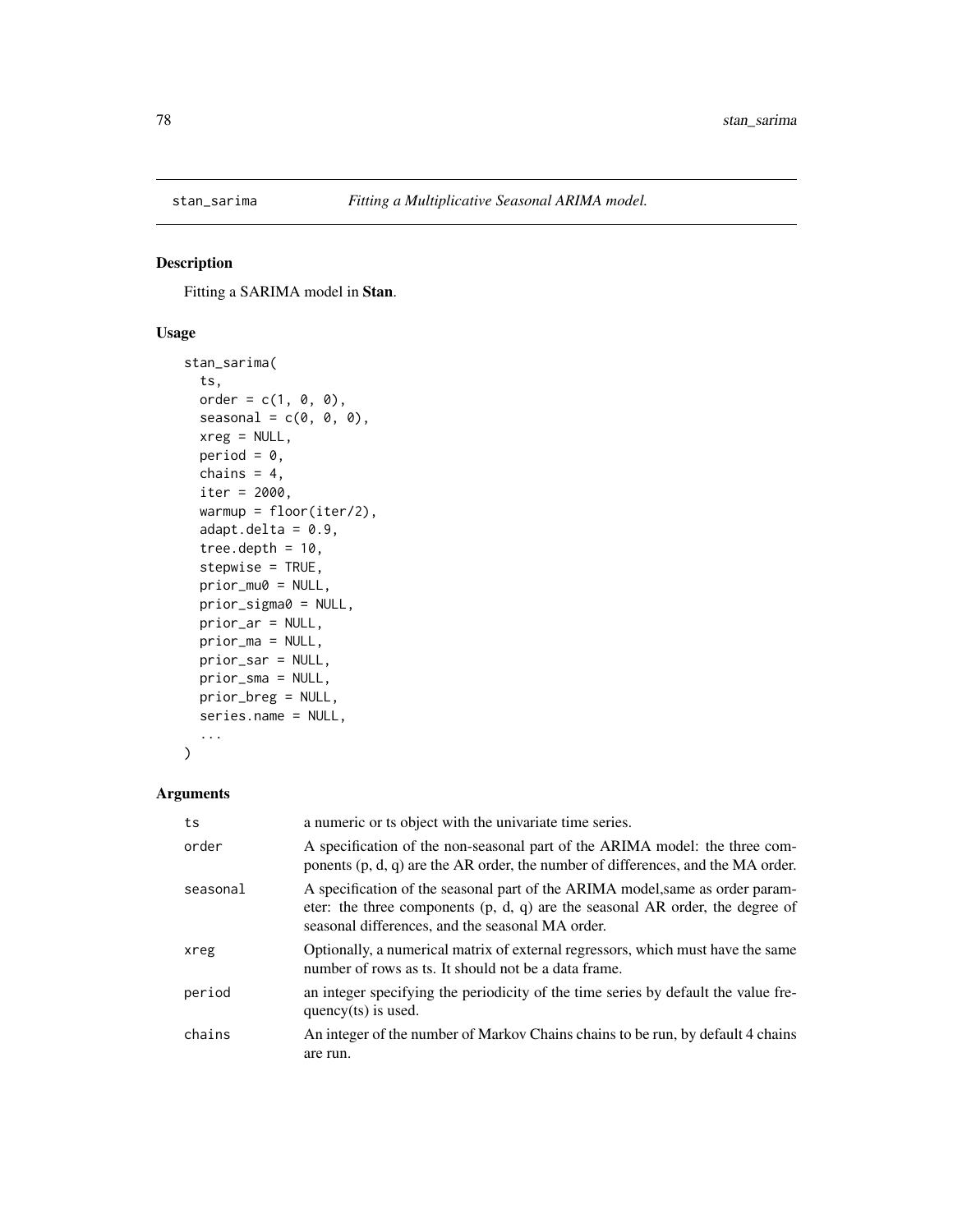| iter         | An integer of total iterations per chain including the warm-up, by default the<br>number of iterations are 2000.                                                                                                                                                                                   |
|--------------|----------------------------------------------------------------------------------------------------------------------------------------------------------------------------------------------------------------------------------------------------------------------------------------------------|
| warmup       | A positive integer specifying number of warm-up (aka burn-in) iterations. This<br>also specifies the number of iterations used for step-size adaptation, so warm-up<br>samples should not be used for inference. The number of warmup should not be<br>larger than iter and the default is iter/2. |
| adapt.delta  | An optional real value between 0 and 1, the thin of the jumps in a HMC method.<br>By default is 0.9.                                                                                                                                                                                               |
| tree.depth   | An integer of the maximum depth of the trees evaluated during each iteration.<br>By default is 10.                                                                                                                                                                                                 |
| stepwise     | If TRUE, will do stepwise selection (faster). Otherwise, it searches over all<br>models. Non-stepwise selection can be very slow, especially for seasonal mod-<br>els.                                                                                                                             |
| prior_mu0    | The prior distribution for the location parameter in an ARIMA model. By de-<br>fault the value is set NULL, then the default student(7,0,1) prior is used.                                                                                                                                         |
| prior_sigma0 | The prior distribution for the scale parameter in an ARIMA model. By default<br>the value is set NULL, then the default student( $7,0,1$ ) prior is used.                                                                                                                                          |
| prior_ar     | The prior distribution for the auto-regressive parameters in an ARIMA model.<br>By default the value is set NULL, then the default normal $(0,0.5)$ priors are used.                                                                                                                               |
| prior_ma     | The prior distribution for the moving average parameters in an ARIMA model.<br>By default the value is set NULL, then the default normal $(0,0.5)$ priors are used.                                                                                                                                |
| prior_sar    | The prior distribution for the seasonal auto-regressive parameters in a SARIMA<br>model. By default the value is set $NULL$ , then the default normal $(0,0.5)$ priors are<br>used.                                                                                                                |
| prior_sma    | The prior distribution for the seasonal moving average parameters in a SARIMA<br>model. By default the value is set $NULL$ , then the default normal $(0,0.5)$ priors are<br>used.                                                                                                                 |
| prior_breg   | The prior distribution for the regression coefficient parameters in a ARIMAX<br>model. By default the value is set NULL, then the default student(7,0,1) priors<br>are used.                                                                                                                       |
| series.name  | an optional string vector with the series names.                                                                                                                                                                                                                                                   |
| .            | Further arguments passed to varstan function.                                                                                                                                                                                                                                                      |

## Details

The function returns a varstan object with the fitted model.

If xreg option is used, the model by default will cancel the seasonal differences adjusted  $(D = 0)$ . If a value  $d > 0$  is used, all the regressor variables in xreg will be difference as well.

The default priors used in Sarima are:

- ar  $\sim$  normal $(0,0.5)$
- ma ~ normal $(0,0.5)$
- mu0 ~ t-student $(0,2.5,6)$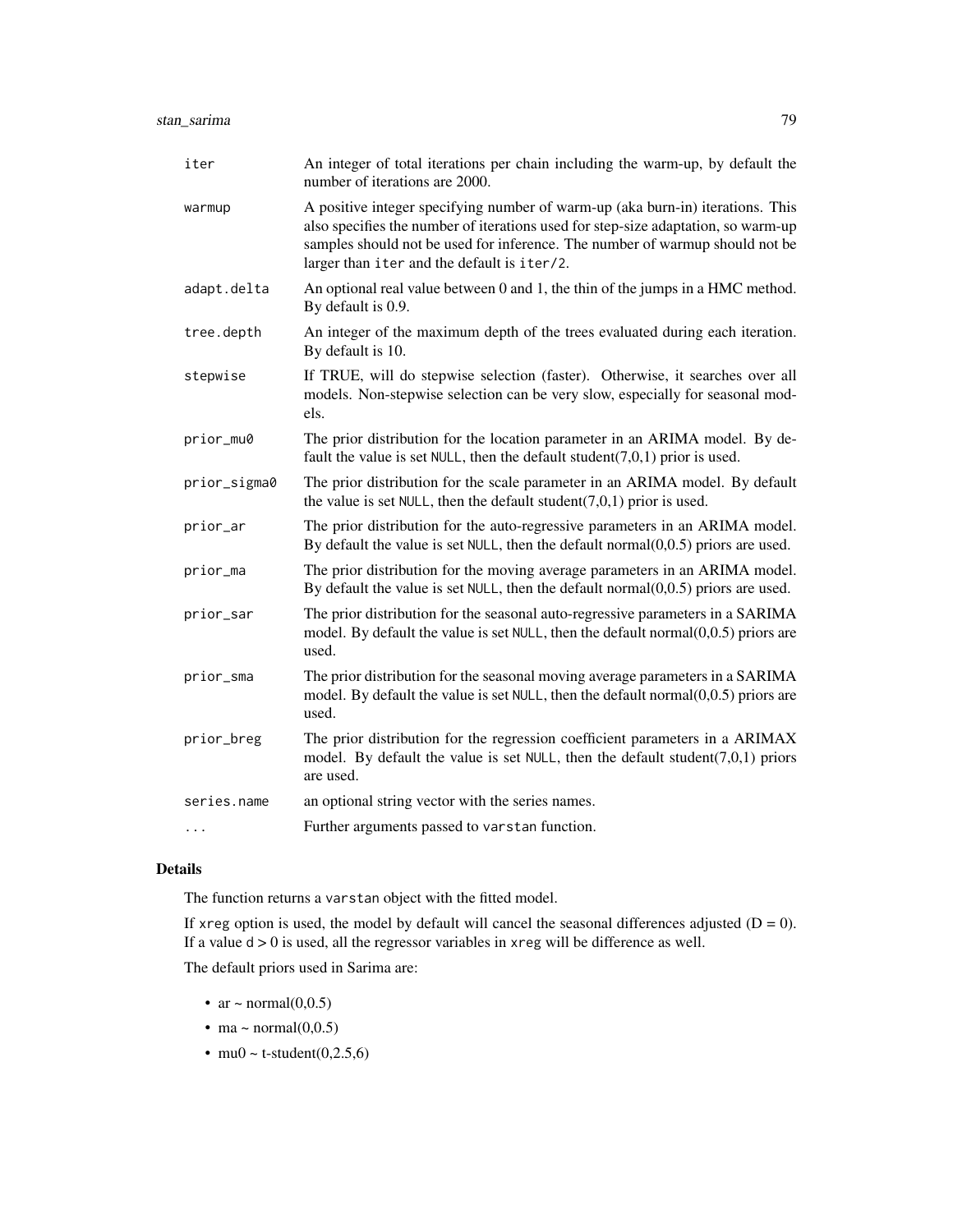## <span id="page-79-0"></span>80 stan\_sarima

- sigma $0 \sim t$ -student $(0,1,7)$
- sar  $\sim$  normal $(0,0.5)$
- sma ~ normal $(0,0.5)$
- breg  $\sim$  t-student(0,2.5,6)

## Value

A varstan object with the fitted SARIMA model.

#### Author(s)

Asael Alonzo Matamoros

#### References

Box, G. E. P. and Jenkins, G.M. (1978). Time series analysis: Forecasting and control. San Francisco: Holden-Day. *Biometrika*, 60(2), 297-303. doi:10.1093/biomet/65.2.297.

Kennedy, P. (1992). Forecasting with dynamic regression models: Alan Pankratz, 1991. *International Journal of Forecasting*. 8(4), 647-648. url: https://EconPapers.repec.org/RePEc:eee:intfor:v:8:y:1992:i:

Hyndman, R. & Khandakar, Y. (2008). Automatic time series forecasting: the forecast package for R. *Journal of Statistical Software*. 26(3), 1-22.doi: 10.18637/jss.v027.i03

## See Also

#### [garch](#page-24-0) [set\\_prior](#page-60-0)

## Examples

library(astsa) # Declare a multiplicative seasonal ARIMA model for the birth data.  $sf1 = stan_sarima(birth, order = c(0,1,2),$ seasonal =  $c(1,1,1)$ , iter = 500, chains = 1)

#Declare an Dynamic Harmonic Regression model for the birth data.  $sf2 = stan\_sarium(birth, order = c(1, 0, 1),$  $xreg = fourier(birth, K = 2)$ , iter = 500, chains = 1)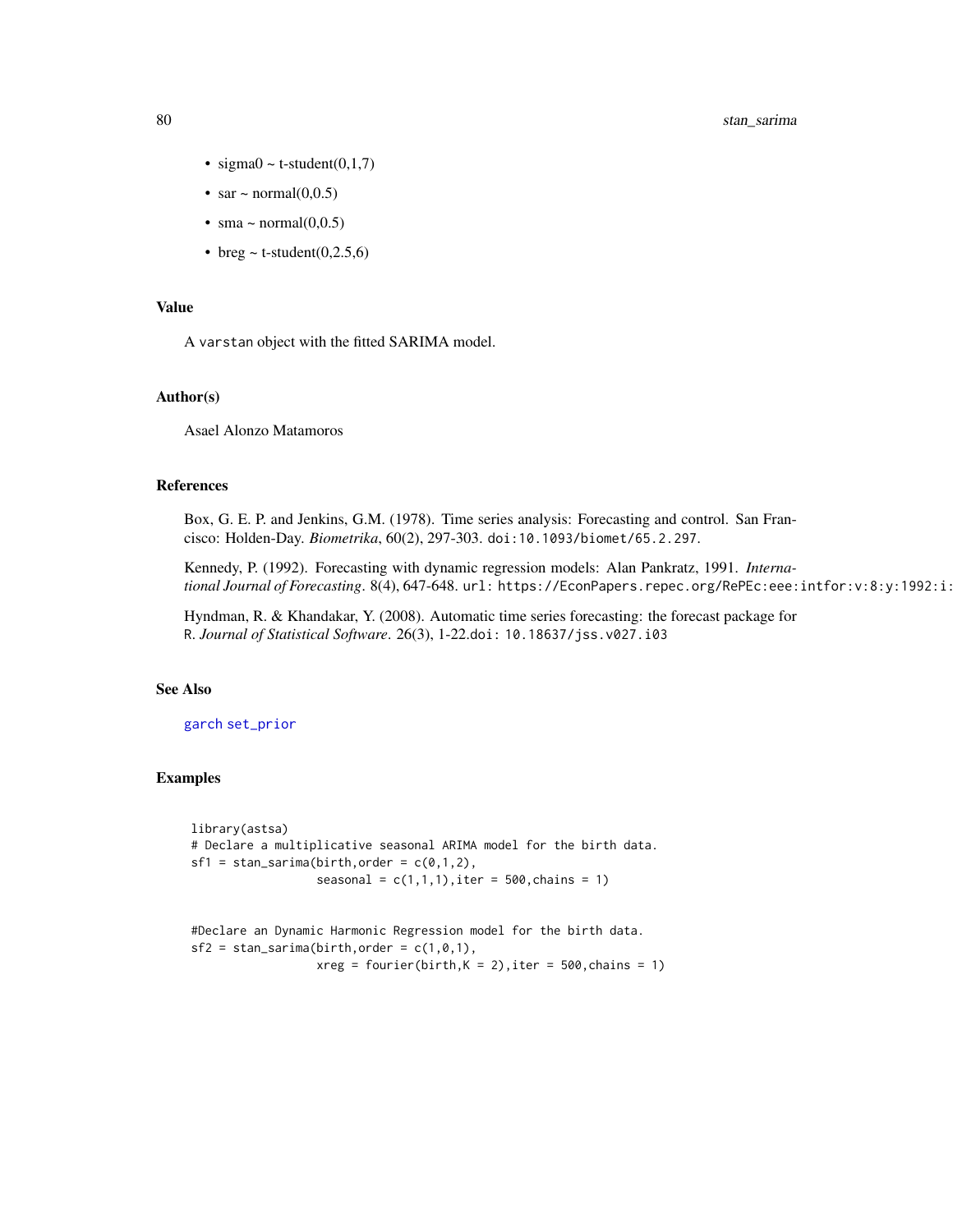<span id="page-80-0"></span>

## Description

Fitting an Additive linear State space model in Stan.

## Usage

```
stan_ssm(
  ts,
  trend = FALSE,
 damped = FALSE,
  seasonal = FALSE,
 xreg = NULL,
 period = 0,
 genT = FALSE,
 chains = 4,
  iter = 2000,
 warmup = floor(iter/2),
  adapt.deIta = 0.9,tree.depth = 10,
  stepwise = TRUE,
 prior_sigma0 = NULL,
 prior_level = NULL,
 prior_level1 = NULL,
 prior_trend = NULL,
 prior_trend1 = NULL,
 prior_damped = NULL,
 prior_seasonal = NULL,
 prior_seasonal1 = NULL,
 prior_breg = NULL,
 prior_df = NULL,
  series.name = NULL,
  ...
)
```

| ts       | a numeric or ts object with the univariate time series.                                                                                                  |  |
|----------|----------------------------------------------------------------------------------------------------------------------------------------------------------|--|
| trend    | a boolean value to specify a trend local level model. By default is FALSE.                                                                               |  |
| damped   | a boolean value to specify a damped trend local level model. By default is<br>FALSE. If trend option is FALSE then damped is set to FALSE automatically. |  |
| seasonal | a boolean value to specify a seasonal local level model. By default is FALSE.                                                                            |  |
| xreg     | Optionally, a numerical matrix of external regressors, which must have the same<br>number of rows as ts. It should not be a data frame.                  |  |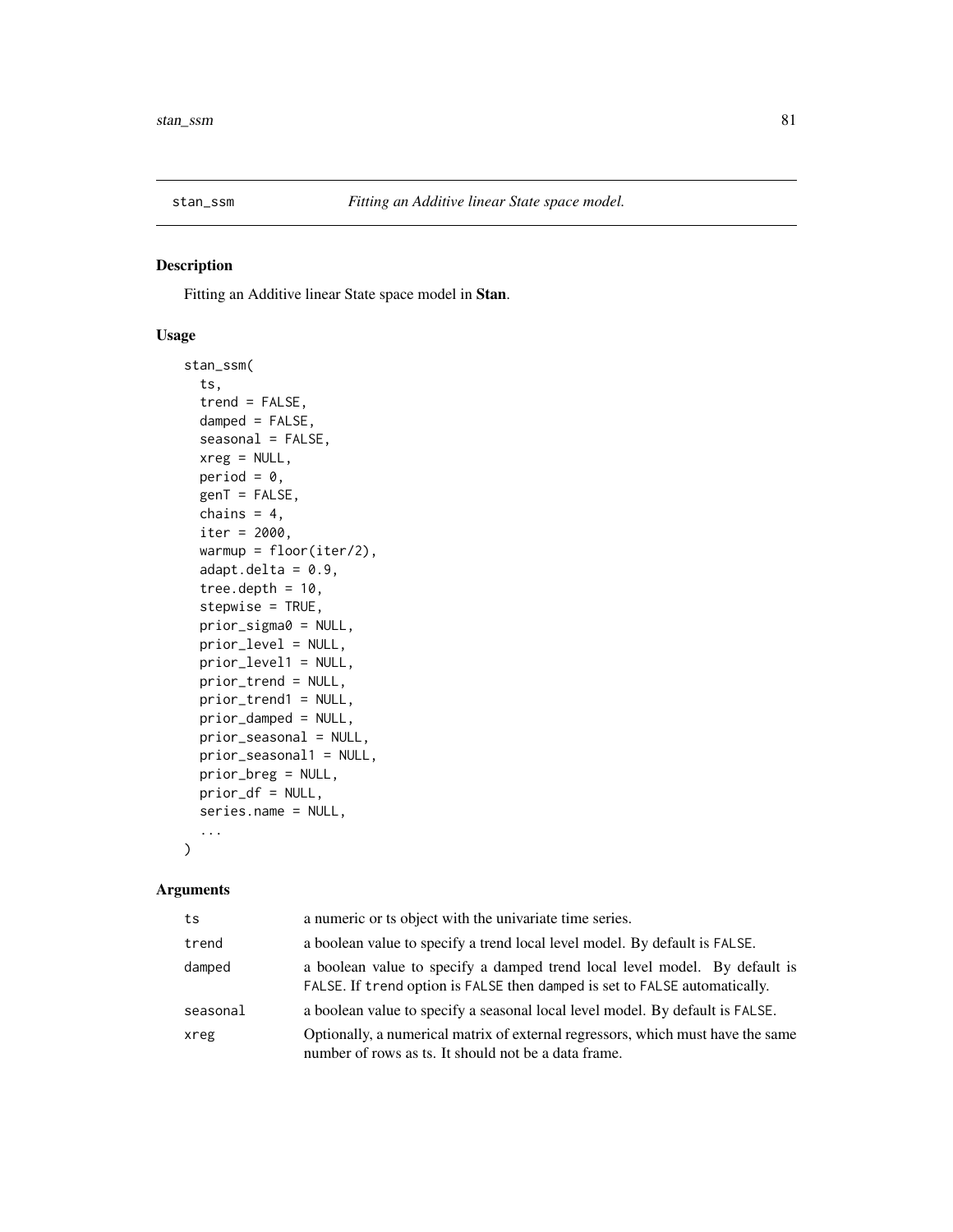| period          | an integer specifying the periodicity of the time series by default the value fre-<br>quency(ts) is used.                                                                                                                                                                                          |
|-----------------|----------------------------------------------------------------------------------------------------------------------------------------------------------------------------------------------------------------------------------------------------------------------------------------------------|
| genT            | a boolean value to specify for a generalized t-student SSM model.                                                                                                                                                                                                                                  |
| chains          | An integer of the number of Markov Chains chains to be run, by default 4 chains<br>are run.                                                                                                                                                                                                        |
| iter            | An integer of total iterations per chain including the warm-up, by default the<br>number of iterations are 2000.                                                                                                                                                                                   |
| warmup          | A positive integer specifying number of warm-up (aka burn-in) iterations. This<br>also specifies the number of iterations used for step-size adaptation, so warm-up<br>samples should not be used for inference. The number of warmup should not be<br>larger than iter and the default is iter/2. |
| adapt.delta     | An optional real value between 0 and 1, the thin of the jumps in a HMC method.<br>By default is 0.9.                                                                                                                                                                                               |
| tree.depth      | An integer of the maximum depth of the trees evaluated during each iteration.<br>By default is 10.                                                                                                                                                                                                 |
| stepwise        | If TRUE, will do stepwise selection (faster). Otherwise, it searches over all<br>models. Non-stepwise selection can be very slow, especially for seasonal mod-<br>els.                                                                                                                             |
| prior_sigma0    | The prior distribution for the scale parameter in an SSM model. By default the<br>value is set NULL, then the default student( $7,0,1$ ) prior is used.                                                                                                                                            |
| prior_level     | The prior distribution for the level parameter in a SSM model. By default the<br>value is set NULL, then the default normal $(0,0.5)$ priors are used.                                                                                                                                             |
| prior_level1    | The prior distribution for the initial level parameter in a SSM model. By default<br>the value is set NULL, then the default student $(6,0,2.5)$ priors are used.                                                                                                                                  |
| prior_trend     | The prior distribution for the trend parameter in a SSM model. By default the<br>value is set $NULL$ , then the default normal $(0,0.5)$ priors are used.                                                                                                                                          |
| prior_trend1    | The prior distribution for the initial trend parameter in a SSM model. By default<br>the value is set NULL, then the default student $(6,0,2.5)$ priors are used.                                                                                                                                  |
| prior_damped    | The prior distribution for the damped trend parameter in a SSM model. By<br>default the value is set $NULL$ , then the default normal $(0,0.5)$ priors are used.                                                                                                                                   |
| prior_seasonal  | The prior distribution for the seasonal parameter in a SSM model. By default<br>the value is set NULL, then the default normal $(0,0.5)$ priors are used.                                                                                                                                          |
| prior_seasonal1 |                                                                                                                                                                                                                                                                                                    |
|                 | The prior distribution for the initial seasonal parameters in a SSM model. The<br>prior is specified for the first m seasonal parameters, where m is the periodicity<br>of the defined time series. By default the value is set NULL, then the default<br>$normal(0,0.5)$ priors are used.         |
| prior_breg      | The prior distribution for the regression coefficient parameters in a ARMAX<br>model. By default the value is set NULL, then the default student(7,0,1) priors<br>are used.                                                                                                                        |
| prior_df        | The prior distribution for the degree freedom parameters in a t-student innova-<br>tions SSM model. By default the value is set $NULL$ , then the default gamma $(2,0.1)$<br>priors are used.                                                                                                      |
| series.name     | an optional string vector with the series names.                                                                                                                                                                                                                                                   |
| $\cdots$        | Further arguments passed to varstan function.                                                                                                                                                                                                                                                      |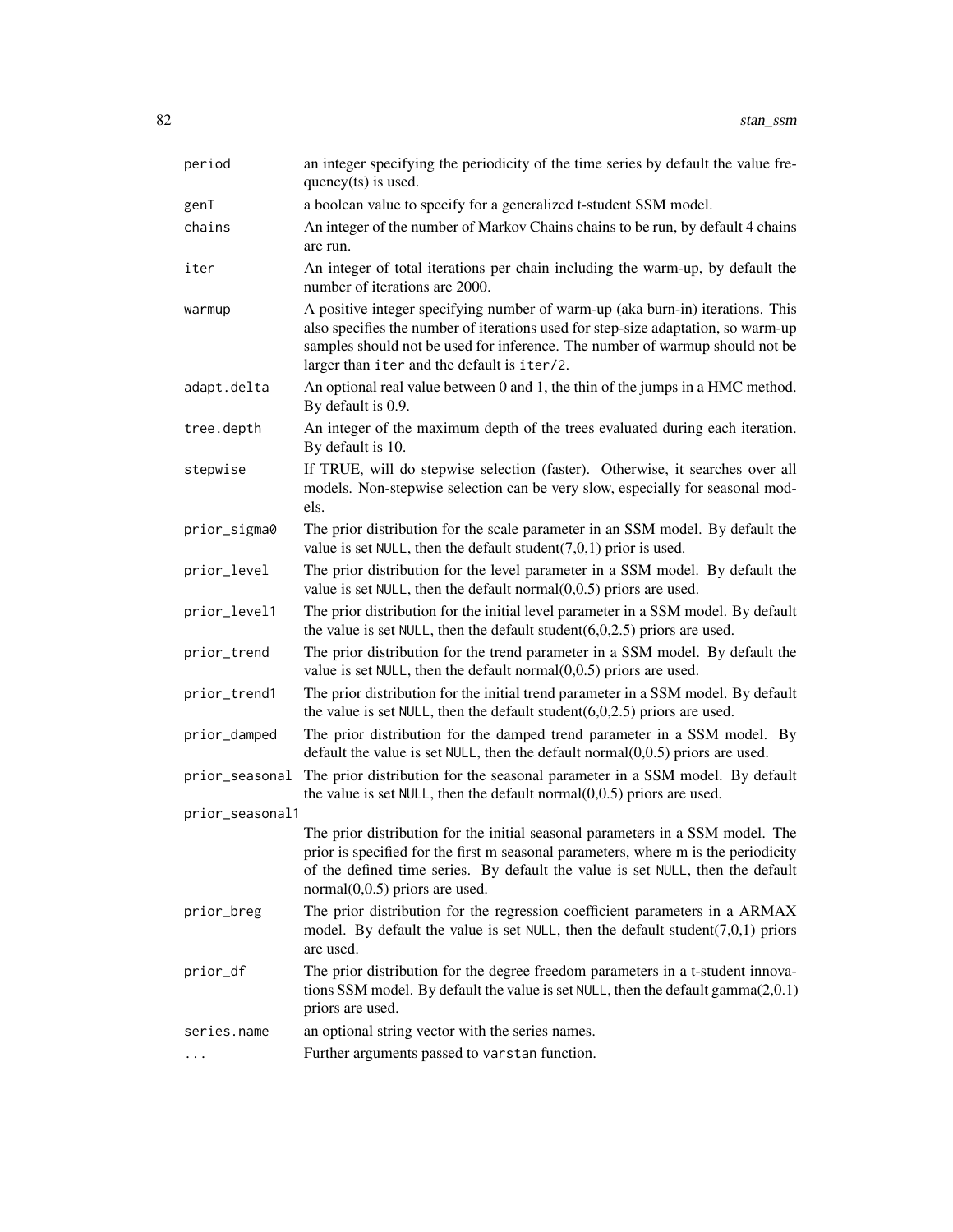#### <span id="page-82-0"></span>stan\_ssm 83

#### Details

The function returns a varstan object with the fitted model.

By default the ssm() function generates a local level model (or a ets("A","N","N") or exponential smoothing model from the forecast package). If trend is set TRUE, then a local trend ssm model is defined (a equivalent ets("A","A","N") or Holt model from the **forecast** package). For damped trend models set damped to TRUE. If seasonal is set to TRUE a seasonal local level model is defined (a equivalent ets("A","N","A") model from the forecast package). For a Holt-Winters method (ets("A","A","A")) set Trend and seasonal to TRUE.

When genT option is TRUE a t-student innovations ssm model (see Ardia (2010)) is generated see Fonseca, et. al (2019) for more details.

The default priors used in a ssm( ) model are:

- level  $\sim$  normal $(0,0.5)$
- Trend ~ normal $(0,0.5)$
- damped~ normal $(0,0.5)$
- Seasonal  $\sim$  normal $(0,0.5)$
- sigma $0 \sim$  t-student $(0,1,7)$
- level1  $\sim$  normal(0,1)
- trend1 ~ normal $(0,1)$
- seasonal1 ~ normal $(0,1)$
- dfv ~ gamma $(2,0.1)$
- breg  $\sim$  t-student(0,2.5,6)

For changing the default prior use the function set\_prior().

## Value

A varstan object with the fitted SSM model.

## Author(s)

Asael Alonzo Matamoros.

#### References

Fonseca, T. and Cequeira, V. and Migon, H. and Torres, C. (2019). The effects of degrees of freedom estimation in the Asymmetric GARCH model with Student-t Innovations. *arXiv* doi: arXiv: 1910.01398.

## See Also

[Sarima](#page-58-0) [auto.arima](#page-0-0) [set\\_prior](#page-60-0) [garch](#page-24-0)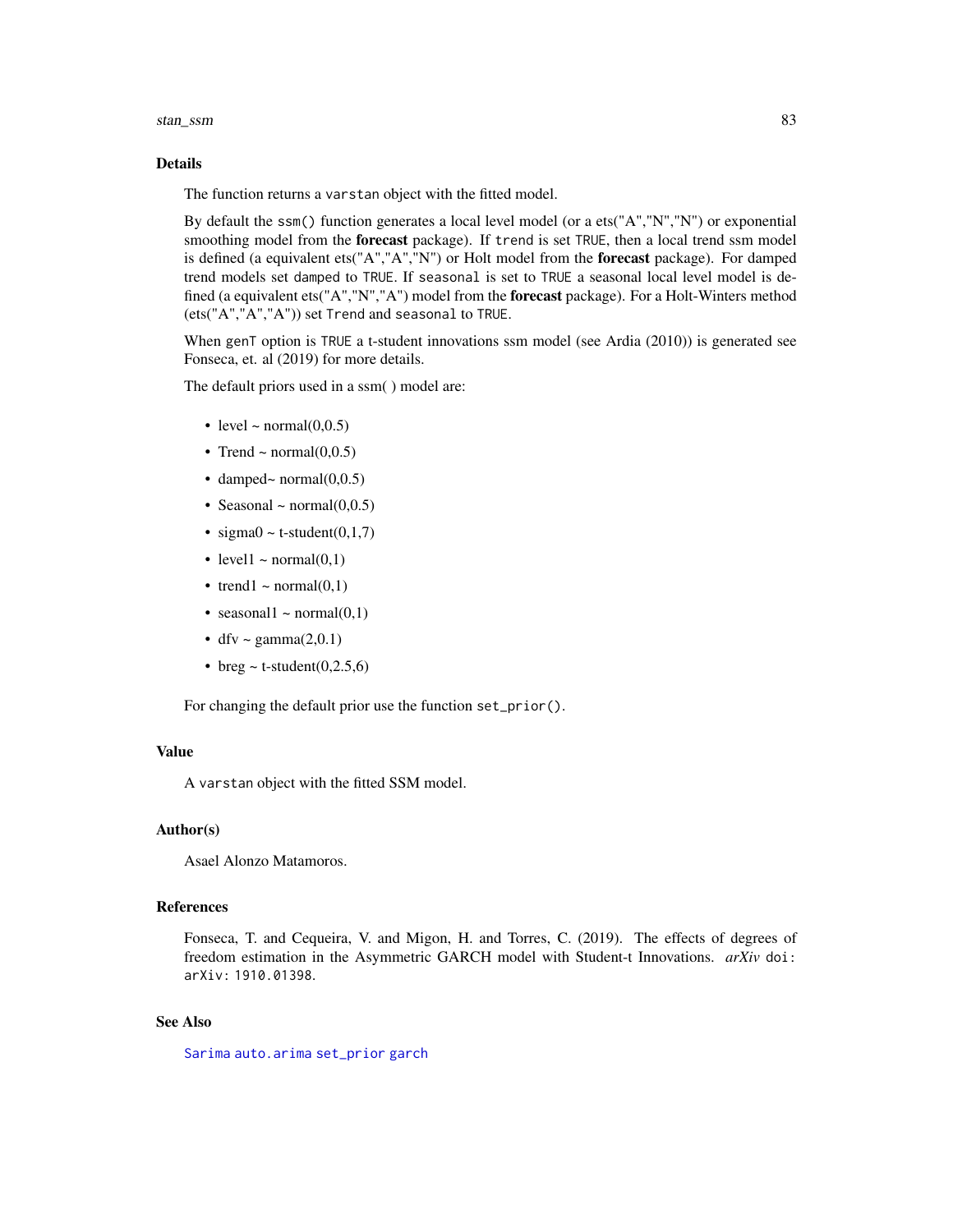## Examples

```
# Declaring a local level model for the ipc data.
sf1 = stan_ssm(ipc,iter = 500, chains = 1)# Declaring a Holt model for the ipc data.
sf2 = stan_ssm(ipc, trend = TRUE, damped = TRUE, iter = 500, chains = 1)
```
## stan\_SVM *Fitting a Stochastic volatility model*

## Description

Fitting a Stochastic Volatility model (SVM) in Stan.

## Usage

```
stan_SVM(
  ts,
  arma = c(0, 0),xreg = NULL,
  chains = 4,
  iter = 2000,warmup = floor(iter/2),
  adapt.deIta = 0.9,tree.depth = 10,
  stepwise = TRUE,
  prior_mu0 = NULL,
 prior_sigma0 = NULL,
 prior_ar = NULL,
 prior_ma = NULL,
 prior_alpha = NULL,
 prior_beta = NULL,
 prior_breg = NULL,
  series.name = NULL,
  ...
\mathcal{L}
```

| ts   | a numeric or ts object with the univariate time series.                                                                                  |
|------|------------------------------------------------------------------------------------------------------------------------------------------|
| arma | Optionally, a specification of the ARMA model, same as order parameter: the<br>two components (p, q) are the AR order, and the MA order. |
| xreg | Optionally, a numerical matrix of external regressors, which must have the same<br>number of rows as ts. It should not be a data frame.  |

<span id="page-83-0"></span>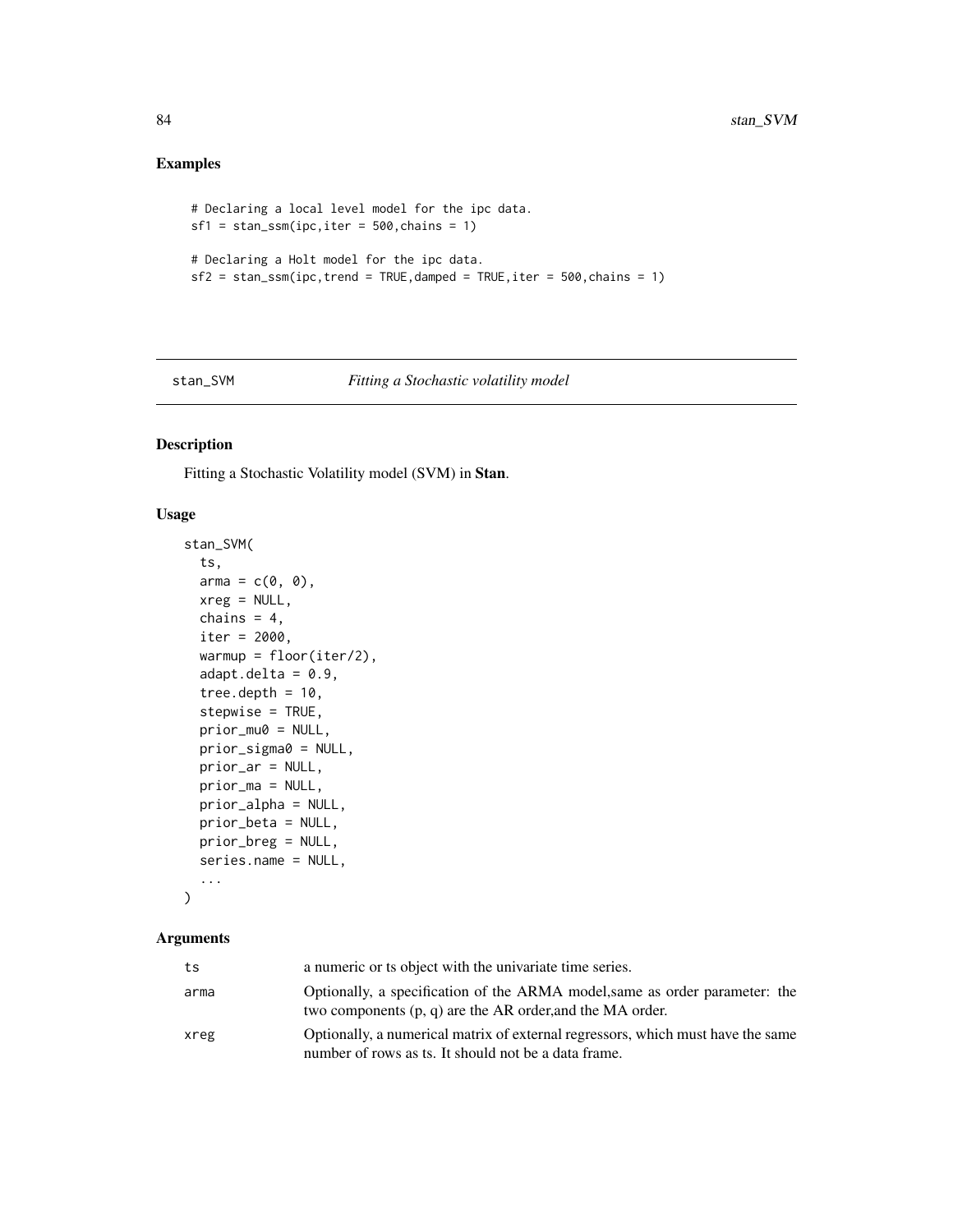| chains       | An integer of the number of Markov Chains chains to be run, by default 4 chains<br>are run.                                                                                                                                                                                                        |
|--------------|----------------------------------------------------------------------------------------------------------------------------------------------------------------------------------------------------------------------------------------------------------------------------------------------------|
| iter         | An integer of total iterations per chain including the warm-up, by default the<br>number of iterations are 2000.                                                                                                                                                                                   |
| warmup       | A positive integer specifying number of warm-up (aka burn-in) iterations. This<br>also specifies the number of iterations used for step-size adaptation, so warm-up<br>samples should not be used for inference. The number of warmup should not be<br>larger than iter and the default is iter/2. |
| adapt.delta  | An optional real value between 0 and 1, the thin of the jumps in a HMC method.<br>By default is 0.9.                                                                                                                                                                                               |
| tree.depth   | An integer of the maximum depth of the trees evaluated during each iteration.<br>By default is 10.                                                                                                                                                                                                 |
| stepwise     | If TRUE, will do stepwise selection (faster). Otherwise, it searches over all<br>models. Non-stepwise selection can be very slow, especially for seasonal mod-<br>els.                                                                                                                             |
| prior_mu0    | The prior distribution for the location parameter in an SVM model. By default<br>the value is set NULL, then the default normal $(0,1)$ prior is used.                                                                                                                                             |
| prior_sigma0 | The prior distribution for the scale parameter in an SVM model. By default the<br>value is set NULL, then the default student( $7,0,1$ ) prior is used.                                                                                                                                            |
| prior_ar     | The prior distribution for the auto-regressive parameters in an ARMA model.<br>By default the value is set NULL, then the default normal $(0,0.5)$ priors are used.                                                                                                                                |
| prior_ma     | The prior distribution for the moving average parameters in an ARMA model.<br>By default the value is set NULL, then the default normal $(0,0.5)$ priors are used.                                                                                                                                 |
| prior_alpha  | The prior distribution for the arch parameters in a GARCH model. By default<br>the value is set NULL, then the default normal $(0,0.5)$ priors are used.                                                                                                                                           |
| prior_beta   | The prior distribution for the GARCH parameters in a GARCH model. By de-<br>fault the value is set NULL, then the default normal $(0,0.5)$ priors are used.                                                                                                                                        |
| prior_breg   | The prior distribution for the regression coefficient parameters in a ARIMAX<br>model. By default the value is set NULL, then the default student( $7,0,1$ ) priors<br>are used.                                                                                                                   |
| series.name  | an optional string vector with the series names.                                                                                                                                                                                                                                                   |
| .            | Further arguments passed to varstan function.                                                                                                                                                                                                                                                      |

# Details

The function returns a varstan object with the fitted model.

# Value

A varstan object with the fitted SVM model.

# Author(s)

Asael Alonzo Matamoros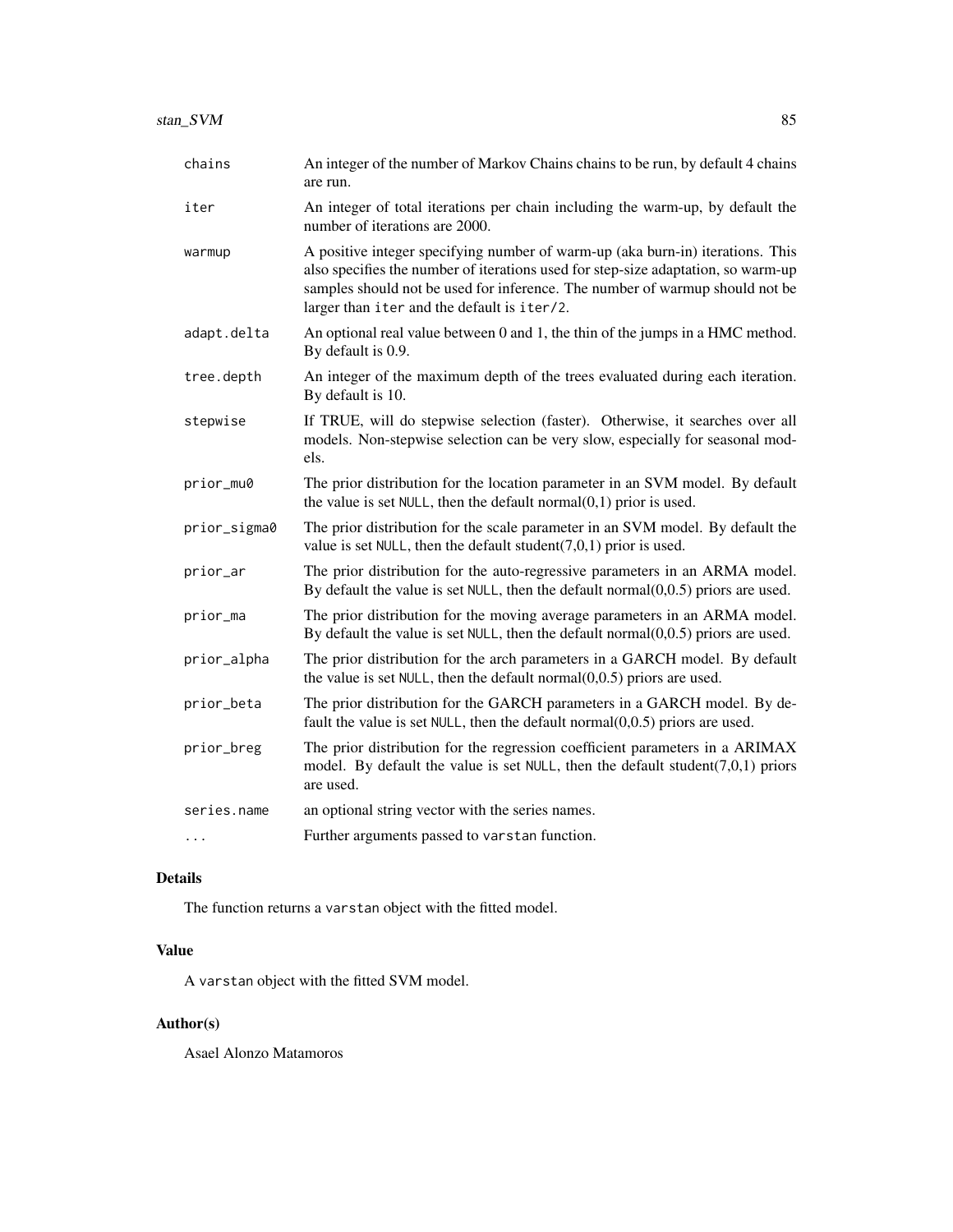#### References

Sangjoon,K. and Shephard, N. and Chib.S (1998). Stochastic Volatility: Likelihood Inference and Comparison with ARCH Models. *Review of Economic Studies*. 65(1), 361-93. url: https://www.jstor.org/stable/256

Tsay, R (2010). Analysis of Financial Time Series. *Wiley-Interscience*. 978-0470414354, second edition.

Shumway, R.H. and Stoffer, D.S. (2010).Time Series Analysis and Its Applications: With R Examples. *Springer Texts in Statistics*. isbn: 9781441978646. First edition.

#### See Also

[garch](#page-24-0) [set\\_prior](#page-60-0)

## Examples

# Declares a SVM model for the IPC data  $sf1 = stan_SVM(ipc,arma = c(1,1), iter = 500, chains = 1)$ 

student *Define a t student prior distribution*

#### Description

student(mu,sd)

#### Usage

student(mu =  $0$ , sd = 1, df = 5)

#### Arguments

| mu | the location parameter mu              |
|----|----------------------------------------|
| sd | the standard deviation parameter sigma |
| df | the degree freedom parameter df        |

## Details

Define a t student prior distribution using the hyper parameters mu, sigma and df as degree freedom, by default a standard t-student(0,1,5) distribution with 5 degree freedom is return.

#### Value

a numerical vector interpreted as a prior in Stan

<span id="page-85-0"></span>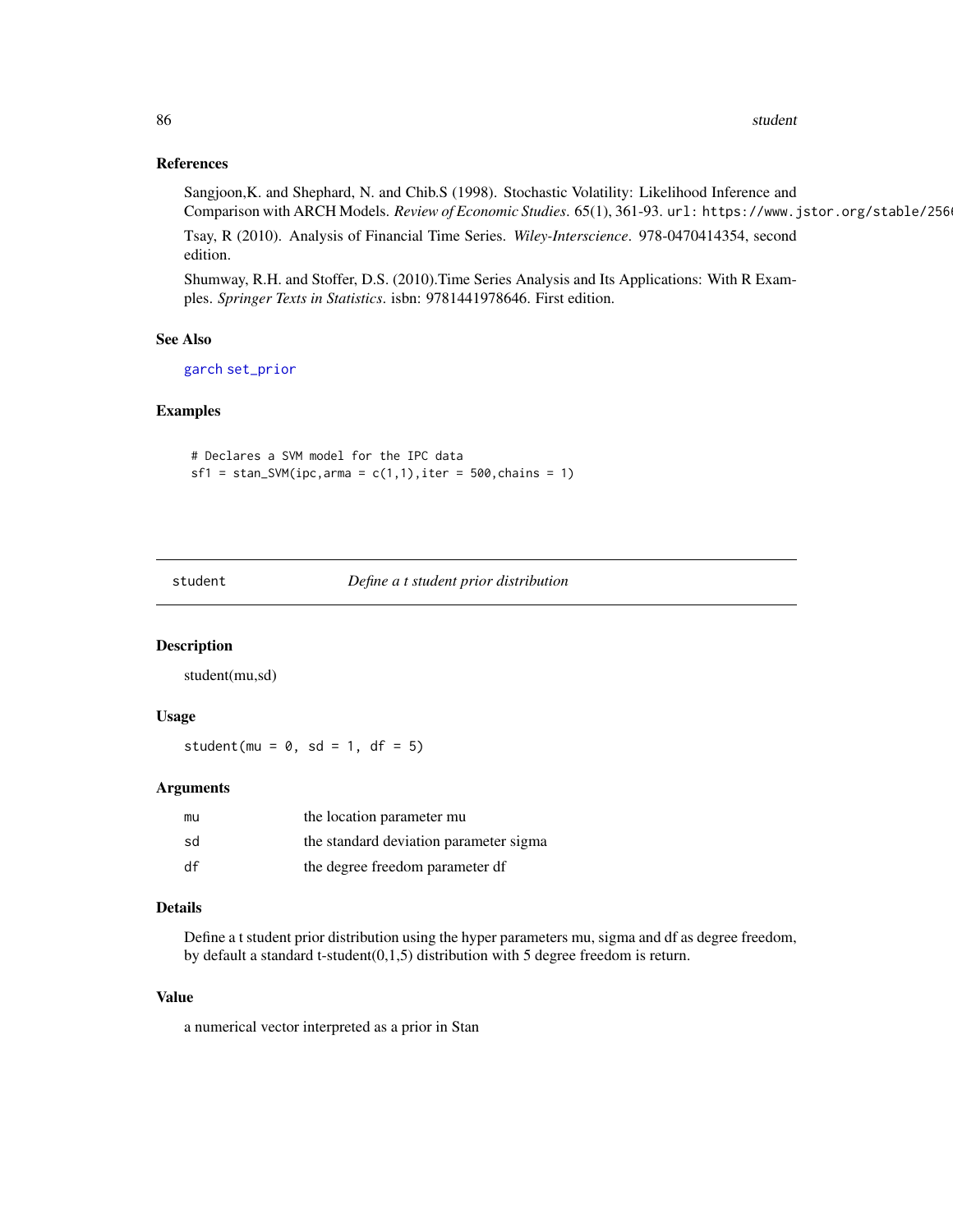<span id="page-86-0"></span>summary.varstan *Summary method for a varstan object*

## Description

Summaries of parameter estimates and MCMC convergence diagnostics (Monte Carlo error, effective sample size, Rhat).

#### Usage

```
## S3 method for class 'varstan'
summary(object, robust = FALSE, prob = 0.9, ...)
```
## Arguments

| object    | A varstan object.                                                                                                                                                                                 |
|-----------|---------------------------------------------------------------------------------------------------------------------------------------------------------------------------------------------------|
| robust    | A boolean value, if its TRUE it returns the median of the posterior distribution,<br>And if its FALSE it returns the mean, by default is the FALSE value                                          |
| prob      | A number $p \in (0, 1)$ indicating the desired probability mass to include in the<br>intervals. The default is to report $90\%$ intervals (prob=0.9) rather than the tra-<br>ditionally used 95%. |
| $\ddotsc$ | Further arguments passed to summary.                                                                                                                                                              |

#### Value

A data.frame with the posterior mean, standard error, credible intervals, effective sample size (ess),and Rhat for all the model parameters in a varstan model, if robust is TRUE then the posterior mean and standard error, are replaced by the posterior mean and MAD.

## Author(s)

Asael Alonzo Matamoros.

| ×                |   |  |
|------------------|---|--|
| w<br>۱<br>$\sim$ | × |  |

**M** *Constructor of an Stochastic volatility model object* 

## Description

Constructor of the Stochastic Volatility model (SVM) for Bayesian estimation in Stan.

#### Usage

 $SWM(ts,arma = c(0,0),xreg = NULL,series.name = NULL)$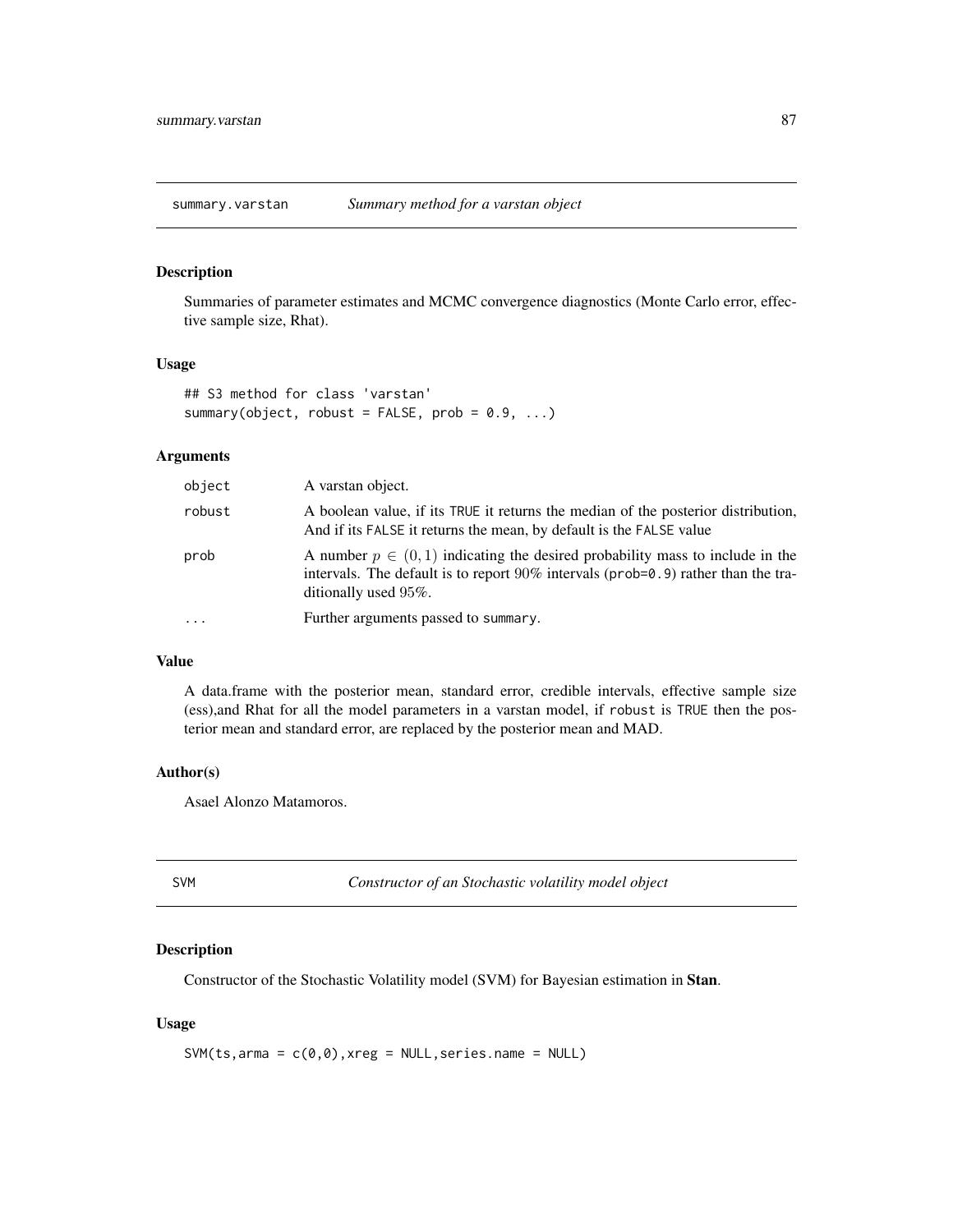#### <span id="page-87-0"></span>Arguments

| ts          | a numeric or ts object with the univariate time series.                                                                                    |
|-------------|--------------------------------------------------------------------------------------------------------------------------------------------|
| arma        | Optionally, a specification of the ARMA model, same as order parameter: the<br>two components $(p, q)$ are the AR order, and the MA order. |
| xreg        | Optionally, a numerical matrix of external regressors, which must have the same<br>number of rows as ts. It should not be a data frame.    |
| series.name | an optional string vector with the time series names.                                                                                      |

## Details

The function returns a list with the data for running stan() function of **rstan** package.

## Value

The function returns a list with the data for running stan() function of **rstan** package.

## Author(s)

Asael Alonzo Matamoros

## References

Sangjoon,K. and Shephard, N. and Chib.S (1998). Stochastic Volatility: Likelihood Inference and Comparison with ARCH Models. *Review of Economic Studies*. 65(1), 361-93. url: https://www.jstor.org/stable/256

Tsay, R (2010). Analysis of Financial Time Series. *Wiley-Interscience*. 978-0470414354, second edition.

Shumway, R.H. and Stoffer, D.S. (2010).Time Series Analysis and Its Applications: With R Examples. *Springer Texts in Statistics*. isbn: 9781441978646. First edition.

### See Also

[garch](#page-24-0) [set\\_prior](#page-60-0)

## Examples

# Declares a SVM model for the IPC data  $model = SWM(ipc,arma = c(1,1))$ 

model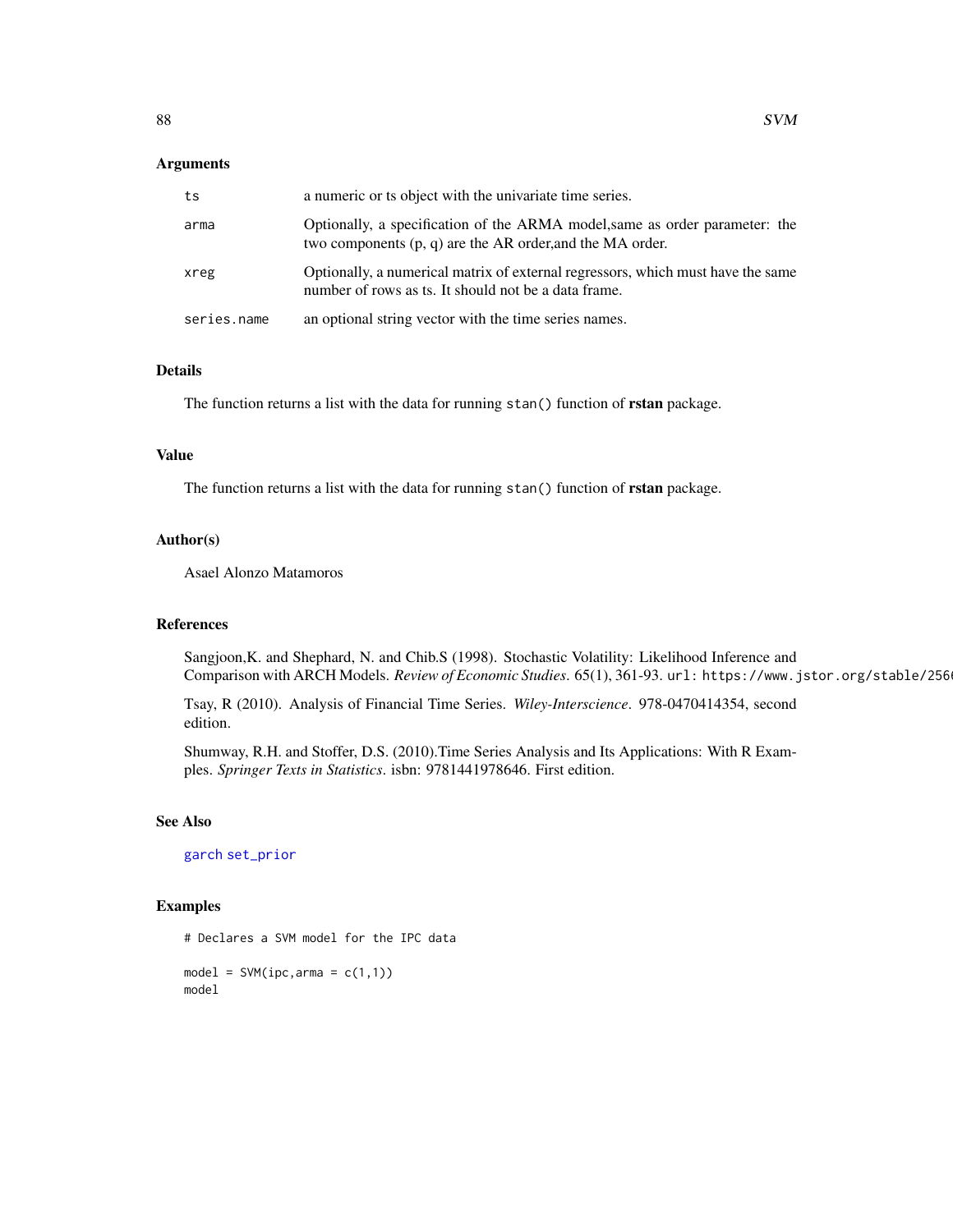<span id="page-88-0"></span>

## Description

uniform(shape1,shape2)

## Usage

uniform(min =  $0$ , max = 1)

## Arguments

| min | the first form parameter  |
|-----|---------------------------|
| max | the second form parameter |

## Details

Define a beta prior distribution using the hyper parameters min and max, by default a uniform $(0,1)$ distribution is return.

## Value

a numerical vector interpreted as a prior in Stan

Constructor of a varstan object.

## Description

Constructor of the varstan object for Bayesian estimation in Stan.

## Usage

varstan(model,chains=4,iter=2000,warmup=floor(iter/2), adapt.delta =  $0.90$ , tree.depth = $10$ ,...)

| model  | One of the varstan model classes defined in the package.                                                         |
|--------|------------------------------------------------------------------------------------------------------------------|
| chains | An integer of the number of Markov Chains chains to be run, by default 4 chains<br>are run.                      |
| iter   | An integer of total iterations per chain including the warm-up, by default the<br>number of iterations are 2000. |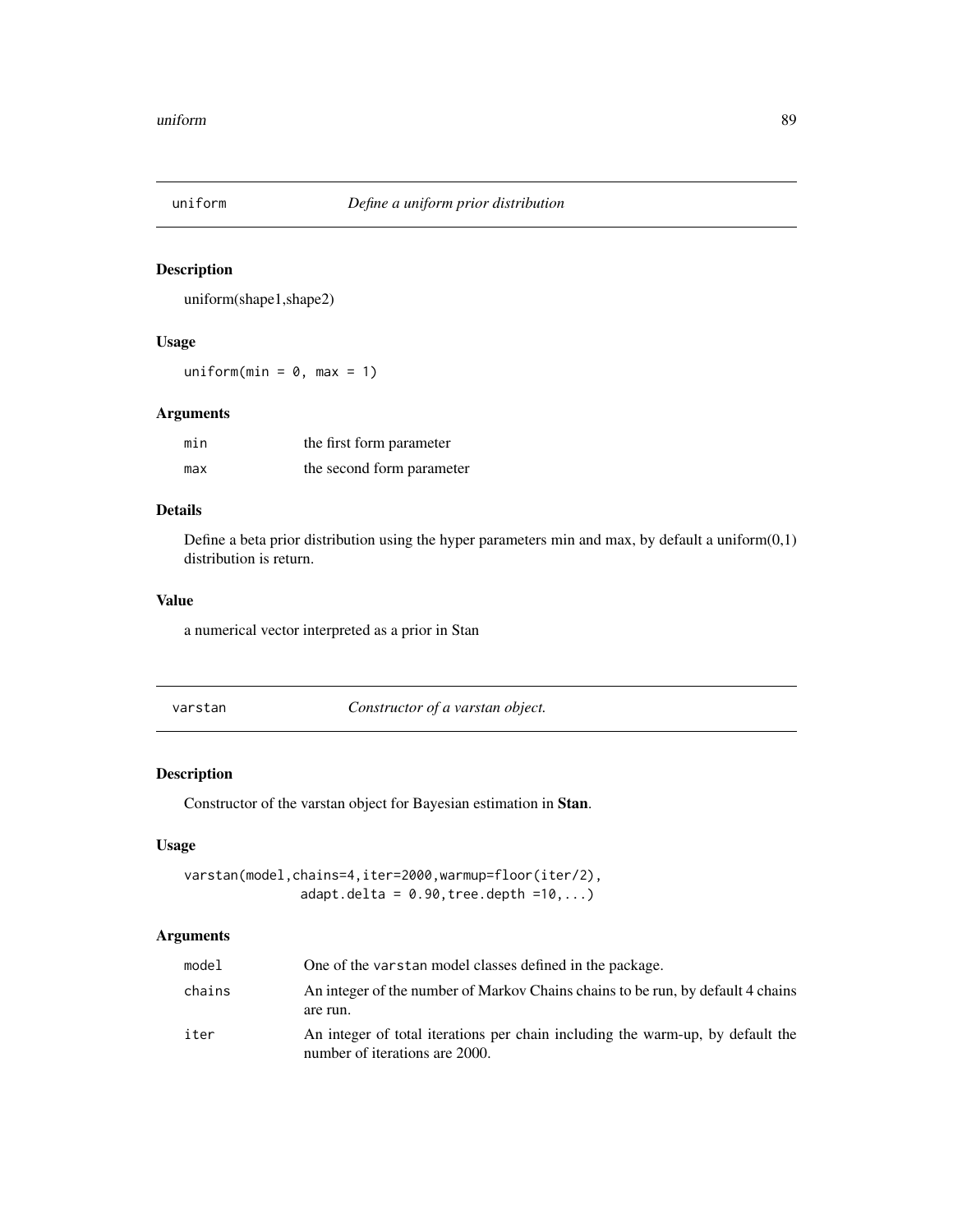<span id="page-89-0"></span>

| warmup      | A positive integer specifying number of warm-up (aka burn-in) iterations. This  |
|-------------|---------------------------------------------------------------------------------|
|             | also specifies the number of iterations used for stepsize adaptation, so warmup |
|             | samples should not be used for inference. The number of warmup should not be    |
|             | larger than iter and the default is iter/2.                                     |
| adapt.delta | An optional real value between 0 and 1, the thin of the jumps in a HMC method.  |
|             | By default is 0.9.                                                              |
| tree.depth  | An integer of the maximum depth of the trees evaluated during each iteration.   |
|             | By default is 10.                                                               |
| $\ddots$    | Further arguments passed to rstan() function.                                   |
|             |                                                                                 |

#### Details

The function estimates one of the defined models in **Stan** using the stan() function for sampling.

This is the principal package's function and the link with **Stan**, this function fits the posterior distribution of every parameter for a defined model using a HMC method.

Every estimated model become a varstan object, with different methods for summary, diagnostic, forecast and plotting.

## Defining priors

Default priors are chosen to be non or very weakly informative so that their influence on the results will. However, after getting more familiar with Bayesian statistics, I recommend you to start thinking about reasonable informative priors for your model parameters.

Those can be changed using the function set\_prior() before estimating the model with the varstan() function. For checking the defined priors use get\_prior() and report() functions.

## Adjusting the sampling behavior of Stan

In addition to choosing the number of iterations, warmup samples, and chains, users can control the behavior of the NUTS sampler, by using the control argument. The most important reason to use control is to decrease (or eliminate at best) the number of divergent transitions that cause a bias in the obtained posterior samples. Whenever you see the warning "There were x divergent transitions after warmup." you should really think about increasing adapt\_delta. Increasing adapt\_delta will slow down the sampler but will decrease the number of divergent transitions threatening the validity of your posterior samples.

Another problem arises when the depth of the tree being evaluated in each iteration is exceeded. This is less common than having divergent transitions, but may also bias the posterior samples. When it happens, **Stan** will throw out a warning suggesting to increase max\_treedepth. For more details on the control argument see [stan](#page-0-0).

#### Value

a varstan object with the estimated time series model.

A varstan object is a list that contains the following values:

- Stanfit a Stanfit object returned by rstan pacakge.
- stan.parmaters The parameters used in Stan for the sample.
- model The defined model for the time series.
- series.name The time series' name.
- ts The provided time series data.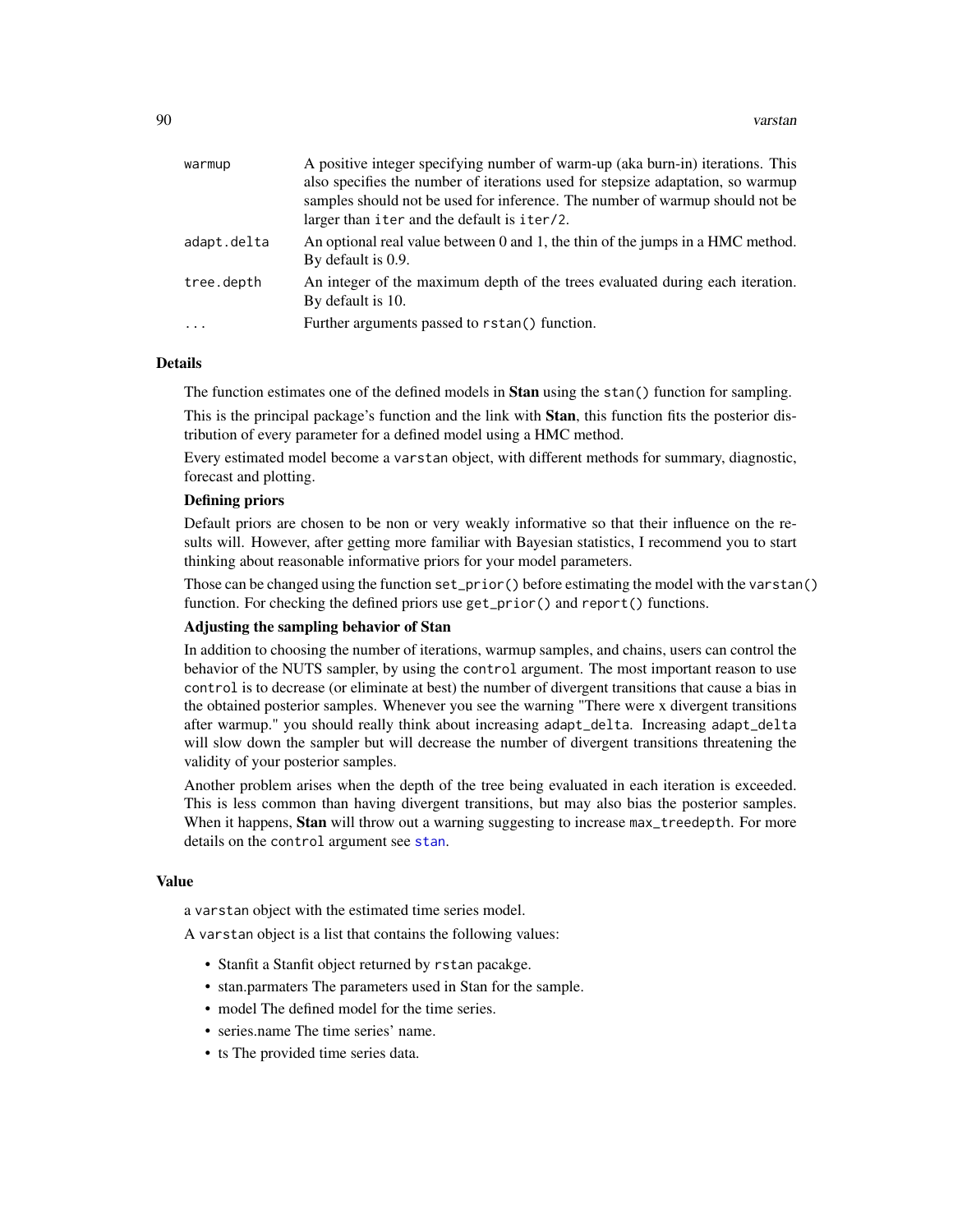<span id="page-90-1"></span>waic.varstan 91

#### Author(s)

Asael Alonzo Matamoros

#### References

Carpenter, B. and Gelman, A. and Hoffman, D. and Lee, D. and Goodrich, B. and Betancourt, M. and Brubaker, and Guo, L. and Riddell. 2017. Stan: A probabilistic programming language. *Journal of Statistical Software* 76(1). doi: 10.18637/jss.v076.i01.

Stan Development Team. (2018). Stan Modeling Language Users Guide and Reference Manual, Version 2.18.0. url: http://mc-stan.org.

Paul-Christian Buerkner (2017). brms: An R Package for Bayesian Multilevel Models Using Stan. *Journal of Statistical Software*, 80(1), 1-28. doi:10.18637/jss.v080.i01

Hyndman, R. & Khandakar, Y. (2008). Automatic time series forecasting: the forecast package for R. *Journal of Statistical Software*. 26(3), 1-22.doi: 10.18637/jss.v027.i03.

## See Also

#### [rstan:stan](#page-0-0).

## Examples

```
library(astsa)
# Fitting a seasonal ARIMA model
mod1 = Sarima(birth, order = c(0,1,2), seasonal = c(1,1,1))
fit1 = varstan(mod1,iter = 500, chains = 1)fit1
# Fitting a GARCH(1,1) model
dat = garch(ipc, order = c(1,1,0))
fit2 = varstan(data, iter = 500, chains = 1)fit2
```
waic.varstan *Widely Applicable Information Criterion (WAIC)*

#### <span id="page-90-0"></span>Description

Compute the widely applicable information criterion (WAIC) based on the posterior likelihood using the loo package. For more details see [waic](#page-90-0).

#### Usage

## S3 method for class 'varstan'  $wait(x, \ldots)$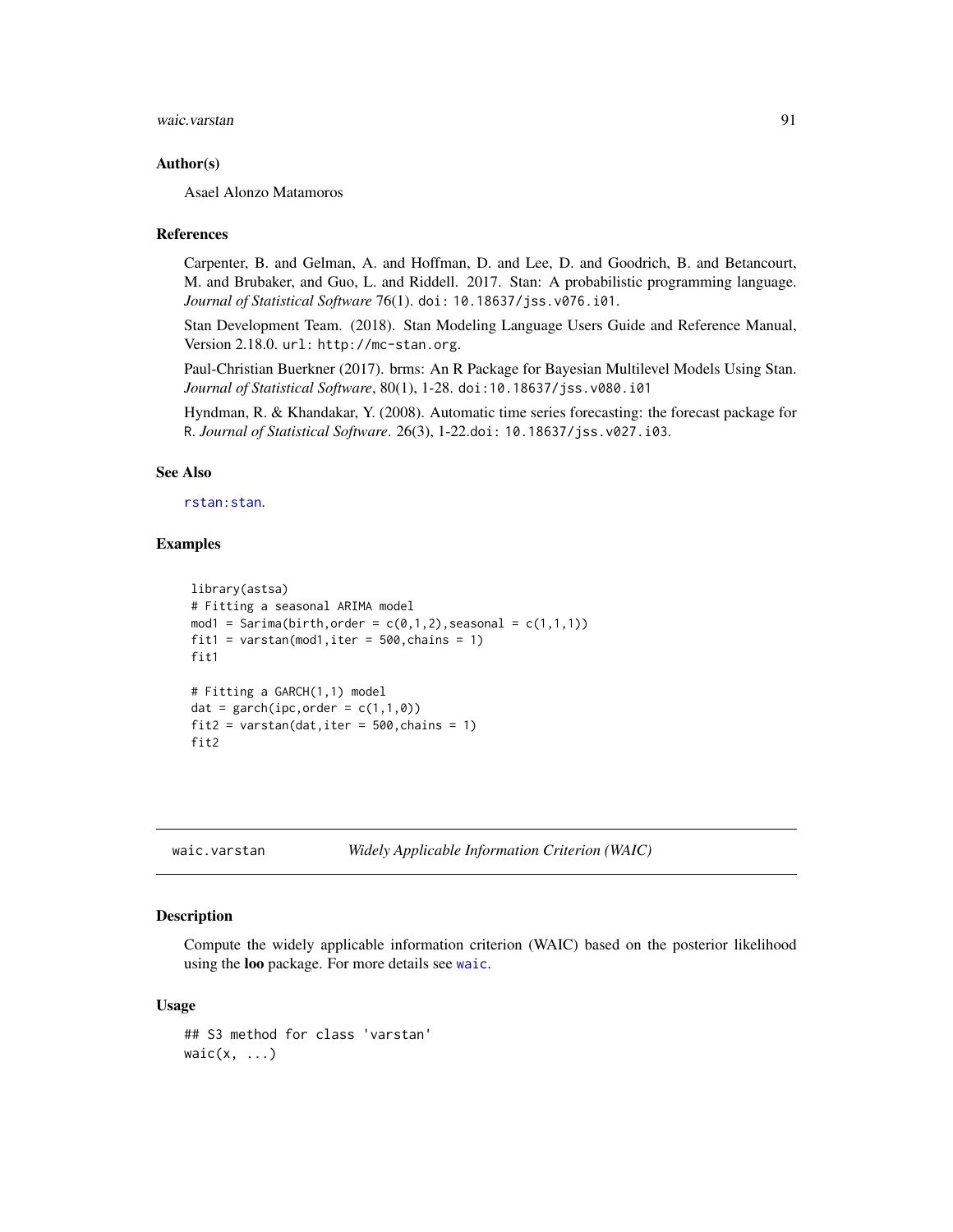92 waic.varstan

#### Arguments

| x        | A varstan object                       |
|----------|----------------------------------------|
| $\cdots$ | additional values need in waic methods |

## Details

See the loo\_compare function of the loo package for more details on model comparisons.

#### Value

An object of class loo. With the estimates of the Watanabe-Akaike Information criteria.

#### References

Vehtari, A., Gelman, A., & Gabry J. (2016). Practical Bayesian model evaluation using leave-oneout cross-validation and WAIC. *In Statistics and Computing*, doi:10.1007/s11222-016-9696-4.

Gelman, A., Hwang, J., & Vehtari, A. (2014). Understanding predictive information criteria for Bayesian models. *Statistics and Computing*. 24, 997-1016.

Watanabe, S. (2010). Asymptotic equivalence of Bayes cross validation and widely applicable information criterion in singular learning theory. *The Journal of Machine Learning Research*. 11, 3571-3594.

#### Examples

```
library(astsa)
model = Sarima(birth, order = c(\emptyset,1,2), seasonal = c(1,1,1))
fit1 = varstan(model, iter = 500, chains = 1)
waic1 = waic(fit1)
waic1
```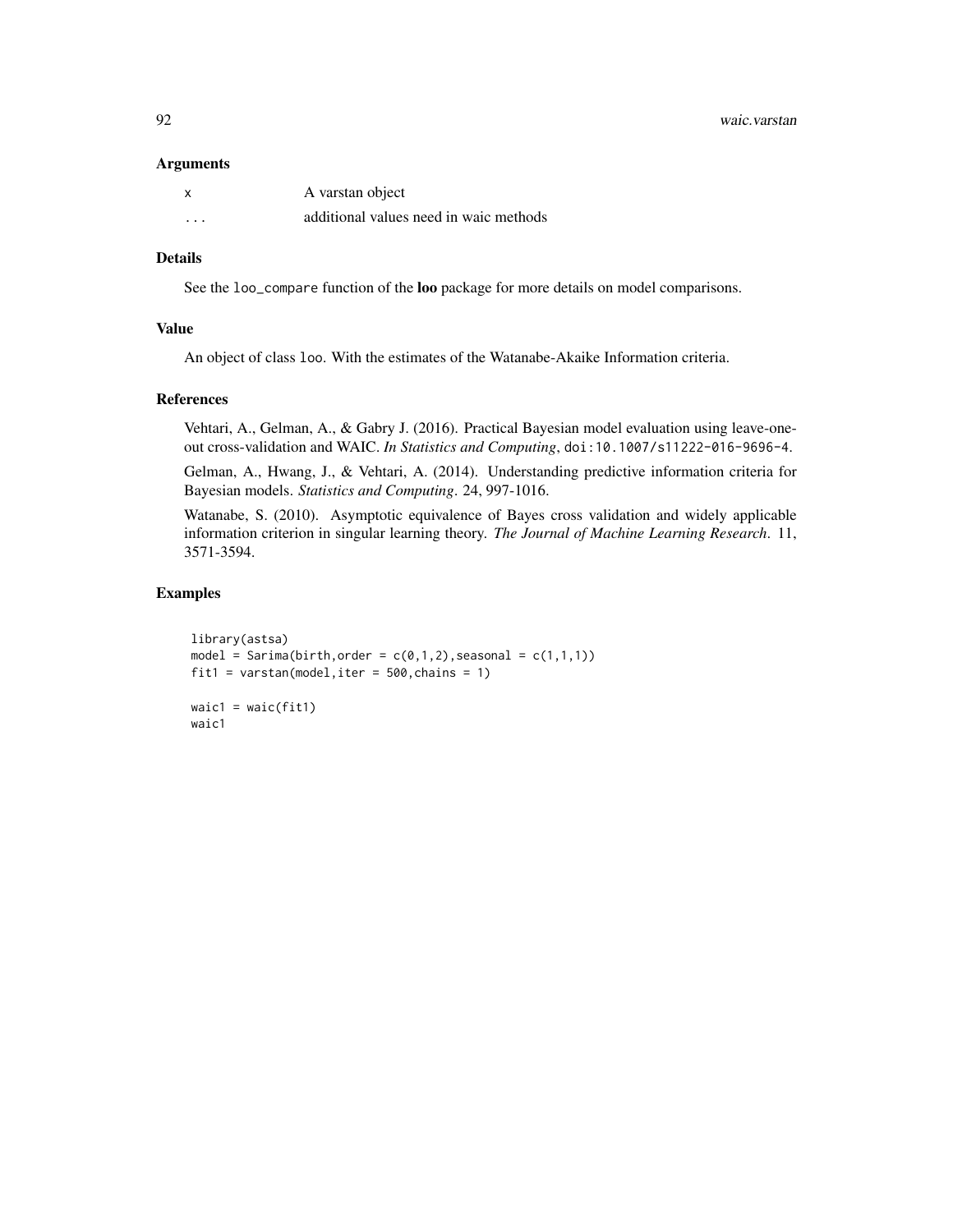# Index

∗ datasets air, [6](#page-5-0) aust, [7](#page-6-0) birth, [15](#page-14-0) demgbp, [19](#page-18-0) ipc, [36](#page-35-0) oildata, [47](#page-46-0) ∗ forecast fourier, [24](#page-23-0) aic, [4](#page-3-0) AICc, [5](#page-4-0) air, [6](#page-5-0) as.stan, [7](#page-6-0) aust, [7](#page-6-0) auto.arima, *[27](#page-26-0)*, *[33](#page-32-0)*, *[35](#page-34-0)*, *[39](#page-38-0)*, *[64](#page-63-0)*, *[67](#page-66-0)*, *[70](#page-69-0)*, *[73](#page-72-0)*, *[75](#page-74-0)*, *[83](#page-82-0)* auto.sarima, [8,](#page-7-0) *[24](#page-23-0)* autoplot.ts, [10](#page-9-0) autoplot.varstan, [12](#page-11-0) bayes\_factor *(*bayes\_factor.varstan*)*, [12](#page-11-0) bayes\_factor.varstan, [12](#page-11-0) bayesforecast *(*bayesforecast-package*)*, [4](#page-3-0) bayesforecast-package, [4](#page-3-0) beta, [13](#page-12-0) bic, [14](#page-13-0) birth, [15](#page-14-0) bridge\_sampler *(*bridge\_sampler.varstan*)*, [15](#page-14-0) bridge\_sampler.stanfit, *[16](#page-15-0)* bridge\_sampler.varstan, [15](#page-14-0) cauchy, [17](#page-16-0) check\_residuals, [17](#page-16-0) chisq, [18](#page-17-0) demgbp, [19](#page-18-0) ets, *[22](#page-21-0)* exponential, [19](#page-18-0)

extract\_stan, [20](#page-19-0)

fitted.varstan, [21](#page-20-0) forecast *(*forecast.varstan*)*, [22](#page-21-0) forecast.ts, *[22](#page-21-0)* forecast.varstan, [22](#page-21-0) fortify, *[11](#page-10-0)* fortify.ts *(*autoplot.ts*)*, [10](#page-9-0) fourier, [24](#page-23-0) gamma, [25](#page-24-1) garch, [25,](#page-24-1) *[33](#page-32-0)*, *[35](#page-34-0)*, *[39](#page-38-0)*, *[61](#page-60-1)*, *[64](#page-63-0)*, *[70](#page-69-0)*, *[73](#page-72-0)*, *[75](#page-74-0)*, *[80](#page-79-0)*, *[83](#page-82-0)*, *[86](#page-85-0)*, *[88](#page-87-0)* geom\_forecast, *[11](#page-10-0)* get\_parameters, [27](#page-26-0) get\_prior, [28](#page-27-0) ggacf, [29](#page-28-0) gghist, [30](#page-29-0) ggnorm, [31](#page-30-0) ggpacf, [31](#page-30-0) ggplot, *[44](#page-43-0)* Holt, [32](#page-31-0) Hw, [33](#page-32-0) inverse.chisq, [35](#page-34-0) inverse.gamma, [36](#page-35-0) ipc, [36](#page-35-0) jeffrey, [37](#page-36-0) laplace, [37](#page-36-0) LKJ, [38](#page-37-0) LocalLevel, [38](#page-37-0) log\_lik *(*log\_lik.varstan*)*, [41](#page-40-0) log\_lik.varstan, [41](#page-40-0) loglik, [40](#page-39-0) loo *(*loo.varstan*)*, [42](#page-41-0) loo.varstan, [42](#page-41-0) loo\_compare(), *[42](#page-41-0)*